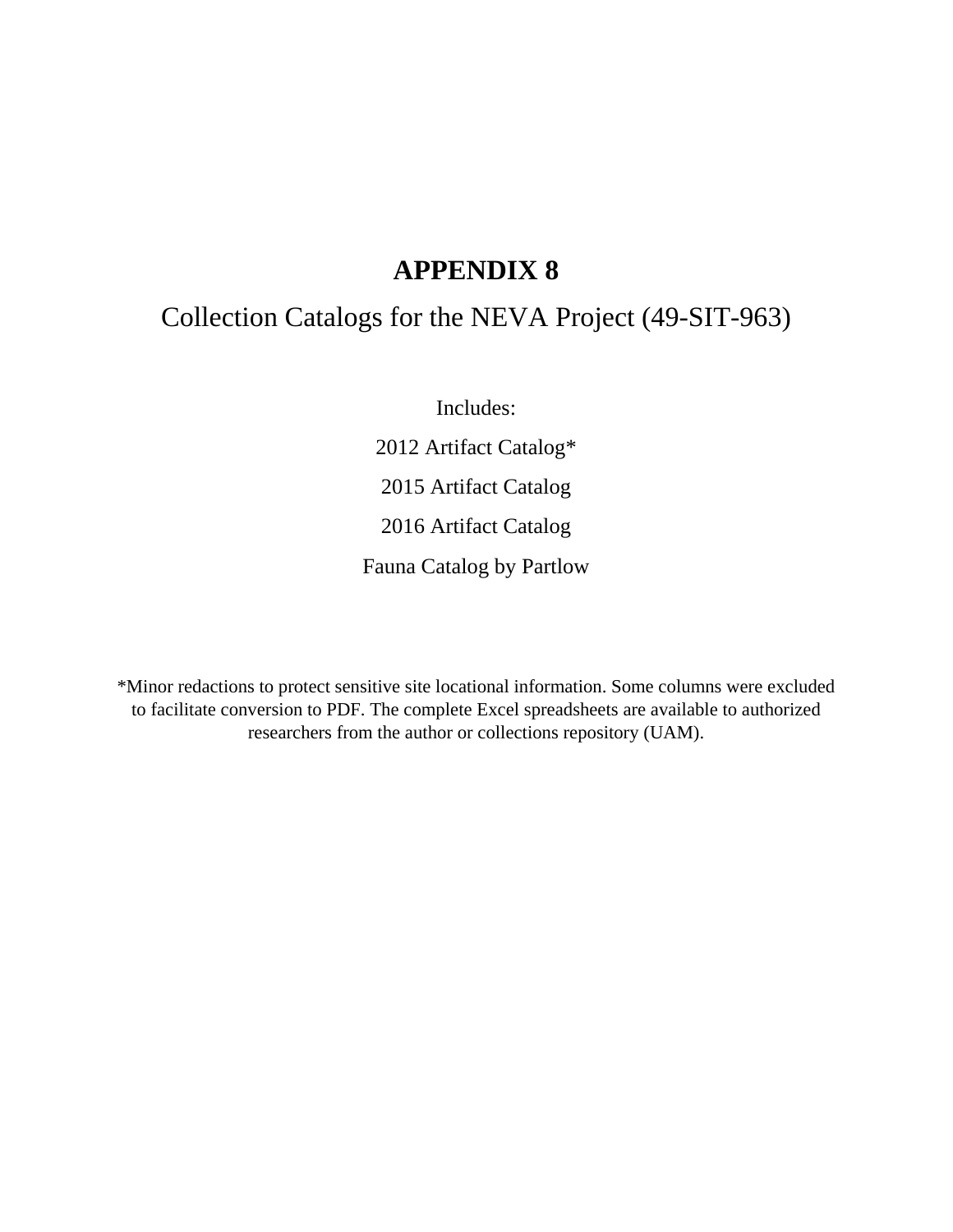| <b>Catalog Number</b>        | <b>Object Name</b> | Material<br>Type | Description                                             | Lot Count | General<br>Provenience | Northing | Easting | Depth Below<br>Surface | Excavator  | Date<br>Excavated |
|------------------------------|--------------------|------------------|---------------------------------------------------------|-----------|------------------------|----------|---------|------------------------|------------|-------------------|
|                              |                    | <b>Iron</b>      | Axe 1 of 6 from                                         |           |                        |          |         |                        |            |                   |
| UA2012-229-0001              | Axe                |                  | conglomerate                                            |           | 1 Test Pit 6           |          |         |                        | <b>McM</b> | 6/6/2012          |
|                              |                    | Iron             | Axe 2 of 6 from                                         |           |                        |          |         |                        |            |                   |
| UA2012-229-0002 Axe          |                    |                  | conglomerate                                            |           | 1 Test Pit 6           |          |         |                        | <b>McM</b> | 6/6/2012          |
|                              |                    | Iron             | Axe 3 of 6 from                                         |           |                        |          |         |                        |            |                   |
| UA2012-229-0003 Axe          |                    |                  | conglomerate                                            |           | 1 Test Pit 6           |          |         |                        | <b>McM</b> | 6/6/2012          |
|                              |                    | Iron             | Axe 4 of 6 from                                         |           |                        |          |         |                        |            |                   |
| UA2012-229-0004 Axe          |                    |                  | conglomerate                                            |           | 1 Test Pit 6           |          |         |                        | <b>McM</b> | 6/6/2012          |
|                              |                    | Iron             | Axe 5 and 6 from                                        |           |                        |          |         |                        |            |                   |
| UA2012-229-0005              | Axe                |                  | conglomerate                                            |           | 2 Test Pit 6           |          |         |                        | <b>McM</b> | 6/6/2012          |
| UA2012-229-0006              | Axe                | Iron             | Axe 1 of 3 from cluster                                 |           | 1 Test Pit 5           |          |         |                        | <b>McM</b> | 6/6/2012          |
| UA2012-229-0007              | Axe                | Iron             | Axe 2 of 3 from cluster                                 |           | 1 Test Pit 5           |          |         |                        | <b>McM</b> | 6/6/2012          |
| UA2012-229-0008              | Axe                | Iron             | Axe 3 of 3 from cluster                                 |           | 1 Test Pit 5           |          |         |                        | <b>McM</b> | 6/6/2012          |
| UA2012-229-0009              | Spike              | Iron             | Iron spike, wrought/forged                              |           | 1 Test Pit 1           |          |         | 15                     | <b>McM</b> | 6/6/2012          |
| UA2012-229-0010 Cartridge    |                    | brass            | 45/70 brass cartridge                                   |           | 1 Test Pit 3           |          |         | 5                      | McM        | 6/5/2012          |
|                              |                    | Iron             |                                                         |           |                        |          |         |                        |            |                   |
|                              |                    |                  | rectangular bracket with two                            |           |                        |          |         |                        |            |                   |
| UA2012-229-0011 Hardware     |                    |                  | holes and wire attachment                               |           | 1 Test Pit 2           |          |         | 22                     | <b>McM</b> | 6/5/2012          |
|                              |                    | tin              | Globular, flat bottomed                                 |           |                        |          |         |                        |            |                   |
|                              |                    |                  | enamelware vessels with                                 |           |                        |          |         |                        |            |                   |
|                              | Enamelware         |                  | rolled rim and bail                                     |           |                        |          |         |                        |            |                   |
| UA2012-229-0012              | vessel             |                  | attachment loop                                         |           | 1 Test Pit 4           |          |         |                        | McM        | 6/5/2012          |
|                              |                    | wood             | Wood sample collected with                              |           |                        |          |         |                        |            |                   |
|                              |                    |                  | Test Pit 5 axe cluster,                                 |           |                        |          |         |                        |            |                   |
| UA2012-229-0013              | wood sample        |                  | overlying charcoal                                      |           | lot Test Pit 5         |          |         |                        | McM        | 6/6/2012          |
|                              |                    | wood             | Wood sample collected with                              |           |                        |          |         |                        |            |                   |
| UA2012-229-0014 wood sample  |                    |                  | Test Pit 5 axe cluster, likely<br>post dating axes      |           |                        |          |         |                        |            |                   |
|                              |                    |                  |                                                         |           | lot Test Pit 5         |          |         |                        | McM        | 6/6/2012          |
| UA2012-229-0015 soil sample  |                    | soil             | soil sample recovered with<br>enamelware vessel, Test 4 |           | lot Test Pit 5         |          |         |                        | <b>McM</b> | 6/5/2012          |
|                              |                    | soil             | soil samples recovered from                             |           |                        |          |         |                        |            |                   |
| UA2012-229-0016 soil samples |                    |                  | TP 7 hearth                                             |           | lot Test Pit 7         |          |         |                        | McM        | 6/6/2012          |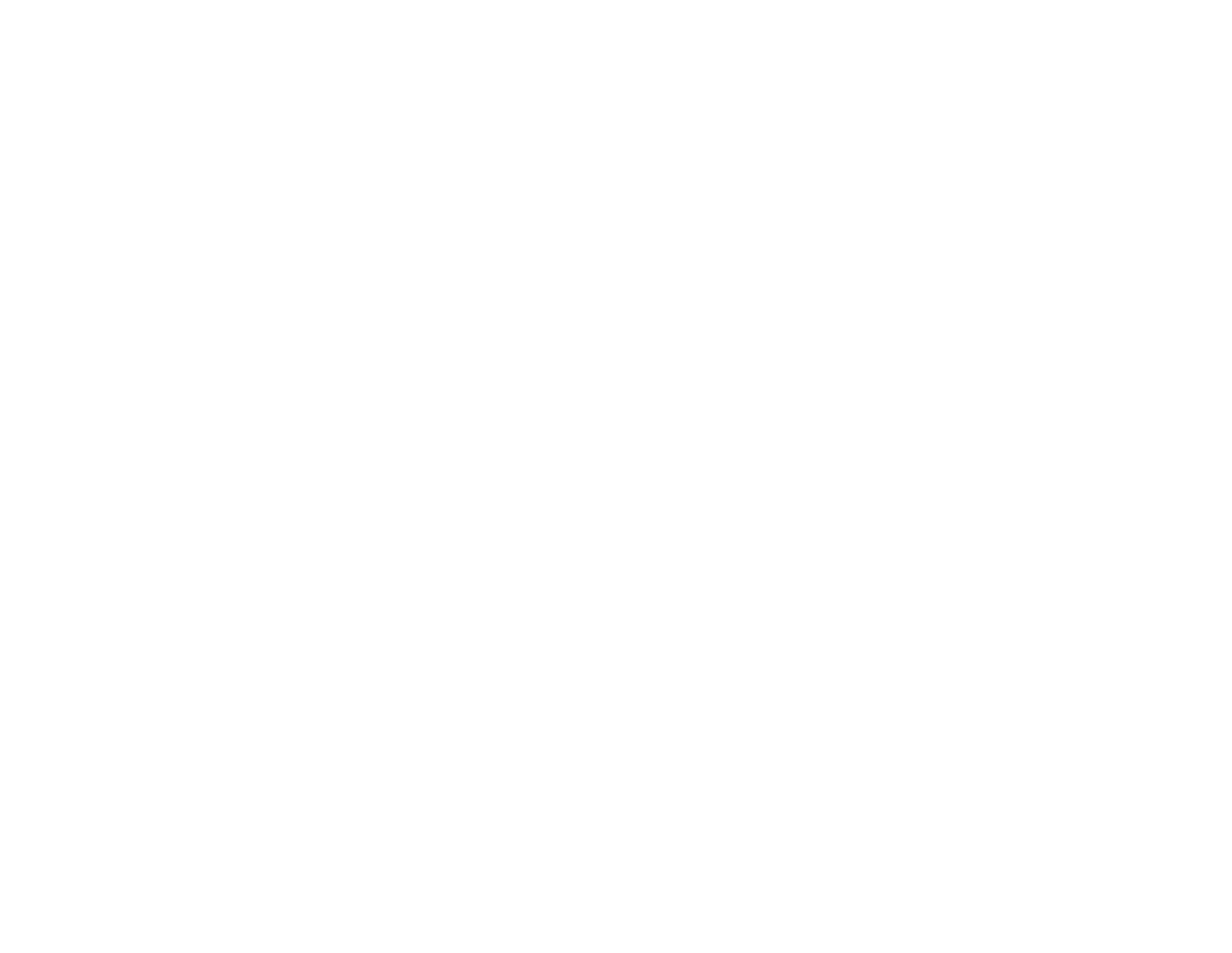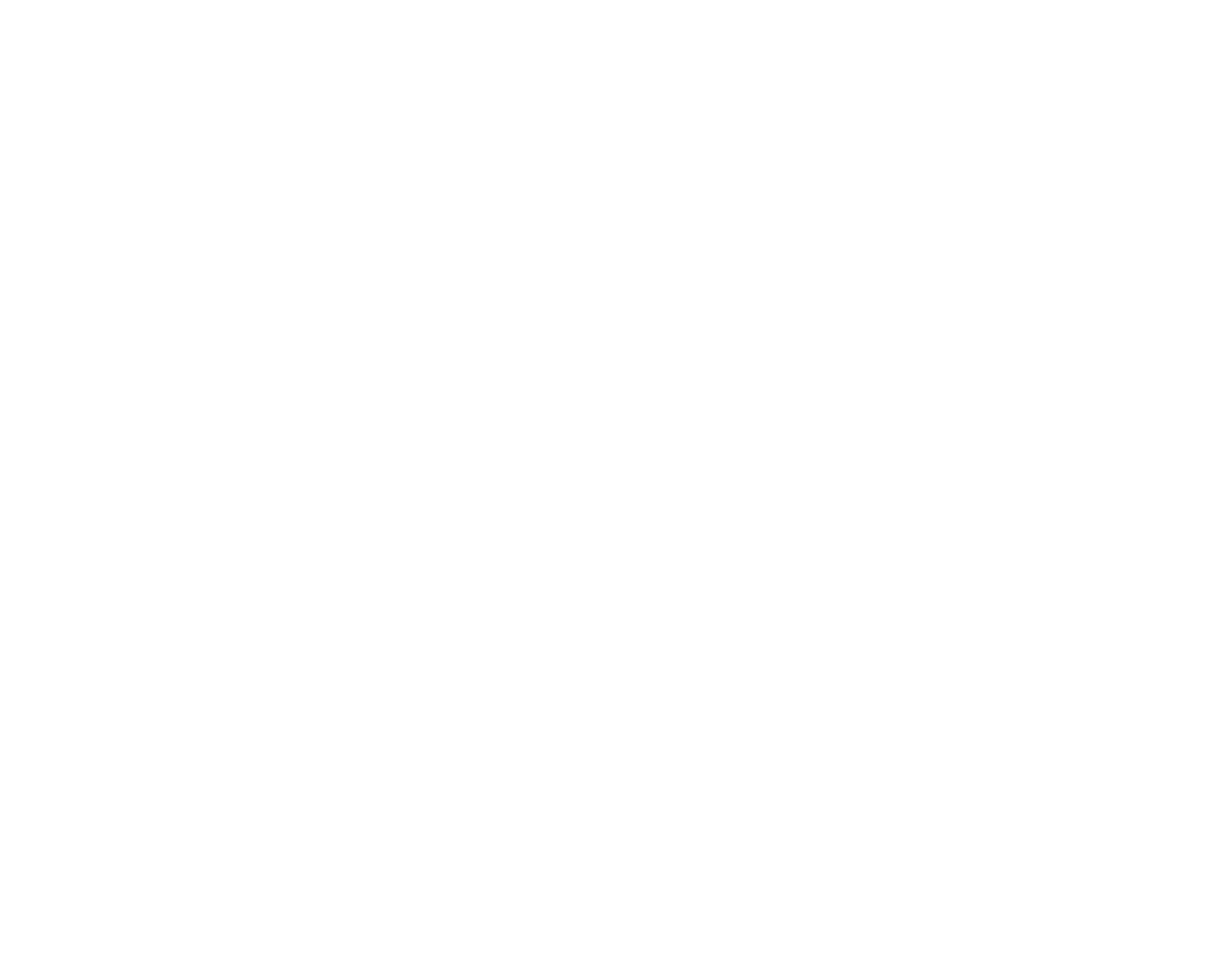| gunflint flake<br>UA2015-237-0282 | flint  | burned         |                  | 101.54 33 cm | <u>unknown </u> | <b>Nunknown</b> |
|-----------------------------------|--------|----------------|------------------|--------------|-----------------|-----------------|
| UA2015-237-0283<br>nail           | copper | shank fragment | unkown<br>unkown | unknown      |                 | 7/19/2015       |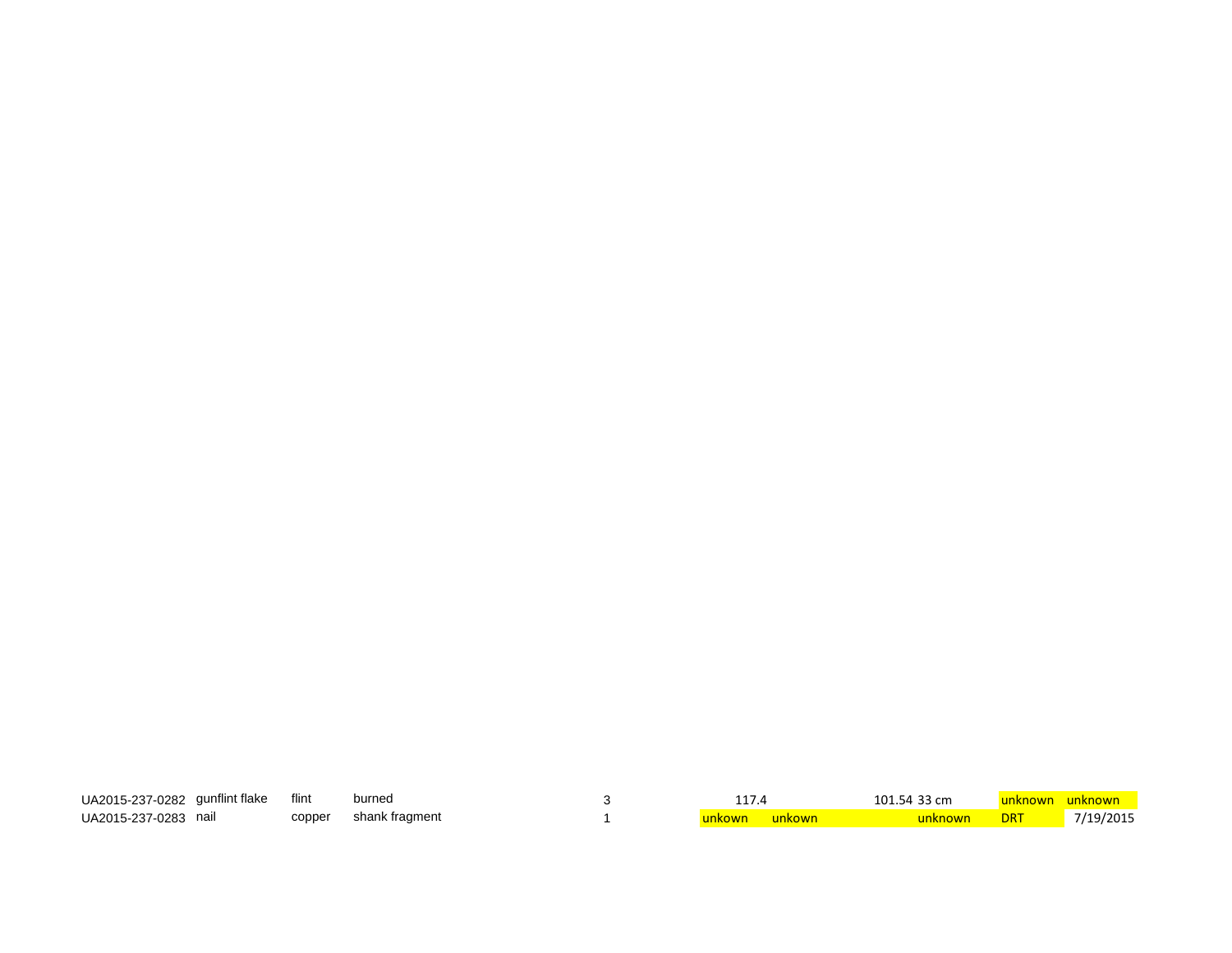|                          | copper,<br>possible | copper | hammered nail shank,<br>possible modification for |             |            |           |
|--------------------------|---------------------|--------|---------------------------------------------------|-------------|------------|-----------|
| UA2015-237-0284 birdshot |                     |        | expedient birdshot                                | South Block | <b>DRT</b> | 7/17/2015 |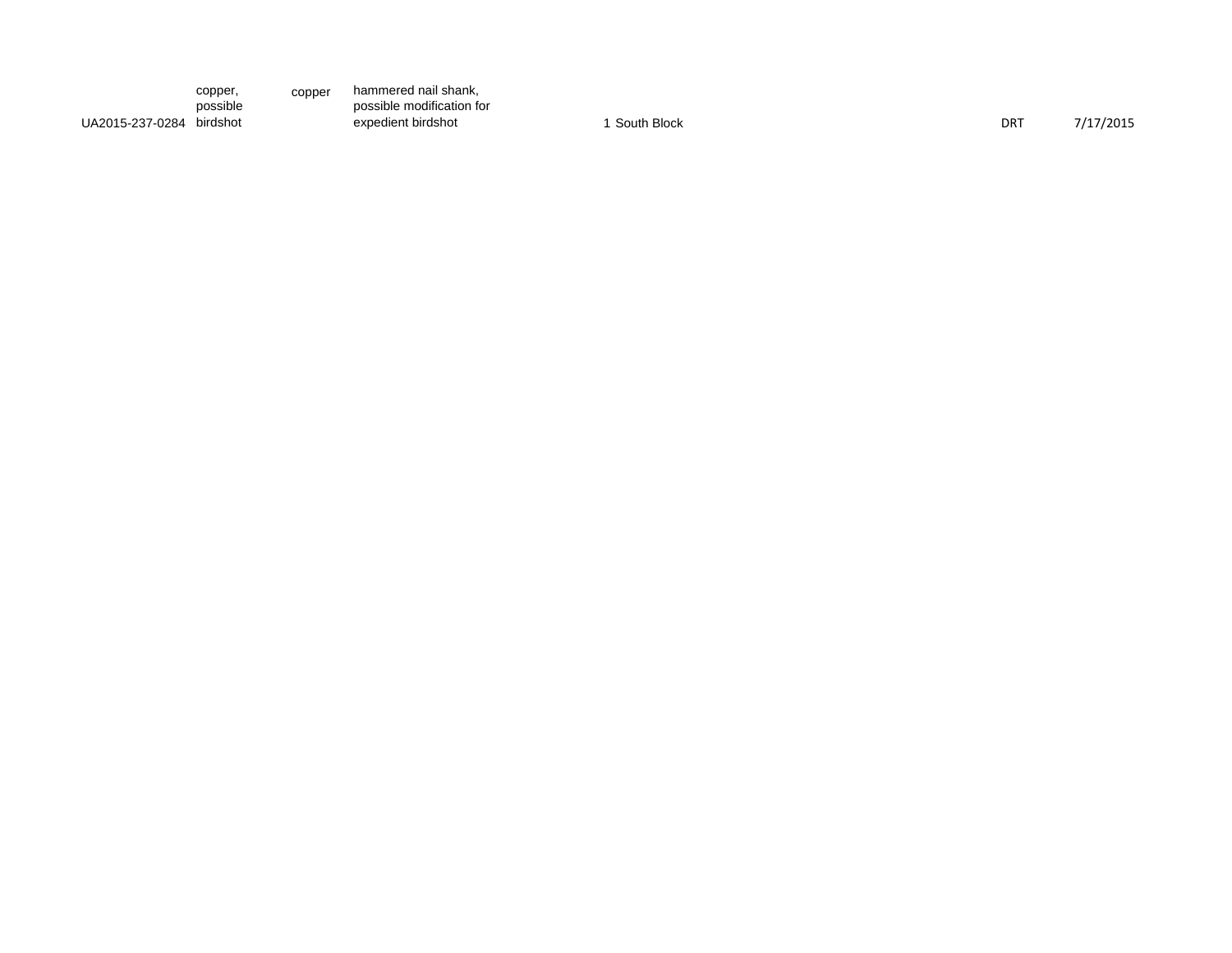|                                |                    |                      | Description              | Lot            |                                  | MD    | Depth Below           |            | Date      |
|--------------------------------|--------------------|----------------------|--------------------------|----------------|----------------------------------|-------|-----------------------|------------|-----------|
| <b>Catalog Number</b>          | <b>Object Name</b> | <b>Material Type</b> |                          |                | Count General Provenience Number |       | Surface               | Excavator  | Excavated |
| UA2015-237-0001                | Bone fragments     | <b>Bone</b>          |                          |                | North Block                      |       | 18 cm                 | <b>YL</b>  | 7/14/2015 |
| UA2015-237-0002                | Bone fragments     | <b>Bone</b>          |                          |                | North Block                      |       | 10-16 cm              | <b>YL</b>  | 7/13/2015 |
| UA2015-237-0003                | Bone fragments     | <b>Bone</b>          |                          |                | North Block                      |       | $10 \text{ cm}$       | <b>YL</b>  | 7/10/2015 |
| UA2015-237-0004                | Bone fragment      | <b>Bone</b>          |                          | 1              | North Block                      |       | 29 cm                 | <b>McM</b> | 7/15/2015 |
| UA2015-237-0005                | Fauna              | Bone, shell          | Chiton and bone fragment | $\overline{2}$ | North Block                      |       | 10-13 cm              | AH         | 7/10/2015 |
| UA2015-237-0006                | Bone fragments     | <b>Bone</b>          |                          |                | North Block                      |       | $10 \text{ cm}$       | AH         | 7/10/2015 |
| UA2015-237-0007                | Fauna              | Bone, shell          |                          |                | North Block                      |       | 17 cm                 | AH         | 7/10/2015 |
| UA2015-237-0008                | Fauna              | <b>Bone</b>          |                          |                | South Block                      |       | 15 cm                 | AH         | 7/16/2015 |
| UA2015-237-0009                | Bone fragment      | <b>Bone</b>          |                          | $\mathbf 1$    | South Block                      |       | $12 \text{ cm}$       | <b>YL</b>  | 7/17/2015 |
| UA2015-237-0010                | Fauna              | Bone                 |                          | 2              | South Block                      |       | $~21$ cm              | <b>YL</b>  | 7/17/2015 |
| UA2015-237-0011                | Fauna              | <b>Bone</b>          |                          |                | South Block                      |       | 18 cm                 | EA(?)      | 7/17/2015 |
| UA2015-237-0012                | Fauna              | <b>Bone</b>          |                          | 3              | South Block                      |       | 15 cm                 | <b>YL</b>  | 7/17/2015 |
| UA2015-237-0013 Bone           |                    | <b>Bone</b>          | Fish vertebrae           | 1              | South Block                      |       | 24 cm                 | <b>YL</b>  | 7/17/2015 |
| UA2015-237-0014 Fauna          |                    | <b>Bone</b>          |                          |                | South Block                      |       | 16-19 cm              | AH         | 7/16/2015 |
| UA2015-237-0015 Fauna          |                    | <b>Bone</b>          |                          |                | South Block                      |       | 15 cm                 | AH         | 7/16/2015 |
| UA2015-237-0016 Bone fragments |                    | <b>Bone</b>          |                          | 5              | South Block                      |       | 10 cm                 | YL         | 7/14/2015 |
| UA2015-237-0017                | Fauna              | <b>Bone</b>          |                          |                | South Block                      |       | 13 cm                 | AH         | 7/16/2015 |
| UA2015-237-0018                | Bone               | <b>Bone</b>          |                          |                | South Block                      |       | 10-12 cm              | AH         | 7/16/2015 |
| UA2015-237-0019                | Fauna              | <b>Bone</b>          |                          |                | South Block                      |       | 18-20 cm              | <b>YL</b>  | 7/16/2015 |
| UA2015-237-0020                | Bone fragments     | <b>Bone</b>          |                          |                | South Block                      |       | 15 cm                 | AH         | 7/16/2015 |
| UA2015-237-0021                | Fauna              | <b>Bone</b>          |                          |                | South Block                      |       | 18 cm                 | EA         | 7/17/2015 |
| UA2015-237-0022                | Fauna              | Bone                 |                          |                | South Block                      |       | 17.5 cm               | AH         | 7/16/2015 |
| UA2015-237-0023 Fauna          |                    | <b>Bone</b>          |                          |                | South Block                      |       |                       |            | 7/17/2015 |
| UA2015-237-0024                | Fauna              | <b>Bone</b>          |                          |                | South Block                      |       | 18-22 cm              | <b>YL</b>  | 7/16/2015 |
| UA2015-237-0025 Fauna          |                    | <b>Bone</b>          |                          |                | South Block                      |       |                       | <b>YL</b>  | 7/17/2015 |
| UA2015-237-0026                | Fauna              | <b>Bone</b>          |                          |                | South Block                      |       | 16 cm                 | EA         | 7/12/2015 |
| UA2015-237-0027                | Fauna              | <b>Bone</b>          | Sea mammal bone          |                | South Block                      |       | 42 cm                 | <b>McM</b> | 7/24/2015 |
| UA2015-237-0028                | Shell fragment     | Shell                |                          | 1              | South Block                      |       | 5 cm                  | EA         | 7/15/2015 |
| UA2015-237-0029 Shell          |                    | Shell                |                          | 3              | South Block                      |       | 5 cm                  | EA         | 7/15/2015 |
| UA2015-237-0030 Shell          |                    | Shell                | Chiton                   |                | South Block                      |       | ს cm                  | EA         | 7/15/2015 |
| UA2015-237-0031                | Shell              | Shell                | Chiton                   |                |                                  | MD 34 | 2 cm                  | <b>DRT</b> | 7/11/2015 |
| UA2015-237-0032 Calcined bone  |                    | <b>Bone</b>          |                          |                |                                  | MD 34 | 2 cm                  | <b>DRT</b> | 7/11/2015 |
| UA2015-237-0033 Calcined bone  |                    | <b>Bone</b>          |                          | 24             | Kitchen Terrace                  |       | Level 2               | DRT/McM    | 7/18/2015 |
| UA2015-237-0034 Calcined bone  |                    | <b>Bone</b>          |                          | 15             | Kitchen Terrace                  |       | Level 2               | DRT/McM    | 7/18/2015 |
| UA2015-237-0035 Calcined bone  |                    | <b>Bone</b>          |                          | 4              | North Block                      |       | 22 cm                 | AH         | 7/11/2015 |
| UA2015-237-0036 Calcined bone  |                    | <b>Bone</b>          |                          | 4              | North Block                      |       | 29 cm                 | <b>EVA</b> | 7/11/2015 |
| UA2015-237-0037 Calcined bone  |                    | <b>Bone</b>          |                          | 10             | North Block                      |       | 19 cm                 | <b>TD</b>  | 7/11/2015 |
|                                |                    |                      |                          |                |                                  |       | Level 1 base $+/- 15$ |            |           |
| UA2015-237-0038 Calcined bone  |                    | <b>Bone</b>          |                          | $\overline{2}$ | North Block                      |       | cm                    | <b>EVA</b> | 7/10/2015 |
|                                |                    |                      |                          |                |                                  |       | 12 cm (SW datum),     |            |           |
| UA2015-237-0039                | Calcined bone      | <b>Bone</b>          |                          | 6              | North Block                      |       | 24 cm (NW corner)     | TD         | 7/22/2015 |
| UA2015-237-0040 Calcined bone  |                    | <b>Bone</b>          |                          | 56             | South Block                      |       | 0-8 cm, Level 1       | AH         | 7/15/2015 |
| UA2015-237-0041                | Bone fragments     | <b>Bone</b>          |                          | 55             | South Block                      |       | 8 cm                  | EA         | 7/18/2015 |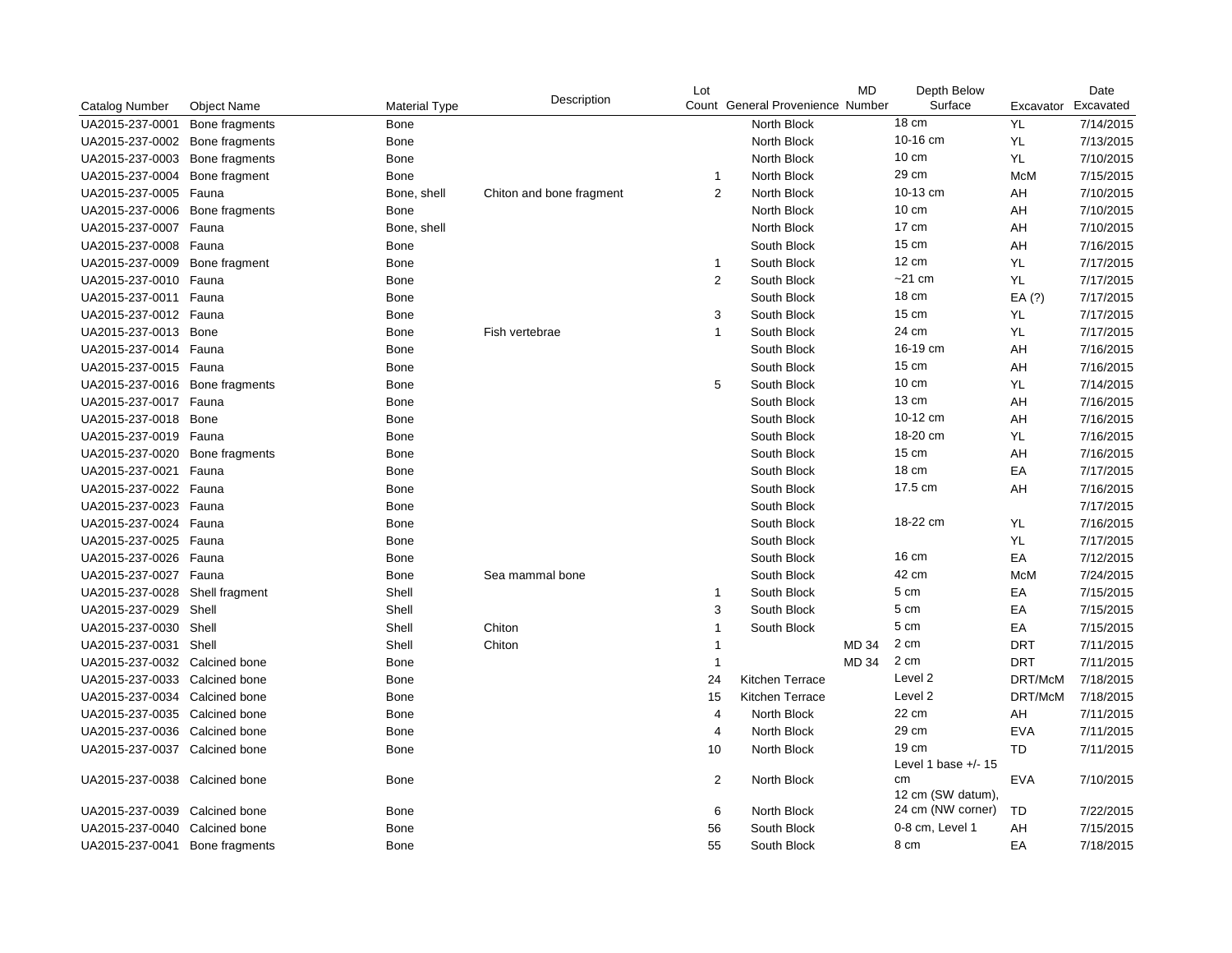| UA2015-237-0042                | Bone fragments                           | <b>Bone</b> |                                 | 54             | South Block           | 20 cm               | <b>YL</b>  | 7/19/2015 |
|--------------------------------|------------------------------------------|-------------|---------------------------------|----------------|-----------------------|---------------------|------------|-----------|
| UA2015-237-0043                | Calcined bone                            | Bone        |                                 | 168            | Kitchen Terrace       | Level 2             | <b>McM</b> | 7/18/2015 |
| UA2015-237-0044                | Calcined bone                            | <b>Bone</b> |                                 |                | MD 22 (50x50 test)    | 60-66 cm            | <b>DRT</b> | 7/22/2015 |
| UA2015-237-0045 Calcined bone  |                                          | <b>Bone</b> |                                 |                | MD 22 (50x50 test)    |                     |            |           |
| UA2015-237-0046                | Calcined bone                            | <b>Bone</b> |                                 | 40             | MD 22 (50x50 test)    | 38-60 cm            | <b>DRT</b> | 7/22/2015 |
| UA2015-237-0047                | Calcined bone                            | <b>Bone</b> |                                 | 28             | South Block           |                     | <b>YL</b>  | 7/19/2015 |
| UA2015-237-0048                | Calcined bone                            | <b>Bone</b> |                                 | 25             | South Block           |                     | EA         | 7/22/2015 |
| UA2015-237-0049                | <b>Calcined bone</b>                     | <b>Bone</b> |                                 | 31             | South Block           | 18 cm               | EA         | 7/18/2015 |
| UA2015-237-0050                | Bone fragment                            | Bone        |                                 | 1              | South Block           | 13 cm               | YL         | 7/18/2015 |
| UA2015-237-0051                | Bone fragments                           | <b>Bone</b> |                                 | 10             | South Block           | 22 cm               | <b>YL</b>  | 7/19/2015 |
| UA2015-237-0052                | Calcined bone                            | <b>Bone</b> |                                 | 2              | South Block           | 17 cm               | EA         | 7/18/2015 |
| UA2015-237-0053                | Calcined bone                            | <b>Bone</b> |                                 | $\overline{2}$ | South Block           | 12-15 cm            | <b>TD</b>  | 7/15/2015 |
| UA2015-237-0054                | Calcined bone                            | <b>Bone</b> |                                 | 22             | South Block           | 13 cm               | EA         | 7/15/2015 |
| UA2015-237-0055                | Calcined bone                            | Bone        |                                 | 15             | South Block           | 15-17 cm            | EA         | 7/16/2015 |
| UA2015-237-0056                | Bone fragments                           | <b>Bone</b> |                                 | 5              | South Block           | 23 cm               | YL         | 7/20/2015 |
| UA2015-237-0057                | Bone fragments                           | <b>Bone</b> |                                 | 3              | South Block           | 16 cm               | EA         | 7/18/2015 |
| UA2015-237-0058                | Bone                                     | <b>Bone</b> |                                 |                | South Block           | 17 cm               |            | 7/18/2015 |
| UA2015-237-0059                | Bone fragments                           | <b>Bone</b> |                                 | 52             | South Block           | 35 cm               | EA         | 7/22/2015 |
| UA2015-237-0060                | Calcined bone                            | <b>Bone</b> |                                 | 34             | South Block           | 38 cm               | EA         | 7/23/2015 |
| UA2015-237-0061                | Bone fragments                           | <b>Bone</b> |                                 | 298            | South Block           | 31 cm               | EA         | 7/22/2015 |
| UA2015-237-0062 Calcined bone  |                                          | <b>Bone</b> |                                 | 248            | Kitchen Terrace       | Level 2             | <b>DRT</b> | 7/18/2015 |
|                                |                                          |             |                                 |                |                       | Approximately 37-41 |            |           |
| UA2015-237-0063                | Bone fragments                           | <b>Bone</b> |                                 | 84             | South Block           | cm                  | YL         | 7/23/2015 |
| UA2015-237-0064                | Bone fragments                           | <b>Bone</b> |                                 | 105            | South Block           |                     | EA         | 7/19/2015 |
| UA2015-237-0065                | Bone fragments                           | <b>Bone</b> |                                 | 64             | South Block           |                     | <b>YL</b>  | 7/22/2015 |
| UA2015-237-0066                | Calcined bone                            | <b>Bone</b> |                                 | 100            | South Block           |                     | YL/McM     | 7/22/2015 |
| UA2015-237-0067                | Bone fragments                           | <b>Bone</b> |                                 | 288            | South Block           | 18 cm               |            | 7/19/2015 |
| UA2015-237-0068                | Bone fragments                           | <b>Bone</b> |                                 | 218            | South Block           | 26-27 cm            | YL         | 7/23/2015 |
| UA2015-237-0069 Bone fragments |                                          | <b>Bone</b> |                                 | 4              | South Block           | 16 cm               | <b>YL</b>  | 7/18/2015 |
|                                |                                          |             | Copper fragment with circular   |                |                       | 4 cm                |            |           |
|                                | UA2015-237-0070 Sheet Copper, perforated | Copper      | perforation                     |                | <b>MD 38</b>          |                     | <b>DRT</b> | 7/12/2015 |
| UA2015-237-0071 copper         |                                          | Copper      |                                 |                | MD 43                 | $0 \text{ cm}$      | <b>DRT</b> | 7/12/2015 |
| UA2015-237-0072 sheet copper   |                                          | Copper      | folded, modified into thick bar |                | MD 22 (50x50 test)    | 12 cm               | <b>TD</b>  | 7/19/2015 |
|                                | UA2015-237-0073 Copper sheet, perforated | Copper      |                                 |                | MD <sub>9</sub>       | 2 cm                | <b>DRT</b> | 7/20/2015 |
| UA2015-237-0074 copper nail    |                                          | Copper      | shank fragment                  | -1             | MD 35<br>North Block, |                     | <b>DRT</b> | 7/11/2015 |
|                                |                                          |             | Bipolar hammered, expedient     |                | excavation 2x4,       |                     |            |           |
|                                |                                          |             | copper shot                     |                | (N114, E101 in        |                     |            |           |
| UA2015-237-0075 copper rod     |                                          | Copper      |                                 |                | sidewall)             |                     | <b>DRT</b> | 7/19/2015 |
|                                |                                          |             | Bipolar hammered, expedient     |                |                       |                     |            |           |
| UA2015-237-0076 copper rod     |                                          | Copper      | copper shot                     |                | North Block           | 29 cm               |            | 7/13/2015 |
| UA2015-237-0077                | copper nail                              | Copper      | headless                        |                | MD 39                 | 3 cm                | <b>DRT</b> | 7/12/2015 |
| UA2015-237-0078 Copper nail    |                                          | Copper      |                                 |                | North Block           | 30 cm               | <b>McM</b> | 7/15/2015 |
| UA2015-237-0079 sheet copper   |                                          | Copper      |                                 |                | South Block           | 20.5 cm             | <b>YL</b>  | 7/19/2015 |
| UA2015-237-0080 Copper nail    |                                          | Copper      |                                 |                | South Block           | 10 cm               | YL         | 7/11/2015 |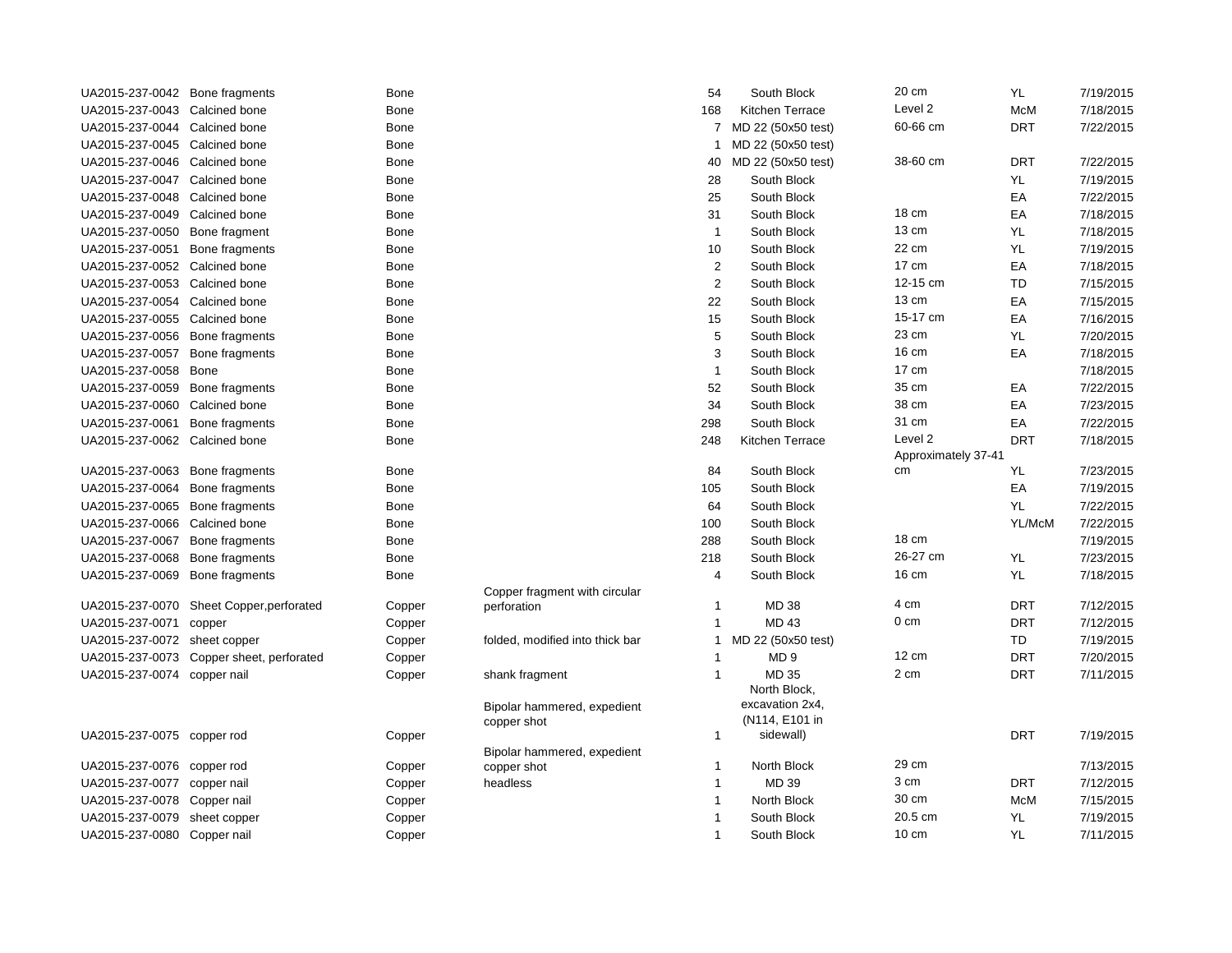|                                |                          |        |                                |                | <b>Backdirt metal</b>                                                                                |                 |            |           |
|--------------------------------|--------------------------|--------|--------------------------------|----------------|------------------------------------------------------------------------------------------------------|-----------------|------------|-----------|
| UA2015-237-0081                | sheet copper             | Copper |                                |                | detector survey,<br>unknown unit 3                                                                   |                 | <b>DRT</b> | 7/24/2015 |
| UA2015-237-0082                | sheet copper             | Copper |                                |                | <b>Kitchen Terrace</b>                                                                               | 21 cm           | McM/DRT    | 7/18/2015 |
| UA2015-237-0083 Copper nail    |                          | Copper |                                |                | Kitchen Terrace                                                                                      | 27 cm           | McM/DRT    | 7/18/2015 |
|                                |                          |        | modified nail shank, possible  |                |                                                                                                      |                 |            |           |
| UA2015-237-0084                | Copper nail, modified    | Copper | expedient munition production  |                | <b>MD76</b>                                                                                          | $10 \text{ cm}$ | <b>DRT</b> | 7/23/2015 |
| UA2015-237-0085                | Copper nail              | Copper | Brittle, flaking               |                | South Block                                                                                          | 19 cm           |            | 7/18/2015 |
| UA2015-237-0086                | sheet copper             | Copper |                                |                | South Block                                                                                          |                 | EA         | 7/18/2015 |
| UA2015-237-0087                | sheet copper             | Copper |                                | 2              | South Block                                                                                          |                 | <b>DRT</b> | 7/17/2015 |
| UA2015-237-0088                | Copper knife blade       | Copper | knife tip                      |                | South Block                                                                                          | 14 cm           |            | 7/18/2015 |
| UA2015-237-0089                | Sheet copper fragments   | Copper |                                |                | South Block                                                                                          | 24 cm           | <b>YL</b>  | 7/19/2015 |
| UA2015-237-0090                | Copper, sheet            | Copper | Folded over                    |                | MD 22 (50x50 test)                                                                                   | 38 cm           | <b>DRT</b> | 7/21/2015 |
| UA2015-237-0091                | Copper, sheet            | Copper |                                |                | MD 22 (50x50 test)                                                                                   | 38 cm           | <b>DRT</b> | 7/21/2015 |
| UA2015-237-0092                | Copper, sheet            | Copper |                                |                | MD 22 (50x50 test)                                                                                   | 38 cm           | <b>DRT</b> | 7/21/2015 |
| UA2015-237-0093                | Copper, sheet            | Copper |                                |                | MD 22 (50x50 test)                                                                                   | 38 cm           | <b>DRT</b> | 7/21/2015 |
| UA2015-237-0094                | Copper, sheet            | Copper |                                |                | MD 22 (50x50 test)                                                                                   | 38 cm           | <b>DRT</b> | 7/21/2015 |
| UA2015-237-0095                | Copper, sheet            | Copper |                                |                | MD 22 (50x50 test)                                                                                   | 38 cm           | <b>DRT</b> | 7/21/2015 |
| UA2015-237-0096                | Copper fragment          | Copper |                                |                | South Block                                                                                          | 18 cm           |            | 7/19/2015 |
| UA2015-237-0097                | Sheet copper, perforated | Copper | One perforation                |                | 1 <itchen 60<="" md="" td="" terrace=""><td>13 cm</td><td><b>DRT</b></td><td>7/16/2015</td></itchen> | 13 cm           | <b>DRT</b> | 7/16/2015 |
| UA2015-237-0098                | Copper nail              | Copper | Square cut                     |                | MD 33                                                                                                | 3 cm            | <b>DRT</b> | 7/11/2015 |
| UA2015-237-0099                | Copper kettle lug        | Copper |                                |                | MD 65                                                                                                | 13 cm           | <b>DRT</b> | 7/16/2015 |
| UA2015-237-0100                | Copper, sheet            | Copper |                                |                | MD <sub>5</sub>                                                                                      | 6 cm            | <b>DRT</b> | 7/20/2015 |
| UA2015-237-0101                | Sheet copper             | Copper | Folded/modified                |                | <b>MD13</b>                                                                                          | 32 cm           | <b>DRT</b> | 7/23/2015 |
| UA2015-237-0102                | gunflint flake           | Flint  | One white, one gray            | $\overline{c}$ | North Block                                                                                          | 21-22 cm        | YL         | 7/12/2015 |
| UA2015-237-0103                | gunflint flakes          | Flint  | Yellowish in color             | $\overline{2}$ | North Block                                                                                          | 20 cm           | AH         | 7/13/2015 |
| UA2015-237-0104                | poss.gunflint flake      | Flint  | Gray-yellow                    |                | North Block                                                                                          | 19 cm           | AH         | 7/13/2015 |
| UA2015-237-0105                | gunflint flake           | Flint  | Yellowish in color             |                | North Block                                                                                          | 19 cm           | AH         | 7/13/2015 |
| UA2015-237-0106 gunflint flake |                          | Flint  | Dark gray                      |                | North Block                                                                                          | 19 cm           | AH         | 7/13/2015 |
| UA2015-237-0107                | gunflint flake           | Flint  | Light tan                      |                | North Block                                                                                          | 19 cm           | AH         | 7/13/2015 |
| UA2015-237-0108 gunflint flake |                          | Flint  | Mottled brown-gray             |                | North Block                                                                                          | 19 cm           | AH         | 7/13/2015 |
| UA2015-237-0109 gunflint flake |                          | Flint  | Light tan                      |                | South Block                                                                                          | 14 cm           | YL         | 7/18/2015 |
| UA2015-237-0110 gunflint flake |                          | Flint  | Light tan                      |                | South Block                                                                                          | 18-22 cm        | <b>YL</b>  | 7/16/2015 |
| UA2015-237-0111 gunflint flake |                          | Flint  | Gray-tan                       |                | North Block                                                                                          | 18 cm           | AH         | 7/13/2015 |
| UA2015-237-0112 gunflint flake |                          | Flint  | Tan-yellow                     |                | North Block                                                                                          | 22 cm           | <b>YL</b>  | 7/12/2015 |
| UA2015-237-0113 gunflint flake |                          | Flint  | Tan-gray                       |                | North Block                                                                                          | 15 cm           | <b>TD</b>  | 7/10/2015 |
| UA2015-237-0114 gunflint flake |                          | Flint  | Light tan                      |                | South Block                                                                                          | 18-22 cm        | YL         | 7/16/2015 |
| UA2015-237-0115 chert flake    |                          | chert  | Dark red-brown, possibly local |                | South Block                                                                                          | $13 \text{ cm}$ | <b>YL</b>  | 7/18/2015 |
| UA2015-237-0116 gunflint flake |                          | Flint  | Tan-gray                       |                | North Block                                                                                          | 28 cm           | EA         | 7/14/2015 |
| UA2015-237-0117 Bead           |                          | glass  | <b>Blue</b>                    |                | South Block                                                                                          | 31 cm           | EA         | 7/23/2015 |
| UA2015-237-0118 Bead           |                          | glass  | Red                            |                | South Block                                                                                          | 16 cm           | ??         | 7/18/2015 |
| UA2015-237-0119 Bead           |                          | glass  | beads fused together           |                | Kitchen Terrace                                                                                      | 20 cm           | DRT/McM    | 7/18/2015 |
| UA2015-237-0120 Prosser Button |                          | glass  | White                          |                | Kitchen Terrace                                                                                      | 22-30 cm        | DRT/McM    | 7/18/2015 |
| UA2015-237-0121                | Glass                    | glass  | burned                         |                | South Block                                                                                          |                 | <b>McM</b> | 7/24/2015 |
| UA2015-237-0122 Glass          |                          | glass  | burned                         |                | South Block                                                                                          | 13 cm           | AH         | 7/16/2015 |
|                                |                          |        |                                |                |                                                                                                      |                 |            |           |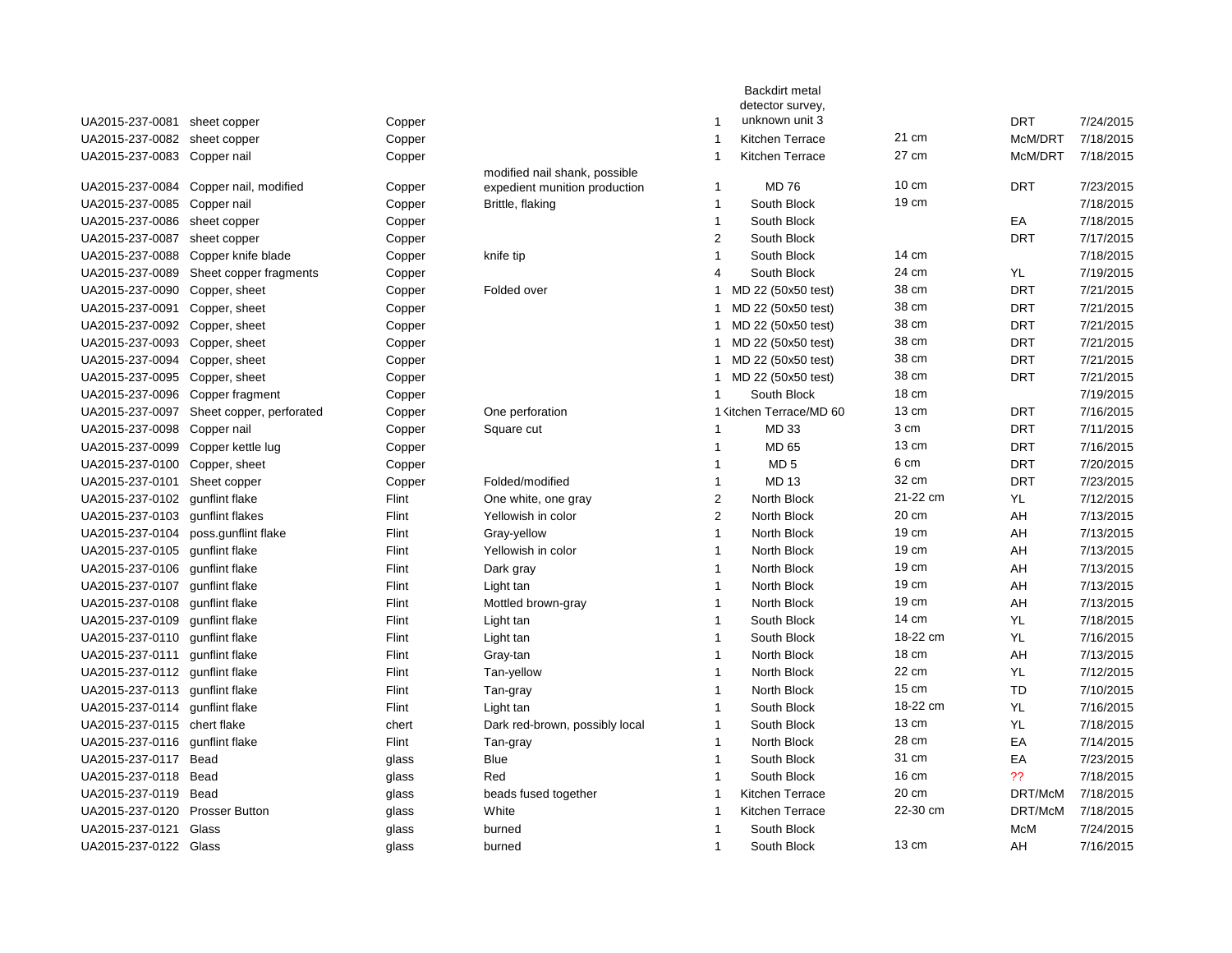|                                  |                                        |             | incised bone fragment, tabular,      |    |                                     |          |            |           |
|----------------------------------|----------------------------------------|-------------|--------------------------------------|----|-------------------------------------|----------|------------|-----------|
| UA2015-237-0123 Incised bone     |                                        | <b>Bone</b> | possible knife handle inlay          |    | <b>Kitchen Terrace</b>              | 17-19 cm | <b>DRT</b> | 7/18/2015 |
| UA2015-237-0124 Pipe stem        |                                        | Kaolin      |                                      |    | <b>Kitchen Terrace</b>              | 17 cm    | McM        | 7/18/2015 |
| UA2015-237-0125 Pipe stem        |                                        | Kaolin      |                                      |    | <b>Kitchen Terrace</b>              |          | DRT/McM    | 7/18/2015 |
| UA2015-237-0126 Sherd            |                                        | Ceramic     |                                      |    | <b>Kitchen Terrace</b>              |          | DRT/McM    | 7/18/2015 |
| UA2015-237-0127 Sherd            |                                        | Ceramic     |                                      |    | <b>Kitchen Terrace</b>              |          | DRT/McM    | 7/18/2015 |
| UA2015-237-0128 Sherd            |                                        | Ceramic     |                                      |    | Kitchen Terrace                     |          | DRT/McM    | 7/18/2015 |
| UA2015-237-0129                  | Sherd                                  | Ceramic     |                                      |    | <b>Kitchen Terrace</b>              |          | DRT/McM    | 7/18/2015 |
| UA2015-237-0130 Sherd            |                                        | Ceramic     |                                      |    | Kitchen Terrace                     | 15 cm    | <b>DRT</b> | 7/18/2015 |
| UA2015-237-0131                  | Sherd                                  | Ceramic     |                                      |    | <b>Kitchen Terrace</b>              | 22 cm    | <b>DRT</b> | 7/18/2015 |
| UA2015-237-0132 Sherd            |                                        | Ceramic     |                                      |    | <b>Kitchen Terrace</b>              | 22 cm    | <b>DRT</b> | 7/18/2015 |
| UA2015-237-0133 Sherd            |                                        | Ceramic     |                                      |    | Kitchen Terrace                     | 17 cm    | <b>McM</b> | 7/18/2015 |
|                                  |                                        |             | Waterworn, Smoothed edges, blue      |    |                                     |          |            |           |
| UA2015-237-0134 Sherd            |                                        | Ceramic     | and white design                     | -1 | <b>Kitchen Terrace</b>              | 12-18 cm | <b>DRT</b> | 7/24/2015 |
| UA2015-237-0135 Sherd            |                                        | Ceramic     | Blue floral design on white glaze    |    | <b>Kitchen Terrace</b>              | 29 cm    | <b>DRT</b> | 7/18/2015 |
| UA2015-237-0136 Sherd            |                                        | Ceramic     | Dark blue design                     | -1 | Kitchen Terrace                     | 26 cm    | <b>DRT</b> | 7/18/2015 |
|                                  |                                        |             | modified, Possible blood/bone        |    |                                     |          |            |           |
| UA2015-237-0137 Lead disk        |                                        | Lead        | residue?. Consistent with bale seal  | -1 | North Block<br>Kitchen Terrace / MD | 19 cm    | AH         | 7/13/2015 |
| UA2015-237-0138                  | Indeterminate lead                     | Lead        | Cylindrical                          |    | 66                                  | 17 cm    | <b>DRT</b> | 7/16/2015 |
| UA2015-237-0139 Lead fragment    |                                        | Lead        |                                      |    | <b>MD 31</b>                        | 8 cm     | <b>DRT</b> | 7/11/2015 |
| UA2015-237-0140 Lead fragment    |                                        | Lead        |                                      |    | <b>MD 28</b>                        | 23 cm    | YL         | 7/11/2015 |
| UA2015-237-0141                  | Indeterminate lead                     | Lead        |                                      |    | <b>MD 11</b>                        | $0-7$ cm | <b>DRT</b> | 7/23/2015 |
|                                  |                                        |             |                                      |    |                                     |          |            |           |
|                                  |                                        |             | whittled, refit with UA2015.237.145. |    |                                     |          |            |           |
| UA2015-237-0142 pistol ball      |                                        | Lead        | evidence of cartridge modification   | -1 | <b>MD 34</b>                        | 2 cm     | <b>DRT</b> | 7/11/2015 |
| UA2015-237-0143 pistol ball      |                                        | Lead        | melted, two piece conglomerate       |    | South Block                         | 19 cm    | EA         | 7/19/2015 |
|                                  |                                        |             | Large circular perforation           |    | Kitchen Terrace / MD                |          |            |           |
| UA2015-237-0144 Lead, perforated |                                        | Lead        |                                      |    | 69                                  | 9 cm     | <b>DRT</b> | 7/17/2015 |
|                                  |                                        |             | whittled, refit with UA2015-237-142, |    |                                     |          |            |           |
| UA2015-237-0145 pistol ball      |                                        | Lead        | evidence of cartridge modification   |    | <b>MD 44</b>                        | 1 cm     | <b>DRT</b> | 7/12/2015 |
| UA2015-237-0146 Pistol ball      |                                        | Lead        |                                      | -1 | North Block                         | 20 cm    | AH         | 7/13/2015 |
| UA2015-237-0147 Musket ball      |                                        | Lead?       | Large caliber                        | 1  | MD 32                               | 11 cm    | <b>DRT</b> | 7/11/2015 |
| UA2015-237-0148 birdshot         |                                        | Lead        |                                      |    | South Block                         | 33 cm    | <b>DRT</b> | 7/22/2015 |
| UA2015-237-0149 birdshot         |                                        | Lead        |                                      |    | <b>Kitchen Terrace</b>              | 23 cm    | McM        | 7/18/2015 |
| UA2015-237-0150 birdshot         |                                        | Lead        |                                      |    | South Block                         | 18 cm    | EA         | 7/23/2015 |
| UA2015-237-0151 birdshot         |                                        | Lead        |                                      |    | South Block                         | 24 cm    | YL         | 7/19/2015 |
| UA2015-237-0152 birdshot         |                                        | Lead        |                                      |    | South Block                         | 25 cm    | YL         | 7/20/2015 |
| UA2015-237-0153 Pistol ball      |                                        | Lead        |                                      |    | <b>MD 27</b>                        | 23 cm    | <b>EVA</b> | 7/11/2015 |
| UA2015-237-0154 birdshot         |                                        | Lead        | Two piece lead cast birdshot         |    | South Block                         |          | <b>DRT</b> | 7/16/2015 |
|                                  | UA2015-237-0155 Bullet jacket fragment | brass       | Modern                               |    | <b>MD 45</b>                        | 2 cm     | <b>DRT</b> | 7/14/2015 |
|                                  | UA2015-237-0156 Bullet jacket fragment | brass       | Modern                               |    | MD <sub>4</sub>                     | 3 cm     | DRT/YL     | 7/14/2015 |
| UA2015-237-0157 Bullet jacket    |                                        | brass       | Modern                               |    | MD <sub>2</sub>                     | 6 cm     | <b>DRT</b> | 7/14/2015 |
| UA2015-237-0158 Bullet           |                                        | brass       | Modern                               |    | <b>MD42</b>                         | 12 cm    | <b>DRT</b> | 7/12/2015 |
| UA2015-237-0159 Bullet jacket    |                                        | brass       | Modern                               |    | <b>MD 31</b>                        | 8 cm     | <b>DRT</b> | 7/11/2015 |
| UA2015-237-0160 Bullet           |                                        | lead        | Modern                               |    | <b>MD 41</b>                        | 5 cm     | <b>DRT</b> | 7/12/2015 |
|                                  |                                        |             |                                      |    |                                     |          |            |           |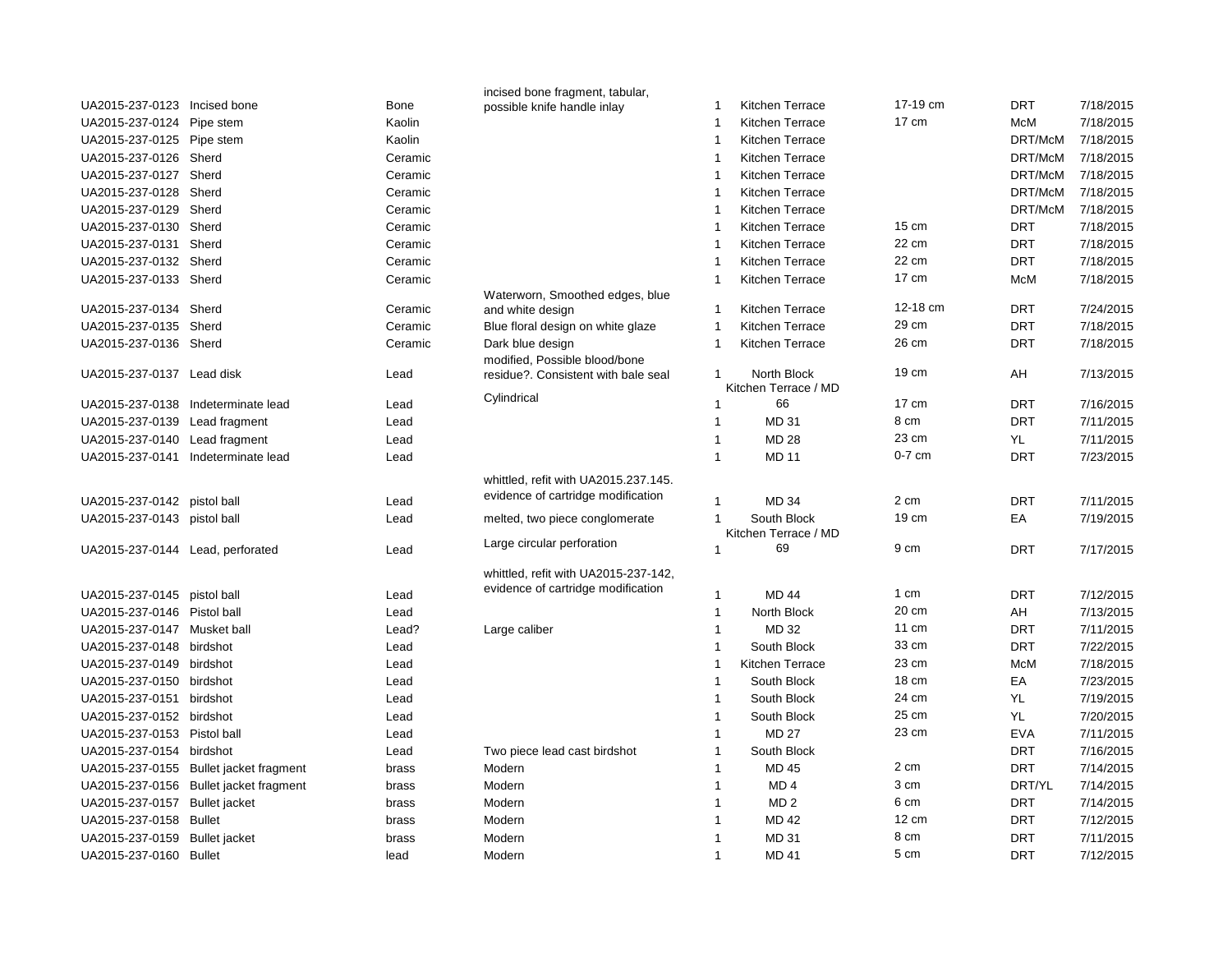| UA2015-237-0161                                       | <b>Bullet</b> jacket                  | brass          | Modern                                                   |              | <b>MD 30</b>              | 1 cm             | <b>DRT</b> | 7/11/2015 |
|-------------------------------------------------------|---------------------------------------|----------------|----------------------------------------------------------|--------------|---------------------------|------------------|------------|-----------|
| UA2015-237-0162                                       | Cartridge                             | Lead and brass | possible 45-70                                           |              | MD <sub>1</sub>           | 8 cm             | <b>DRT</b> | 7/14/2015 |
| UA2015-237-0163                                       | Cartridge                             | <b>Brass</b>   | Possible early-mid 20th century                          |              | Kitchen Terrace           | 20 cm            | DRT/McM    | 7/18/2015 |
| UA2015-237-0164 Rifle jacket                          |                                       | <b>Brass</b>   | Modern                                                   |              | <b>MD 26</b>              | 1 cm             | <b>DRT</b> | 7/23/2015 |
| UA2015-237-0165 Bullet jacket                         |                                       | <b>Brass</b>   | Modern                                                   |              | MD 40                     | 4 cm             | <b>DRT</b> | 7/12/2015 |
|                                                       |                                       |                | Modern wire nail, Bent at 90 degree                      |              |                           |                  |            |           |
| UA2015-237-0166 Nail                                  |                                       | Iron           | angle                                                    |              | MD 25 (TP 2)              | $0.5 \text{ cm}$ | <b>EVA</b> | 7/10/2015 |
| UA2015-237-0167                                       | Nail                                  | Iron           |                                                          |              | <b>Kitchen Terrace</b>    | 21 cm            | <b>McM</b> | 7/18/2015 |
| UA2015-237-0168 Nail                                  |                                       | Iron           | Broken into two pieces                                   |              | South Block               | $~14 \text{ cm}$ | EA         | 7/19/2015 |
| UA2015-237-0169 Nail                                  |                                       | Iron           |                                                          |              | <b>MD 23</b>              | $0 \text{ cm}$   | <b>DRT</b> | 7/24/2015 |
| UA2015-237-0170 Nail                                  |                                       | Iron           | wire nail                                                |              | Kitchen Terrace           | 17 cm            | <b>McM</b> | 7/18/2015 |
| UA2015-237-0171                                       | copper nail                           | copper         | Square                                                   |              |                           | 28.5 cm          | <b>YL</b>  | 7/20/2015 |
|                                                       |                                       |                | copper sheet rolled, hammered,                           |              |                           |                  |            |           |
| UA2015-237-0172 copper, modified                      |                                       | Iron           | possible awl                                             |              | <b>MD 37</b>              | 2 cm             | <b>DRT</b> | 7/12/2015 |
| UA2015-237-0173 Nail                                  |                                       | Iron           |                                                          |              | South Block               | 18 cm            | <b>YL</b>  | 7/16/2015 |
| UA2015-237-0174 lead                                  |                                       | lead           | Square, unknown                                          |              | South Block               | $19 \text{ cm}$  | YL         | 7/18/2015 |
| UA2015-237-0175 Nail                                  |                                       | Iron           |                                                          |              | 1 Jitchen Terrace / MD 47 | 2 cm             | <b>DRT</b> | 7/17/2015 |
| UA2015-237-0176 Nail                                  |                                       | Iron           | Square cut                                               |              | South Block               | 24 cm            | YL         | 7/18/2015 |
|                                                       |                                       |                | Square cut, modern? Broken into                          | 1            | MD <sub>8</sub>           | 7 cm             | <b>TLD</b> | 7/14/2015 |
| UA2015-237-0177 Nail                                  |                                       | Iron           | two pieces                                               |              | South Block               | $15 \text{ cm}$  |            | 7/18/2015 |
| UA2015-237-0178 tack                                  |                                       | Iron           |                                                          |              |                           | 14 cm            | EA         |           |
| UA2015-237-0179 lead                                  |                                       | lead           |                                                          |              | <b>MD71</b>               |                  | <b>DRT</b> | 7/23/2015 |
| UA2015-237-0180                                       | spike                                 | Iron           |                                                          |              | <b>MD 29</b>              | 8 cm             | <b>DRT</b> | 7/11/2015 |
| UA2015-237-0181                                       | nail                                  | Iron           |                                                          |              | MD 36                     | 4 cm             | <b>DRT</b> | 7/11/2015 |
| UA2015-237-0182 Spike                                 |                                       | Iron           | Electrolysis unsuccessful, degraded                      | $\mathbf{1}$ | <b>MD 17</b>              | 22 cm            | <b>DRT</b> | 7/23/2015 |
|                                                       |                                       |                | Several pieces of iron concretion                        |              |                           |                  |            |           |
| UA2015-237-0183 nail                                  |                                       | Iron           | have broken off                                          | 1            | South Block               | 16 cm            | EA         | 7/18/2015 |
|                                                       |                                       |                | Naturally occuring, In field                             |              |                           |                  |            |           |
| UA2015-237-0184 Pumice                                |                                       | pumice         | erroneously identified as brick,<br>microscopy confirmed | $\mathbf 1$  | North Block               | 6.6-19.0 cm      | TD         | 7/12/2015 |
|                                                       |                                       |                | Naturally occuring, In field                             |              |                           |                  |            |           |
|                                                       |                                       |                | erroneously identified as brick,                         |              |                           |                  |            |           |
| UA2015-237-0185 Pumice                                |                                       | pumice         | microscopy confirmed                                     | 1            | North Block               | 6.6-19.0 cm      | <b>TD</b>  | 7/12/2015 |
| UA2015-237-0186 Sheet copper                          |                                       | Copper         |                                                          |              | 1 North Block / MD 16     | 17 cm            | TD         | 7/10/2015 |
| UA2015-237-0187 Sheet copper                          |                                       | Copper         | Perforated                                               |              | MD 24 (TP 1)              | 18 cm            | <b>McM</b> | 7/10/2015 |
|                                                       | UA2015-237-0188 lead, indeterminate   | Lead           | Cylindrical                                              |              | 1 North Block / MD 14     | 9 cm             | <b>EVA</b> | 7/12/2015 |
|                                                       |                                       |                | Deep red colour, refits UA2015-237-                      |              |                           |                  |            |           |
| UA2015-237-0189 Chert Tool                            |                                       | chert          | 115                                                      | 1            | South Block               | 20 cm            | EA         | 7/18/2015 |
| UA2015-237-0190 FCR                                   |                                       | Lithic         | Microscopy anaysis McM Identified                        |              | South Block               | 14 cm            | YL         | 7/18/2015 |
|                                                       |                                       |                | as sandstone, no striations                              |              |                           |                  |            |           |
| UA2015-237-0191<br>UA2015-237-0192 Indeterminite lead | birdshot                              | Lead           |                                                          | 3            | South Block               |                  | <b>DRT</b> | 7/20/2015 |
|                                                       |                                       | Lead           |                                                          |              | South Block               |                  | <b>DRT</b> | 7/20/2015 |
| UA2015-237-0193 birdshot                              |                                       | Lead           |                                                          |              | North Block               |                  | <b>DRT</b> | 7/15/2015 |
| UA2015-237-0194 Indeterminite lead                    |                                       | Lead           |                                                          |              | North Block               |                  | <b>DRT</b> | 7/15/2015 |
| UA2015-237-0195 concretion                            |                                       | iron           |                                                          | 1            | North Block               |                  | <b>DRT</b> | 7/15/2015 |
|                                                       | UA2015-237-0196 Sheet copper fragment | Copper         |                                                          | 1            | North Block               |                  | <b>DRT</b> | 7/15/2015 |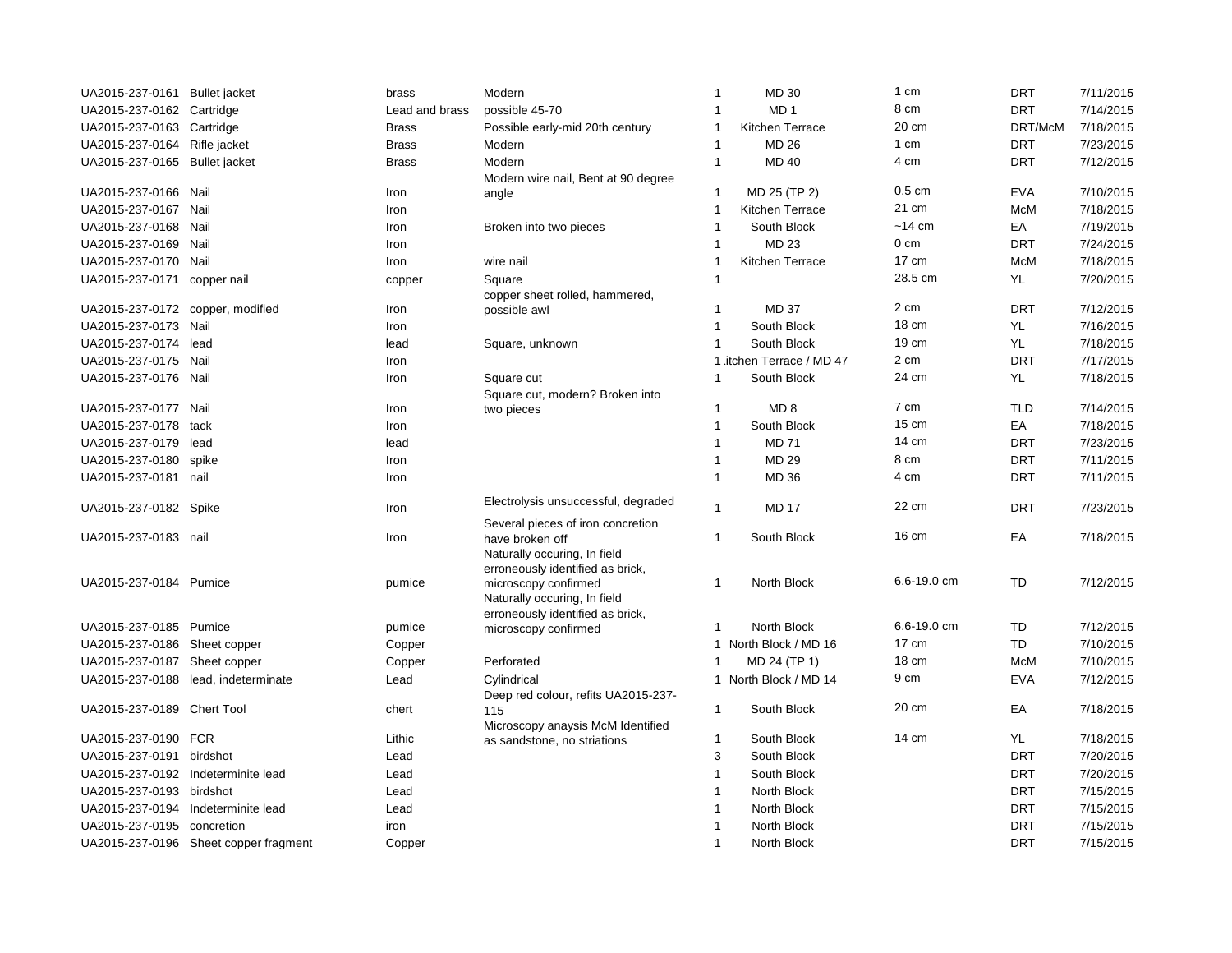| UA2015-237-0197                   | birdshot                                         | Lead        |                                                        | 2              | South Block                |                 | TD/EVA/YI        | 7/18/2015           |
|-----------------------------------|--------------------------------------------------|-------------|--------------------------------------------------------|----------------|----------------------------|-----------------|------------------|---------------------|
| UA2015-237-0198 Lead fragment     |                                                  | Lead        |                                                        |                | South Block                |                 |                  | TD/EVA/YI 7/18/2015 |
|                                   | UA2015-237-0199 Rolled copper sheet/possible awl | Copper      | rolled modiified copper, awl                           |                | South Block                |                 | TD/EVA/YI        | 7/18/2015           |
| UA2015-237-0200 Sheet copper      |                                                  | Copper      | folded                                                 |                | South Block                |                 |                  | TD/EVA/YI 7/18/2015 |
|                                   |                                                  |             | birdshot sized hammered modified                       |                |                            |                 |                  |                     |
| UA2015-237-0201                   |                                                  |             | copper, possible evidence of                           |                | South Block                |                 | TD/EVA/YI        | 7/18/2015           |
| UA2015-237-0202 sheet copper      | Copper, possible birdshot                        | Copper      | expedient birdshot productron                          |                | South Block                |                 | TD/EVA/YI        | 7/18/2015           |
| UA2015-237-0203 Iron nail         |                                                  | Copper      |                                                        |                | South Block                |                 | <b>TD/EVA/YI</b> | 7/18/2015           |
| UA2015-237-0204                   | Iron, indeterminate                              | <b>Iron</b> |                                                        |                | South Block                | $12 \text{ cm}$ | EA               | 7/19/2015           |
| UA2015-237-0205                   |                                                  | Iron        | sheet tin                                              |                | <b>Kitchen Terrace</b>     | 21 cm           | <b>McM</b>       | 7/18/2015           |
|                                   | Iron concretion                                  | Iron        |                                                        |                |                            | 12.02 cm        |                  |                     |
| UA2015-237-0206 Iron concretion   |                                                  | Iron        |                                                        |                | South Block                | 14 cm           | EA               | 7/18/2015           |
| UA2015-237-0207 nail              |                                                  | Iron        |                                                        |                | South Block                |                 | <b>YL</b>        | 7/18/2015           |
| UA2015-237-0208 lead              |                                                  | lead        |                                                        |                | South Block                | 13 cm           |                  | 7/18/2015           |
| UA2015-237-0209                   | Iron concretion                                  | Iron        |                                                        |                | South Block                |                 | AH               | 7/16/2015           |
| UA2015-237-0210 lead              |                                                  | lead        |                                                        |                | North Block                | 20 cm           |                  | 7/13/2015           |
| UA2015-237-0211 lead              |                                                  | lead        |                                                        |                | North Block                | 19 cm           | AH               | 7/13/2015           |
| UA2015-237-0212 Iron concretion   |                                                  | Iron        |                                                        |                | North Block                | 22.5 cm         | AH               | 7/16/2015           |
| UA2015-237-0213 lead              |                                                  | lead        |                                                        |                | North Block                | 19 cm           | AH               | 7/13/2015           |
| UA2015-237-0214 Iron concretion   |                                                  | Iron        |                                                        | 3              | South Block                |                 | AH               | 7/16/2015           |
| UA2015-237-0215 nail              |                                                  | Iron        | nail                                                   |                | South Block                | $19 \text{ cm}$ | <b>YL</b>        | 7/20/2015           |
| UA2015-237-0216 Iron concretion   |                                                  | Iron        |                                                        |                | South Block                | 20 cm           | AH               | 7/16/2015           |
| UA2015-237-0217 Iron concretion   |                                                  | Iron        |                                                        |                | South Block                | 17.5 cm         | AH               | 7/16/2015           |
| UA2015-237-0218 nail              |                                                  | Iron        | nail                                                   | $\overline{2}$ | South Block                | 17.5 cm         | AH               | 7/16/2015           |
| UA2015-237-0219 nail              |                                                  | Iron        |                                                        |                | South Block                | 18 cm           | EA               | 7/10/2015           |
| UA2015-237-0220 nail              |                                                  | Iron        |                                                        | $\overline{2}$ | North Block                | 15.9 cm         | <b>TD</b>        | 7/11/2015           |
| UA2015-237-0221                   | lead                                             | lead        |                                                        |                | South Block                | $13 \text{ cm}$ | <b>YL</b>        | 7/18/2015           |
| UA2015-237-0222 lead              |                                                  | lead        |                                                        |                | <b>MD75</b>                | 8 cm            | <b>DRT</b>       | 7/22/2015           |
|                                   |                                                  |             | Heavy concretion around nail; wire                     |                |                            | 21 cm           |                  |                     |
| UA2015-237-0223 Nail              |                                                  | <b>Iron</b> | manufacture                                            |                | Kitchen Terrace            |                 | <b>McM</b>       | 7/18/2015           |
| UA2015-237-0224 Iron concretion   |                                                  | Iron        | sheet tin                                              |                | Kitchen Terrace            | 16 cm           | <b>DRT</b>       | 7/18/2015           |
| UA2015-237-0225 spike             |                                                  | Iron        |                                                        |                | South Block                | 22 cm           | EA               | 7/19/2015           |
| UA2015-237-0226 Iron concretion   |                                                  | Iron        |                                                        | 4              | MD <sub>6</sub>            | 3 cm            | <b>DRT</b>       | 7/20/2015           |
| UA2015-237-0227 iron concretion   |                                                  | Iron        |                                                        | 3              | South Block                |                 | AH               | 7/16/2015           |
|                                   |                                                  |             | concretion in field. Electrolysis 2016                 |                |                            |                 |                  |                     |
| UA2015-237-0228 spike             |                                                  | Iron        | by McM revealed wrought spike<br>shank or hardware pin |                | South Block                | 25 cm           | YL               | 7/22/2015           |
|                                   |                                                  |             | Includes possible nail, was part of                    |                |                            |                 |                  |                     |
|                                   |                                                  |             | larger concretion but has broken                       |                |                            |                 |                  |                     |
| UA2015-237-0229 iron hardware     |                                                  | Iron        | apart                                                  |                | 4 South Block / MD 20      | 17-25 cm        | <b>YL</b>        | 7/16/2015           |
|                                   |                                                  |             | concretion in field. Electrolysis 8-7-                 |                |                            |                 |                  |                     |
|                                   |                                                  |             | 2016 2016 by McM, excluded tannic                      |                | Kitchen Terrace / MD<br>53 | 17 cm           |                  |                     |
| UA2015-237-0230 iron pully sheave |                                                  | Iron        | acid. Small pully hub                                  |                | Kitchen Terrace            |                 | <b>DRT</b>       | 7/16/2015           |
| UA2015-237-0231 Iron concretion   |                                                  | Iron        |                                                        |                | Kitchen Terrace / MD       |                 | DRT/McM          | 7/18/2015           |
| UA2015-237-0232 Iron concretion   |                                                  | Iron        |                                                        |                | 59                         | 23 cm           | <b>DRT</b>       | 7/20/2015           |
|                                   |                                                  |             |                                                        |                |                            |                 |                  |                     |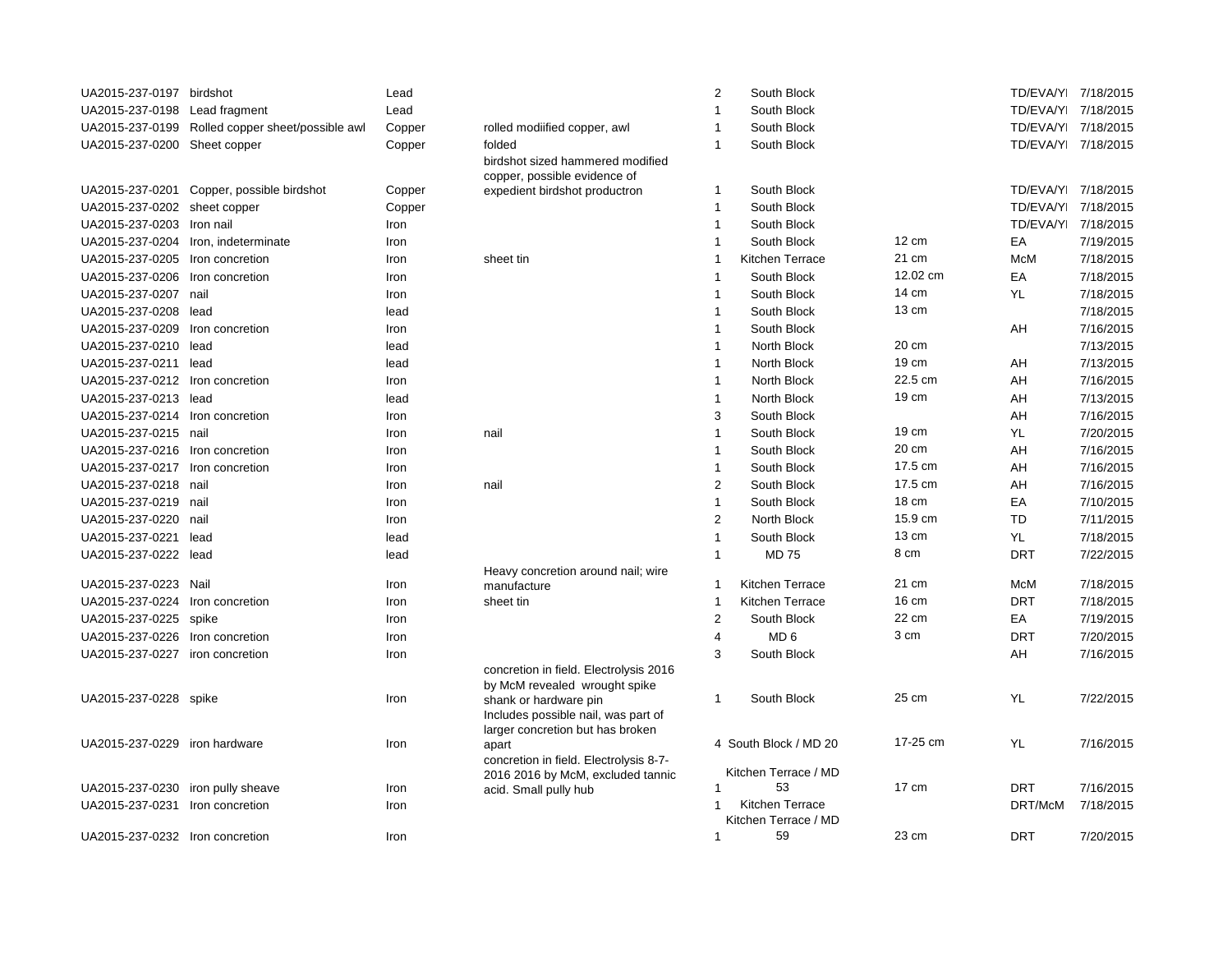|                                 |                                                                                                          |                |                                                                      |                | Kitchen Terrace / MD   |                 |            |           |
|---------------------------------|----------------------------------------------------------------------------------------------------------|----------------|----------------------------------------------------------------------|----------------|------------------------|-----------------|------------|-----------|
| UA2015-237-0233 spoon           |                                                                                                          | Iron           | spoon bowl without handle                                            | 5              | 46                     | 15 cm           | <b>DRT</b> | 7/17/2015 |
|                                 |                                                                                                          |                | concretion in field. Electrolysis 2016                               |                |                        |                 |            |           |
| UA2015-237-0234 Iron concretion |                                                                                                          | Iron           | by McM. Flat Iron, inderterminate                                    |                | Kitchen Terrace        | $12 \text{ cm}$ | <b>McM</b> | 7/18/2015 |
| UA2015-237-0235 lead            |                                                                                                          | lead           |                                                                      |                | <b>MD73</b>            | 15 cm           | <b>DRT</b> | 7/22/2015 |
| UA2015-237-0236 lead            |                                                                                                          | lead           |                                                                      |                | <b>MD12</b>            | 16 cm           | <b>DRT</b> | 7/21/2015 |
| UA2015-237-0237                 | Iron concretion                                                                                          | Iron           |                                                                      |                | South Block            | 11.5 cm         | EA         | 7/23/2015 |
|                                 |                                                                                                          |                | Black charcoal fragments in                                          |                |                        |                 |            |           |
| UA2015-237-0238 Spike           |                                                                                                          | Iron           | concretion                                                           |                | <b>MD74</b>            | 7 cm            | <b>DRT</b> | 7/22/2015 |
| UA2015-237-0239 spike           |                                                                                                          | Iron           |                                                                      |                | South Block            | 31 cm           | <b>YL</b>  | 7/22/2015 |
| UA2015-237-0240 nail            |                                                                                                          | Iron           |                                                                      |                | South Block            | 24 cm           | EA         | 7/19/2015 |
| UA2015-237-0241 nail            |                                                                                                          | Iron           | rosehead type                                                        |                | Kitchen Terrace        | 27 cm           | DRT/McM    | 7/18/2015 |
| UA2015-237-0242 Iron concretion |                                                                                                          | Iron           |                                                                      |                | <b>MD 10</b>           | 18 cm           | <b>DRT</b> | 7/14/2015 |
| UA2015-237-0243 nail            |                                                                                                          | Iron, wood     | Possible nail                                                        |                | South Block            | 25 cm           | <b>YL</b>  | 7/19/2015 |
| UA2015-237-0244                 | Iron concretion                                                                                          | Iron           |                                                                      |                | <b>Kitchen Terrace</b> | 34 cm           | <b>DRT</b> | 7/20/2015 |
| UA2015-237-0245 Iron concretion |                                                                                                          | Iron           |                                                                      |                | Kitchen Terrace        | 34 cm           | <b>DRT</b> | 7/20/2015 |
| UA2015-237-0246 Iron concretion |                                                                                                          | Iron           |                                                                      |                | Kitchen Terrace        | 34 cm           | <b>DRT</b> | 7/20/2015 |
| UA2015-237-0247                 | Iron concretion                                                                                          | Iron           |                                                                      | 5              | Kitchen Terrace        |                 | <b>DRT</b> | 7/18/2015 |
|                                 | UA2015-237-0248 Burned wood/wood charcoal                                                                | Wood, charcoal |                                                                      | 9              | <b>Kitchen Terrace</b> |                 | <b>DRT</b> | 7/18/2015 |
| UA2015-237-0249                 | Bone fragments                                                                                           | <b>Bone</b>    |                                                                      | $\overline{2}$ | South Block            | 12 cm           | EA         | 7/19/2015 |
| UA2015-237-0250 Bone            |                                                                                                          | <b>Bone</b>    |                                                                      |                | Kitchen Terrace        | 16cm            | <b>DRT</b> | 7/18/2015 |
| UA2015-237-0251                 | Bone fragments                                                                                           | <b>Bone</b>    |                                                                      | 9              | South Block            |                 | AH         | 7/16/2015 |
| UA2015-237-0252                 | Bone fragment                                                                                            | <b>Bone</b>    |                                                                      |                | Kitchen Terrace        | $12 \text{ cm}$ | <b>McM</b> | 7/18/2015 |
| UA2015-237-0253 Calcined bone   |                                                                                                          | <b>Bone</b>    |                                                                      | 10             | <b>MD73</b>            | 13-17 cm        | <b>DRT</b> | 7/22/2015 |
| UA2015-237-0254 Calcined bone   |                                                                                                          | <b>Bone</b>    |                                                                      | 5              | <b>MD12</b>            | $16 \text{ cm}$ | <b>DRT</b> | 7/21/2015 |
| UA2015-237-0255 Calcined bone   |                                                                                                          | <b>Bone</b>    |                                                                      | 6              | <b>MD74</b>            | 2-7 cm          | <b>DRT</b> | 7/22/2015 |
| UA2015-237-0256 iron tool       |                                                                                                          | Iron           | Possible plane blade or chisel                                       |                | <b>MD 67</b>           | 26 cm           | <b>DRT</b> | 7/17/2015 |
| UA2015-237-0257                 | pocket knife                                                                                             | Iron and brass | pocket knife                                                         |                |                        | 21 cm           | AH         | 7/16/2015 |
| UA2015-237-0258 gunflint flake  |                                                                                                          | flint          | burned white                                                         |                | North Block            | 17 cm           | AH         | 7/10/2015 |
| UA2015-237-0259 gunflint flake  |                                                                                                          | flint          | burned white                                                         |                | North Block            | 18-20 cm        | <b>YL</b>  | 7/16/2015 |
| UA2015-237-0260 birdshot        |                                                                                                          | Lead           |                                                                      | 10             | South Block            |                 | <b>DRT</b> | 7/24/2015 |
|                                 |                                                                                                          |                | Fish hook, hand-made, erroneously                                    |                |                        |                 |            |           |
|                                 |                                                                                                          |                | identified in field as copper. Testing                               |                |                        |                 |            |           |
| UA2015-237-0261 Fish hook       |                                                                                                          | iron           | using Metal detector Id as iron<br>Identified as J&T Ford of Stepney |                | South Block            |                 | <b>DRT</b> | 7/24/2015 |
| UA2015-237-0262 Pipe stem       |                                                                                                          | Kaolin         | $(ca. 1840-1860)$                                                    |                | South Block            | 24 cm           | <b>YL</b>  | 7/19/2015 |
| UA2015-237-0263 Chisel          |                                                                                                          | Iron           |                                                                      |                | North Block            | 18 cm           | <b>YL</b>  | 7/14/2015 |
|                                 |                                                                                                          |                | Mechanical cleaning McM tap                                          |                |                        |                 |            |           |
|                                 |                                                                                                          |                | water, fragmented into several                                       |                |                        |                 |            |           |
|                                 | UA2015-237-0264 Iron tube with wood core, associated Iron and wood anopieces, iron tube with wooden core |                |                                                                      | 4              | <b>MD72</b>            | $19 \text{ cm}$ | <b>DRT</b> | 7/23/2015 |
| UA2015-237-0265 Iron axe        |                                                                                                          | Iron           |                                                                      |                | MD <sub>7</sub>        | 23 cm           | <b>DRT</b> | 7/23/2015 |
|                                 |                                                                                                          |                | recovered at base of unit,                                           |                |                        |                 |            |           |
| UA2015-237-0266 Iron kettle     |                                                                                                          | Iron           | overturned with thick deposits of<br>calcined bone in kettle         |                | MD 55                  | 42.5 cm         | <b>DRT</b> | 7/23/2015 |
| UA2015-237-0267 Sheet iron      |                                                                                                          | <b>Iron</b>    |                                                                      |                | <b>MD68</b>            | $19 \text{ cm}$ | <b>DRT</b> | 7/23/2015 |
| UA2015-237-0268 Sheet iron      |                                                                                                          | Iron           |                                                                      |                | <b>MD68</b>            | 19 cm           | <b>DRT</b> | 7/23/2015 |
|                                 |                                                                                                          |                |                                                                      |                |                        |                 |            |           |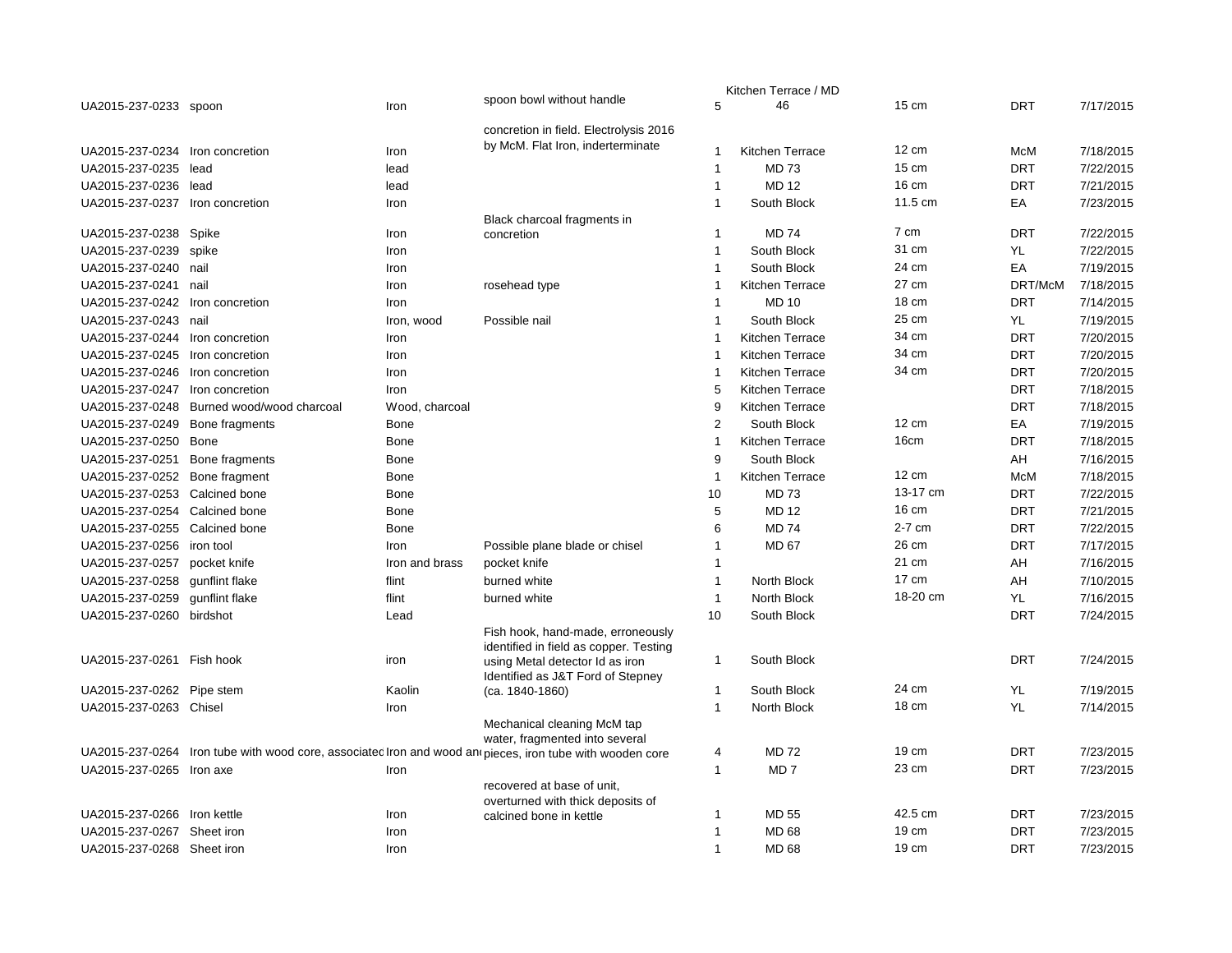| UA2015-237-0269 Sheet iron     |                                     | Iron            |                                                                      | <b>MD 68</b> | 19 cm   | <b>DRT</b>    | 7/23/2015 |
|--------------------------------|-------------------------------------|-----------------|----------------------------------------------------------------------|--------------|---------|---------------|-----------|
|                                |                                     |                 | Electrolysis 8/6/16 Tannic Acid                                      |              |         |               |           |
| UA2015-237-0270                | Splitting wedge                     | Iron            | Krylon                                                               | <b>MD 21</b> | 15 cm   | <b>TLD</b>    | 7/15/2015 |
| UA2015-237-0271                | Nautical divider                    | Brass or copper | leg from nautical divider                                            | South Block  | 11 cm   | <b>TLD</b>    | 7/18/2015 |
| UA2015-237-0272                | Dendro Core 1                       |                 |                                                                      |              |         |               |           |
| UA2015-237-0273 Dendro Core 2  |                                     |                 |                                                                      |              |         |               |           |
| UA2015-237-0274                | Dendro Core 3                       |                 |                                                                      |              |         |               |           |
| UA2015-237-0274                | Dendro Core 4                       |                 |                                                                      |              |         |               |           |
| UA2015-237-0275 Dendro Core 5  |                                     |                 |                                                                      |              |         |               |           |
| UA2015-237-0276 Dendro Core 6  |                                     |                 |                                                                      |              |         |               |           |
| UA2015-237-0277                | Dendro Core 7                       |                 |                                                                      |              |         |               |           |
| UA2015-237-0278                | <b>Brass buckle</b>                 | Brass or copper | Strap buckle                                                         | <b>MD 22</b> | 24 cm   | <b>DRT YT</b> | 7/21/2015 |
|                                | UA2015-237-0279 copper pin and wood | copper, wood    | brad or sprig                                                        | MD3          | 4 cm    | <b>DRTYT</b>  | 7/14/2015 |
|                                |                                     |                 | concretion in field. Electrolysis                                    |              |         |               |           |
|                                |                                     |                 | 8/2016 by McM revealed wrought                                       |              |         |               |           |
| UA2015-237-0280 spike          |                                     | iron            | nail                                                                 |              | 22cm    | YT            | 7/17/2015 |
| UA2015-237-0281                | Nail                                | iron            | head fragment, possible rosehead                                     |              | 13 cm   | AH            | 7/16/2015 |
| UA2015-237-0282 gunflint flake |                                     | flint           | forged                                                               |              | 33 cm   | unknown       | unknown   |
|                                |                                     |                 | burned                                                               |              |         |               |           |
| UA2015-237-0283 copper nail    |                                     | copper          | shank fragment                                                       |              | unknown | <b>DRT</b>    | 7/19/2015 |
| UA2015-237-0284                | copper, possible birdshot           | copper          | hammered nail shank, possible<br>modification for expedient birdshot | South Block  |         | <b>DRT</b>    | 7/17/2015 |
|                                |                                     |                 | burned grass and C-14 sample                                         |              |         |               |           |
| UA2015-237-0285 C-14 sample    |                                     | grass           | associated with UA2015-237-270                                       | North Block  | 33 cm   | <b>McM</b>    | 7/20/2015 |
|                                |                                     |                 | perforated copper sheet, sent to                                     |              |         |               |           |
|                                |                                     |                 | Peter Northover for chemical                                         |              |         |               |           |
|                                |                                     |                 | analysis. Returned to collection by                                  |              |         |               |           |
| UA2015-237-0286 Sheet copper   |                                     | copper          | mail by McMahan June 12, 2017                                        | South Block  | none    | none          | 7/16/2015 |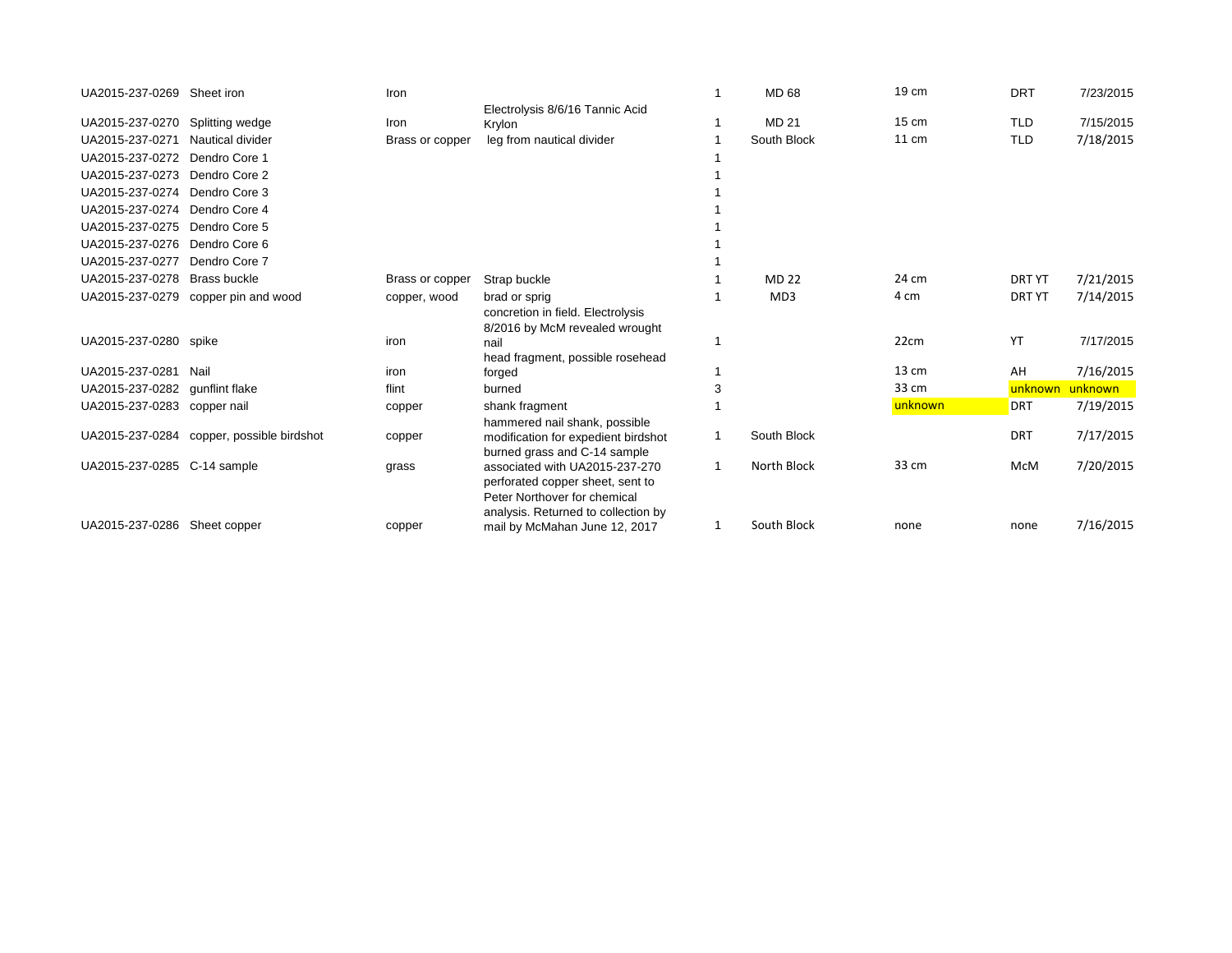|                       |                       |             |                                                                   |              |             |          |         | Depth          |            |           |
|-----------------------|-----------------------|-------------|-------------------------------------------------------------------|--------------|-------------|----------|---------|----------------|------------|-----------|
|                       |                       | Material    |                                                                   | Lot          | MD          |          |         | <b>Below</b>   |            | Date      |
| <b>Catalog Number</b> | <b>Object Name</b>    | <b>Type</b> | Description                                                       | Count        | number      | Northing | Easting | Surface        | Excavator  | Excavated |
| UA2016-063-001        | gun flint             | flint       | fragment                                                          | 1            |             | N102     | E101    | 27             | CC         | 7/12/2016 |
| UA2016-063-002        | nail                  | iron        | sharp point, corroded head                                        | 1            |             | N102     | E101    | 30             | CC         | 7/13/2016 |
|                       |                       |             | concretion with soft wood (spruce?)                               |              |             |          |         |                |            |           |
| UA2016-063-003        | spike                 | iron        | fragments                                                         | 1            |             | N102     | E101    |                | CC         | 7/13/2016 |
| UA2016-063-004        | nail                  | iron        | fragment                                                          | 1            |             | N102     | E101    | 26             | CC         | 7/12/2016 |
| UA2016-063-005        | nail                  | iron        | fragment                                                          | 1            |             | N102     | E101    | 30             | CC         | 7/13/2016 |
| UA2016-063-006        | nail                  | iron        | nail                                                              | 1            |             | N102     | E101    | 30             | CC         | 7/13/2016 |
| UA2016-063-007        | bone                  | bone        | calcined, fragmented                                              | 6            |             | N102     | E101    | 30             | CC         | 7/13/2016 |
| UA2016-063-008        | bone                  | bone        | calcined, fragmented                                              | 2            |             | N102     | E101    | 30             | CC         | 7/13/2016 |
| UA2016-063-009        | bone                  | bone        | fragment                                                          | 1            |             | N118     | E102    | 37             | EA         | 7/18/2016 |
| UA2016-063-010        | nail                  | iron        | fragment                                                          | 1            | A           |          |         | 6              | <b>DRT</b> | 7/9/2016  |
| UA2016-063-011        | expedient lithic tool | rock        | modified, use wear flaking                                        | 1            |             | N118.74  | E102.13 | 60             | EA         | 7/15/2016 |
| UA2016-063-012        | shot, birdshot        | lead        | birdshot, deformed                                                | 1            | B           |          |         | 10             | <b>DRT</b> | 7/9/2016  |
| UA2016-063-013        | shot, birdshot        | lead        | birdshot                                                          | 1            | $\mathsf C$ |          |         | 9              | <b>DRT</b> | 7/9/2016  |
| UA2016-063-014        | shot, birdshot        | lead        | birdshot, deformed                                                | 1            | D           |          |         | 5              | <b>DRT</b> | 7/9/2016  |
| UA2016-063-015        | concretion            | iron        | concretion with bone inclusions                                   | 1            | F           |          |         | 0              | <b>DRT</b> | 7/9/2016  |
| UA2016-063-016        | concretion            | iron        | concretion                                                        | 1            | G           |          |         | 3              | <b>DRT</b> | 7/9/2016  |
| UA2016-063-017        | concretion            | iron        | indeterminate                                                     | 1            | н           |          |         | 6              | <b>DRT</b> | 7/9/2016  |
| UA2016-063-018        | shot, birdshot        | lead        | birdshot, found in cluster                                        | 2            |             |          |         | 2              | <b>DRT</b> | 7/9/2016  |
| UA2016-063-019        | shot, birdshot        | lead        | birdshot, found in cluster                                        | 2            |             |          |         | $\overline{7}$ | <b>DRT</b> | 7/9/2016  |
| UA2016-063-020        | lead, indeterminate   | lead        | lead, melted                                                      | 1            | К           |          |         | 6              | <b>DRT</b> | 7/9/2016  |
| UA2016-063-021        | shot, birdshot        | lead        | birdshot, deformed                                                |              |             |          |         | 10             | <b>DRT</b> | 7/9/2016  |
| UA2016-063-022        | nail                  | iron        | nail, square head and shank                                       | 1            | M           |          |         | 15             | <b>DRT</b> | 7/9/2016  |
| UA2016-063-023        | shot, pistol          | lead        | lead shot, round, pistol calibre                                  | 1            | AG          |          |         | 5              | <b>DRT</b> | 7/17/2016 |
|                       |                       |             | copper shot, round, pistol calibre,<br>modified, needs metargical |              |             |          |         |                |            |           |
|                       |                       |             | confirmation                                                      | 1            | A18         |          |         |                |            |           |
| UA2016-063-024        | shot, pistol          | copper      | large caliber lead shot misidentified                             |              |             |          |         | 14             | <b>DRT</b> | 7/17/2016 |
| UA2016-063-025        | round shot            | lead        | in field as iron cannister shot                                   | $\mathbf{1}$ | A14         |          |         | 12             | <b>DRT</b> | 7/16/2016 |
|                       |                       |             | scabbard chape, fragmentary,                                      |              |             |          |         |                |            |           |
| UA2016-063-026        | scabbard tip, chape   | copper      | possible Naval dirk?                                              | 1            | $\mathsf E$ |          |         | 10             | <b>DRT</b> | 7/9/2016  |
| UA2016-063-027        | shot, birdshot        | lead        | birdshot, deformed                                                | 1            |             | N113     | E100    | 20             | CC         | 7/10/2016 |
|                       |                       |             | burned, probable French, refits with                              |              |             |          |         |                |            |           |
| UA2016-063-028        | gun flint             | flint       | UA2016-063-029                                                    | $\mathbf{1}$ |             | N118     | E101    | 17             | CC         | 7/17/2016 |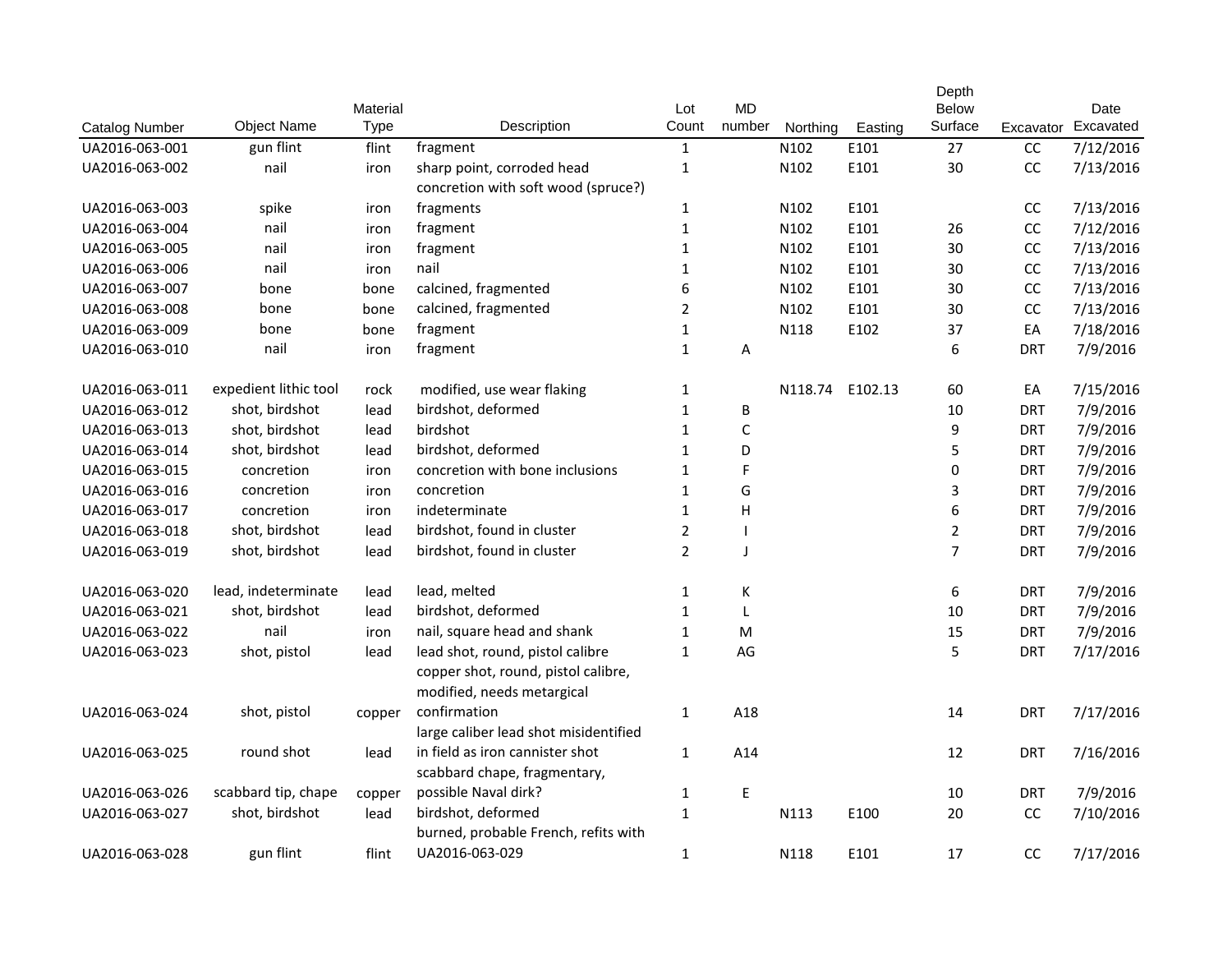|                |                         |        | burned, probable French, refits with                                                  |              |    |         |         |                |            |           |
|----------------|-------------------------|--------|---------------------------------------------------------------------------------------|--------------|----|---------|---------|----------------|------------|-----------|
| UA2016-063-029 | gun flint               | flint  | UA2016-063-028                                                                        | 1            |    | N118    | E101    | 17             | CC         | 7/17/2016 |
| UA2016-063-030 | lead, indeterminate     | lead   | lead                                                                                  | 1            |    | N118.10 | E101.05 | 17             | CC         | 7/17/2016 |
| UA2016-063-031 | bone                    | bone   | calcined, fragmented                                                                  |              |    | N118    | E101    |                | CC         | 7/17/2016 |
| UA2016-063-032 | bone                    | bone   | calcined, fragmented                                                                  |              |    | N118    | E101    | 10             | CC         | 7/17/2016 |
| UA2016-063-033 | bone<br>Dendochronology | bone   | calcined, fragmented                                                                  | 2            |    | N118    | E101    | 5              | CC         | 7/15/2016 |
| UA2016-063-034 | core<br>Dendochronology | wood   | Dendochronology core                                                                  | 1            |    |         |         |                |            |           |
| UA2016-063-035 | core<br>Dendochronology | wood   | Dendochronology core                                                                  | 1            |    |         |         |                |            |           |
| UA2016-063-036 | core<br>Dendochronology | wood   | Dendochronology core                                                                  | 1            |    |         |         |                |            |           |
| UA2016-063-037 | core                    | wood   | Dendochronology core<br>calcined, fragmented, lot collection                          | 1            |    |         |         |                |            |           |
| UA2016-063-038 | bone                    | bone   | ( > 100)<br>calcined, fragmented, lot collection                                      | na           |    | N105    | E101.5  | 18             | EA         | 7/10/2016 |
| UA2016-063-039 | bone                    | bone   | ( > 100)<br>calcined, fragmented, lot collection                                      | na           |    | N105    | E101.5  | 35             | EA         | 7/11/2016 |
| UA2016-063-040 | bone                    | bone   | ( > 100)<br>calcined, fragmented, lot collection                                      | na           |    | N105    | E101.5  | 40             | EA         | 7/12/2016 |
| UA2016-063-041 | bone                    | bone   | ( > 100)                                                                              | na           |    | N105    | E101.5  | 50             | EA         |           |
| UA2016-063-042 | lead, indeterminate     | lead   | lead, melted                                                                          | 1            |    | N105.20 | E101.03 | 29             | EA         | 7/10/2016 |
| UA2016-063-043 | mica                    | mica   | mica fragment<br>Indeterminate, FCR, spall, or                                        | 1            |    | N105    | E101.5  | 50             | EA         |           |
| UA2016-063-044 | lithic, indeterminate   | lithic | manuport<br>Misfired .44 calibre round with lead                                      | 1            |    | N105.76 | E101.39 | 45             | EA         | 7/12/2016 |
|                | cartridge and           |        | projectile, see DRT notes for                                                         |              |    |         |         |                |            |           |
| UA2016-063-045 | projectile              |        | brass, lead Headstamp information<br>calcined, fragmented. Midden                     | $\mathbf{1}$ | R  |         |         | $\overline{2}$ | <b>DRT</b> | 7/15/2016 |
| UA2016-063-046 | bone                    | bone   | deposit<br>Cartridge found in midden associated<br>with UA2016-063-047, see DRT notes | 36           | A2 |         |         | 14             | <b>DRT</b> | 7/15/2016 |
| UA2016-063-047 | cartridge               | brass  | for headstamp<br>Marked "MUST", likely LONDON                                         | $\mathbf{1}$ | A2 |         |         | 14             | <b>DRT</b> | 7/15/2016 |
| UA2016-063-048 | bottle                  | glass  | MUSTARD. All refit same vessel                                                        | 4            |    |         |         |                | McM        |           |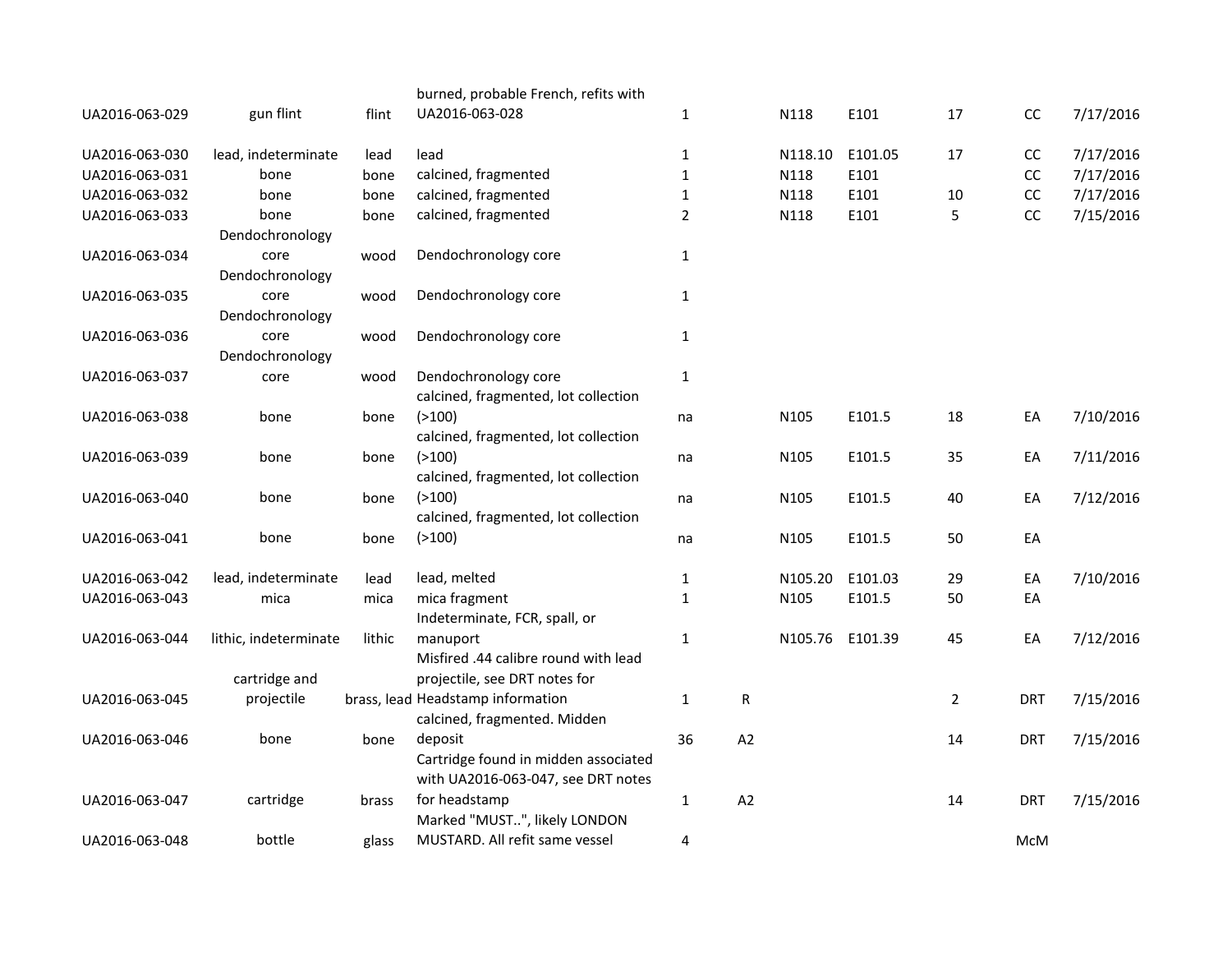|                |                     |         | Six fragments, presumably of same        |                |        |         |        |    |            |           |
|----------------|---------------------|---------|------------------------------------------|----------------|--------|---------|--------|----|------------|-----------|
| UA2016-063-049 | shoe                | leather | shoe                                     | 6              |        |         |        |    | <b>McM</b> |           |
| UA2016-063-050 | bone                | bone    | calcined, fragmented                     | na             |        | N134    | E99    |    | <b>DRT</b> | 7/12/2016 |
|                |                     |         | calcined, fragmented (Note:LEVEL 3       |                |        |         |        |    |            |           |
|                |                     |         | and level 4 are discrete cultural layer- |                |        |         |        |    |            |           |
| UA2016-063-051 | bone                | bone    | cooking/living floor)                    | na             |        | N134    | E99    |    | <b>DRT</b> | 7/13/2016 |
| UA2016-063-052 | lead, indeterminate | lead    | lead, melted                             | $\mathbf 1$    |        | N134    | E99    | 21 | <b>DRT</b> | 7/13/2016 |
| UA2016-063-053 | nail                | iron    | nail                                     | 1              |        | N134.23 | E99.27 | 18 | <b>DRT</b> | 7/13/2016 |
| UA2016-063-054 | shot, birdshot      | lead    | birdshot                                 | $\mathbf{1}$   |        | N134.13 | E99.60 | 18 | <b>DRT</b> | 7/13/2016 |
| UA2016-063-055 | bone                | bone    | calcined, fragmented                     | 13             |        | N134    | E99    |    | <b>BC</b>  | 7/18/2016 |
| UA2016-063-056 | bone                | bone    | calcined, fragmented                     | na             |        | N134    | E99    |    | <b>DRT</b> | 7/13/2016 |
|                |                     |         | iron coffin nail (broken after           |                |        |         |        |    |            |           |
| UA2016-063-057 | nail                | iron    | excavation)                              | $\overline{2}$ |        | N134.78 | E99.54 | 43 | <b>DRT</b> | 7/13/2016 |
| UA2016-063-058 | nail                | iron    | iron coffin nail                         | $\mathbf{1}$   |        | N134.74 | E99.20 | 43 | <b>DRT</b> | 7/13/2016 |
| UA2016-063-059 | bone                | bone    | calcined, fragmented                     | na             |        | N134    | E99    |    | <b>DRT</b> | 7/13/2016 |
| UA2016-063-060 | bone                | bone    | calcined, fragmented                     | 6              |        | N135    | E99    |    | <b>DRT</b> | 7/14/2016 |
| UA2016-063-061 | nail                | iron    | iron nail shank                          | $1\,$          |        | N135.75 | E99.60 | 31 | <b>DRT</b> | 7/14/2016 |
|                |                     |         | folded hammered modified copper.         |                |        |         |        |    |            |           |
| UA2016-063-062 | folded copper rod   | copper  | awl                                      | $\mathbf{1}$   |        | N135.56 | E99.87 | 31 | <b>DRT</b> | 7/14/2016 |
| UA2016-063-063 | bone                | bone    | calcined, fragmented                     | na             |        | N135    | E99    |    | <b>DRT</b> | 7/14/2016 |
| UA2016-063-064 | nail                | iron    | concretion, possible nail                | $\mathbf{1}$   |        | N135    | E99    |    | <b>DRT</b> | 7/14/2016 |
| UA2016-063-065 | nail                | iron    | iron coffin nail                         | 1              |        | N135.95 | E99.51 | 36 | <b>DRT</b> | 7/14/2016 |
|                |                     |         | iron coffin spike, broken after          |                |        |         |        |    |            |           |
| UA2016-063-066 | spike               | iron    | excavation                               | $\overline{2}$ |        | N135.06 | E99.78 | 35 | <b>DRT</b> | 7/12/2016 |
| UA2016-063-067 | bone                | bone    | calcined, fragmented                     | na             |        | N135    | E99    |    | <b>DRT</b> | 7/14/2016 |
|                |                     |         | trunnion brackets from cannon            |                |        |         |        |    |            |           |
| UA2016-063-068 | trunnion brackets   | iron    | carriage                                 | $\overline{2}$ | $A-13$ |         |        |    | <b>McM</b> | 7/17/2016 |
| UA2016-063-069 | shot, musketball    | lead    | Musketball                               | $\mathbf{1}$   | $A-16$ |         |        | 14 | <b>McM</b> | 7/17/2016 |
| UA2016-063-070 | Iron rod            | iron    | probable modern iron ship fastener       | $\overline{2}$ | $A-15$ |         |        | 17 | <b>McM</b> | 7/17/2016 |
|                |                     |         | Two Iron Axes, found in contact with     |                |        |         |        |    |            |           |
| UA2016-063-071 | Axes                | Iron    | trunnions, attached by concretion        | $\overline{2}$ | $A-13$ |         |        |    | McM        | 7/17/2016 |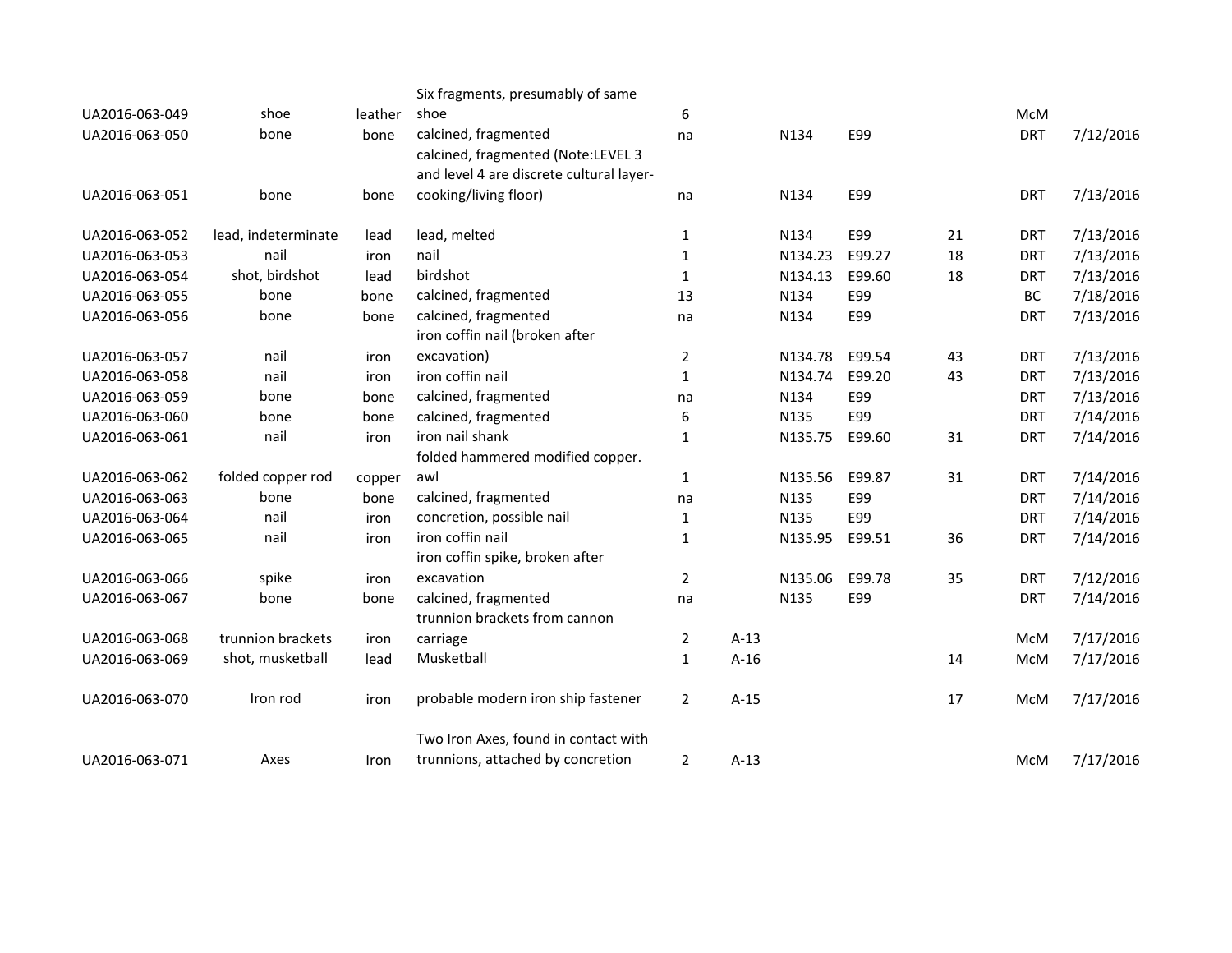|                |              |             | Iron blacksmithing bar stock                          |                |              |    |            |           |
|----------------|--------------|-------------|-------------------------------------------------------|----------------|--------------|----|------------|-----------|
|                |              |             | recovered with cache of russian axes,                 |                |              |    |            |           |
|                |              |             | ferrous concretions broken after                      |                |              |    |            |           |
|                |              |             | excavation, artifact confirmed                        |                |              |    |            |           |
| UA2016-063-072 | Bar stock    | Iron        | through mechanical cleaning                           | $\overline{2}$ | $A-12$       | 20 | <b>McM</b> | 7/17/2016 |
| UA2016-063-073 | sheet copper | copper      | Sheet 1 (Top Sheet in Cache)                          | 1              | N            | 27 | <b>DRT</b> | 7/16/2016 |
|                |              |             | Sheet 1 (Top Sheet in Cache)-                         |                |              |    |            |           |
| UA2016-063-074 | sheet copper | copper      | Associated broken fragments                           | 13             | ${\sf N}$    | 27 | <b>DRT</b> | 7/16/2016 |
| UA2016-063-075 | sheet copper | copper      | Sheet 2 (Second Sheet in Cache)                       | $\mathbf{1}$   | ${\sf N}$    | 28 | <b>DRT</b> | 7/16/2016 |
|                |              |             | Sheet 3 (Third Sheet in Cache)-Two                    |                |              |    |            |           |
| UA2016-063-076 | sheet copper | copper      | fragments                                             | $\overline{2}$ | N            | 30 | <b>DRT</b> | 7/16/2016 |
| UA2016-063-077 | sheet copper | copper      | Sheet 4 (Bottom Sheet in Cache)                       | 1              | N            | 31 | <b>DRT</b> | 7/16/2016 |
|                |              |             | Sheet 4 (Bottom Sheet in Cache)-                      |                |              |    |            |           |
| UA2016-063-078 | sheet copper | copper      | Associated broken fragments                           | 8              | ${\sf N}$    | 31 | <b>DRT</b> | 7/16/2016 |
|                |              |             | Found directly below Copper                           |                |              |    |            |           |
|                |              |             | Sheathing Sheet 4 (concretion of 3                    |                |              |    |            |           |
|                |              |             | axes in field); Separated by                          |                |              |    |            |           |
|                |              |             | Electrolysis 8/2016. Acetone bath to                  |                |              |    |            |           |
|                |              |             | dry; Tannic Acid, Krylon Clear Acrylic                |                |              |    |            |           |
| UA2016-063-079 | Axe          | Iron        | matt finish                                           | $\mathbf{1}$   | $\mathsf{N}$ | 31 | <b>DRT</b> | 7/16/2016 |
|                |              |             | Found directly below Copper                           |                |              |    |            |           |
|                |              |             | Sheathing Sheet 4 (concretion of 3                    |                |              |    |            |           |
|                |              |             | axes in field); Separated by                          |                |              |    |            |           |
|                |              |             | Electrolysis 8/2016. Acetone bath to                  |                |              |    |            |           |
|                |              |             | dry; Tannic Acid, Krylon Clear Acrylic                |                |              |    |            |           |
| UA2016-063-080 | Axe          | <b>Iron</b> | matt finish                                           | $\mathbf{1}$   | ${\sf N}$    | 31 | <b>DRT</b> | 7/16/2016 |
|                |              |             | Found directly below Copper                           |                |              |    |            |           |
|                |              |             | Sheathing Sheet 4 (concretion of 3                    |                |              |    |            |           |
|                |              |             | axes in field); Separated by                          |                |              |    |            |           |
|                |              |             | Electrolysis 8/2016. Acetone bath to                  |                |              |    |            |           |
|                |              |             | dry; Tannic Acid, Krylon Clear Acrylic<br>matt finish |                |              |    |            |           |
| UA2016-063-081 | Axe          | Iron        |                                                       | $\mathbf{1}$   | N            | 31 | <b>DRT</b> | 7/16/2016 |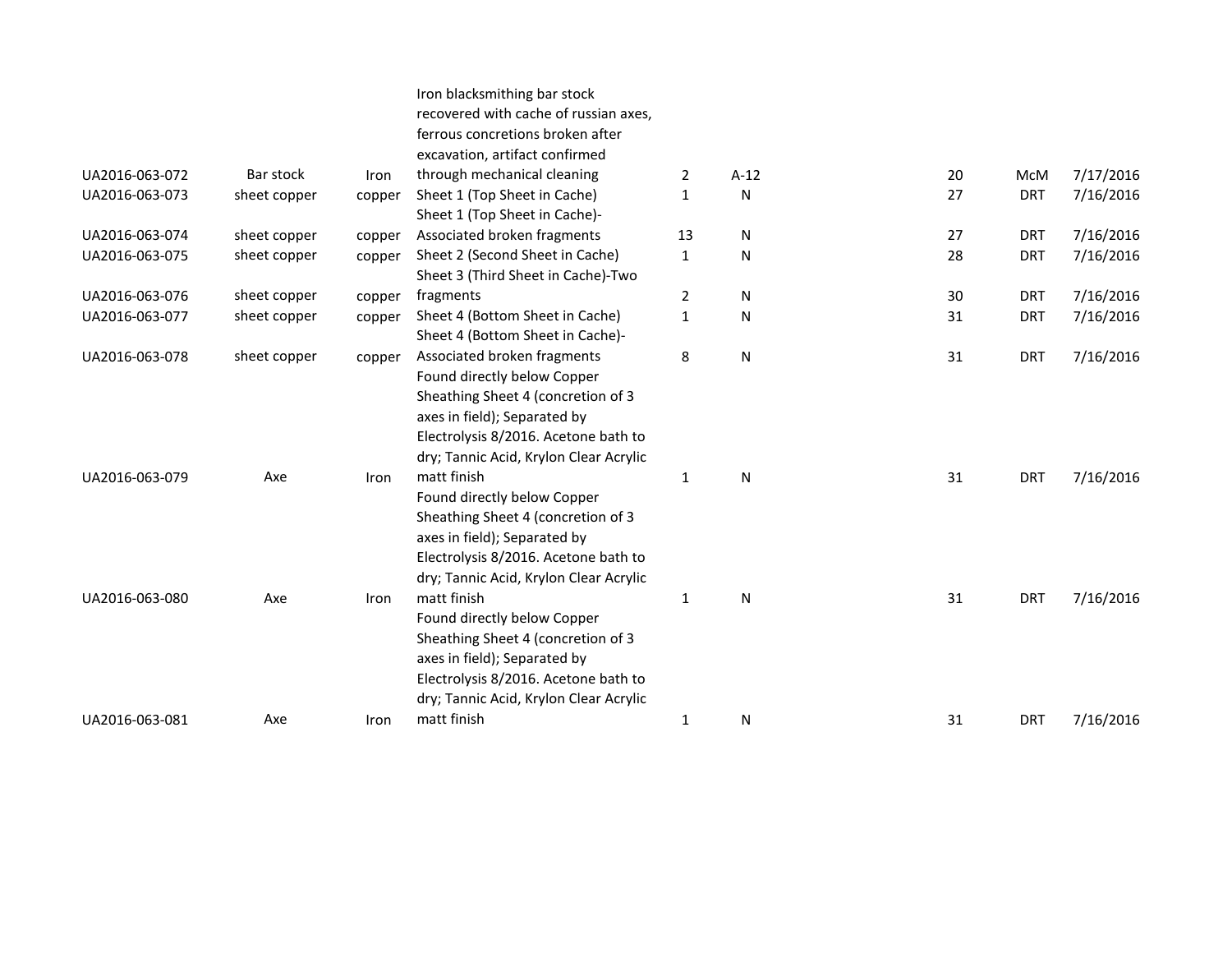| UA2016-063-082 | Iron Bar  | Iron | Found directly below Copper<br>Sheathing Sheet 4 (concretion of 4<br>iron bars in field-bound with<br>probable spruce root); Separated by<br>Electrolysis 8/2016. Acetone bath to<br>dry; Tannic Acid, Krylon Clear Acrylic<br>matt finish<br>Found directly below Copper<br>Sheathing Sheet 4 (concretion of 4<br>iron bars in field-bound with | $\mathbf{1}$ | ${\sf N}$ | 32        | <b>DRT</b> | 7/16/2016        |
|----------------|-----------|------|--------------------------------------------------------------------------------------------------------------------------------------------------------------------------------------------------------------------------------------------------------------------------------------------------------------------------------------------------|--------------|-----------|-----------|------------|------------------|
|                |           |      | probable spruce root); Separated by<br>Electrolysis 8/2016. Acetone bath to                                                                                                                                                                                                                                                                      |              |           |           |            |                  |
|                |           |      | dry; Tannic Acid, Krylon Clear Acrylic                                                                                                                                                                                                                                                                                                           |              |           |           |            |                  |
| UA2016-063-083 | Iron Bar  | Iron | matt finish<br>Found directly below Copper<br>Sheathing Sheet 4 (concretion of 4<br>iron bars in field-bound with<br>probable spruce root); Separated by<br>Electrolysis 8/2016. Acetone bath to                                                                                                                                                 | $\mathbf{1}$ | N         | 32        | <b>DRT</b> | 7/16/2016        |
|                |           |      | dry; Tannic Acid, Krylon Clear Acrylic                                                                                                                                                                                                                                                                                                           |              |           |           |            |                  |
| UA2016-063-084 | Iron Bar  | Iron | matt finish<br>Found directly below Copper<br>Sheathing Sheet 4 (concretion of 4<br>iron bars in field-bound with<br>probable spruce root); Separated by<br>Electrolysis 8/2016. Acetone bath to<br>dry; Tannic Acid, Krylon Clear Acrylic                                                                                                       | $\mathbf{1}$ | N         | 32        | <b>DRT</b> | 7/16/2016        |
| UA2016-063-085 | Iron Bar  | Iron | matt finish                                                                                                                                                                                                                                                                                                                                      | 1            | N         | 32        | <b>DRT</b> | 7/16/2016        |
| UA2016-063-086 | Axe       | Iron | Axe Cache; Axe #1                                                                                                                                                                                                                                                                                                                                | 1            | $A-12$    | ??        | McM/BC     | 7/16/2016        |
| UA2016-063-087 | Axe       | Iron | Axe Cache; Axe #2                                                                                                                                                                                                                                                                                                                                | 1            | $A-12$    | ??        |            | McM/BC 7/16/2016 |
| UA2016-063-088 | Axe       | Iron | Axe Cache; Axe #3                                                                                                                                                                                                                                                                                                                                | 1            | $A-12$    | ??        |            | McM/BC 7/16/2016 |
| UA2016-063-089 | Axe       | Iron | Axe Cache; Axe #4                                                                                                                                                                                                                                                                                                                                | $\mathbf{1}$ | $A-12$    | ??        |            | McM/BC 7/16/2016 |
| UA2016-063-090 | Axe       | Iron | Axe Cache; Axe #5                                                                                                                                                                                                                                                                                                                                | 1            | $A-12$    | ??        |            | McM/BC 7/16/2016 |
| UA2016-063-091 | bone      | bone | calcined, fragmented                                                                                                                                                                                                                                                                                                                             | 3            |           | 35        | McM        | 7/10/2016        |
|                |           |      | Wrough iron drift Pin recovered from                                                                                                                                                                                                                                                                                                             |              |           |           |            |                  |
| UA2016-063-092 | Drift Pin | Iron | reef surface intertidal-GPS ITZ-1                                                                                                                                                                                                                                                                                                                | $\mathbf{1}$ |           | 0-Surface | SA/DM      | 7/19/2016        |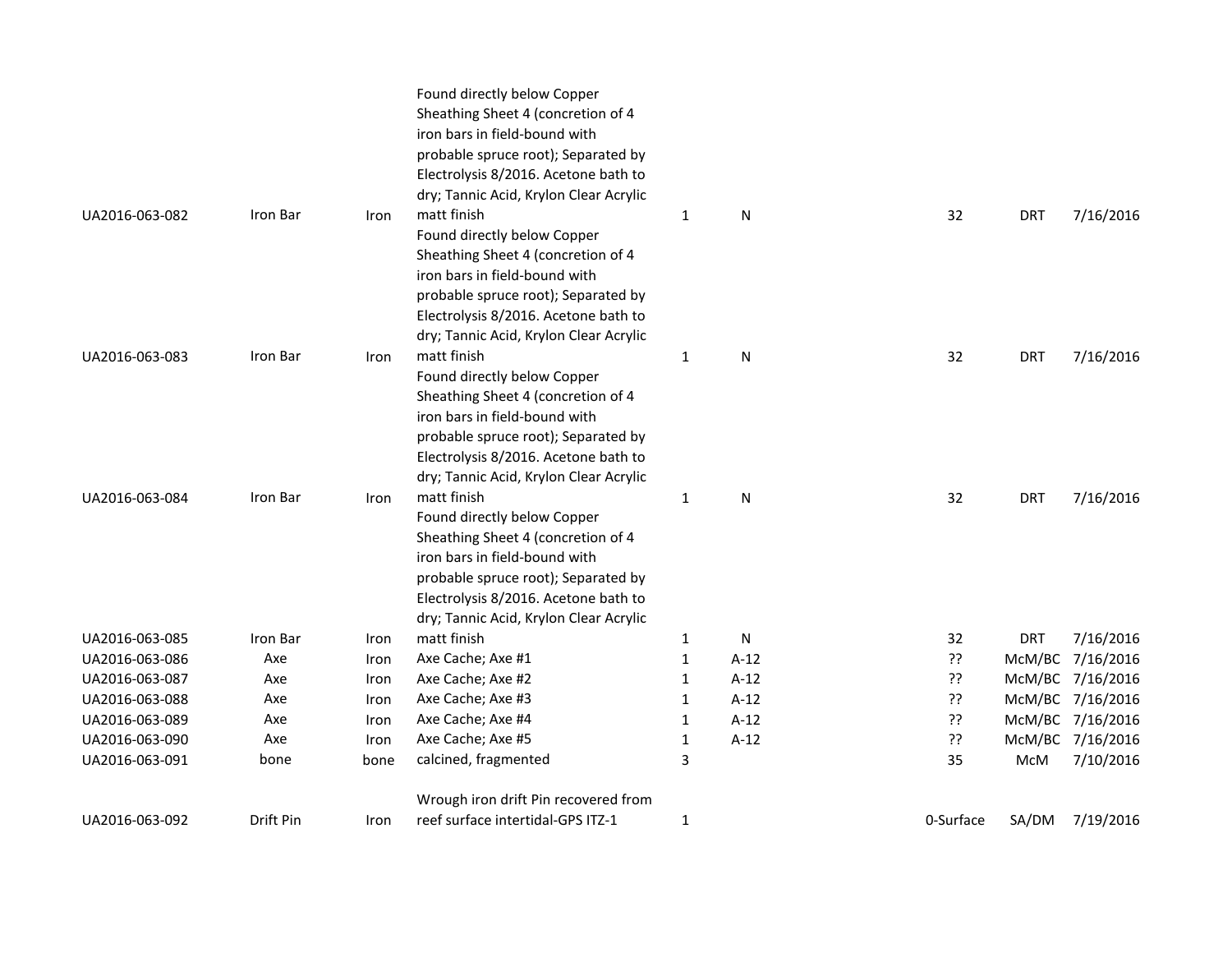| <b>Field Number</b> | <b>Object Name</b> | <b>Material Type</b> | Description                                                          | Lot<br>Count   | <b>MD</b><br>number | Feature                           | Northing | Easting | Depth<br><b>Below</b><br>Surface |            | Date<br>Excavator Excavated |
|---------------------|--------------------|----------------------|----------------------------------------------------------------------|----------------|---------------------|-----------------------------------|----------|---------|----------------------------------|------------|-----------------------------|
| sample 1            | wood sample        | wood                 | fragment of decayed wood with soil                                   | $\mathbf{1}$   |                     | Test Unit X                       | N102     | E102    | 50.5                             | CC         | 7/13/16                     |
| sample 2            | wood sample        | wood                 | wood sample in alcohol                                               | 1              |                     |                                   | N118.9   | E102.1  | 48                               | CC         | 7/17/16                     |
| sample 3            | bone sample        | bone                 | decayed bone sample in matrix                                        | $\mathbf{1}$   |                     |                                   | N102     | E101    | 15                               | CC         | 7/11/16                     |
| sample 4            | soil sample        | soil, bone           | soil sample with bone fragments                                      | $\mathbf{1}$   |                     |                                   | N102     | E101    | 30                               | CC         | 7/13/16                     |
| sample 5            | charcoal sample    | wood, charcoal       | wood, charcoal                                                       | 1              |                     |                                   | N113     | E100    | 11                               | CC         | 7/13/16                     |
|                     |                    |                      | axe-cut, preliminary analysis by McMahan confirmed                   |                |                     |                                   |          |         |                                  |            |                             |
| sample 6            | wood sample        | wood sample          | axe cut spruce                                                       | $\mathbf{1}$   |                     |                                   | N113     | E100    | 10                               | CC         | 7/10/16                     |
| sample 7            | wood sample        | wood sample          | wood sample, see CC notes page 13                                    | $1\,$          |                     |                                   | N118.80  | E101.50 | 37                               | CC         | 7/18/16                     |
| sample 8            | wood sample        | wood sample          | wood sample                                                          | 1              |                     |                                   | N118.90  | E101.10 | 30.5                             | CC         |                             |
|                     |                    |                      | bulk soil sample with bone fragments, level 3 cultural               |                |                     | Level 3 cultural                  |          |         |                                  |            |                             |
| sample 9            | soil sample        | soil, bone           | layer, East Wall sample                                              | $\mathbf{1}$   |                     | layer                             | N134     | E99     | 30                               | BC         | 7/17/16                     |
|                     |                    |                      |                                                                      |                |                     | Rock Feature-                     |          |         |                                  |            |                             |
|                     |                    |                      | bulk soil sample with bone fragments, Rock feature in                |                |                     | Level 3 cultural                  |          |         |                                  |            |                             |
| sample 10           | soil sample        | soil, bone           | level 3 cultural layer                                               | $\mathbf{1}$   |                     | layer                             | N134.40  | E99.90  | 30                               | <b>BC</b>  | 7/17/16                     |
| sample 11           | soil sample        | soil, bone           | bulk soil sample, Burial Shaft Fill (2 quart bags)                   | $\overline{2}$ |                     | Burial Feature Fill N134          |          | E99     | 60                               | BC         | 7/17/16                     |
|                     |                    |                      | bulk soil sample, Burial Shaft Fill (Window screened in              |                |                     |                                   |          |         |                                  |            |                             |
| sample 12           | soil sample        | soil, bone           | field on 7/17/16<br>Organic residue (possible wood/rootlets) removed | $\mathbf{1}$   |                     | Burial Feature Fill N134, N13 E99 |          |         | 60                               | BC/DM      | 7/17/16                     |
|                     |                    |                      | Copper Sheet 2. Preserved in 70% Isopropyl alcohol by                |                |                     | Sheet Copper                      |          |         |                                  |            |                             |
| sample 13           | organic residue    | wood                 | McM 8/25/16                                                          | $\mathbf{1}$   | N                   | Cache, Sheet 2                    |          |         |                                  | <b>DRT</b> | 7/16/16                     |
|                     |                    |                      | possible grass sample recovered directly between                     |                |                     |                                   |          |         |                                  |            |                             |
|                     |                    |                      | Copper Sheet 1 and 3, not traeted. Possible C-14                     |                |                     | <b>Sheet Copper</b>               |          |         |                                  |            |                             |
| sample 14           | organic sample     | possible grass       | candidate                                                            | $\mathbf{1}$   | N                   | Cache                             |          |         |                                  | <b>DRT</b> | 7/16/16                     |
|                     |                    |                      | possible grass sample recovered directly between                     |                |                     |                                   |          |         |                                  |            |                             |
|                     |                    |                      | Copper Sheet 1 and 3. Conservation McM 8/24/16-                      |                |                     | <b>Sheet Copper</b>               |          |         |                                  |            |                             |
| sample 15           | organic sample     | possible grass       | Rinsed Water, 70% solution isoprpyl alcohol                          | 1              | N                   | Cache                             |          |         |                                  | <b>DRT</b> | 7/16/16                     |
|                     |                    |                      | wood sample in alcohol vial. Recovered east of axes,                 |                |                     |                                   |          |         |                                  |            |                             |
| sample 16           | wood sample        | wood sample          | possible container remnant?                                          | $\mathbf{1}$   | A12                 | Axe Cache                         |          |         |                                  | McM        | 7/16/16                     |
| sample 17           | charcoal sample    | wood, charcoal       | wood, charcoal                                                       | 1              |                     |                                   | N121.80  | E99.85  | 28                               | McM        | 7/9/16                      |
|                     |                    |                      | soil sample (light gray inclusions) from MD A-12 Axe                 |                |                     |                                   |          |         |                                  |            |                             |
| sample 18           | soil sample        | soil sample          | cache feature                                                        | $\mathbf{1}$   | A12                 | Axe Cache                         |          |         |                                  | BC/DM      | 7/16/16                     |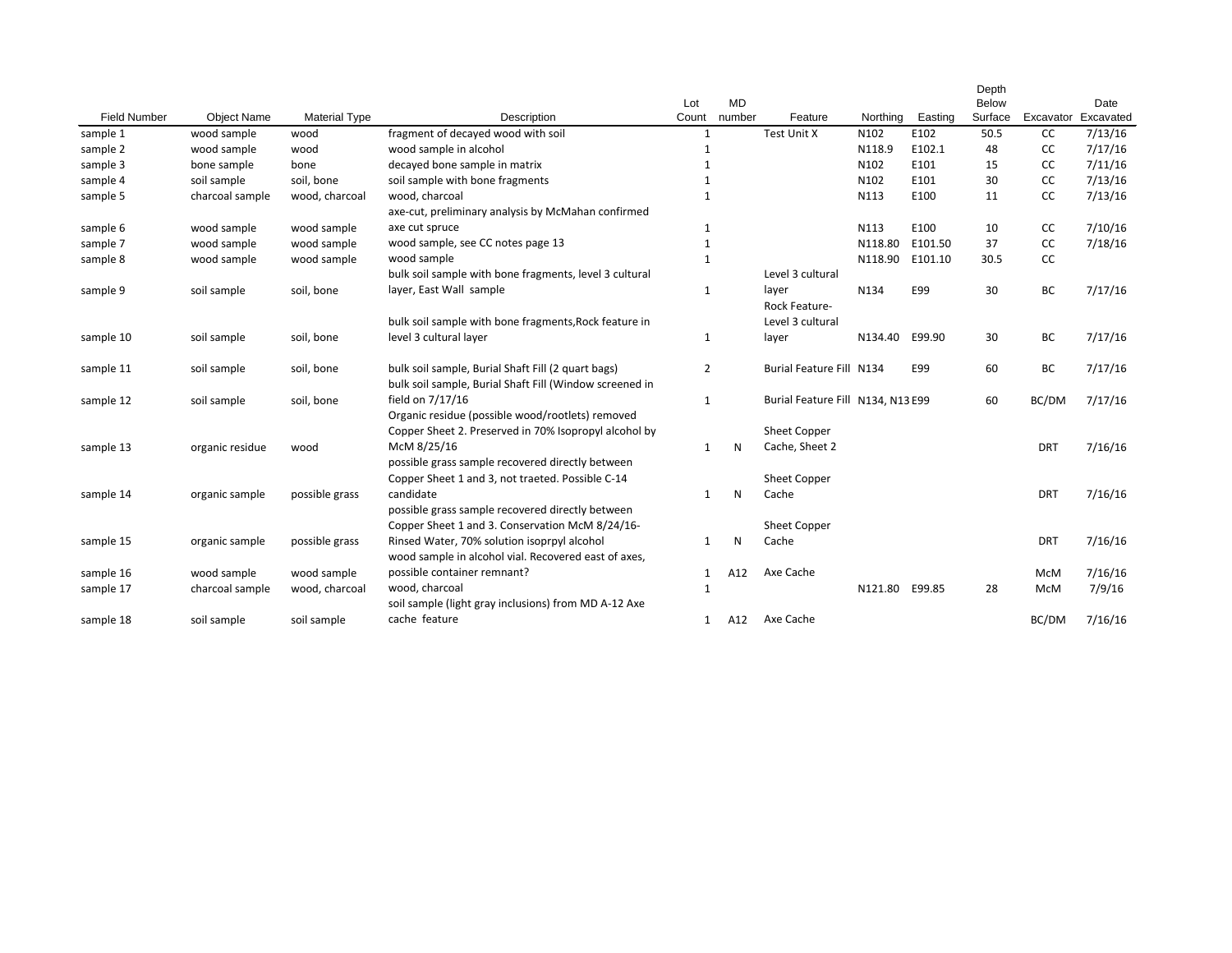- CC Chuck Carrig DM Dave MacMahen
- EA Evguenia Anichtchenko<br>DRT Daniel R Thompson
- Daniel R Thompson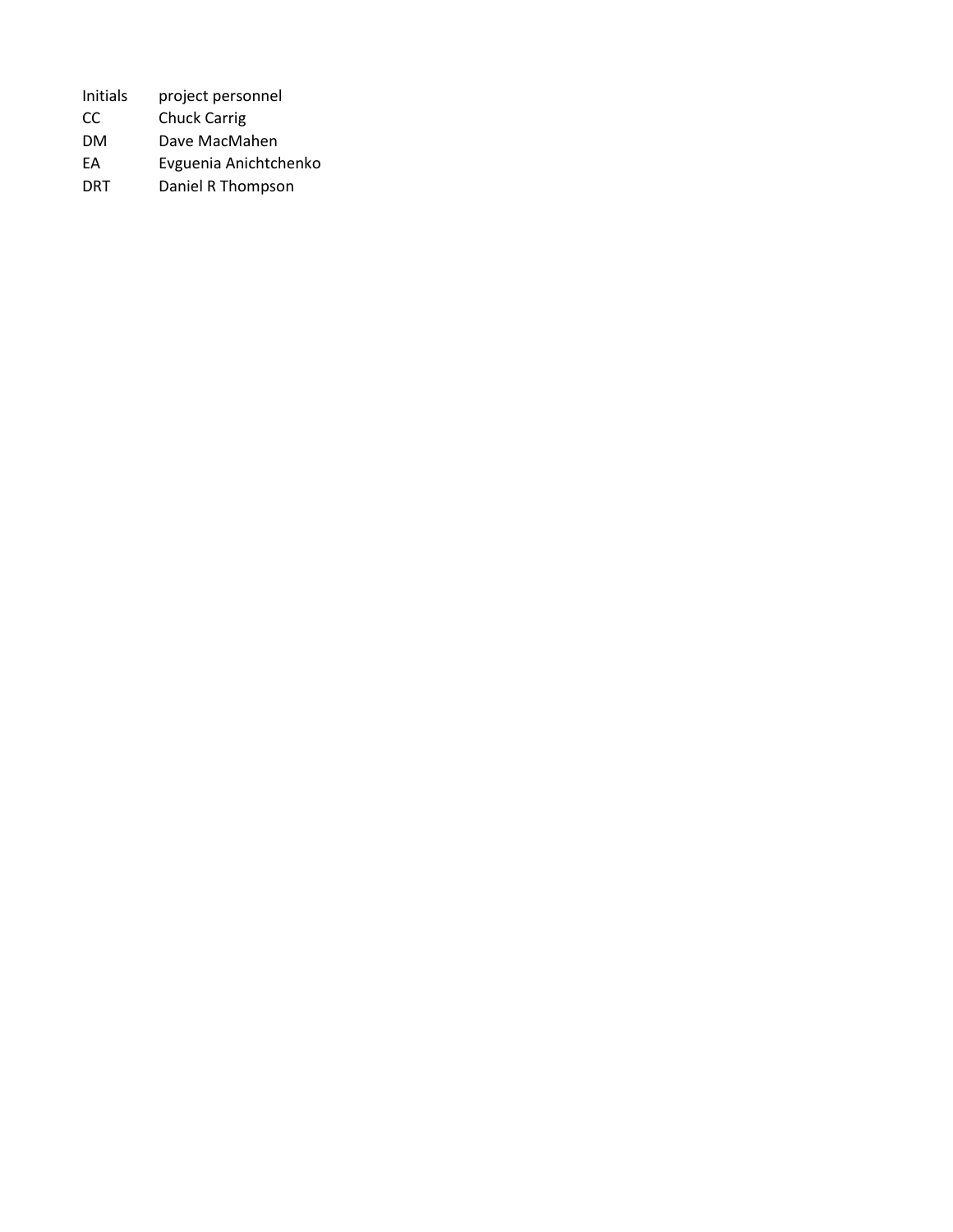### **NEVA Archaeological Project SIT-963 Faunal Analysis 2015**

| <b>UA2015-237</b> |
|-------------------|
|-------------------|

| <b>NISP</b><br>Catalog #<br>11<br>20<br>10<br>12<br>12<br>12<br>13<br>14 | Side | <b>Element</b><br>Scaphoid carpal<br>metatarsal<br>first phalanx<br>second phalanx | Portion<br>flake<br>diaphysis + distal epiphysis | <b>Burning</b><br>calcined<br>calcined | Weathering | <b>Root Etching</b> | <b>Breakage</b><br>Indeterminate<br>Indeterminate | <b>Class</b><br>Mammal<br>Mammal | <b>Taxon</b><br>Sitka blacktail deer<br>Sitka blacktail deer | Length (cm) | Age<br>X                  | <b>Modification Comments</b> |                                                                                    |
|--------------------------------------------------------------------------|------|------------------------------------------------------------------------------------|--------------------------------------------------|----------------------------------------|------------|---------------------|---------------------------------------------------|----------------------------------|--------------------------------------------------------------|-------------|---------------------------|------------------------------|------------------------------------------------------------------------------------|
|                                                                          |      |                                                                                    |                                                  |                                        |            |                     |                                                   |                                  |                                                              |             |                           |                              |                                                                                    |
|                                                                          |      |                                                                                    |                                                  |                                        |            |                     |                                                   |                                  |                                                              |             |                           |                              |                                                                                    |
|                                                                          |      |                                                                                    |                                                  |                                        |            |                     |                                                   |                                  |                                                              |             |                           |                              |                                                                                    |
|                                                                          |      |                                                                                    |                                                  |                                        |            |                     |                                                   |                                  |                                                              |             |                           |                              |                                                                                    |
|                                                                          |      |                                                                                    |                                                  | calcined                               |            |                     | fusion                                            | Mammal                           | harbor seal                                                  |             | 3 mixed fusion            |                              | rear flipper                                                                       |
|                                                                          |      |                                                                                    | diaphysis + distal epiphysis                     | calcined                               |            |                     | fusion                                            | Mammal                           | harbor seal                                                  |             | 3 mixed fusion            |                              | rear flipper                                                                       |
|                                                                          |      | second metatarsal                                                                  | shaft                                            | calcined                               |            |                     | Indeterminate                                     | Mammal                           | harbor seal                                                  |             |                           |                              |                                                                                    |
|                                                                          |      |                                                                                    |                                                  |                                        |            |                     |                                                   |                                  |                                                              |             |                           |                              |                                                                                    |
|                                                                          |      | unknown metatarsal                                                                 | shaft                                            | calcined                               |            |                     | Indeterminate                                     | Mammal                           | harbor seal                                                  |             |                           |                              |                                                                                    |
|                                                                          |      | longbone                                                                           | flake                                            | calcined                               |            |                     | green                                             | Mammal                           | Size Class 5                                                 |             |                           |                              | land mammal                                                                        |
|                                                                          |      |                                                                                    |                                                  |                                        |            |                     |                                                   |                                  |                                                              |             |                           |                              |                                                                                    |
|                                                                          |      | radius                                                                             | flake                                            | calcined                               |            |                     | Indeterminate                                     | Mammal                           | Size Class 5                                                 |             |                           |                              | land mammal                                                                        |
|                                                                          |      | longbone                                                                           | flake                                            | calcined                               |            |                     | Indeterminate                                     | Mammal                           | Size Class 5                                                 |             |                           |                              | land mammal                                                                        |
|                                                                          |      | longbone                                                                           | flake                                            | calcined                               |            |                     | Indeterminate                                     | Mammal                           | Size Class 5                                                 |             |                           |                              | land mammal                                                                        |
|                                                                          |      |                                                                                    |                                                  |                                        |            |                     |                                                   |                                  |                                                              |             |                           |                              |                                                                                    |
|                                                                          |      | longbone                                                                           | flake                                            | calcined                               |            |                     | Indeterminate                                     | Mammal                           | Size Class 5                                                 |             |                           |                              | land mammal                                                                        |
|                                                                          |      | longbone                                                                           | flake                                            | calcined                               |            |                     | green                                             | Mammal                           | Size Class 5                                                 |             |                           |                              | land mammal                                                                        |
|                                                                          |      |                                                                                    | flake                                            | calcined                               |            |                     | Indeterminate                                     | Mammal                           | Size Class 5                                                 |             |                           |                              | land mammal                                                                        |
|                                                                          |      | longbone                                                                           |                                                  |                                        |            |                     |                                                   |                                  |                                                              |             |                           |                              |                                                                                    |
|                                                                          |      | ulna                                                                               | proximal epiphysis                               | calcined                               |            |                     | Indeterminate                                     | Mammal                           | Sitka blacktail deer                                         |             |                           |                              |                                                                                    |
|                                                                          |      | humerus                                                                            | flake                                            | calcined                               |            |                     | green                                             | Mammal                           | Sitka blacktail deer                                         |             | $\mathsf{x}$              | butchery                     | series of small cutmark sbelow nutrient foramen just above supracondylar fossa     |
|                                                                          |      |                                                                                    |                                                  |                                        |            |                     |                                                   |                                  |                                                              |             |                           |                              |                                                                                    |
|                                                                          |      | ulna                                                                               | shaft                                            | calcined                               |            |                     | Indeterminate                                     | Mammal                           | Size Class 5                                                 |             |                           | - 0                          | land mammal                                                                        |
|                                                                          |      |                                                                                    |                                                  | calcined                               |            |                     | Indeterminate                                     | Mammal                           | Size Class 5                                                 |             |                           |                              | sea mammal or land mammal                                                          |
|                                                                          |      |                                                                                    |                                                  | calcined                               |            |                     | Indeterminate                                     | Mammal                           | Size Class 5                                                 |             |                           |                              | sea mammal or land mammal                                                          |
|                                                                          |      |                                                                                    |                                                  |                                        |            |                     |                                                   |                                  |                                                              |             |                           |                              |                                                                                    |
|                                                                          |      |                                                                                    |                                                  | calcined                               |            |                     | Indeterminate                                     | Mammal                           | Size Class 5                                                 |             |                           |                              | sea mammal or land mammal                                                          |
|                                                                          |      | radius                                                                             | proximal epiphysis                               | calcined                               |            |                     | Indeterminate                                     | Mammal                           | harbor seal                                                  |             | unfused                   |                              |                                                                                    |
|                                                                          |      |                                                                                    |                                                  |                                        |            |                     |                                                   |                                  |                                                              |             |                           |                              |                                                                                    |
|                                                                          |      |                                                                                    |                                                  | calcined                               |            |                     | Indeterminate                                     | Mammal                           | Size Class 5                                                 |             |                           |                              | sea mammal or land mammal                                                          |
|                                                                          |      | longbone                                                                           | flake                                            | calcined                               |            |                     | Indeterminate                                     | Mammal                           | Size Class 5                                                 |             |                           |                              | land mammal                                                                        |
|                                                                          |      | phalanx                                                                            | distal                                           | calcined                               |            |                     | Indeterminate                                     | Mammal                           | Size Class 5                                                 |             |                           |                              | deer?                                                                              |
|                                                                          |      |                                                                                    |                                                  |                                        |            |                     |                                                   |                                  |                                                              |             |                           |                              |                                                                                    |
|                                                                          |      |                                                                                    | $\boldsymbol{\mathsf{X}}$                        | calcined                               |            |                     | Indeterminate                                     | Mammal                           | Size Class 5                                                 |             |                           |                              | sea mammal or land mammal                                                          |
|                                                                          |      | longbone                                                                           | flake                                            | calcined                               |            |                     | Indeterminate                                     | Mammal                           | Size Class 5                                                 |             |                           |                              | land mammal                                                                        |
|                                                                          |      |                                                                                    |                                                  | calcined                               |            |                     | Indeterminate                                     | Mammal                           | Size Class 5                                                 |             |                           |                              | sea mammal or land mammal                                                          |
|                                                                          |      |                                                                                    |                                                  |                                        |            |                     |                                                   |                                  |                                                              |             |                           |                              |                                                                                    |
|                                                                          |      |                                                                                    |                                                  | calcined                               |            |                     | Indeterminate                                     | Mammal                           | Size Class 5                                                 |             |                           |                              | sea mammal or land mammal                                                          |
|                                                                          |      | shell                                                                              | plate/valve                                      |                                        |            |                     | Complete                                          | Polyplacophora                   | Chiton                                                       |             |                           |                              |                                                                                    |
|                                                                          |      |                                                                                    |                                                  |                                        |            |                     |                                                   |                                  |                                                              |             |                           |                              |                                                                                    |
|                                                                          |      | longbone                                                                           | shaft                                            | calcined                               |            |                     | Indeterminate                                     | Mammal                           | Size Class 5                                                 |             |                           |                              | land mammal                                                                        |
|                                                                          |      |                                                                                    | plate/valve                                      |                                        |            |                     | Complete                                          | Polyplacophora                   | Chiton                                                       |             |                           |                              |                                                                                    |
|                                                                          |      | longbone                                                                           | flake                                            | calcined                               |            |                     | Indeterminate                                     | Mammal                           | Size Class 5                                                 |             | $\boldsymbol{\mathsf{X}}$ |                              | in two fragments; land mammal                                                      |
|                                                                          |      |                                                                                    |                                                  |                                        |            |                     |                                                   |                                  |                                                              |             |                           |                              |                                                                                    |
|                                                                          |      | longbone                                                                           | flake                                            | calcined                               |            |                     | Indeterminate                                     | Mammal                           | Size Class 5                                                 |             |                           |                              | land mammal                                                                        |
|                                                                          |      | longbone                                                                           | flake                                            | calcined                               |            |                     | Indeterminate                                     | Mammal                           | Size Class 5                                                 |             |                           |                              | land mammal                                                                        |
|                                                                          |      |                                                                                    | flake                                            | calcined                               |            |                     |                                                   | Mammal                           |                                                              |             |                           |                              | land mammal                                                                        |
|                                                                          |      | longbone                                                                           |                                                  |                                        |            |                     | Indeterminate                                     |                                  | Size Class 5                                                 |             |                           |                              |                                                                                    |
|                                                                          |      |                                                                                    |                                                  | calcined                               |            |                     | Indeterminate                                     | Mammal                           | Size Class 5                                                 |             |                           |                              | sea mammal or land mammal                                                          |
|                                                                          |      | shell                                                                              | plate/valve                                      |                                        |            |                     | Indeterminate                                     | Polyplacophora                   | Chiton                                                       |             |                           |                              |                                                                                    |
|                                                                          |      |                                                                                    |                                                  |                                        |            |                     |                                                   |                                  |                                                              |             |                           |                              |                                                                                    |
|                                                                          |      | longbone                                                                           | flake                                            | calcined                               |            |                     | Indeterminate                                     | Mammal                           | Size Class 5                                                 |             |                           |                              | land mammal                                                                        |
|                                                                          |      | longbone                                                                           | flake                                            | calcined                               |            |                     | Indeterminate                                     | Mammal                           | Size Class 5                                                 |             |                           |                              | land mammal                                                                        |
|                                                                          |      | longbone                                                                           | flake                                            | calcined                               |            |                     | Indeterminate                                     | Mammal                           | Size Class 5                                                 |             |                           |                              | land mammal                                                                        |
|                                                                          |      |                                                                                    |                                                  |                                        |            |                     |                                                   |                                  |                                                              |             |                           |                              |                                                                                    |
|                                                                          |      | cranial                                                                            | temporal                                         | calcined                               |            |                     | Indeterminate                                     | Mammal                           | Sitka blacktail deer                                         |             |                           |                              | external auditory meatus                                                           |
|                                                                          |      | astragalus                                                                         |                                                  | calcined                               |            |                     | Indeterminate                                     | Mammal                           | Sitka blacktail deer                                         |             |                           |                              |                                                                                    |
|                                                                          |      |                                                                                    |                                                  |                                        |            |                     |                                                   |                                  |                                                              |             |                           |                              |                                                                                    |
|                                                                          |      |                                                                                    |                                                  | calcined                               |            |                     | Indeterminate                                     | Mammal                           | Size Class 5                                                 |             |                           |                              | land mammal                                                                        |
|                                                                          |      |                                                                                    |                                                  | calcined                               |            |                     | Indeterminate                                     | Mammal                           | Size Class 5                                                 |             |                           |                              | sea mammal or land mammal                                                          |
|                                                                          |      |                                                                                    |                                                  | calcined                               |            |                     | Indeterminate                                     | Mammal                           | Size Class 5                                                 |             |                           |                              | sea mammal or land mammal                                                          |
|                                                                          |      |                                                                                    |                                                  |                                        |            |                     |                                                   |                                  |                                                              |             |                           |                              |                                                                                    |
|                                                                          |      |                                                                                    |                                                  | calcined                               |            |                     | Indeterminate                                     | Mammal                           | Size Class 5                                                 |             |                           |                              | land mammal                                                                        |
|                                                                          |      |                                                                                    |                                                  | calcined                               |            |                     | Indeterminate                                     | Mammal                           | Size Class 5                                                 |             |                           |                              | land mammal                                                                        |
|                                                                          |      |                                                                                    |                                                  |                                        |            |                     |                                                   |                                  |                                                              |             |                           |                              |                                                                                    |
|                                                                          |      |                                                                                    |                                                  | calcined                               |            |                     | Indeterminate                                     | Mammal                           | Size Class 5                                                 |             |                           |                              | land mammal                                                                        |
|                                                                          |      |                                                                                    |                                                  | calcined                               |            |                     | Indeterminate                                     | Mammal                           | Size Class 5                                                 |             |                           |                              | land mammal                                                                        |
|                                                                          |      |                                                                                    |                                                  | calcined                               |            |                     | Indeterminate                                     | Mammal                           | Size Class 5                                                 |             |                           |                              | land mammal                                                                        |
|                                                                          |      |                                                                                    |                                                  |                                        |            |                     |                                                   |                                  |                                                              |             |                           |                              |                                                                                    |
|                                                                          |      |                                                                                    |                                                  | calcined                               |            |                     | Indeterminate                                     | Mammal                           | Size Class 5                                                 |             |                           |                              | land mammal                                                                        |
|                                                                          |      |                                                                                    |                                                  | calcined                               |            |                     | Indeterminate                                     | Mammal                           | Size Class 5                                                 |             |                           |                              | land mammal                                                                        |
|                                                                          |      |                                                                                    |                                                  | calcined                               |            |                     | Indeterminate                                     | Mammal                           | Size Class 5                                                 |             |                           |                              | land mammal                                                                        |
|                                                                          |      |                                                                                    |                                                  |                                        |            |                     |                                                   |                                  |                                                              |             |                           |                              |                                                                                    |
|                                                                          |      |                                                                                    |                                                  | calcined                               |            |                     | Indeterminate                                     | Mammal                           | Size Class 5                                                 |             |                           |                              | land mammal                                                                        |
|                                                                          |      |                                                                                    |                                                  | calcined                               |            |                     | Indeterminate                                     | Mammal                           |                                                              |             |                           |                              |                                                                                    |
|                                                                          |      |                                                                                    |                                                  |                                        |            |                     |                                                   |                                  |                                                              |             |                           |                              |                                                                                    |
|                                                                          |      | longbone                                                                           | flake                                            | calcined                               |            |                     | Indeterminate                                     | Mammal                           | Size Class 5                                                 |             |                           |                              | land mammal                                                                        |
|                                                                          |      |                                                                                    |                                                  | calcined                               |            |                     | Indeterminate                                     | Mammal                           | Size Class 5                                                 |             |                           |                              | sea mammal or land mammal                                                          |
|                                                                          |      |                                                                                    |                                                  | calcined                               |            |                     | Indeterminate                                     | Mammal                           | Size Class 5                                                 |             |                           |                              | sea mammal or land mammal                                                          |
|                                                                          |      |                                                                                    |                                                  |                                        |            |                     |                                                   |                                  |                                                              |             |                           |                              |                                                                                    |
|                                                                          |      |                                                                                    |                                                  | calcined                               |            |                     | Indeterminate                                     | X                                |                                                              |             |                           |                              |                                                                                    |
|                                                                          |      |                                                                                    |                                                  | calcined                               |            |                     | Indeterminate                                     | Fish                             |                                                              |             |                           |                              |                                                                                    |
|                                                                          |      |                                                                                    |                                                  | calcined                               |            |                     | Indeterminate                                     | Mammal                           | Size Class 5                                                 |             |                           |                              | sea mammal or land mammal                                                          |
|                                                                          |      |                                                                                    |                                                  |                                        |            |                     |                                                   |                                  |                                                              |             |                           |                              |                                                                                    |
|                                                                          |      | metapodial                                                                         | distal shaft                                     | unburnt                                |            |                     | Indeterminate                                     | Mammal                           | Sitka blacktail deer                                         |             | fused                     |                              | in two fragments                                                                   |
|                                                                          |      | radius                                                                             | distal epiphysis                                 | calcined                               |            | - 0                 | Indeterminate                                     | Mammal                           | Sitka blacktail deer                                         |             | X                         |                              |                                                                                    |
|                                                                          |      |                                                                                    |                                                  | calcined                               |            |                     |                                                   | Mammal                           | Size Class 5                                                 |             |                           |                              | sea mammal or land mammal                                                          |
|                                                                          |      |                                                                                    |                                                  |                                        |            |                     | Indeterminate                                     |                                  |                                                              |             | $\boldsymbol{\mathsf{X}}$ |                              |                                                                                    |
|                                                                          |      | atlas vertebra                                                                     |                                                  | calcined                               |            |                     | Indeterminate                                     | Mammal                           | Sitka blacktail deer                                         |             | fused                     |                              |                                                                                    |
|                                                                          |      | caudal vertebra                                                                    | centrum                                          | calcined                               |            |                     | Indeterminate                                     | Fish                             | Oncorhychus sp.                                              |             |                           |                              | centrum measurements: height = $7.03$ mm; width = $7.28$ mm; thickness = $4.81$ mm |
|                                                                          |      |                                                                                    |                                                  |                                        |            |                     |                                                   |                                  |                                                              |             |                           |                              |                                                                                    |
|                                                                          |      | sesamoid                                                                           | complete                                         | calcined                               |            |                     | complete                                          | Mammal                           | Sitka blacktail deer                                         |             |                           |                              |                                                                                    |
| 14                                                                       |      | longbone                                                                           | flake                                            | calcined                               |            |                     | Indeterminate                                     | Mammal                           | Size Class 5                                                 |             |                           |                              | land mammal                                                                        |
| 14                                                                       |      | longbone                                                                           | flake                                            | calcined                               |            |                     | Indeterminate                                     | Mammal                           | Size Class 5                                                 |             |                           |                              | land mammal                                                                        |
|                                                                          |      |                                                                                    |                                                  |                                        |            |                     |                                                   |                                  |                                                              |             |                           |                              |                                                                                    |
| 14                                                                       |      | longbone                                                                           | flake                                            | calcined                               |            |                     | Indeterminate                                     | Mammal                           | Size Class 5                                                 |             |                           |                              | land mammal                                                                        |
| 14                                                                       |      |                                                                                    |                                                  | calcined                               |            |                     | Indeterminate                                     | Mammal                           | Size Class 5                                                 |             |                           |                              | sea mammal or land mammal                                                          |
|                                                                          |      |                                                                                    |                                                  |                                        |            |                     |                                                   |                                  |                                                              |             |                           |                              |                                                                                    |
| 10<br>14                                                                 |      |                                                                                    |                                                  | calcined                               |            |                     | Indeterminate                                     | Mammal                           | Size Class 5                                                 |             |                           |                              | sea mammal or land mammal                                                          |
| 14                                                                       |      | tooth                                                                              |                                                  | calcined                               |            |                     | Indeterminate                                     | Mammal                           | Size Class 5                                                 |             |                           |                              | root                                                                               |
|                                                                          |      | thoracic vertebra                                                                  |                                                  |                                        |            |                     |                                                   |                                  | Rockfish                                                     |             |                           |                              | centrum measurements: height = 13.02 mm; width = 11.83 mm; thickness ca. 8 mm      |
| 16                                                                       |      |                                                                                    | centrum fragment                                 | calcined                               |            |                     | Indeterminate                                     | Fish                             |                                                              |             | $\boldsymbol{\mathsf{X}}$ |                              |                                                                                    |
| 16                                                                       |      | phalanx                                                                            | distal shaft                                     | calcined                               |            |                     | Indeterminate                                     | Mammal                           | Size Class 4                                                 |             | fused                     |                              | cf dog                                                                             |
| 16                                                                       |      | longbone                                                                           | shaft                                            | calcined                               |            |                     | Indeterminate                                     | Mammal                           | Size Class 5                                                 |             |                           |                              |                                                                                    |
|                                                                          |      |                                                                                    |                                                  |                                        |            |                     |                                                   |                                  |                                                              |             |                           |                              |                                                                                    |
| 15                                                                       |      | longbone                                                                           | flake                                            | calcined                               |            |                     | Indeterminate                                     | Mammal                           | Size Class 5                                                 |             |                           |                              | land mammal                                                                        |
| 15                                                                       |      |                                                                                    |                                                  | calcined                               |            |                     | Indeterminate                                     | Mammal                           | Size Class 5                                                 |             |                           |                              | land mammal                                                                        |
| 15                                                                       |      |                                                                                    |                                                  | calcined                               |            |                     | Indeterminate                                     | Mammal                           | Size Class 5                                                 |             |                           |                              | land mammal                                                                        |
|                                                                          |      |                                                                                    |                                                  |                                        |            |                     |                                                   |                                  |                                                              |             |                           |                              |                                                                                    |
| 15<br>10                                                                 |      |                                                                                    |                                                  | calcined                               |            |                     | Indeterminate                                     | Mammal                           | Size Class 5                                                 |             |                           |                              | land mammal                                                                        |
| 15                                                                       |      | unidentified vertebra                                                              | centrum fragment                                 | calcined                               |            |                     | Indeterminate                                     | Mammal                           | Size Class 5                                                 |             | fused                     |                              | sea mammal or land mammal                                                          |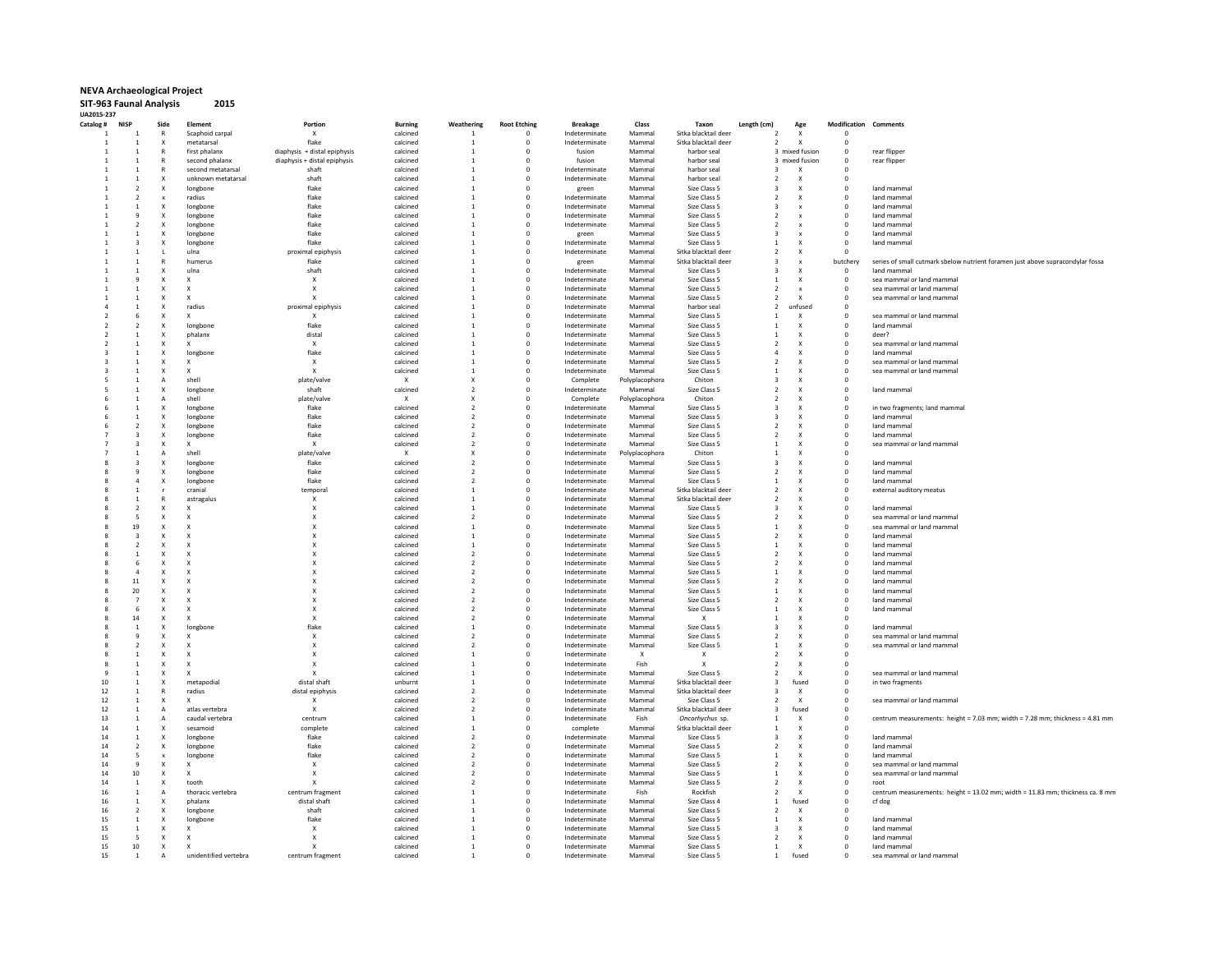| 17              |    | longbone              | flake                         | calcined                 | ാ | Indeterminate                  | Mammal           | Size Class 5                 |         |         | land mammal                                                       |
|-----------------|----|-----------------------|-------------------------------|--------------------------|---|--------------------------------|------------------|------------------------------|---------|---------|-------------------------------------------------------------------|
| 17              |    | longbone              | flake                         | calcined                 |   | Indeterminate                  | Mammal           | Size Class 5                 |         |         | land mammal                                                       |
| 17              | 15 |                       |                               | calcined                 | ຳ | Indeterminate                  | Mammal           | Size Class 5                 |         |         | sea mammal or land mammal                                         |
| 11              |    | phalanx               | proximal epiphysis            | calcined                 |   | fusion                         | Mammal           | harbor seal                  | unfused |         |                                                                   |
| 11              |    |                       | X                             | calcined                 |   | Indeterminate                  | Mammal           | Size Class 5                 |         |         | land mammal                                                       |
| 11              |    | longbone              | flake                         | calcined                 |   | Indeterminate                  | Mammal           | Size Class 5                 |         |         | land mammal                                                       |
| 11              |    |                       |                               | calcined                 |   | Indeterminate                  | Mammal           | Size Class 5                 |         |         | sea mammal - seal?                                                |
| 11              |    |                       |                               | calcined                 |   | Indeterminate                  | Mammal           | Size Class 5                 |         |         | land mammal                                                       |
| 11              |    |                       |                               | calcined                 |   | Indeterminate                  | Mammal           | Size Class 5                 |         |         | land mammal                                                       |
| 11              |    |                       |                               | calcined                 |   | Indeterminate                  | Mammal           | Size Class 5                 |         |         | sea mammal or land mammal                                         |
| 11              |    |                       |                               | unburnt                  |   | Indeterminate                  | Mammal           | Size Class 5                 |         |         | sea mammal or land mammal                                         |
|                 |    |                       |                               |                          |   |                                | Mammal           |                              |         |         |                                                                   |
| 11              |    |                       |                               | unburnt                  |   | Indeterminate                  |                  | Size Class 5                 |         |         | sea mammal or land mammal                                         |
| 11              |    |                       |                               | calcined                 |   | Indeterminate                  | Mammal           | Size Class 5                 |         |         | sea mammal or land mammal                                         |
| 11              |    | unidentified vertebra | centrum epiphysis frag        | calcined                 |   | Indeterminate                  | Mammal           | Size Class 5                 | unfused |         | sea mammal or land mammal                                         |
| 11              |    | rib                   | shaft                         | calcined                 |   | Indeterminate                  | Mammal           | Size Class 5                 |         |         | sea mammal or land mammal                                         |
| 11              |    |                       |                               | calcined                 |   | Indeterminate                  | Mammal           | Size Class 5                 |         | unknown | possible cutmarks                                                 |
| 11              |    | phalanx               | proximal epiphysis            | stained/possible burning |   | Indeterminate                  | Mammal           | harbor seal                  |         |         | Third phalanx?                                                    |
| 11              |    | tooth                 |                               | calcined                 |   | Indeterminate                  | Mammal           | Size Class 5                 |         |         |                                                                   |
| 11              |    |                       | X                             | calcined                 |   | Indeterminate                  | Mammal           | Size Class 5                 |         |         | sea mammal or land mammal                                         |
| 18              |    | metatarsal            | flake                         | calcined                 |   | Indeterminate                  | Mammal           | Sitka blacktail deer         |         |         |                                                                   |
| 18              |    | longbone              | flake                         | calcined                 |   | Indeterminate                  | Mammal           | Size Class 5                 |         |         | land mammal                                                       |
|                 |    |                       |                               |                          |   |                                |                  |                              |         |         |                                                                   |
| 18              |    | longbone              | flake                         | calcined                 |   | Indeterminate                  | Mammal           | Size Class 5                 |         |         | land mammal                                                       |
| 18              |    |                       | X                             | calcined                 |   | Indeterminate                  | Mammal           | Size Class 5                 |         |         | land mammal                                                       |
| 18              |    |                       |                               | calcined                 |   | Indeterminate                  | Mammal           | Size Class 5                 |         |         | sea mammal or land mammal                                         |
| 18              |    |                       |                               | calcined                 |   | Indeterminate                  | Mammal           | Size Class 5                 |         |         | land mammal                                                       |
| 19              |    | sesamoid              | complete                      | calcined                 |   | Indeterminate                  | Mammal           | Sitka blacktail deer         |         |         |                                                                   |
| 19              | 13 | longbone              | flake                         | calcined                 |   | Indeterminate                  | Mammal           | Size Class 5                 |         |         | land mammal                                                       |
| 19              |    | longbone              | flake                         | calcined                 |   | Indeterminate                  | Mammal           | Size Class 5                 |         |         | land mammal                                                       |
| 19              |    |                       |                               | calcined                 |   | Indeterminate                  | Mammal           | Size Class 5                 |         |         | sea mammal or land mammal                                         |
| 19              | 10 |                       |                               | calcined                 |   | Indeterminate                  | Mammal           | Size Class 5                 |         |         | land mammal                                                       |
|                 |    |                       |                               |                          |   |                                |                  |                              |         |         |                                                                   |
| 19              | 34 |                       |                               | calcined                 |   | Indeterminate                  | Mammal           | Size Class 5                 |         |         | land mammal                                                       |
| 19              |    |                       | X                             | calcined                 |   | Indeterminate                  | Mammal           | Size Class 5                 |         |         | land mammal                                                       |
| 20 <sub>2</sub> |    | longbone              | flake                         | calcined                 |   | Indeterminate                  | Mammal           | Size Class 5                 |         |         | land mammal                                                       |
| 20              |    | longbone              | flake                         | calcined                 |   | Indeterminate                  | Mammal           | Size Class 5                 |         |         | land mammal                                                       |
| 20              |    |                       |                               | calcined                 |   | Indeterminate                  | Mammal           | Size Class 5                 |         |         | land mammal                                                       |
| $20\degree$     |    |                       |                               | calcined                 |   | Indeterminate                  | Mammal           | Size Class 5                 |         |         | sea mammal or land mammal                                         |
| 20 <sub>2</sub> |    |                       |                               | calcined                 |   | Indeterminate                  | Mammal           | Size Class 5                 |         |         | sea mammal or land mammal                                         |
| 20              |    |                       |                               | calcined                 |   | complete                       | Mammal           | Size Class 5                 | fused   |         | dew claw?                                                         |
|                 |    |                       |                               |                          |   |                                |                  |                              |         |         |                                                                   |
| 21              |    | rib                   | proximal shaft                | calcined                 |   | Indeterminate                  | Mammal           | Sitka blacktail deer         | fused   |         |                                                                   |
| 21              |    |                       |                               | calcined                 |   | Indeterminate                  | Mammal           | Size Class 5                 |         |         | land mammal                                                       |
| 21              |    |                       |                               | calcined                 |   | Indeterminate                  | Mammal           | Size Class 5                 |         |         | sea mammal or land mammal                                         |
| 21              |    |                       |                               | calcined                 |   | Indeterminate                  | Mammal           | Size Class 5                 |         |         | sea mammal or land mammal                                         |
| 21              |    | cranial               |                               | calcined                 |   | Indeterminate                  | Mammal           | Size Class 5                 |         |         | sea mammal or land mammal                                         |
| 21              |    |                       |                               | calcined                 |   | Indeterminate                  | $\mathsf{X}$     |                              |         |         |                                                                   |
| 25              |    | metatarsal            | flake                         | calcined                 |   | Indeterminate                  | Mammal           | Sitka blacktail deer         |         |         |                                                                   |
| 25              |    | metacarpal            | shaft                         | calcined                 |   | Indeterminate                  | Mammal           | Sitka blacktail deer         |         |         |                                                                   |
| 25              |    | radius                | distal epiphysis              | calcined                 |   | recent                         | Mammal           | Sitka blacktail deer         |         |         | does NOT refit with right radius from Cat #12; THUS 2 MNE = 2 MNI |
|                 |    |                       |                               |                          |   |                                |                  |                              |         |         |                                                                   |
| 25              |    | humerus               | distal epiphysis              | calcined                 |   | recent                         | Mammal           | Sitka blacktail deer         |         |         | condyle fragment                                                  |
| 25              |    | longbone              | flake                         | calcined                 |   | Indeterminate                  | Mammal           | Size Class 5                 |         |         | land mammal                                                       |
| 25              |    | longbone              | flake                         | calcined                 |   | Indeterminate                  | Mammal           | Size Class 5                 |         |         | land mammal                                                       |
| 25              |    | longbone              | flake                         | calcined                 |   | Indeterminate                  | Mammal           | Size Class 5                 |         |         | land mammal                                                       |
| 25              | 12 | longbone              | flake                         | calcined                 |   | Indeterminate                  | Mammal           | Size Class 5                 |         |         | land mammal                                                       |
| 25              |    | rib                   | proximal Ishaft               | calcined                 |   | Indeterminate                  | Mammal           | Size Class 5                 | fused   |         | in two fragments; land mammal - e.g. deer                         |
| 25              |    |                       |                               | calcined                 |   | Indeterminate                  | Mammal           | Size Class 5                 |         |         | land mammal                                                       |
| 25              |    |                       |                               | calcined                 |   | Indeterminate                  | Mammal           | Size Class 5                 |         |         | land mammal                                                       |
| 25              |    |                       |                               | calcined                 |   | Indeterminate                  | Mammal           | Size Class 5                 |         |         | sea mammal or land mammal                                         |
|                 |    |                       |                               |                          |   |                                |                  |                              |         |         |                                                                   |
| 25              |    |                       |                               | calcined                 |   | Indeterminate                  | Mammal           | Size Class 5                 |         |         | sea mammal or land mammal                                         |
| 25              |    |                       |                               | calcined                 |   | Indeterminate                  | Mammal           | Size Class 5                 |         | unknown | possible chopmarks?                                               |
| 23              |    | innominate            | acetabulum and pubis fragment | calcined                 |   | Indeterminate                  | Mammal           | harbor seal                  | X       |         |                                                                   |
| 23              |    | unidentified vertebra | centrum fragment              | calcined                 |   | Indeterminate                  | Mammal           | harbor seal                  | unfused |         |                                                                   |
| 23              |    | first phalanx         | proximal diaphysis            | calcined                 |   | Indeterminate                  | Mammal           | harbor seal                  | unfused |         |                                                                   |
| 23              |    | cervical vertebra     | zygopophysis                  | calcined                 | ി | Indeterminate                  | Mammal           | harbor seal                  |         |         |                                                                   |
| 26              |    | unciform - carpal     | complete                      | calcined                 |   | complete                       | Mammal           | Sitka blacktail deer         | X       |         |                                                                   |
| 26              |    | first phalanx         | proximal shaft                | calcined                 |   | Indeterminate                  | Mammal           | Sitka blacktail deer         | fused   |         |                                                                   |
| 26              |    | second phalanx        | distal shaft                  | calcined                 |   | Indeterminate                  | Mammal           | Sitka blacktail deer         | fused   |         |                                                                   |
|                 |    |                       |                               |                          |   | complete                       | Mammal           | Sitka blacktail deer         |         |         |                                                                   |
| 26              |    |                       |                               |                          |   |                                |                  |                              |         |         |                                                                   |
|                 |    | sesamoid              | complete                      | calcined                 |   |                                |                  |                              |         |         |                                                                   |
| 26              |    | accessory metapodial  | distal shaft                  | calcined                 |   | Indeterminate                  | Mammal           | Sitka blacktail deer         | fused   |         |                                                                   |
| 26              |    | metatarsal            | flake                         | calcined                 |   | Indeterminate                  | Mammal           | Sitka blacktail deer         |         |         |                                                                   |
| 26              |    | longbone              | flake                         | calcined                 |   | Indeterminate                  | Mammal           | Size Class 5                 |         |         | land mammal                                                       |
| 26              | 22 | longbone              | flake                         | calcined                 |   | Indeterminate                  | Mammal           | Size Class 5                 |         |         | land mammal                                                       |
| 26              | 15 | longbone              | flake                         | calcined                 |   | Indeterminate                  | Mammal           | Size Class 5                 |         |         | land mammal                                                       |
|                 | 29 |                       |                               | calcined                 |   | Indeterminate                  | Mammal           | Size Class 5                 |         |         | sea mammal or land mammal                                         |
| 26              |    |                       |                               |                          |   |                                |                  |                              |         |         |                                                                   |
| 26              | 83 |                       |                               | calcined                 |   | Indeterminate                  | Mammal           | Size Class 5                 |         |         | sea mammal or land mammal                                         |
| 26              | 53 |                       |                               | calcined                 |   | Indeterminate                  | Mammal           | Size Class 5                 |         |         | sea mammal or land mammal                                         |
| 26              |    | third phalanx         | complete                      | calcined                 |   | complete                       | Mammal           | Sitka blacktail deer         | fused   |         |                                                                   |
| 26              |    | lumbar vertebra       | zygopophysis                  | calcined                 |   | Indeterminate                  | Mammal           | Sitka blacktail deer         |         |         |                                                                   |
| 26              |    | second phalanx        | distal shaft                  | calcined                 |   | Indeterminate                  | Mammal           | Sea lion                     | fused   |         |                                                                   |
| 26              |    | first phalanx         | proximal shaft                | calcined                 |   | Indeterminate                  | Mammal           | Sitka blacktail deer         | fused   |         |                                                                   |
| 24              |    | first phalanx         | proximal diaphysis            | calcined                 |   | Indeterminate                  | Mammal           | harbor seal                  | unfused |         |                                                                   |
|                 |    |                       |                               |                          |   | Indeterminate                  | Mammal           |                              |         |         | sea mammal or land mammal                                         |
| 24              |    | unidentified vertebra | centrum epiphysis frag        | calcined                 |   |                                |                  | Size Class 5                 | unfused |         |                                                                   |
| 24              |    | unidentified vertebra | centrum epiphysis frag        | calcined                 |   | Indeterminate                  | Mammal           | Size Class 5                 | unfused |         | sea mammal or land mammal                                         |
| 24              |    | lumbar vertebra       | zygopophysis                  | calcined                 |   | Indeterminate                  | Mammal           | Size Class 5                 |         |         | sea mammal or land mammal                                         |
| 24              |    | longbone              | flake                         | calcined                 |   | Indeterminate                  | Mammal           | Size Class 5                 |         |         | land mammal                                                       |
| 24<br>24        |    | longbone<br>longbone  | flake<br>flake                | calcined<br>calcined     |   | Indeterminate<br>Indeterminate | Mammal<br>Mammal | Size Class 5<br>Size Class 5 |         |         | land mammal<br>land mammal                                        |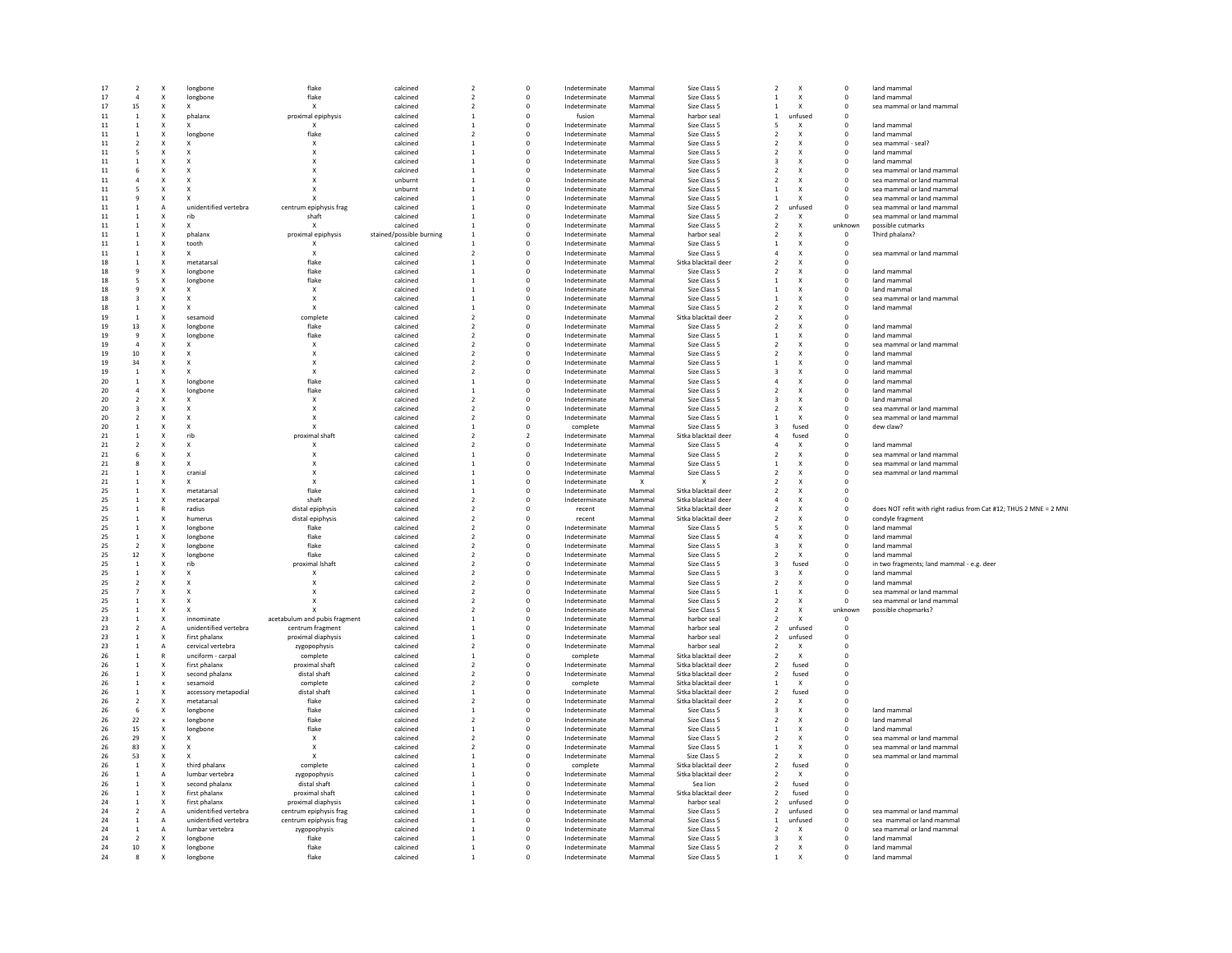| 24            | 17  | X                       |                              | calcined                 | 0 | Indeterminate | Mammal                    | Size Class 5         |                | 0            | sea mammal or land mammal                                                  |        |
|---------------|-----|-------------------------|------------------------------|--------------------------|---|---------------|---------------------------|----------------------|----------------|--------------|----------------------------------------------------------------------------|--------|
| 24            | 78  |                         |                              | calcined                 |   | Indeterminate | Mammal                    | Size Class 5         |                |              | sea mammal or land mammal                                                  |        |
| 24            |     |                         |                              | calcined                 |   | Indeterminate | Mammal                    | Size Class 5         |                | $\Omega$     | sea mammal                                                                 |        |
| 24            |     |                         |                              | calcined                 |   | Indeterminate | Mammal                    | Size Class 5         |                |              | sea mammal                                                                 |        |
| 24            |     | cranial                 |                              | calcined                 |   | Indeterminate | Mammal                    | Size Class 5         |                |              | sea mammal or land mammal                                                  |        |
| 24            |     |                         |                              | calcined                 |   | Indeterminate | Mammal                    | Size Class 5         |                | 0            | sea mammal or land mammal                                                  |        |
| 24            |     |                         |                              | calcined                 |   | Indeterminate | Mammal                    | Size Class 5         |                |              | sea mammal or land mammal                                                  |        |
| 23            | 19  |                         |                              | calcined                 |   | Indeterminate | Mammal                    | Size Class 5         |                | $\Omega$     | sea mammal                                                                 |        |
| 23            | 35  |                         |                              | calcined                 |   | Indeterminate | Mammal                    | Size Class 5         |                | $\Omega$     | sea mammal or land mammal                                                  |        |
| 23            |     |                         |                              | calcined                 |   | Indeterminate | Mammal                    | Size Class 5         |                | -0           | land mammal                                                                |        |
| 23            |     |                         |                              | calcined                 |   | Indeterminate | Mammal                    | Size Class 5         |                | 0            | sea mammal or land mammal                                                  |        |
| 23            |     |                         |                              | calcined                 |   | Indeterminate | Mammal                    | Size Class 5         |                |              | sea mammal or land mammal                                                  |        |
| 23            | 16  |                         |                              | calcined                 |   | Indeterminate | Mammal                    | Size Class 5         |                |              | sea mammal or land mammal                                                  |        |
| 23            |     | cranial                 |                              | calcined                 |   | Indeterminate | Mammal                    | Size Class 5         |                | $\Omega$     | sea mammal or land mammal                                                  |        |
| 23            |     |                         |                              | calcined                 |   | Indeterminate | Mammal                    | Size Class 5         |                |              | sea mammal or land mammal                                                  |        |
| 23            |     |                         |                              | calcined                 |   | Indeterminate | Mammal                    | Size Class 5         |                | 0            | sea mammal or land mammal                                                  |        |
| 23            |     | first phalanx           | proximal epiphysis           | calcined                 |   | Indeterminate | Mammal                    | harbor seal          | unfused        | 0            |                                                                            |        |
| 26            |     | longbone                | proximal epiphysis           | calcined                 |   | Indeterminate | Mammal                    | harbor seal          | unfused        | $\Omega$     | femur or humerus head fragment                                             |        |
| 26            |     | astragalus              |                              | stained/possible burning |   | Indeterminate | Mammal                    | Sitka blacktail deer |                | 0            | possible burning                                                           |        |
| 26            |     | lumbar vertebra         | centrum epiphysis frag       | unburnt                  |   | Indeterminate | Mammal                    | Sitka blacktail deer | unfused        | 0            |                                                                            |        |
| 26            |     | metacarpal              | proximal shaft               | calcined                 |   | Indeterminate | Mammal                    | Sitka blacktail deer | fused          | butchery     | in two fragments; a single cutmark perpendicular to long axis; metal blade |        |
| 26            |     | unidentified vertebra   | centrum fragment             | calcined                 |   | Indeterminate | Mammal                    | harbor seal          | unfused        | $\mathbf{0}$ | unfused fromcentrum epiphysis                                              |        |
| 26            |     | second phalanx          | diaphysis + distal epiphysis | calcined                 |   | fusion        | Mammal                    | harbor seal          | 2 mixed fusion | $\mathbf 0$  | front flipper                                                              |        |
| 26            |     | longbone                | flake                        | calcined                 |   | Indeterminate | Mammal                    | Size Class 5         |                | butchery     | land mammal; single cutmark - metal blade                                  |        |
| 26            |     | lumbar vertebra         | zygopophysis                 | calcined                 |   | Indeterminate | Mammal                    | harbor seal          |                | 0            |                                                                            |        |
| 26            |     | unidentified vertebra   | centrum fragment             | calcined                 |   | Indeterminate | Mammal                    | Size Class 5         | fused          | 0            | sea mammal or land mammal                                                  |        |
| 26            |     |                         |                              | unburnt                  |   | Indeterminate | Mammal                    | Size Class 5         |                |              | sea mammal or land mammal                                                  |        |
| 26            |     |                         |                              | unburnt                  |   | Indeterminate | Mammal                    | Size Class 5         |                |              | sea mammal or land mammal                                                  |        |
| 26            |     |                         |                              | calcined                 |   | Indeterminate | Mammal                    | Size Class 5         |                |              | sea mammal or land mammal                                                  |        |
| 26            |     |                         |                              | unburnt                  |   | Indeterminate | Mammal                    | Size Class 5         |                |              | sea mammal or land mammal                                                  |        |
| 26            |     | phalanx                 | proximal epiphysis           | calcined                 |   | Indeterminate | Mammal                    | harbor sea           | unfused        | 0            |                                                                            |        |
| 26            |     |                         |                              | calcined                 |   | Indeterminate | Mammal                    | Size Class 5         |                | 0            | sea mammal or land mammal                                                  |        |
| 26            |     | thoracic vertebra       | centrum fragment             | calcined                 |   | Indeterminate | Fish                      | Rockfish             |                |              |                                                                            |        |
|               |     |                         |                              | unburnt                  |   | Indeterminate | Mammal                    | Size Class 5         |                |              | sea mammal or land mammal                                                  |        |
|               |     |                         |                              | unburnt                  |   | Indeterminate | Mammal                    | Size Class 5         |                |              | sea mammal or land mammal                                                  |        |
|               |     | unidentified vertebra   | centrum fragment             | calcined                 |   | Indeterminate | Fish                      |                      |                |              |                                                                            |        |
|               |     | quadrate                | proximal                     | calcined                 |   | Indeterminate | Fish                      | Rockfish             |                |              | Orchard measurement #3 = 11.5 mm = estimate total length of 66 cm          | 659.36 |
| 26            |     |                         |                              | calcined                 |   | Indeterminate | Fish                      |                      |                |              |                                                                            |        |
|               |     |                         |                              | calcined                 |   | Indeterminate | $\boldsymbol{\mathsf{X}}$ |                      |                |              |                                                                            |        |
|               |     | accessory first phalanx | proximal shaft               | calcined                 |   | Indeterminate | Mammal                    | Sitka blacktail deer |                | butchery     | 2 cutmarks - metal blade                                                   |        |
|               |     | unidentified vertebra   | centrum fragment             | calcined                 |   | Indeterminate | Fish                      |                      |                |              |                                                                            |        |
| 23            |     | sesamoid                | complete                     | stained/possible burning |   | complete      | Mammal                    | Sitka blacktail deer |                |              |                                                                            |        |
| 26            |     |                         |                              | calcined                 |   | Indeterminate | $\boldsymbol{X}$          |                      |                |              |                                                                            |        |
| 27            |     |                         |                              | unburnt                  |   | Indeterminate | Mammal                    | Size Class 6+        | $>10$          |              | in 13 fragments                                                            |        |
| 22            |     | longbone                | flake                        | calcined                 |   | Indeterminate | Mammal                    | Size Class 5         |                |              | land mammal                                                                |        |
| 22            |     |                         |                              | calcined                 |   | Indeterminate | Mammal                    | Size Class 5         |                |              | land mammal                                                                |        |
| 22            |     |                         |                              | calcined                 |   | Indeterminate | Mammal                    | Size Class 5         |                |              | land mammal                                                                |        |
| 22            |     | lumbar vertebra         | zygopophysis                 | calcined                 |   | Indeterminate | Mammal                    | Size class 5         |                | 0            | cf deer                                                                    |        |
| <b>TOTAL:</b> | 978 |                         |                              |                          |   |               |                           |                      |                |              |                                                                            |        |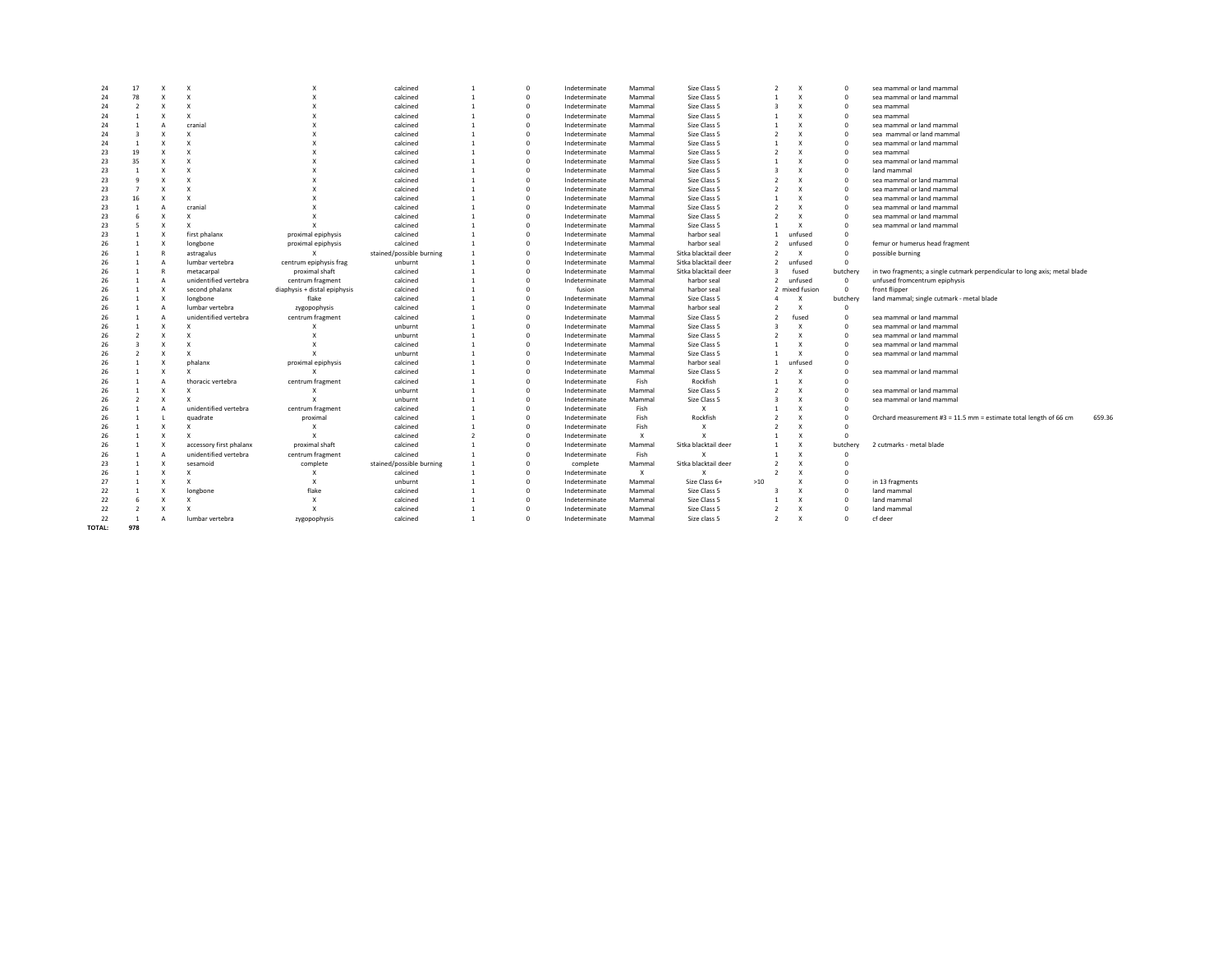### **NEVA Archaeological Project**

**SIT-963 Faunal Analysis 2016**

| UA2016-063- |             |                           |                      |                             |                   |            |                     |                              |              |                                           |             |                           |                     |                                   |
|-------------|-------------|---------------------------|----------------------|-----------------------------|-------------------|------------|---------------------|------------------------------|--------------|-------------------------------------------|-------------|---------------------------|---------------------|-----------------------------------|
| Catalog #   | <b>NISP</b> | Side                      | Element              | Portion                     | <b>Burning</b>    | Weathering | <b>Root Etching</b> | <b>Breakage</b>              | <b>Class</b> | Taxon                                     | Length (cm) | Age                       | <b>Modification</b> | <b>Comments</b>                   |
| 41          |             | R                         | Tibia                | distal shaft                | calcined          |            |                     | indeterminate                |              | Mammal sea otter                          | 6           | Fused                     |                     | 0 in three fragments              |
| 41          |             | A                         | Caudal vertebra      | complete                    | calcined          |            |                     | complete                     |              | Mammal sea otter                          |             | Fused                     |                     |                                   |
|             |             | A                         | Caudal vertebra      | complete                    | possibly calcined |            |                     | complete                     |              | Mammal sea otter                          |             | Fused                     |                     | 0 possibly calcined               |
|             |             |                           |                      |                             |                   |            |                     |                              |              |                                           |             |                           |                     |                                   |
|             |             | R                         | carpal - scapholunar | complete                    | calcined          |            |                     | complete                     |              | Mammal sea otter                          |             | $\boldsymbol{\mathsf{X}}$ |                     |                                   |
| 41          |             | R                         | third metatarsal     | proximal shaft              | blackened         |            |                     | indeterminate                |              | Mammal sea otter                          |             | Fused                     |                     |                                   |
|             |             |                           | third metatarsal     | proximal shaft              | blackened         |            |                     | indeterminate                |              | Mammal sea otter                          |             | Fused                     |                     |                                   |
|             |             | $\boldsymbol{\mathsf{X}}$ | first metacarpal     | complete                    | calcined          |            |                     | complete                     |              | Mammal sea otter                          |             | Fused                     |                     |                                   |
| 41          |             | X                         | unknown metacarpal   | distal shaft                | calcined          |            |                     | indeterminate                |              | Mammal sea otter                          |             | Fused                     |                     |                                   |
|             |             |                           |                      |                             |                   |            |                     |                              |              |                                           |             |                           |                     |                                   |
|             |             |                           | fourth metatarsal    | proximal shaft              | calcined          |            |                     | indeterminate                |              | Mammal sea otter                          |             | Fused                     |                     |                                   |
|             |             | X                         | phalange             | distal shaft                | calcined          |            |                     | indeterminate                |              | Mammal sea otter                          |             | Fused                     |                     |                                   |
|             |             |                           | Astragalus           | fragment                    | calcined          |            |                     | indeterminate                |              | Mammal sea otter                          |             | $\boldsymbol{\mathsf{X}}$ |                     |                                   |
|             |             | A                         | Caudal vertebra      | centrum fragment            | calcined          |            |                     | indeterminate                |              | Mammal sea otter                          |             | Fused                     |                     |                                   |
|             |             | A                         | vertebra             | neural arch                 | calcined          |            |                     | indeterminate                |              | Mammal Mammal Size Class 45               |             | X                         |                     | 0 harbor seal/sea otter size      |
|             |             |                           |                      |                             |                   |            |                     |                              |              |                                           |             |                           |                     |                                   |
|             |             |                           | calcaneus            | proximal shaft              | calcined          |            |                     | indeterminate                |              | Mammal sea otter                          |             | Fused                     |                     |                                   |
|             |             | X                         | Femur                | proximal epiphysis          | calcined          |            |                     | fusion                       |              | Mammal Mammal Size Class 45               |             | unfused                   |                     |                                   |
|             |             | A                         | lumbar vertebra      | zygopophysis                | calcined          |            |                     | indeterminate                |              | Mammal Mammal Size Class 45               |             | х                         |                     | 0 harbor seal/sea otter size      |
|             |             | A                         | lumbar vertebra      | zygopophysis                | calcined          |            |                     | indeterminate                |              | Mammal sea otter                          |             |                           |                     |                                   |
|             |             | A                         | lumbar vertebra      | zygopophysis                | calcined          |            |                     | indeterminate                |              | Mammal sea otter                          |             | $\boldsymbol{\mathsf{X}}$ |                     |                                   |
|             |             | R                         |                      | acetabulum & ilium fragment | calcined          |            |                     |                              |              |                                           |             |                           |                     | 0 in three fragments              |
|             |             |                           | Innominate           |                             |                   |            |                     | indeterminate                |              | Mammal sea otter                          |             | Fused                     |                     |                                   |
|             |             |                           | Fibula               | distal shaft                | calcined          |            |                     | indeterminate                |              | Mammal sea otter                          |             | Fused                     |                     |                                   |
|             |             | R                         | radius               | proximal shaft              | calcined          |            |                     | indeterminate                |              | Mammal sea otter                          |             | Fused                     |                     |                                   |
|             |             | X                         | scapula              | border                      | calcined          |            |                     | indeterminate                |              | Mammal sea otter                          |             | Х                         |                     |                                   |
|             |             | A                         | vertebra             | centrum fragment            | calcined          |            |                     | indeterminate                |              | Mammal Mammal Size Class 45               |             | Fused                     |                     |                                   |
|             |             |                           |                      |                             |                   |            |                     |                              |              |                                           |             |                           |                     |                                   |
|             |             | A                         | cervical vertebra    | centrum fragment            | calcined          |            |                     | indeterminate                |              | Mammal Mammal Size Class 45               |             | Fused                     |                     |                                   |
|             |             | A                         | thoracic vertebra    | zygopophysis                | calcined          |            |                     | indeterminate                |              | Mammal sea otter                          |             | Fused                     |                     |                                   |
|             |             | A                         | vertebra             | fragment                    | calcined          |            |                     | indeterminate                |              | Mammal Mammal Size Class 45               |             | $\boldsymbol{\mathsf{X}}$ |                     |                                   |
|             |             |                           | fourth metacarpal    | proximal shaft              | calcined          |            |                     | indeterminate                |              | Mammal harbor seal                        |             | Fused                     |                     |                                   |
|             |             | X                         | Rib                  | proximal shaft              | calcined          |            |                     | indeterminate                |              | Mammal Mammal Size Class 45               |             | Fused                     |                     | 0 harbor seal/sea otter size      |
|             |             |                           |                      |                             |                   |            |                     |                              |              |                                           |             |                           |                     |                                   |
|             |             |                           | Rib                  | shaft                       | calcined          |            |                     | indeterminate                |              | Mammal Mammal Size Class 45               |             | х                         |                     | 0 harbor seal/sea otter size      |
| 41          |             |                           | Rib                  | distal shaft                | calcined          |            |                     | indeterminate                |              | Mammal Mammal Size Class 45               |             |                           |                     | 0 harbor seal/sea otter size      |
| 41          |             |                           | Caudal vertebra      | centrum fragment            | calcined          |            |                     | indeterminate                |              | Mammal Mammal Size Class 45               |             | Fused                     |                     | 0 harbor seal/sea otter size      |
|             |             |                           | vertebra             | centrum fragment            | calcined          |            |                     | indeterminate                |              | Mammal Mammal Size Class 45               |             | Fused                     |                     | 0 harbor seal/sea otter size      |
|             |             |                           | fifth metacarpal     | complete                    | calcined          |            |                     | complete                     |              | Mammal American beaver                    |             | Fused                     |                     |                                   |
|             |             |                           |                      |                             |                   |            |                     |                              |              |                                           |             |                           |                     |                                   |
|             |             |                           | carpal - triquetal   | complete                    | calcined          |            |                     | complete                     |              | Mammal American beaver                    |             |                           |                     | 0 ulnar carpal                    |
|             |             |                           | Patella              | complete                    | calcined          |            |                     | indeterminate                |              | Mammal American beaver                    |             |                           |                     |                                   |
|             |             | X                         | carpal/tarsal        | fragment                    | calcined          |            |                     | indeterminate                |              | Mammal Mammal Size Class 4                |             |                           |                     | 0 beaver/sea otter size?          |
|             |             |                           | tarsal - navicular   | fragment                    | calcined          |            |                     | indeterminate                |              | Mammal harbor seal                        |             |                           | cutmarks            | three cutmarks (cf. metal knives) |
|             |             | X                         | incisor              | fragment                    | calcined          |            |                     | indeterminate                |              | Mammal Mammal Size Class 45               |             |                           |                     | 0 harbor seal/sea otter size      |
|             |             |                           |                      |                             |                   |            |                     |                              |              |                                           |             |                           |                     |                                   |
|             |             | X                         | cranial              | temporal                    | calcined          |            |                     | indeterminate                |              | Mammal harbor seal                        |             |                           |                     | 0 in two fragments; bulla         |
|             |             | X                         | cranal               | temporal                    | calcined          |            |                     | indeterminate                |              | Mammal harbor seal                        |             |                           |                     | 0 bulla fragment                  |
|             |             | X                         | unknown metapodial   | distal epiphysis            | calcined          |            |                     | fusion                       |              | Mammal Mammal Size Class 45               |             | unfused                   |                     | 0 harbor seal/sea otter size      |
|             |             | A                         | vertebra             | centrum epiphysis           | calcined          |            |                     | fusion                       |              | Mammal Mammal Size Class 45               |             | unfused                   |                     | 0 harbor seal/sea otter size      |
|             |             | X                         | Rib                  | shaft                       | calcined          |            |                     | indeterminate                |              | Mammal Mammal Size Class 4                |             |                           |                     | 0 beaver/sea otter size?          |
| 41          |             |                           | vertebra             | centrum fragment            | calcined          |            |                     | indeterminate                |              | Mammal Mammal Size Class 45               |             | unfused                   |                     | 0 harbor seal/sea otter size      |
|             |             |                           |                      |                             |                   |            |                     |                              |              |                                           |             |                           |                     |                                   |
|             |             | X                         | Rib                  | proximal shaft              | calcined          |            |                     | indeterminate                |              | Mammal Mammal Size Class 45               |             |                           |                     | 0 harbor seal/sea otter size      |
|             |             | X                         | Cranial              | fragment                    | calcined          |            |                     | indeterminate                |              | Mammal Mammal Size Class 4                |             |                           |                     | 0 beaver/sea otter size?          |
|             |             |                           | thoracic vertebra    | neural arch                 | calcined          |            |                     | indeterminate                |              | Mammal Mammal Size Class 3                |             | Fused                     |                     | 0 hare size                       |
|             |             | X                         | Rib                  | shaft                       | calcined          |            |                     | indeterminate                |              | Mammal American beaver                    |             |                           |                     |                                   |
|             |             |                           | Astragalus           | fragment                    | calcined          |            |                     | indeterminate                |              | Mammal sea otter                          |             |                           |                     |                                   |
|             |             |                           |                      |                             |                   |            |                     |                              |              |                                           |             |                           |                     |                                   |
|             |             | X                         | unknown              | fragment                    | calcined          |            |                     | indeterminate                |              | Mammal Mammal Size Class 45               |             |                           |                     | 0 harbor seal/sea otter size      |
| 41          | 58          | X                         | unknown              | fragment                    | calcined          |            |                     | indeterminate                |              | Mammal Mammal Size Class 45               |             |                           |                     | 0 harbor seal/sea otter size      |
| 41          | 116         | X                         | unknown              | fragment                    | calcined          |            |                     | indeterminate                |              | Mammal unknown                            |             |                           |                     |                                   |
|             |             | X                         | unknown              | fragment                    | blackened         |            |                     | indeterminate                |              | Mammal Mammal Size Class 45               |             |                           |                     | 0 harbor seal/sea otter size      |
|             |             | X                         | sesamoid             | fragment                    | calcined          |            |                     | indeterminate                |              | Mammal Mammal Size Class 4                |             |                           |                     | 0 beaver/sea otter size?          |
|             |             |                           |                      |                             |                   |            |                     |                              |              |                                           |             |                           |                     |                                   |
|             |             | х                         | phalange             | proximal diaphysis          | calcined          |            |                     | indeterminate                |              | Mammal Mammal Size Class 4                |             | unfused                   |                     | 0 beaver/sea otter size?          |
|             |             | X                         | unknown              | fragment                    | calcined          |            |                     | indeterminate                |              | Mammal Mammal Size Class 34               |             |                           |                     |                                   |
|             |             | X                         | scapula              | border                      | calcined          |            |                     | indeterminate                |              | Mammal Mammal Size Class 34               |             |                           |                     |                                   |
|             |             |                           | Fibula               | shaft                       | calcined          |            |                     | indeterminate                |              | Mammal American beaver                    |             |                           |                     |                                   |
|             |             | $\boldsymbol{\mathsf{X}}$ | phalange             | proximal shaft              | calcined          |            |                     | indeterminate                |              | Mammal sea otter                          |             | Fused                     |                     |                                   |
|             |             |                           |                      |                             |                   |            |                     |                              |              |                                           |             |                           |                     |                                   |
|             |             |                           | vertebra             | centrum fragment            | calcined          |            |                     | indeterminate                |              | Mammal Mammal Size Class 4                |             | unfused                   |                     | 0 beaver/sea otter size?          |
|             |             |                           | cranial              | lateral alveolar fragment   | calcined          |            |                     | indeterminate                |              | Mammal Mammal Size Class 4                |             |                           |                     | 0 beaver/sea otter size?          |
| 41          | 20          |                           | unknown              | fragment                    | calcined          |            |                     | indeterminate                |              | Mammal Mammal Size Class 4                |             |                           |                     | 0 beaver/sea otter size?          |
| 41          |             | X                         | unknown              | fragment                    | calcined          |            |                     |                              |              | indeterminate Mammal Mammal Size Class 4  |             | $\boldsymbol{\mathsf{X}}$ |                     | 0 beaver/sea otter size?          |
|             |             | X                         | scapula              | blade fragment              | calcined          |            |                     |                              |              | indeterminate Mammal Mammal Size Class 4  |             | X                         |                     | 0 beaver/sea otter size?          |
|             |             |                           |                      |                             |                   |            |                     |                              |              |                                           |             |                           |                     |                                   |
|             |             | X                         | unknown              | fragment                    | calcined          |            |                     | indeterminate X              |              | unknown                                   |             |                           |                     |                                   |
| 33          |             |                           | caudal vertebra      | complete centrum            | calcined          |            |                     | indeterminate Fish           |              | Salmonid                                  |             |                           |                     |                                   |
| 33          |             |                           | unknown              | fragment                    | calcined          |            |                     |                              |              | indeterminate Mammal Mammal Size Class 45 |             |                           |                     | 0 harbor seal/sea otter size      |
| 31          |             | X                         | unknown              | fragment                    | calcined          |            |                     | indeterminate                |              | Mammal Mammal Size Class 45               |             |                           |                     |                                   |
| 91          |             |                           | unknown              | fragment                    | calcined          |            |                     | indeterminate Mammal unknown |              |                                           |             |                           |                     |                                   |
|             |             | X                         |                      |                             |                   |            |                     |                              |              | Mammal Mammal Size Class 45               |             |                           |                     |                                   |
| 91          |             |                           | unknown              | fragment                    | calcined          |            |                     | indeterminate                |              |                                           |             |                           |                     | 0 harbor seal/sea otter size      |
| 91          |             | X                         | unknown              | fragment                    | calcined          |            |                     | indeterminate                |              | Mammal Mammal Size Class 45               |             | unfused                   |                     | 0 harbor seal/sea otter size      |
| 8           |             | X                         | unknown              | fragment                    | calcined          |            |                     |                              |              | indeterminate Mammal Mammal Size Class 45 |             | $\boldsymbol{\mathsf{x}}$ |                     | 0 harbor seal/sea otter size      |
|             |             |                           |                      |                             |                   |            |                     |                              |              |                                           |             |                           |                     |                                   |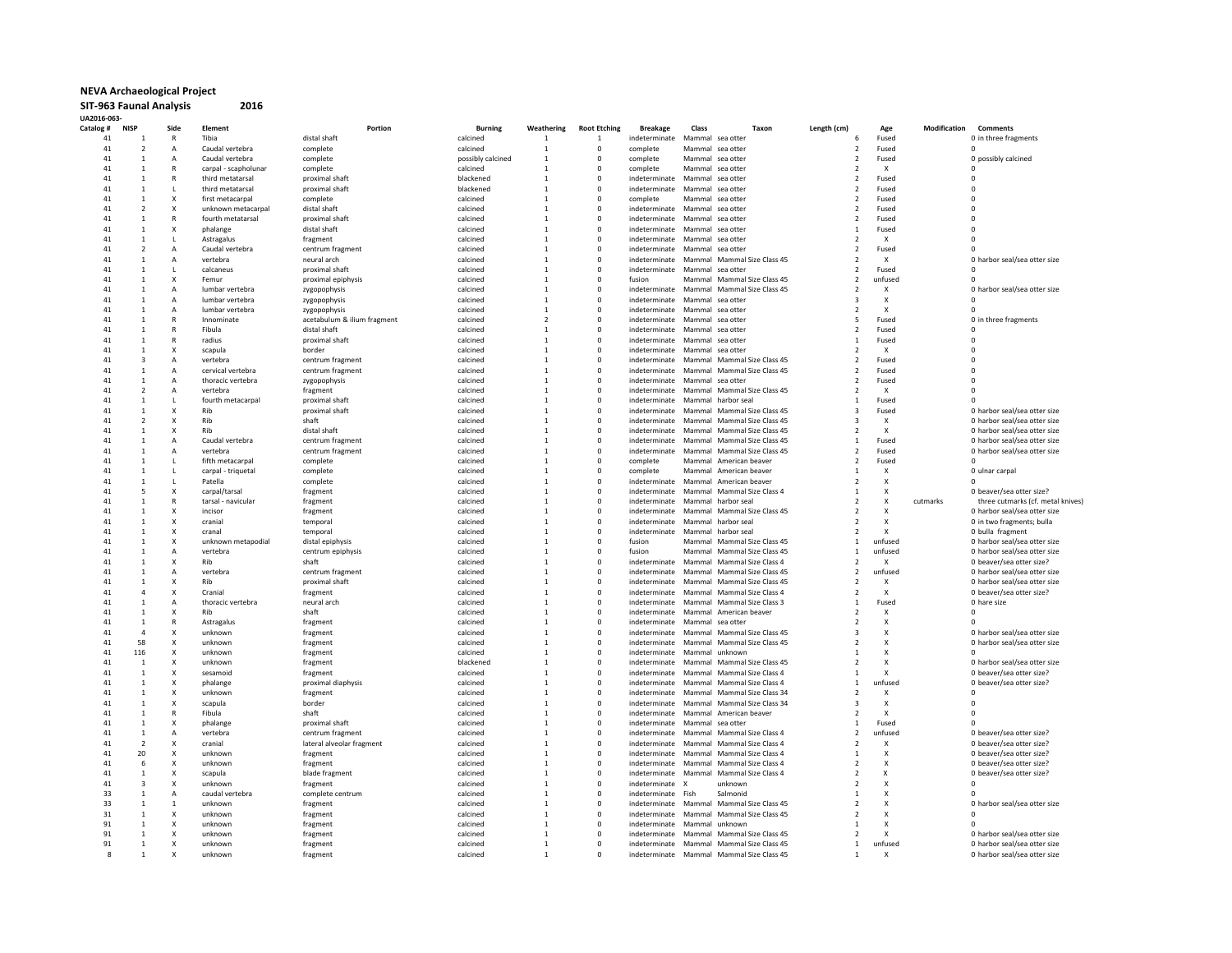| calcined<br>shaft flake<br>Mammal Mammal Size Class 5<br>Χ<br>32<br>longbone<br>indeterminate<br>X<br>calcined<br>39<br>R<br>patella<br>complete<br>X<br>complete<br>Mammal sea otter<br>calcined<br>χ<br>39<br>R<br>carpal - scapholunar<br>complete<br>complete<br>Mammal sea otter<br>third cuneiform<br>calcined<br>X<br>39<br>X<br>complete<br>complete<br>Mammal sea otter<br>39<br>proximal shaft<br>calcined<br>third metatarsal<br>indeterminate<br>Mammal sea otter<br>Fused<br>39<br>calcined<br>Χ<br>Patella<br>mostly complete<br>Mammal sea otter<br>R<br>indeterminate<br>calcined<br>X<br>39<br>first vertebra<br>Mammal sea otter<br>zygopophysis<br>indeterminate<br>A<br>calcined<br>39<br>R<br>radius<br>proximal epiphysis<br>unfused<br>indeterminate<br>Mammal sea otter<br>39<br>radius<br>calcined<br>unfused<br>R<br>distal epiphysis<br>fusion<br>Mammal sea otter<br>39<br>calcined<br>patella<br>mostly complete<br>Mammal sea otter<br>X<br>indeterminate<br>calcined<br>39<br>fifth metatarsal<br>proximal epiphysis<br>indeterminate<br>Mammal sea otter<br>x<br>R<br>calcined<br>χ<br>39<br>R<br>Tibia<br>distal epiphysis<br>indeterminate<br>Mammal sea otter<br>calcined<br>39<br>first vertebra<br>Mammal sea otter<br>X<br>A<br>zygopophysis<br>indeterminate<br>neural arch<br>calcined<br>χ<br>39<br>first vertebra<br>Mammal sea otter<br>indeterminate<br>A<br>Χ<br>39<br>X<br>mandible<br>calcined<br>second molar<br>complete<br>Mammal sea otter<br>$\times$<br>distal shaft<br>calcined<br>39<br>unknown metatarsal<br>Mammal sea otter<br>indeterminate<br>Fused<br>distal shaft<br>calcined<br>39<br>unknown metatarsal<br>indeterminate<br>Mammal sea otter<br>Fused<br>X<br>39<br>calcined<br>X<br>complete<br>phalange<br>complete<br>Mammal sea otter<br>Fused<br>distal shaft<br>calcined<br>39<br>X<br>Mammal sea otter<br>phalange<br>indeterminate<br>Fused<br>proximal shaft<br>calcined<br>39<br>X<br>first phalanx<br>indeterminate<br>Mammal sea otter<br>Fused<br>calcined<br>Χ<br>39<br>X<br>first phalanx<br>proximal shaft<br>Mammal sea otter<br>indeterminate<br>calcined<br>39<br>fourth metacarpal<br>complete<br>Mammal American beaver<br>Fused<br>complete<br>39<br>Caudal vertebra<br>complete<br>calcined<br>complete<br>Mammal sea otter<br>Fused<br>A<br>calcined<br>39<br>Caudal vertebra<br>centrum fragment<br>Mammal sea otter<br>indeterminate<br>Fused<br>A<br>calcined<br>Mammal Mammal Size Class 4<br>39<br>lumbar vertebra<br>neural arch and dorsal spinous process<br>x<br>indeterminate<br>A<br>calcined<br>Mammal Mammal Size Class 4<br>X<br>39<br>Astragalus<br>fragment<br>indeterminate<br>shaft flake<br>calcined<br>X<br>39<br>Tibia<br>Mammal sea otter<br>X<br>indeterminate<br>39<br>X<br>molar fragment<br>calcined<br>X<br>Mammal sea otter<br>tooth<br>indeterminate<br>calcined<br>39<br>lumbar vertebra<br>zygopophysis<br>Mammal sea otter<br>indeterminate<br>Fused<br>A<br>calcined<br>Mammal Mammal Size Class 45<br>X<br>vertebra<br>39<br>zygopophysis<br>indeterminate<br>39<br>indeterminate Mammal Mammal Size Class 45<br>vertebra<br>zygopophysis<br>calcined<br>indeterminate Mammal Mammal Size Class 45<br>Χ<br>39<br>vertebra<br>calcined<br>A<br>fragment<br>39<br>lumbar vertebra<br>centrum fragment<br>unburnt<br>Fused<br>indeterminate<br>Mammal sea otter<br>A<br>calcined<br>Χ<br>39<br>vertebra<br>dorsal spinous process<br>indeterminate<br>Mammal sea otter<br>A<br>X<br>39<br>lumbar vertebra<br>unburnt<br>A<br>dorsal spinous process<br>indeterminate<br>Mammal sea otter<br>calcined<br>unfused<br>39<br>Caudal vertebra<br>centrum epiphysis<br>Mammal Mammal Size Class 4<br>A<br>recent<br>proximal shaft<br>39<br>Fibula<br>unburnt<br>R<br>indeterminate<br>Mammal sea otter<br>Fused<br>39<br>distal shaft<br>calcined<br>X<br>phalange<br>indeterminate<br>Mammal sea otter<br>Fused<br>proximal shaft<br>calcined<br>39<br>X<br>Fused<br>phalange<br>indeterminate<br>Mammal sea otter<br>proximal epiphysis<br>calcined<br>Mammal harbor seal<br>unfused<br>39<br>phalange<br>fusion<br>X<br>39<br>distal shaft<br>calcined<br>Mammal Mammal Size Class 4<br>X<br>Fused<br>unknown metapodial<br>indeterminate<br>39<br>X<br>tarsal - first cuneiform<br>calcined<br>Χ<br>complete<br>Mammal sea otter<br>recent<br>cervical vertebra<br>calcined<br>Mammal Mammal Size Class 4<br>39<br>centrum fragment<br>indeterminate<br>Fused<br>A<br>calcined<br>39<br>X<br>proximal shaft<br>Mammal sea otter<br>Fused<br>phalange<br>indeterminate<br>proximal shaft<br>calcined<br>39<br>X<br>phalange<br>Mammal harbor seal<br>Fused<br>indeterminate<br>cervical vertebra<br>X<br>39<br>zygopophysis<br>unburnt<br>Mammal sea otter<br>indeterminate<br>A<br>39<br>calcined<br>Mammal Mammal Size Class 3<br>Caudal vertebra<br>complete centrum<br>indeterminate<br>Fused<br>A<br>shaft fragments<br>calcined<br>Mammal Mammal Size Class 4<br>Χ<br>39<br>X<br>Rib<br>indeterminate<br>$\times$<br>Rib<br>shaft fragments<br>calcined<br>Mammal Mammal Size Class 4<br>X<br>39<br>indeterminate<br>99<br>calcined<br>X<br>39<br>Mammal Mammal Size Class 45<br>X<br>unknown<br>fragment<br>indeterminate<br>39<br>80<br>Mammal Mammal Size Class 45<br>X<br>calcined<br>X<br>unknown<br>fragment<br>indeterminate<br>Χ<br>39<br>calcined<br>Mammal Mammal Size Class 34<br>X<br>unkown<br>fragment<br>indeterminate<br>proximal shaft<br>calcined<br>39<br>rib<br>Fused<br>X<br>indeterminate<br>Mammal sea otter<br>shaft fragments<br>calcined<br>Χ<br>39<br>X<br>rib<br>indeterminate<br>Mammal sea otter<br>X<br>39<br>151<br>calcined<br>X<br>unknown<br>fragment<br>indeterminate<br>Mammal unknown<br>Χ<br>calcined<br>Mammal Mammal Size Class 45<br>39<br>X<br>unknown<br>fragment<br>indeterminate<br>distal shaft<br>calcined<br>39<br>X<br>phalange<br>indeterminate<br>Mammal sea otter<br>Fused<br>39<br>calcined<br>unfused<br>Caudal vertebra<br>fusion<br>centrum epiphysis<br>Mammal sea otter<br>A<br>39<br>X<br>calcined<br>Χ<br>cranial<br>Mammal American beaver<br>zygomatic<br>indeterminate<br>q<br>cranial<br>calcined<br>Mammal Mammal Size Class 45<br>Χ<br>39<br>X<br>fragment<br>indeterminate<br>calcined<br>Mammal Mammal Size Class 45<br>39<br>Caudal vertebra<br>centrum fragment<br>Fused<br>indeterminate<br>A<br>calcined<br>Mammal Mammal Size Class 4<br>X<br>39<br>vertebra<br>zygopophysis<br>indeterminate<br>39<br>calcined<br>cranial<br>fragment<br>indeterminate Mammal unknown<br>39<br>X<br>calcined<br>indeterminate Mammal Mammal Size Class 4<br>X<br>16<br>unknown<br>fragment<br>distal shaft<br>calcined<br>indeterminate Mammal Mammal Size Class 4<br>39<br>Х<br>phalange<br>Mammal Mammal Size Class 4<br>11<br>calcined<br>39<br>unknown<br>fragment<br>indeterminate<br>calcined<br>39<br>molar fragment<br>indeterminate Mammal Mammal Size Class 4<br>tooth<br>х<br>calcined<br>indeterminate Mammal Mammal Size Class 45<br>39<br>unknown<br>Х<br>fragment<br>centrum fragment<br>possibly calcined<br>Χ<br>39<br>Caudal vertebra<br>indeterminate Fish<br>Hippoglossus stenolepis<br>A<br>centrum fragment<br>possibly calcined<br>Unknown Flatfish<br>39<br>vertebra<br>indeterminate Fish<br>$\overline{A}$<br>calcined<br>39<br>unknown<br>indeterminate X<br>unknown<br>fragment<br>calcined<br>X<br>39<br>unknown<br>unknown<br>fragment<br>indeterminate X<br>calcined<br>Fused<br>40<br>femur<br>proximal epiphysis greater trochanter<br>recent<br>Mammal sea otter<br>proximal epiphysis head<br>calcined<br>Mammal sea otter<br>40<br>femur<br>indeterminate<br>Fused<br>distal shaft<br>calcined<br>Mammal sea otter<br>40<br>femur<br>indeterminate<br>Fused<br>proximal shaft<br>calcined<br>indeterminate Mammal sea otter<br>Fused<br>R<br>humerus<br>40<br>0 | -8 | X | unknown | fragment | calcined |  |  | indeterminate Mammal Mammal Size Class 45 | X |
|-------------------------------------------------------------------------------------------------------------------------------------------------------------------------------------------------------------------------------------------------------------------------------------------------------------------------------------------------------------------------------------------------------------------------------------------------------------------------------------------------------------------------------------------------------------------------------------------------------------------------------------------------------------------------------------------------------------------------------------------------------------------------------------------------------------------------------------------------------------------------------------------------------------------------------------------------------------------------------------------------------------------------------------------------------------------------------------------------------------------------------------------------------------------------------------------------------------------------------------------------------------------------------------------------------------------------------------------------------------------------------------------------------------------------------------------------------------------------------------------------------------------------------------------------------------------------------------------------------------------------------------------------------------------------------------------------------------------------------------------------------------------------------------------------------------------------------------------------------------------------------------------------------------------------------------------------------------------------------------------------------------------------------------------------------------------------------------------------------------------------------------------------------------------------------------------------------------------------------------------------------------------------------------------------------------------------------------------------------------------------------------------------------------------------------------------------------------------------------------------------------------------------------------------------------------------------------------------------------------------------------------------------------------------------------------------------------------------------------------------------------------------------------------------------------------------------------------------------------------------------------------------------------------------------------------------------------------------------------------------------------------------------------------------------------------------------------------------------------------------------------------------------------------------------------------------------------------------------------------------------------------------------------------------------------------------------------------------------------------------------------------------------------------------------------------------------------------------------------------------------------------------------------------------------------------------------------------------------------------------------------------------------------------------------------------------------------------------------------------------------------------------------------------------------------------------------------------------------------------------------------------------------------------------------------------------------------------------------------------------------------------------------------------------------------------------------------------------------------------------------------------------------------------------------------------------------------------------------------------------------------------------------------------------------------------------------------------------------------------------------------------------------------------------------------------------------------------------------------------------------------------------------------------------------------------------------------------------------------------------------------------------------------------------------------------------------------------------------------------------------------------------------------------------------------------------------------------------------------------------------------------------------------------------------------------------------------------------------------------------------------------------------------------------------------------------------------------------------------------------------------------------------------------------------------------------------------------------------------------------------------------------------------------------------------------------------------------------------------------------------------------------------------------------------------------------------------------------------------------------------------------------------------------------------------------------------------------------------------------------------------------------------------------------------------------------------------------------------------------------------------------------------------------------------------------------------------------------------------------------------------------------------------------------------------------------------------------------------------------------------------------------------------------------------------------------------------------------------------------------------------------------------------------------------------------------------------------------------------------------------------------------------------------------------------------------------------------------------------------------------------------------------------------------------------------------------------------------------------------------------------------------------------------------------------------------------------------------------------------------------------------------------------------------------------------------------------------------------------------------------------------------------------------------------------------------------------------------------------------------------------------------------------------------------------------------------------------------------------------------------------------------------------------------------------------------------------------------------------------------------------------------------------------------------------------------------------------------------------------------------------------------------------------------------------------------------------------------------------------------------------------------------------------------------------------------------------------------------------------------------------------------------------------------------------------------------------------------------------------------------------------------------------------------------------------------------------------------------------------------------------------------------------------------------------------------------------------------------------------------------------------------|----|---|---------|----------|----------|--|--|-------------------------------------------|---|
|                                                                                                                                                                                                                                                                                                                                                                                                                                                                                                                                                                                                                                                                                                                                                                                                                                                                                                                                                                                                                                                                                                                                                                                                                                                                                                                                                                                                                                                                                                                                                                                                                                                                                                                                                                                                                                                                                                                                                                                                                                                                                                                                                                                                                                                                                                                                                                                                                                                                                                                                                                                                                                                                                                                                                                                                                                                                                                                                                                                                                                                                                                                                                                                                                                                                                                                                                                                                                                                                                                                                                                                                                                                                                                                                                                                                                                                                                                                                                                                                                                                                                                                                                                                                                                                                                                                                                                                                                                                                                                                                                                                                                                                                                                                                                                                                                                                                                                                                                                                                                                                                                                                                                                                                                                                                                                                                                                                                                                                                                                                                                                                                                                                                                                                                                                                                                                                                                                                                                                                                                                                                                                                                                                                                                                                                                                                                                                                                                                                                                                                                                                                                                                                                                                                                                                                                                                                                                                                                                                                                                                                                                                                                                                                                                                                                                                                                                                                                                                                                                                                                                                                                                                                                                                                                                                                                                                                                                           |    |   |         |          |          |  |  |                                           |   |
|                                                                                                                                                                                                                                                                                                                                                                                                                                                                                                                                                                                                                                                                                                                                                                                                                                                                                                                                                                                                                                                                                                                                                                                                                                                                                                                                                                                                                                                                                                                                                                                                                                                                                                                                                                                                                                                                                                                                                                                                                                                                                                                                                                                                                                                                                                                                                                                                                                                                                                                                                                                                                                                                                                                                                                                                                                                                                                                                                                                                                                                                                                                                                                                                                                                                                                                                                                                                                                                                                                                                                                                                                                                                                                                                                                                                                                                                                                                                                                                                                                                                                                                                                                                                                                                                                                                                                                                                                                                                                                                                                                                                                                                                                                                                                                                                                                                                                                                                                                                                                                                                                                                                                                                                                                                                                                                                                                                                                                                                                                                                                                                                                                                                                                                                                                                                                                                                                                                                                                                                                                                                                                                                                                                                                                                                                                                                                                                                                                                                                                                                                                                                                                                                                                                                                                                                                                                                                                                                                                                                                                                                                                                                                                                                                                                                                                                                                                                                                                                                                                                                                                                                                                                                                                                                                                                                                                                                                           |    |   |         |          |          |  |  |                                           |   |
|                                                                                                                                                                                                                                                                                                                                                                                                                                                                                                                                                                                                                                                                                                                                                                                                                                                                                                                                                                                                                                                                                                                                                                                                                                                                                                                                                                                                                                                                                                                                                                                                                                                                                                                                                                                                                                                                                                                                                                                                                                                                                                                                                                                                                                                                                                                                                                                                                                                                                                                                                                                                                                                                                                                                                                                                                                                                                                                                                                                                                                                                                                                                                                                                                                                                                                                                                                                                                                                                                                                                                                                                                                                                                                                                                                                                                                                                                                                                                                                                                                                                                                                                                                                                                                                                                                                                                                                                                                                                                                                                                                                                                                                                                                                                                                                                                                                                                                                                                                                                                                                                                                                                                                                                                                                                                                                                                                                                                                                                                                                                                                                                                                                                                                                                                                                                                                                                                                                                                                                                                                                                                                                                                                                                                                                                                                                                                                                                                                                                                                                                                                                                                                                                                                                                                                                                                                                                                                                                                                                                                                                                                                                                                                                                                                                                                                                                                                                                                                                                                                                                                                                                                                                                                                                                                                                                                                                                                           |    |   |         |          |          |  |  |                                           |   |
|                                                                                                                                                                                                                                                                                                                                                                                                                                                                                                                                                                                                                                                                                                                                                                                                                                                                                                                                                                                                                                                                                                                                                                                                                                                                                                                                                                                                                                                                                                                                                                                                                                                                                                                                                                                                                                                                                                                                                                                                                                                                                                                                                                                                                                                                                                                                                                                                                                                                                                                                                                                                                                                                                                                                                                                                                                                                                                                                                                                                                                                                                                                                                                                                                                                                                                                                                                                                                                                                                                                                                                                                                                                                                                                                                                                                                                                                                                                                                                                                                                                                                                                                                                                                                                                                                                                                                                                                                                                                                                                                                                                                                                                                                                                                                                                                                                                                                                                                                                                                                                                                                                                                                                                                                                                                                                                                                                                                                                                                                                                                                                                                                                                                                                                                                                                                                                                                                                                                                                                                                                                                                                                                                                                                                                                                                                                                                                                                                                                                                                                                                                                                                                                                                                                                                                                                                                                                                                                                                                                                                                                                                                                                                                                                                                                                                                                                                                                                                                                                                                                                                                                                                                                                                                                                                                                                                                                                                           |    |   |         |          |          |  |  |                                           |   |
|                                                                                                                                                                                                                                                                                                                                                                                                                                                                                                                                                                                                                                                                                                                                                                                                                                                                                                                                                                                                                                                                                                                                                                                                                                                                                                                                                                                                                                                                                                                                                                                                                                                                                                                                                                                                                                                                                                                                                                                                                                                                                                                                                                                                                                                                                                                                                                                                                                                                                                                                                                                                                                                                                                                                                                                                                                                                                                                                                                                                                                                                                                                                                                                                                                                                                                                                                                                                                                                                                                                                                                                                                                                                                                                                                                                                                                                                                                                                                                                                                                                                                                                                                                                                                                                                                                                                                                                                                                                                                                                                                                                                                                                                                                                                                                                                                                                                                                                                                                                                                                                                                                                                                                                                                                                                                                                                                                                                                                                                                                                                                                                                                                                                                                                                                                                                                                                                                                                                                                                                                                                                                                                                                                                                                                                                                                                                                                                                                                                                                                                                                                                                                                                                                                                                                                                                                                                                                                                                                                                                                                                                                                                                                                                                                                                                                                                                                                                                                                                                                                                                                                                                                                                                                                                                                                                                                                                                                           |    |   |         |          |          |  |  |                                           |   |
|                                                                                                                                                                                                                                                                                                                                                                                                                                                                                                                                                                                                                                                                                                                                                                                                                                                                                                                                                                                                                                                                                                                                                                                                                                                                                                                                                                                                                                                                                                                                                                                                                                                                                                                                                                                                                                                                                                                                                                                                                                                                                                                                                                                                                                                                                                                                                                                                                                                                                                                                                                                                                                                                                                                                                                                                                                                                                                                                                                                                                                                                                                                                                                                                                                                                                                                                                                                                                                                                                                                                                                                                                                                                                                                                                                                                                                                                                                                                                                                                                                                                                                                                                                                                                                                                                                                                                                                                                                                                                                                                                                                                                                                                                                                                                                                                                                                                                                                                                                                                                                                                                                                                                                                                                                                                                                                                                                                                                                                                                                                                                                                                                                                                                                                                                                                                                                                                                                                                                                                                                                                                                                                                                                                                                                                                                                                                                                                                                                                                                                                                                                                                                                                                                                                                                                                                                                                                                                                                                                                                                                                                                                                                                                                                                                                                                                                                                                                                                                                                                                                                                                                                                                                                                                                                                                                                                                                                                           |    |   |         |          |          |  |  |                                           |   |
|                                                                                                                                                                                                                                                                                                                                                                                                                                                                                                                                                                                                                                                                                                                                                                                                                                                                                                                                                                                                                                                                                                                                                                                                                                                                                                                                                                                                                                                                                                                                                                                                                                                                                                                                                                                                                                                                                                                                                                                                                                                                                                                                                                                                                                                                                                                                                                                                                                                                                                                                                                                                                                                                                                                                                                                                                                                                                                                                                                                                                                                                                                                                                                                                                                                                                                                                                                                                                                                                                                                                                                                                                                                                                                                                                                                                                                                                                                                                                                                                                                                                                                                                                                                                                                                                                                                                                                                                                                                                                                                                                                                                                                                                                                                                                                                                                                                                                                                                                                                                                                                                                                                                                                                                                                                                                                                                                                                                                                                                                                                                                                                                                                                                                                                                                                                                                                                                                                                                                                                                                                                                                                                                                                                                                                                                                                                                                                                                                                                                                                                                                                                                                                                                                                                                                                                                                                                                                                                                                                                                                                                                                                                                                                                                                                                                                                                                                                                                                                                                                                                                                                                                                                                                                                                                                                                                                                                                                           |    |   |         |          |          |  |  |                                           |   |
|                                                                                                                                                                                                                                                                                                                                                                                                                                                                                                                                                                                                                                                                                                                                                                                                                                                                                                                                                                                                                                                                                                                                                                                                                                                                                                                                                                                                                                                                                                                                                                                                                                                                                                                                                                                                                                                                                                                                                                                                                                                                                                                                                                                                                                                                                                                                                                                                                                                                                                                                                                                                                                                                                                                                                                                                                                                                                                                                                                                                                                                                                                                                                                                                                                                                                                                                                                                                                                                                                                                                                                                                                                                                                                                                                                                                                                                                                                                                                                                                                                                                                                                                                                                                                                                                                                                                                                                                                                                                                                                                                                                                                                                                                                                                                                                                                                                                                                                                                                                                                                                                                                                                                                                                                                                                                                                                                                                                                                                                                                                                                                                                                                                                                                                                                                                                                                                                                                                                                                                                                                                                                                                                                                                                                                                                                                                                                                                                                                                                                                                                                                                                                                                                                                                                                                                                                                                                                                                                                                                                                                                                                                                                                                                                                                                                                                                                                                                                                                                                                                                                                                                                                                                                                                                                                                                                                                                                                           |    |   |         |          |          |  |  |                                           |   |
|                                                                                                                                                                                                                                                                                                                                                                                                                                                                                                                                                                                                                                                                                                                                                                                                                                                                                                                                                                                                                                                                                                                                                                                                                                                                                                                                                                                                                                                                                                                                                                                                                                                                                                                                                                                                                                                                                                                                                                                                                                                                                                                                                                                                                                                                                                                                                                                                                                                                                                                                                                                                                                                                                                                                                                                                                                                                                                                                                                                                                                                                                                                                                                                                                                                                                                                                                                                                                                                                                                                                                                                                                                                                                                                                                                                                                                                                                                                                                                                                                                                                                                                                                                                                                                                                                                                                                                                                                                                                                                                                                                                                                                                                                                                                                                                                                                                                                                                                                                                                                                                                                                                                                                                                                                                                                                                                                                                                                                                                                                                                                                                                                                                                                                                                                                                                                                                                                                                                                                                                                                                                                                                                                                                                                                                                                                                                                                                                                                                                                                                                                                                                                                                                                                                                                                                                                                                                                                                                                                                                                                                                                                                                                                                                                                                                                                                                                                                                                                                                                                                                                                                                                                                                                                                                                                                                                                                                                           |    |   |         |          |          |  |  |                                           |   |
|                                                                                                                                                                                                                                                                                                                                                                                                                                                                                                                                                                                                                                                                                                                                                                                                                                                                                                                                                                                                                                                                                                                                                                                                                                                                                                                                                                                                                                                                                                                                                                                                                                                                                                                                                                                                                                                                                                                                                                                                                                                                                                                                                                                                                                                                                                                                                                                                                                                                                                                                                                                                                                                                                                                                                                                                                                                                                                                                                                                                                                                                                                                                                                                                                                                                                                                                                                                                                                                                                                                                                                                                                                                                                                                                                                                                                                                                                                                                                                                                                                                                                                                                                                                                                                                                                                                                                                                                                                                                                                                                                                                                                                                                                                                                                                                                                                                                                                                                                                                                                                                                                                                                                                                                                                                                                                                                                                                                                                                                                                                                                                                                                                                                                                                                                                                                                                                                                                                                                                                                                                                                                                                                                                                                                                                                                                                                                                                                                                                                                                                                                                                                                                                                                                                                                                                                                                                                                                                                                                                                                                                                                                                                                                                                                                                                                                                                                                                                                                                                                                                                                                                                                                                                                                                                                                                                                                                                                           |    |   |         |          |          |  |  |                                           |   |
|                                                                                                                                                                                                                                                                                                                                                                                                                                                                                                                                                                                                                                                                                                                                                                                                                                                                                                                                                                                                                                                                                                                                                                                                                                                                                                                                                                                                                                                                                                                                                                                                                                                                                                                                                                                                                                                                                                                                                                                                                                                                                                                                                                                                                                                                                                                                                                                                                                                                                                                                                                                                                                                                                                                                                                                                                                                                                                                                                                                                                                                                                                                                                                                                                                                                                                                                                                                                                                                                                                                                                                                                                                                                                                                                                                                                                                                                                                                                                                                                                                                                                                                                                                                                                                                                                                                                                                                                                                                                                                                                                                                                                                                                                                                                                                                                                                                                                                                                                                                                                                                                                                                                                                                                                                                                                                                                                                                                                                                                                                                                                                                                                                                                                                                                                                                                                                                                                                                                                                                                                                                                                                                                                                                                                                                                                                                                                                                                                                                                                                                                                                                                                                                                                                                                                                                                                                                                                                                                                                                                                                                                                                                                                                                                                                                                                                                                                                                                                                                                                                                                                                                                                                                                                                                                                                                                                                                                                           |    |   |         |          |          |  |  |                                           |   |
|                                                                                                                                                                                                                                                                                                                                                                                                                                                                                                                                                                                                                                                                                                                                                                                                                                                                                                                                                                                                                                                                                                                                                                                                                                                                                                                                                                                                                                                                                                                                                                                                                                                                                                                                                                                                                                                                                                                                                                                                                                                                                                                                                                                                                                                                                                                                                                                                                                                                                                                                                                                                                                                                                                                                                                                                                                                                                                                                                                                                                                                                                                                                                                                                                                                                                                                                                                                                                                                                                                                                                                                                                                                                                                                                                                                                                                                                                                                                                                                                                                                                                                                                                                                                                                                                                                                                                                                                                                                                                                                                                                                                                                                                                                                                                                                                                                                                                                                                                                                                                                                                                                                                                                                                                                                                                                                                                                                                                                                                                                                                                                                                                                                                                                                                                                                                                                                                                                                                                                                                                                                                                                                                                                                                                                                                                                                                                                                                                                                                                                                                                                                                                                                                                                                                                                                                                                                                                                                                                                                                                                                                                                                                                                                                                                                                                                                                                                                                                                                                                                                                                                                                                                                                                                                                                                                                                                                                                           |    |   |         |          |          |  |  |                                           |   |
|                                                                                                                                                                                                                                                                                                                                                                                                                                                                                                                                                                                                                                                                                                                                                                                                                                                                                                                                                                                                                                                                                                                                                                                                                                                                                                                                                                                                                                                                                                                                                                                                                                                                                                                                                                                                                                                                                                                                                                                                                                                                                                                                                                                                                                                                                                                                                                                                                                                                                                                                                                                                                                                                                                                                                                                                                                                                                                                                                                                                                                                                                                                                                                                                                                                                                                                                                                                                                                                                                                                                                                                                                                                                                                                                                                                                                                                                                                                                                                                                                                                                                                                                                                                                                                                                                                                                                                                                                                                                                                                                                                                                                                                                                                                                                                                                                                                                                                                                                                                                                                                                                                                                                                                                                                                                                                                                                                                                                                                                                                                                                                                                                                                                                                                                                                                                                                                                                                                                                                                                                                                                                                                                                                                                                                                                                                                                                                                                                                                                                                                                                                                                                                                                                                                                                                                                                                                                                                                                                                                                                                                                                                                                                                                                                                                                                                                                                                                                                                                                                                                                                                                                                                                                                                                                                                                                                                                                                           |    |   |         |          |          |  |  |                                           |   |
|                                                                                                                                                                                                                                                                                                                                                                                                                                                                                                                                                                                                                                                                                                                                                                                                                                                                                                                                                                                                                                                                                                                                                                                                                                                                                                                                                                                                                                                                                                                                                                                                                                                                                                                                                                                                                                                                                                                                                                                                                                                                                                                                                                                                                                                                                                                                                                                                                                                                                                                                                                                                                                                                                                                                                                                                                                                                                                                                                                                                                                                                                                                                                                                                                                                                                                                                                                                                                                                                                                                                                                                                                                                                                                                                                                                                                                                                                                                                                                                                                                                                                                                                                                                                                                                                                                                                                                                                                                                                                                                                                                                                                                                                                                                                                                                                                                                                                                                                                                                                                                                                                                                                                                                                                                                                                                                                                                                                                                                                                                                                                                                                                                                                                                                                                                                                                                                                                                                                                                                                                                                                                                                                                                                                                                                                                                                                                                                                                                                                                                                                                                                                                                                                                                                                                                                                                                                                                                                                                                                                                                                                                                                                                                                                                                                                                                                                                                                                                                                                                                                                                                                                                                                                                                                                                                                                                                                                                           |    |   |         |          |          |  |  |                                           |   |
|                                                                                                                                                                                                                                                                                                                                                                                                                                                                                                                                                                                                                                                                                                                                                                                                                                                                                                                                                                                                                                                                                                                                                                                                                                                                                                                                                                                                                                                                                                                                                                                                                                                                                                                                                                                                                                                                                                                                                                                                                                                                                                                                                                                                                                                                                                                                                                                                                                                                                                                                                                                                                                                                                                                                                                                                                                                                                                                                                                                                                                                                                                                                                                                                                                                                                                                                                                                                                                                                                                                                                                                                                                                                                                                                                                                                                                                                                                                                                                                                                                                                                                                                                                                                                                                                                                                                                                                                                                                                                                                                                                                                                                                                                                                                                                                                                                                                                                                                                                                                                                                                                                                                                                                                                                                                                                                                                                                                                                                                                                                                                                                                                                                                                                                                                                                                                                                                                                                                                                                                                                                                                                                                                                                                                                                                                                                                                                                                                                                                                                                                                                                                                                                                                                                                                                                                                                                                                                                                                                                                                                                                                                                                                                                                                                                                                                                                                                                                                                                                                                                                                                                                                                                                                                                                                                                                                                                                                           |    |   |         |          |          |  |  |                                           |   |
|                                                                                                                                                                                                                                                                                                                                                                                                                                                                                                                                                                                                                                                                                                                                                                                                                                                                                                                                                                                                                                                                                                                                                                                                                                                                                                                                                                                                                                                                                                                                                                                                                                                                                                                                                                                                                                                                                                                                                                                                                                                                                                                                                                                                                                                                                                                                                                                                                                                                                                                                                                                                                                                                                                                                                                                                                                                                                                                                                                                                                                                                                                                                                                                                                                                                                                                                                                                                                                                                                                                                                                                                                                                                                                                                                                                                                                                                                                                                                                                                                                                                                                                                                                                                                                                                                                                                                                                                                                                                                                                                                                                                                                                                                                                                                                                                                                                                                                                                                                                                                                                                                                                                                                                                                                                                                                                                                                                                                                                                                                                                                                                                                                                                                                                                                                                                                                                                                                                                                                                                                                                                                                                                                                                                                                                                                                                                                                                                                                                                                                                                                                                                                                                                                                                                                                                                                                                                                                                                                                                                                                                                                                                                                                                                                                                                                                                                                                                                                                                                                                                                                                                                                                                                                                                                                                                                                                                                                           |    |   |         |          |          |  |  |                                           |   |
|                                                                                                                                                                                                                                                                                                                                                                                                                                                                                                                                                                                                                                                                                                                                                                                                                                                                                                                                                                                                                                                                                                                                                                                                                                                                                                                                                                                                                                                                                                                                                                                                                                                                                                                                                                                                                                                                                                                                                                                                                                                                                                                                                                                                                                                                                                                                                                                                                                                                                                                                                                                                                                                                                                                                                                                                                                                                                                                                                                                                                                                                                                                                                                                                                                                                                                                                                                                                                                                                                                                                                                                                                                                                                                                                                                                                                                                                                                                                                                                                                                                                                                                                                                                                                                                                                                                                                                                                                                                                                                                                                                                                                                                                                                                                                                                                                                                                                                                                                                                                                                                                                                                                                                                                                                                                                                                                                                                                                                                                                                                                                                                                                                                                                                                                                                                                                                                                                                                                                                                                                                                                                                                                                                                                                                                                                                                                                                                                                                                                                                                                                                                                                                                                                                                                                                                                                                                                                                                                                                                                                                                                                                                                                                                                                                                                                                                                                                                                                                                                                                                                                                                                                                                                                                                                                                                                                                                                                           |    |   |         |          |          |  |  |                                           |   |
|                                                                                                                                                                                                                                                                                                                                                                                                                                                                                                                                                                                                                                                                                                                                                                                                                                                                                                                                                                                                                                                                                                                                                                                                                                                                                                                                                                                                                                                                                                                                                                                                                                                                                                                                                                                                                                                                                                                                                                                                                                                                                                                                                                                                                                                                                                                                                                                                                                                                                                                                                                                                                                                                                                                                                                                                                                                                                                                                                                                                                                                                                                                                                                                                                                                                                                                                                                                                                                                                                                                                                                                                                                                                                                                                                                                                                                                                                                                                                                                                                                                                                                                                                                                                                                                                                                                                                                                                                                                                                                                                                                                                                                                                                                                                                                                                                                                                                                                                                                                                                                                                                                                                                                                                                                                                                                                                                                                                                                                                                                                                                                                                                                                                                                                                                                                                                                                                                                                                                                                                                                                                                                                                                                                                                                                                                                                                                                                                                                                                                                                                                                                                                                                                                                                                                                                                                                                                                                                                                                                                                                                                                                                                                                                                                                                                                                                                                                                                                                                                                                                                                                                                                                                                                                                                                                                                                                                                                           |    |   |         |          |          |  |  |                                           |   |
|                                                                                                                                                                                                                                                                                                                                                                                                                                                                                                                                                                                                                                                                                                                                                                                                                                                                                                                                                                                                                                                                                                                                                                                                                                                                                                                                                                                                                                                                                                                                                                                                                                                                                                                                                                                                                                                                                                                                                                                                                                                                                                                                                                                                                                                                                                                                                                                                                                                                                                                                                                                                                                                                                                                                                                                                                                                                                                                                                                                                                                                                                                                                                                                                                                                                                                                                                                                                                                                                                                                                                                                                                                                                                                                                                                                                                                                                                                                                                                                                                                                                                                                                                                                                                                                                                                                                                                                                                                                                                                                                                                                                                                                                                                                                                                                                                                                                                                                                                                                                                                                                                                                                                                                                                                                                                                                                                                                                                                                                                                                                                                                                                                                                                                                                                                                                                                                                                                                                                                                                                                                                                                                                                                                                                                                                                                                                                                                                                                                                                                                                                                                                                                                                                                                                                                                                                                                                                                                                                                                                                                                                                                                                                                                                                                                                                                                                                                                                                                                                                                                                                                                                                                                                                                                                                                                                                                                                                           |    |   |         |          |          |  |  |                                           |   |
|                                                                                                                                                                                                                                                                                                                                                                                                                                                                                                                                                                                                                                                                                                                                                                                                                                                                                                                                                                                                                                                                                                                                                                                                                                                                                                                                                                                                                                                                                                                                                                                                                                                                                                                                                                                                                                                                                                                                                                                                                                                                                                                                                                                                                                                                                                                                                                                                                                                                                                                                                                                                                                                                                                                                                                                                                                                                                                                                                                                                                                                                                                                                                                                                                                                                                                                                                                                                                                                                                                                                                                                                                                                                                                                                                                                                                                                                                                                                                                                                                                                                                                                                                                                                                                                                                                                                                                                                                                                                                                                                                                                                                                                                                                                                                                                                                                                                                                                                                                                                                                                                                                                                                                                                                                                                                                                                                                                                                                                                                                                                                                                                                                                                                                                                                                                                                                                                                                                                                                                                                                                                                                                                                                                                                                                                                                                                                                                                                                                                                                                                                                                                                                                                                                                                                                                                                                                                                                                                                                                                                                                                                                                                                                                                                                                                                                                                                                                                                                                                                                                                                                                                                                                                                                                                                                                                                                                                                           |    |   |         |          |          |  |  |                                           |   |
|                                                                                                                                                                                                                                                                                                                                                                                                                                                                                                                                                                                                                                                                                                                                                                                                                                                                                                                                                                                                                                                                                                                                                                                                                                                                                                                                                                                                                                                                                                                                                                                                                                                                                                                                                                                                                                                                                                                                                                                                                                                                                                                                                                                                                                                                                                                                                                                                                                                                                                                                                                                                                                                                                                                                                                                                                                                                                                                                                                                                                                                                                                                                                                                                                                                                                                                                                                                                                                                                                                                                                                                                                                                                                                                                                                                                                                                                                                                                                                                                                                                                                                                                                                                                                                                                                                                                                                                                                                                                                                                                                                                                                                                                                                                                                                                                                                                                                                                                                                                                                                                                                                                                                                                                                                                                                                                                                                                                                                                                                                                                                                                                                                                                                                                                                                                                                                                                                                                                                                                                                                                                                                                                                                                                                                                                                                                                                                                                                                                                                                                                                                                                                                                                                                                                                                                                                                                                                                                                                                                                                                                                                                                                                                                                                                                                                                                                                                                                                                                                                                                                                                                                                                                                                                                                                                                                                                                                                           |    |   |         |          |          |  |  |                                           |   |
|                                                                                                                                                                                                                                                                                                                                                                                                                                                                                                                                                                                                                                                                                                                                                                                                                                                                                                                                                                                                                                                                                                                                                                                                                                                                                                                                                                                                                                                                                                                                                                                                                                                                                                                                                                                                                                                                                                                                                                                                                                                                                                                                                                                                                                                                                                                                                                                                                                                                                                                                                                                                                                                                                                                                                                                                                                                                                                                                                                                                                                                                                                                                                                                                                                                                                                                                                                                                                                                                                                                                                                                                                                                                                                                                                                                                                                                                                                                                                                                                                                                                                                                                                                                                                                                                                                                                                                                                                                                                                                                                                                                                                                                                                                                                                                                                                                                                                                                                                                                                                                                                                                                                                                                                                                                                                                                                                                                                                                                                                                                                                                                                                                                                                                                                                                                                                                                                                                                                                                                                                                                                                                                                                                                                                                                                                                                                                                                                                                                                                                                                                                                                                                                                                                                                                                                                                                                                                                                                                                                                                                                                                                                                                                                                                                                                                                                                                                                                                                                                                                                                                                                                                                                                                                                                                                                                                                                                                           |    |   |         |          |          |  |  |                                           |   |
|                                                                                                                                                                                                                                                                                                                                                                                                                                                                                                                                                                                                                                                                                                                                                                                                                                                                                                                                                                                                                                                                                                                                                                                                                                                                                                                                                                                                                                                                                                                                                                                                                                                                                                                                                                                                                                                                                                                                                                                                                                                                                                                                                                                                                                                                                                                                                                                                                                                                                                                                                                                                                                                                                                                                                                                                                                                                                                                                                                                                                                                                                                                                                                                                                                                                                                                                                                                                                                                                                                                                                                                                                                                                                                                                                                                                                                                                                                                                                                                                                                                                                                                                                                                                                                                                                                                                                                                                                                                                                                                                                                                                                                                                                                                                                                                                                                                                                                                                                                                                                                                                                                                                                                                                                                                                                                                                                                                                                                                                                                                                                                                                                                                                                                                                                                                                                                                                                                                                                                                                                                                                                                                                                                                                                                                                                                                                                                                                                                                                                                                                                                                                                                                                                                                                                                                                                                                                                                                                                                                                                                                                                                                                                                                                                                                                                                                                                                                                                                                                                                                                                                                                                                                                                                                                                                                                                                                                                           |    |   |         |          |          |  |  |                                           |   |
|                                                                                                                                                                                                                                                                                                                                                                                                                                                                                                                                                                                                                                                                                                                                                                                                                                                                                                                                                                                                                                                                                                                                                                                                                                                                                                                                                                                                                                                                                                                                                                                                                                                                                                                                                                                                                                                                                                                                                                                                                                                                                                                                                                                                                                                                                                                                                                                                                                                                                                                                                                                                                                                                                                                                                                                                                                                                                                                                                                                                                                                                                                                                                                                                                                                                                                                                                                                                                                                                                                                                                                                                                                                                                                                                                                                                                                                                                                                                                                                                                                                                                                                                                                                                                                                                                                                                                                                                                                                                                                                                                                                                                                                                                                                                                                                                                                                                                                                                                                                                                                                                                                                                                                                                                                                                                                                                                                                                                                                                                                                                                                                                                                                                                                                                                                                                                                                                                                                                                                                                                                                                                                                                                                                                                                                                                                                                                                                                                                                                                                                                                                                                                                                                                                                                                                                                                                                                                                                                                                                                                                                                                                                                                                                                                                                                                                                                                                                                                                                                                                                                                                                                                                                                                                                                                                                                                                                                                           |    |   |         |          |          |  |  |                                           |   |
|                                                                                                                                                                                                                                                                                                                                                                                                                                                                                                                                                                                                                                                                                                                                                                                                                                                                                                                                                                                                                                                                                                                                                                                                                                                                                                                                                                                                                                                                                                                                                                                                                                                                                                                                                                                                                                                                                                                                                                                                                                                                                                                                                                                                                                                                                                                                                                                                                                                                                                                                                                                                                                                                                                                                                                                                                                                                                                                                                                                                                                                                                                                                                                                                                                                                                                                                                                                                                                                                                                                                                                                                                                                                                                                                                                                                                                                                                                                                                                                                                                                                                                                                                                                                                                                                                                                                                                                                                                                                                                                                                                                                                                                                                                                                                                                                                                                                                                                                                                                                                                                                                                                                                                                                                                                                                                                                                                                                                                                                                                                                                                                                                                                                                                                                                                                                                                                                                                                                                                                                                                                                                                                                                                                                                                                                                                                                                                                                                                                                                                                                                                                                                                                                                                                                                                                                                                                                                                                                                                                                                                                                                                                                                                                                                                                                                                                                                                                                                                                                                                                                                                                                                                                                                                                                                                                                                                                                                           |    |   |         |          |          |  |  |                                           |   |
|                                                                                                                                                                                                                                                                                                                                                                                                                                                                                                                                                                                                                                                                                                                                                                                                                                                                                                                                                                                                                                                                                                                                                                                                                                                                                                                                                                                                                                                                                                                                                                                                                                                                                                                                                                                                                                                                                                                                                                                                                                                                                                                                                                                                                                                                                                                                                                                                                                                                                                                                                                                                                                                                                                                                                                                                                                                                                                                                                                                                                                                                                                                                                                                                                                                                                                                                                                                                                                                                                                                                                                                                                                                                                                                                                                                                                                                                                                                                                                                                                                                                                                                                                                                                                                                                                                                                                                                                                                                                                                                                                                                                                                                                                                                                                                                                                                                                                                                                                                                                                                                                                                                                                                                                                                                                                                                                                                                                                                                                                                                                                                                                                                                                                                                                                                                                                                                                                                                                                                                                                                                                                                                                                                                                                                                                                                                                                                                                                                                                                                                                                                                                                                                                                                                                                                                                                                                                                                                                                                                                                                                                                                                                                                                                                                                                                                                                                                                                                                                                                                                                                                                                                                                                                                                                                                                                                                                                                           |    |   |         |          |          |  |  |                                           |   |
|                                                                                                                                                                                                                                                                                                                                                                                                                                                                                                                                                                                                                                                                                                                                                                                                                                                                                                                                                                                                                                                                                                                                                                                                                                                                                                                                                                                                                                                                                                                                                                                                                                                                                                                                                                                                                                                                                                                                                                                                                                                                                                                                                                                                                                                                                                                                                                                                                                                                                                                                                                                                                                                                                                                                                                                                                                                                                                                                                                                                                                                                                                                                                                                                                                                                                                                                                                                                                                                                                                                                                                                                                                                                                                                                                                                                                                                                                                                                                                                                                                                                                                                                                                                                                                                                                                                                                                                                                                                                                                                                                                                                                                                                                                                                                                                                                                                                                                                                                                                                                                                                                                                                                                                                                                                                                                                                                                                                                                                                                                                                                                                                                                                                                                                                                                                                                                                                                                                                                                                                                                                                                                                                                                                                                                                                                                                                                                                                                                                                                                                                                                                                                                                                                                                                                                                                                                                                                                                                                                                                                                                                                                                                                                                                                                                                                                                                                                                                                                                                                                                                                                                                                                                                                                                                                                                                                                                                                           |    |   |         |          |          |  |  |                                           |   |
|                                                                                                                                                                                                                                                                                                                                                                                                                                                                                                                                                                                                                                                                                                                                                                                                                                                                                                                                                                                                                                                                                                                                                                                                                                                                                                                                                                                                                                                                                                                                                                                                                                                                                                                                                                                                                                                                                                                                                                                                                                                                                                                                                                                                                                                                                                                                                                                                                                                                                                                                                                                                                                                                                                                                                                                                                                                                                                                                                                                                                                                                                                                                                                                                                                                                                                                                                                                                                                                                                                                                                                                                                                                                                                                                                                                                                                                                                                                                                                                                                                                                                                                                                                                                                                                                                                                                                                                                                                                                                                                                                                                                                                                                                                                                                                                                                                                                                                                                                                                                                                                                                                                                                                                                                                                                                                                                                                                                                                                                                                                                                                                                                                                                                                                                                                                                                                                                                                                                                                                                                                                                                                                                                                                                                                                                                                                                                                                                                                                                                                                                                                                                                                                                                                                                                                                                                                                                                                                                                                                                                                                                                                                                                                                                                                                                                                                                                                                                                                                                                                                                                                                                                                                                                                                                                                                                                                                                                           |    |   |         |          |          |  |  |                                           |   |
|                                                                                                                                                                                                                                                                                                                                                                                                                                                                                                                                                                                                                                                                                                                                                                                                                                                                                                                                                                                                                                                                                                                                                                                                                                                                                                                                                                                                                                                                                                                                                                                                                                                                                                                                                                                                                                                                                                                                                                                                                                                                                                                                                                                                                                                                                                                                                                                                                                                                                                                                                                                                                                                                                                                                                                                                                                                                                                                                                                                                                                                                                                                                                                                                                                                                                                                                                                                                                                                                                                                                                                                                                                                                                                                                                                                                                                                                                                                                                                                                                                                                                                                                                                                                                                                                                                                                                                                                                                                                                                                                                                                                                                                                                                                                                                                                                                                                                                                                                                                                                                                                                                                                                                                                                                                                                                                                                                                                                                                                                                                                                                                                                                                                                                                                                                                                                                                                                                                                                                                                                                                                                                                                                                                                                                                                                                                                                                                                                                                                                                                                                                                                                                                                                                                                                                                                                                                                                                                                                                                                                                                                                                                                                                                                                                                                                                                                                                                                                                                                                                                                                                                                                                                                                                                                                                                                                                                                                           |    |   |         |          |          |  |  |                                           |   |
|                                                                                                                                                                                                                                                                                                                                                                                                                                                                                                                                                                                                                                                                                                                                                                                                                                                                                                                                                                                                                                                                                                                                                                                                                                                                                                                                                                                                                                                                                                                                                                                                                                                                                                                                                                                                                                                                                                                                                                                                                                                                                                                                                                                                                                                                                                                                                                                                                                                                                                                                                                                                                                                                                                                                                                                                                                                                                                                                                                                                                                                                                                                                                                                                                                                                                                                                                                                                                                                                                                                                                                                                                                                                                                                                                                                                                                                                                                                                                                                                                                                                                                                                                                                                                                                                                                                                                                                                                                                                                                                                                                                                                                                                                                                                                                                                                                                                                                                                                                                                                                                                                                                                                                                                                                                                                                                                                                                                                                                                                                                                                                                                                                                                                                                                                                                                                                                                                                                                                                                                                                                                                                                                                                                                                                                                                                                                                                                                                                                                                                                                                                                                                                                                                                                                                                                                                                                                                                                                                                                                                                                                                                                                                                                                                                                                                                                                                                                                                                                                                                                                                                                                                                                                                                                                                                                                                                                                                           |    |   |         |          |          |  |  |                                           |   |
|                                                                                                                                                                                                                                                                                                                                                                                                                                                                                                                                                                                                                                                                                                                                                                                                                                                                                                                                                                                                                                                                                                                                                                                                                                                                                                                                                                                                                                                                                                                                                                                                                                                                                                                                                                                                                                                                                                                                                                                                                                                                                                                                                                                                                                                                                                                                                                                                                                                                                                                                                                                                                                                                                                                                                                                                                                                                                                                                                                                                                                                                                                                                                                                                                                                                                                                                                                                                                                                                                                                                                                                                                                                                                                                                                                                                                                                                                                                                                                                                                                                                                                                                                                                                                                                                                                                                                                                                                                                                                                                                                                                                                                                                                                                                                                                                                                                                                                                                                                                                                                                                                                                                                                                                                                                                                                                                                                                                                                                                                                                                                                                                                                                                                                                                                                                                                                                                                                                                                                                                                                                                                                                                                                                                                                                                                                                                                                                                                                                                                                                                                                                                                                                                                                                                                                                                                                                                                                                                                                                                                                                                                                                                                                                                                                                                                                                                                                                                                                                                                                                                                                                                                                                                                                                                                                                                                                                                                           |    |   |         |          |          |  |  |                                           |   |
|                                                                                                                                                                                                                                                                                                                                                                                                                                                                                                                                                                                                                                                                                                                                                                                                                                                                                                                                                                                                                                                                                                                                                                                                                                                                                                                                                                                                                                                                                                                                                                                                                                                                                                                                                                                                                                                                                                                                                                                                                                                                                                                                                                                                                                                                                                                                                                                                                                                                                                                                                                                                                                                                                                                                                                                                                                                                                                                                                                                                                                                                                                                                                                                                                                                                                                                                                                                                                                                                                                                                                                                                                                                                                                                                                                                                                                                                                                                                                                                                                                                                                                                                                                                                                                                                                                                                                                                                                                                                                                                                                                                                                                                                                                                                                                                                                                                                                                                                                                                                                                                                                                                                                                                                                                                                                                                                                                                                                                                                                                                                                                                                                                                                                                                                                                                                                                                                                                                                                                                                                                                                                                                                                                                                                                                                                                                                                                                                                                                                                                                                                                                                                                                                                                                                                                                                                                                                                                                                                                                                                                                                                                                                                                                                                                                                                                                                                                                                                                                                                                                                                                                                                                                                                                                                                                                                                                                                                           |    |   |         |          |          |  |  |                                           |   |
|                                                                                                                                                                                                                                                                                                                                                                                                                                                                                                                                                                                                                                                                                                                                                                                                                                                                                                                                                                                                                                                                                                                                                                                                                                                                                                                                                                                                                                                                                                                                                                                                                                                                                                                                                                                                                                                                                                                                                                                                                                                                                                                                                                                                                                                                                                                                                                                                                                                                                                                                                                                                                                                                                                                                                                                                                                                                                                                                                                                                                                                                                                                                                                                                                                                                                                                                                                                                                                                                                                                                                                                                                                                                                                                                                                                                                                                                                                                                                                                                                                                                                                                                                                                                                                                                                                                                                                                                                                                                                                                                                                                                                                                                                                                                                                                                                                                                                                                                                                                                                                                                                                                                                                                                                                                                                                                                                                                                                                                                                                                                                                                                                                                                                                                                                                                                                                                                                                                                                                                                                                                                                                                                                                                                                                                                                                                                                                                                                                                                                                                                                                                                                                                                                                                                                                                                                                                                                                                                                                                                                                                                                                                                                                                                                                                                                                                                                                                                                                                                                                                                                                                                                                                                                                                                                                                                                                                                                           |    |   |         |          |          |  |  |                                           |   |
|                                                                                                                                                                                                                                                                                                                                                                                                                                                                                                                                                                                                                                                                                                                                                                                                                                                                                                                                                                                                                                                                                                                                                                                                                                                                                                                                                                                                                                                                                                                                                                                                                                                                                                                                                                                                                                                                                                                                                                                                                                                                                                                                                                                                                                                                                                                                                                                                                                                                                                                                                                                                                                                                                                                                                                                                                                                                                                                                                                                                                                                                                                                                                                                                                                                                                                                                                                                                                                                                                                                                                                                                                                                                                                                                                                                                                                                                                                                                                                                                                                                                                                                                                                                                                                                                                                                                                                                                                                                                                                                                                                                                                                                                                                                                                                                                                                                                                                                                                                                                                                                                                                                                                                                                                                                                                                                                                                                                                                                                                                                                                                                                                                                                                                                                                                                                                                                                                                                                                                                                                                                                                                                                                                                                                                                                                                                                                                                                                                                                                                                                                                                                                                                                                                                                                                                                                                                                                                                                                                                                                                                                                                                                                                                                                                                                                                                                                                                                                                                                                                                                                                                                                                                                                                                                                                                                                                                                                           |    |   |         |          |          |  |  |                                           |   |
|                                                                                                                                                                                                                                                                                                                                                                                                                                                                                                                                                                                                                                                                                                                                                                                                                                                                                                                                                                                                                                                                                                                                                                                                                                                                                                                                                                                                                                                                                                                                                                                                                                                                                                                                                                                                                                                                                                                                                                                                                                                                                                                                                                                                                                                                                                                                                                                                                                                                                                                                                                                                                                                                                                                                                                                                                                                                                                                                                                                                                                                                                                                                                                                                                                                                                                                                                                                                                                                                                                                                                                                                                                                                                                                                                                                                                                                                                                                                                                                                                                                                                                                                                                                                                                                                                                                                                                                                                                                                                                                                                                                                                                                                                                                                                                                                                                                                                                                                                                                                                                                                                                                                                                                                                                                                                                                                                                                                                                                                                                                                                                                                                                                                                                                                                                                                                                                                                                                                                                                                                                                                                                                                                                                                                                                                                                                                                                                                                                                                                                                                                                                                                                                                                                                                                                                                                                                                                                                                                                                                                                                                                                                                                                                                                                                                                                                                                                                                                                                                                                                                                                                                                                                                                                                                                                                                                                                                                           |    |   |         |          |          |  |  |                                           |   |
|                                                                                                                                                                                                                                                                                                                                                                                                                                                                                                                                                                                                                                                                                                                                                                                                                                                                                                                                                                                                                                                                                                                                                                                                                                                                                                                                                                                                                                                                                                                                                                                                                                                                                                                                                                                                                                                                                                                                                                                                                                                                                                                                                                                                                                                                                                                                                                                                                                                                                                                                                                                                                                                                                                                                                                                                                                                                                                                                                                                                                                                                                                                                                                                                                                                                                                                                                                                                                                                                                                                                                                                                                                                                                                                                                                                                                                                                                                                                                                                                                                                                                                                                                                                                                                                                                                                                                                                                                                                                                                                                                                                                                                                                                                                                                                                                                                                                                                                                                                                                                                                                                                                                                                                                                                                                                                                                                                                                                                                                                                                                                                                                                                                                                                                                                                                                                                                                                                                                                                                                                                                                                                                                                                                                                                                                                                                                                                                                                                                                                                                                                                                                                                                                                                                                                                                                                                                                                                                                                                                                                                                                                                                                                                                                                                                                                                                                                                                                                                                                                                                                                                                                                                                                                                                                                                                                                                                                                           |    |   |         |          |          |  |  |                                           |   |
|                                                                                                                                                                                                                                                                                                                                                                                                                                                                                                                                                                                                                                                                                                                                                                                                                                                                                                                                                                                                                                                                                                                                                                                                                                                                                                                                                                                                                                                                                                                                                                                                                                                                                                                                                                                                                                                                                                                                                                                                                                                                                                                                                                                                                                                                                                                                                                                                                                                                                                                                                                                                                                                                                                                                                                                                                                                                                                                                                                                                                                                                                                                                                                                                                                                                                                                                                                                                                                                                                                                                                                                                                                                                                                                                                                                                                                                                                                                                                                                                                                                                                                                                                                                                                                                                                                                                                                                                                                                                                                                                                                                                                                                                                                                                                                                                                                                                                                                                                                                                                                                                                                                                                                                                                                                                                                                                                                                                                                                                                                                                                                                                                                                                                                                                                                                                                                                                                                                                                                                                                                                                                                                                                                                                                                                                                                                                                                                                                                                                                                                                                                                                                                                                                                                                                                                                                                                                                                                                                                                                                                                                                                                                                                                                                                                                                                                                                                                                                                                                                                                                                                                                                                                                                                                                                                                                                                                                                           |    |   |         |          |          |  |  |                                           |   |
|                                                                                                                                                                                                                                                                                                                                                                                                                                                                                                                                                                                                                                                                                                                                                                                                                                                                                                                                                                                                                                                                                                                                                                                                                                                                                                                                                                                                                                                                                                                                                                                                                                                                                                                                                                                                                                                                                                                                                                                                                                                                                                                                                                                                                                                                                                                                                                                                                                                                                                                                                                                                                                                                                                                                                                                                                                                                                                                                                                                                                                                                                                                                                                                                                                                                                                                                                                                                                                                                                                                                                                                                                                                                                                                                                                                                                                                                                                                                                                                                                                                                                                                                                                                                                                                                                                                                                                                                                                                                                                                                                                                                                                                                                                                                                                                                                                                                                                                                                                                                                                                                                                                                                                                                                                                                                                                                                                                                                                                                                                                                                                                                                                                                                                                                                                                                                                                                                                                                                                                                                                                                                                                                                                                                                                                                                                                                                                                                                                                                                                                                                                                                                                                                                                                                                                                                                                                                                                                                                                                                                                                                                                                                                                                                                                                                                                                                                                                                                                                                                                                                                                                                                                                                                                                                                                                                                                                                                           |    |   |         |          |          |  |  |                                           |   |
|                                                                                                                                                                                                                                                                                                                                                                                                                                                                                                                                                                                                                                                                                                                                                                                                                                                                                                                                                                                                                                                                                                                                                                                                                                                                                                                                                                                                                                                                                                                                                                                                                                                                                                                                                                                                                                                                                                                                                                                                                                                                                                                                                                                                                                                                                                                                                                                                                                                                                                                                                                                                                                                                                                                                                                                                                                                                                                                                                                                                                                                                                                                                                                                                                                                                                                                                                                                                                                                                                                                                                                                                                                                                                                                                                                                                                                                                                                                                                                                                                                                                                                                                                                                                                                                                                                                                                                                                                                                                                                                                                                                                                                                                                                                                                                                                                                                                                                                                                                                                                                                                                                                                                                                                                                                                                                                                                                                                                                                                                                                                                                                                                                                                                                                                                                                                                                                                                                                                                                                                                                                                                                                                                                                                                                                                                                                                                                                                                                                                                                                                                                                                                                                                                                                                                                                                                                                                                                                                                                                                                                                                                                                                                                                                                                                                                                                                                                                                                                                                                                                                                                                                                                                                                                                                                                                                                                                                                           |    |   |         |          |          |  |  |                                           |   |
|                                                                                                                                                                                                                                                                                                                                                                                                                                                                                                                                                                                                                                                                                                                                                                                                                                                                                                                                                                                                                                                                                                                                                                                                                                                                                                                                                                                                                                                                                                                                                                                                                                                                                                                                                                                                                                                                                                                                                                                                                                                                                                                                                                                                                                                                                                                                                                                                                                                                                                                                                                                                                                                                                                                                                                                                                                                                                                                                                                                                                                                                                                                                                                                                                                                                                                                                                                                                                                                                                                                                                                                                                                                                                                                                                                                                                                                                                                                                                                                                                                                                                                                                                                                                                                                                                                                                                                                                                                                                                                                                                                                                                                                                                                                                                                                                                                                                                                                                                                                                                                                                                                                                                                                                                                                                                                                                                                                                                                                                                                                                                                                                                                                                                                                                                                                                                                                                                                                                                                                                                                                                                                                                                                                                                                                                                                                                                                                                                                                                                                                                                                                                                                                                                                                                                                                                                                                                                                                                                                                                                                                                                                                                                                                                                                                                                                                                                                                                                                                                                                                                                                                                                                                                                                                                                                                                                                                                                           |    |   |         |          |          |  |  |                                           |   |
|                                                                                                                                                                                                                                                                                                                                                                                                                                                                                                                                                                                                                                                                                                                                                                                                                                                                                                                                                                                                                                                                                                                                                                                                                                                                                                                                                                                                                                                                                                                                                                                                                                                                                                                                                                                                                                                                                                                                                                                                                                                                                                                                                                                                                                                                                                                                                                                                                                                                                                                                                                                                                                                                                                                                                                                                                                                                                                                                                                                                                                                                                                                                                                                                                                                                                                                                                                                                                                                                                                                                                                                                                                                                                                                                                                                                                                                                                                                                                                                                                                                                                                                                                                                                                                                                                                                                                                                                                                                                                                                                                                                                                                                                                                                                                                                                                                                                                                                                                                                                                                                                                                                                                                                                                                                                                                                                                                                                                                                                                                                                                                                                                                                                                                                                                                                                                                                                                                                                                                                                                                                                                                                                                                                                                                                                                                                                                                                                                                                                                                                                                                                                                                                                                                                                                                                                                                                                                                                                                                                                                                                                                                                                                                                                                                                                                                                                                                                                                                                                                                                                                                                                                                                                                                                                                                                                                                                                                           |    |   |         |          |          |  |  |                                           |   |
|                                                                                                                                                                                                                                                                                                                                                                                                                                                                                                                                                                                                                                                                                                                                                                                                                                                                                                                                                                                                                                                                                                                                                                                                                                                                                                                                                                                                                                                                                                                                                                                                                                                                                                                                                                                                                                                                                                                                                                                                                                                                                                                                                                                                                                                                                                                                                                                                                                                                                                                                                                                                                                                                                                                                                                                                                                                                                                                                                                                                                                                                                                                                                                                                                                                                                                                                                                                                                                                                                                                                                                                                                                                                                                                                                                                                                                                                                                                                                                                                                                                                                                                                                                                                                                                                                                                                                                                                                                                                                                                                                                                                                                                                                                                                                                                                                                                                                                                                                                                                                                                                                                                                                                                                                                                                                                                                                                                                                                                                                                                                                                                                                                                                                                                                                                                                                                                                                                                                                                                                                                                                                                                                                                                                                                                                                                                                                                                                                                                                                                                                                                                                                                                                                                                                                                                                                                                                                                                                                                                                                                                                                                                                                                                                                                                                                                                                                                                                                                                                                                                                                                                                                                                                                                                                                                                                                                                                                           |    |   |         |          |          |  |  |                                           |   |
|                                                                                                                                                                                                                                                                                                                                                                                                                                                                                                                                                                                                                                                                                                                                                                                                                                                                                                                                                                                                                                                                                                                                                                                                                                                                                                                                                                                                                                                                                                                                                                                                                                                                                                                                                                                                                                                                                                                                                                                                                                                                                                                                                                                                                                                                                                                                                                                                                                                                                                                                                                                                                                                                                                                                                                                                                                                                                                                                                                                                                                                                                                                                                                                                                                                                                                                                                                                                                                                                                                                                                                                                                                                                                                                                                                                                                                                                                                                                                                                                                                                                                                                                                                                                                                                                                                                                                                                                                                                                                                                                                                                                                                                                                                                                                                                                                                                                                                                                                                                                                                                                                                                                                                                                                                                                                                                                                                                                                                                                                                                                                                                                                                                                                                                                                                                                                                                                                                                                                                                                                                                                                                                                                                                                                                                                                                                                                                                                                                                                                                                                                                                                                                                                                                                                                                                                                                                                                                                                                                                                                                                                                                                                                                                                                                                                                                                                                                                                                                                                                                                                                                                                                                                                                                                                                                                                                                                                                           |    |   |         |          |          |  |  |                                           |   |
|                                                                                                                                                                                                                                                                                                                                                                                                                                                                                                                                                                                                                                                                                                                                                                                                                                                                                                                                                                                                                                                                                                                                                                                                                                                                                                                                                                                                                                                                                                                                                                                                                                                                                                                                                                                                                                                                                                                                                                                                                                                                                                                                                                                                                                                                                                                                                                                                                                                                                                                                                                                                                                                                                                                                                                                                                                                                                                                                                                                                                                                                                                                                                                                                                                                                                                                                                                                                                                                                                                                                                                                                                                                                                                                                                                                                                                                                                                                                                                                                                                                                                                                                                                                                                                                                                                                                                                                                                                                                                                                                                                                                                                                                                                                                                                                                                                                                                                                                                                                                                                                                                                                                                                                                                                                                                                                                                                                                                                                                                                                                                                                                                                                                                                                                                                                                                                                                                                                                                                                                                                                                                                                                                                                                                                                                                                                                                                                                                                                                                                                                                                                                                                                                                                                                                                                                                                                                                                                                                                                                                                                                                                                                                                                                                                                                                                                                                                                                                                                                                                                                                                                                                                                                                                                                                                                                                                                                                           |    |   |         |          |          |  |  |                                           |   |
|                                                                                                                                                                                                                                                                                                                                                                                                                                                                                                                                                                                                                                                                                                                                                                                                                                                                                                                                                                                                                                                                                                                                                                                                                                                                                                                                                                                                                                                                                                                                                                                                                                                                                                                                                                                                                                                                                                                                                                                                                                                                                                                                                                                                                                                                                                                                                                                                                                                                                                                                                                                                                                                                                                                                                                                                                                                                                                                                                                                                                                                                                                                                                                                                                                                                                                                                                                                                                                                                                                                                                                                                                                                                                                                                                                                                                                                                                                                                                                                                                                                                                                                                                                                                                                                                                                                                                                                                                                                                                                                                                                                                                                                                                                                                                                                                                                                                                                                                                                                                                                                                                                                                                                                                                                                                                                                                                                                                                                                                                                                                                                                                                                                                                                                                                                                                                                                                                                                                                                                                                                                                                                                                                                                                                                                                                                                                                                                                                                                                                                                                                                                                                                                                                                                                                                                                                                                                                                                                                                                                                                                                                                                                                                                                                                                                                                                                                                                                                                                                                                                                                                                                                                                                                                                                                                                                                                                                                           |    |   |         |          |          |  |  |                                           |   |
|                                                                                                                                                                                                                                                                                                                                                                                                                                                                                                                                                                                                                                                                                                                                                                                                                                                                                                                                                                                                                                                                                                                                                                                                                                                                                                                                                                                                                                                                                                                                                                                                                                                                                                                                                                                                                                                                                                                                                                                                                                                                                                                                                                                                                                                                                                                                                                                                                                                                                                                                                                                                                                                                                                                                                                                                                                                                                                                                                                                                                                                                                                                                                                                                                                                                                                                                                                                                                                                                                                                                                                                                                                                                                                                                                                                                                                                                                                                                                                                                                                                                                                                                                                                                                                                                                                                                                                                                                                                                                                                                                                                                                                                                                                                                                                                                                                                                                                                                                                                                                                                                                                                                                                                                                                                                                                                                                                                                                                                                                                                                                                                                                                                                                                                                                                                                                                                                                                                                                                                                                                                                                                                                                                                                                                                                                                                                                                                                                                                                                                                                                                                                                                                                                                                                                                                                                                                                                                                                                                                                                                                                                                                                                                                                                                                                                                                                                                                                                                                                                                                                                                                                                                                                                                                                                                                                                                                                                           |    |   |         |          |          |  |  |                                           |   |
|                                                                                                                                                                                                                                                                                                                                                                                                                                                                                                                                                                                                                                                                                                                                                                                                                                                                                                                                                                                                                                                                                                                                                                                                                                                                                                                                                                                                                                                                                                                                                                                                                                                                                                                                                                                                                                                                                                                                                                                                                                                                                                                                                                                                                                                                                                                                                                                                                                                                                                                                                                                                                                                                                                                                                                                                                                                                                                                                                                                                                                                                                                                                                                                                                                                                                                                                                                                                                                                                                                                                                                                                                                                                                                                                                                                                                                                                                                                                                                                                                                                                                                                                                                                                                                                                                                                                                                                                                                                                                                                                                                                                                                                                                                                                                                                                                                                                                                                                                                                                                                                                                                                                                                                                                                                                                                                                                                                                                                                                                                                                                                                                                                                                                                                                                                                                                                                                                                                                                                                                                                                                                                                                                                                                                                                                                                                                                                                                                                                                                                                                                                                                                                                                                                                                                                                                                                                                                                                                                                                                                                                                                                                                                                                                                                                                                                                                                                                                                                                                                                                                                                                                                                                                                                                                                                                                                                                                                           |    |   |         |          |          |  |  |                                           |   |
|                                                                                                                                                                                                                                                                                                                                                                                                                                                                                                                                                                                                                                                                                                                                                                                                                                                                                                                                                                                                                                                                                                                                                                                                                                                                                                                                                                                                                                                                                                                                                                                                                                                                                                                                                                                                                                                                                                                                                                                                                                                                                                                                                                                                                                                                                                                                                                                                                                                                                                                                                                                                                                                                                                                                                                                                                                                                                                                                                                                                                                                                                                                                                                                                                                                                                                                                                                                                                                                                                                                                                                                                                                                                                                                                                                                                                                                                                                                                                                                                                                                                                                                                                                                                                                                                                                                                                                                                                                                                                                                                                                                                                                                                                                                                                                                                                                                                                                                                                                                                                                                                                                                                                                                                                                                                                                                                                                                                                                                                                                                                                                                                                                                                                                                                                                                                                                                                                                                                                                                                                                                                                                                                                                                                                                                                                                                                                                                                                                                                                                                                                                                                                                                                                                                                                                                                                                                                                                                                                                                                                                                                                                                                                                                                                                                                                                                                                                                                                                                                                                                                                                                                                                                                                                                                                                                                                                                                                           |    |   |         |          |          |  |  |                                           |   |
|                                                                                                                                                                                                                                                                                                                                                                                                                                                                                                                                                                                                                                                                                                                                                                                                                                                                                                                                                                                                                                                                                                                                                                                                                                                                                                                                                                                                                                                                                                                                                                                                                                                                                                                                                                                                                                                                                                                                                                                                                                                                                                                                                                                                                                                                                                                                                                                                                                                                                                                                                                                                                                                                                                                                                                                                                                                                                                                                                                                                                                                                                                                                                                                                                                                                                                                                                                                                                                                                                                                                                                                                                                                                                                                                                                                                                                                                                                                                                                                                                                                                                                                                                                                                                                                                                                                                                                                                                                                                                                                                                                                                                                                                                                                                                                                                                                                                                                                                                                                                                                                                                                                                                                                                                                                                                                                                                                                                                                                                                                                                                                                                                                                                                                                                                                                                                                                                                                                                                                                                                                                                                                                                                                                                                                                                                                                                                                                                                                                                                                                                                                                                                                                                                                                                                                                                                                                                                                                                                                                                                                                                                                                                                                                                                                                                                                                                                                                                                                                                                                                                                                                                                                                                                                                                                                                                                                                                                           |    |   |         |          |          |  |  |                                           |   |
|                                                                                                                                                                                                                                                                                                                                                                                                                                                                                                                                                                                                                                                                                                                                                                                                                                                                                                                                                                                                                                                                                                                                                                                                                                                                                                                                                                                                                                                                                                                                                                                                                                                                                                                                                                                                                                                                                                                                                                                                                                                                                                                                                                                                                                                                                                                                                                                                                                                                                                                                                                                                                                                                                                                                                                                                                                                                                                                                                                                                                                                                                                                                                                                                                                                                                                                                                                                                                                                                                                                                                                                                                                                                                                                                                                                                                                                                                                                                                                                                                                                                                                                                                                                                                                                                                                                                                                                                                                                                                                                                                                                                                                                                                                                                                                                                                                                                                                                                                                                                                                                                                                                                                                                                                                                                                                                                                                                                                                                                                                                                                                                                                                                                                                                                                                                                                                                                                                                                                                                                                                                                                                                                                                                                                                                                                                                                                                                                                                                                                                                                                                                                                                                                                                                                                                                                                                                                                                                                                                                                                                                                                                                                                                                                                                                                                                                                                                                                                                                                                                                                                                                                                                                                                                                                                                                                                                                                                           |    |   |         |          |          |  |  |                                           |   |
|                                                                                                                                                                                                                                                                                                                                                                                                                                                                                                                                                                                                                                                                                                                                                                                                                                                                                                                                                                                                                                                                                                                                                                                                                                                                                                                                                                                                                                                                                                                                                                                                                                                                                                                                                                                                                                                                                                                                                                                                                                                                                                                                                                                                                                                                                                                                                                                                                                                                                                                                                                                                                                                                                                                                                                                                                                                                                                                                                                                                                                                                                                                                                                                                                                                                                                                                                                                                                                                                                                                                                                                                                                                                                                                                                                                                                                                                                                                                                                                                                                                                                                                                                                                                                                                                                                                                                                                                                                                                                                                                                                                                                                                                                                                                                                                                                                                                                                                                                                                                                                                                                                                                                                                                                                                                                                                                                                                                                                                                                                                                                                                                                                                                                                                                                                                                                                                                                                                                                                                                                                                                                                                                                                                                                                                                                                                                                                                                                                                                                                                                                                                                                                                                                                                                                                                                                                                                                                                                                                                                                                                                                                                                                                                                                                                                                                                                                                                                                                                                                                                                                                                                                                                                                                                                                                                                                                                                                           |    |   |         |          |          |  |  |                                           |   |
|                                                                                                                                                                                                                                                                                                                                                                                                                                                                                                                                                                                                                                                                                                                                                                                                                                                                                                                                                                                                                                                                                                                                                                                                                                                                                                                                                                                                                                                                                                                                                                                                                                                                                                                                                                                                                                                                                                                                                                                                                                                                                                                                                                                                                                                                                                                                                                                                                                                                                                                                                                                                                                                                                                                                                                                                                                                                                                                                                                                                                                                                                                                                                                                                                                                                                                                                                                                                                                                                                                                                                                                                                                                                                                                                                                                                                                                                                                                                                                                                                                                                                                                                                                                                                                                                                                                                                                                                                                                                                                                                                                                                                                                                                                                                                                                                                                                                                                                                                                                                                                                                                                                                                                                                                                                                                                                                                                                                                                                                                                                                                                                                                                                                                                                                                                                                                                                                                                                                                                                                                                                                                                                                                                                                                                                                                                                                                                                                                                                                                                                                                                                                                                                                                                                                                                                                                                                                                                                                                                                                                                                                                                                                                                                                                                                                                                                                                                                                                                                                                                                                                                                                                                                                                                                                                                                                                                                                                           |    |   |         |          |          |  |  |                                           |   |
|                                                                                                                                                                                                                                                                                                                                                                                                                                                                                                                                                                                                                                                                                                                                                                                                                                                                                                                                                                                                                                                                                                                                                                                                                                                                                                                                                                                                                                                                                                                                                                                                                                                                                                                                                                                                                                                                                                                                                                                                                                                                                                                                                                                                                                                                                                                                                                                                                                                                                                                                                                                                                                                                                                                                                                                                                                                                                                                                                                                                                                                                                                                                                                                                                                                                                                                                                                                                                                                                                                                                                                                                                                                                                                                                                                                                                                                                                                                                                                                                                                                                                                                                                                                                                                                                                                                                                                                                                                                                                                                                                                                                                                                                                                                                                                                                                                                                                                                                                                                                                                                                                                                                                                                                                                                                                                                                                                                                                                                                                                                                                                                                                                                                                                                                                                                                                                                                                                                                                                                                                                                                                                                                                                                                                                                                                                                                                                                                                                                                                                                                                                                                                                                                                                                                                                                                                                                                                                                                                                                                                                                                                                                                                                                                                                                                                                                                                                                                                                                                                                                                                                                                                                                                                                                                                                                                                                                                                           |    |   |         |          |          |  |  |                                           |   |
|                                                                                                                                                                                                                                                                                                                                                                                                                                                                                                                                                                                                                                                                                                                                                                                                                                                                                                                                                                                                                                                                                                                                                                                                                                                                                                                                                                                                                                                                                                                                                                                                                                                                                                                                                                                                                                                                                                                                                                                                                                                                                                                                                                                                                                                                                                                                                                                                                                                                                                                                                                                                                                                                                                                                                                                                                                                                                                                                                                                                                                                                                                                                                                                                                                                                                                                                                                                                                                                                                                                                                                                                                                                                                                                                                                                                                                                                                                                                                                                                                                                                                                                                                                                                                                                                                                                                                                                                                                                                                                                                                                                                                                                                                                                                                                                                                                                                                                                                                                                                                                                                                                                                                                                                                                                                                                                                                                                                                                                                                                                                                                                                                                                                                                                                                                                                                                                                                                                                                                                                                                                                                                                                                                                                                                                                                                                                                                                                                                                                                                                                                                                                                                                                                                                                                                                                                                                                                                                                                                                                                                                                                                                                                                                                                                                                                                                                                                                                                                                                                                                                                                                                                                                                                                                                                                                                                                                                                           |    |   |         |          |          |  |  |                                           |   |
|                                                                                                                                                                                                                                                                                                                                                                                                                                                                                                                                                                                                                                                                                                                                                                                                                                                                                                                                                                                                                                                                                                                                                                                                                                                                                                                                                                                                                                                                                                                                                                                                                                                                                                                                                                                                                                                                                                                                                                                                                                                                                                                                                                                                                                                                                                                                                                                                                                                                                                                                                                                                                                                                                                                                                                                                                                                                                                                                                                                                                                                                                                                                                                                                                                                                                                                                                                                                                                                                                                                                                                                                                                                                                                                                                                                                                                                                                                                                                                                                                                                                                                                                                                                                                                                                                                                                                                                                                                                                                                                                                                                                                                                                                                                                                                                                                                                                                                                                                                                                                                                                                                                                                                                                                                                                                                                                                                                                                                                                                                                                                                                                                                                                                                                                                                                                                                                                                                                                                                                                                                                                                                                                                                                                                                                                                                                                                                                                                                                                                                                                                                                                                                                                                                                                                                                                                                                                                                                                                                                                                                                                                                                                                                                                                                                                                                                                                                                                                                                                                                                                                                                                                                                                                                                                                                                                                                                                                           |    |   |         |          |          |  |  |                                           |   |
|                                                                                                                                                                                                                                                                                                                                                                                                                                                                                                                                                                                                                                                                                                                                                                                                                                                                                                                                                                                                                                                                                                                                                                                                                                                                                                                                                                                                                                                                                                                                                                                                                                                                                                                                                                                                                                                                                                                                                                                                                                                                                                                                                                                                                                                                                                                                                                                                                                                                                                                                                                                                                                                                                                                                                                                                                                                                                                                                                                                                                                                                                                                                                                                                                                                                                                                                                                                                                                                                                                                                                                                                                                                                                                                                                                                                                                                                                                                                                                                                                                                                                                                                                                                                                                                                                                                                                                                                                                                                                                                                                                                                                                                                                                                                                                                                                                                                                                                                                                                                                                                                                                                                                                                                                                                                                                                                                                                                                                                                                                                                                                                                                                                                                                                                                                                                                                                                                                                                                                                                                                                                                                                                                                                                                                                                                                                                                                                                                                                                                                                                                                                                                                                                                                                                                                                                                                                                                                                                                                                                                                                                                                                                                                                                                                                                                                                                                                                                                                                                                                                                                                                                                                                                                                                                                                                                                                                                                           |    |   |         |          |          |  |  |                                           |   |
|                                                                                                                                                                                                                                                                                                                                                                                                                                                                                                                                                                                                                                                                                                                                                                                                                                                                                                                                                                                                                                                                                                                                                                                                                                                                                                                                                                                                                                                                                                                                                                                                                                                                                                                                                                                                                                                                                                                                                                                                                                                                                                                                                                                                                                                                                                                                                                                                                                                                                                                                                                                                                                                                                                                                                                                                                                                                                                                                                                                                                                                                                                                                                                                                                                                                                                                                                                                                                                                                                                                                                                                                                                                                                                                                                                                                                                                                                                                                                                                                                                                                                                                                                                                                                                                                                                                                                                                                                                                                                                                                                                                                                                                                                                                                                                                                                                                                                                                                                                                                                                                                                                                                                                                                                                                                                                                                                                                                                                                                                                                                                                                                                                                                                                                                                                                                                                                                                                                                                                                                                                                                                                                                                                                                                                                                                                                                                                                                                                                                                                                                                                                                                                                                                                                                                                                                                                                                                                                                                                                                                                                                                                                                                                                                                                                                                                                                                                                                                                                                                                                                                                                                                                                                                                                                                                                                                                                                                           |    |   |         |          |          |  |  |                                           |   |
|                                                                                                                                                                                                                                                                                                                                                                                                                                                                                                                                                                                                                                                                                                                                                                                                                                                                                                                                                                                                                                                                                                                                                                                                                                                                                                                                                                                                                                                                                                                                                                                                                                                                                                                                                                                                                                                                                                                                                                                                                                                                                                                                                                                                                                                                                                                                                                                                                                                                                                                                                                                                                                                                                                                                                                                                                                                                                                                                                                                                                                                                                                                                                                                                                                                                                                                                                                                                                                                                                                                                                                                                                                                                                                                                                                                                                                                                                                                                                                                                                                                                                                                                                                                                                                                                                                                                                                                                                                                                                                                                                                                                                                                                                                                                                                                                                                                                                                                                                                                                                                                                                                                                                                                                                                                                                                                                                                                                                                                                                                                                                                                                                                                                                                                                                                                                                                                                                                                                                                                                                                                                                                                                                                                                                                                                                                                                                                                                                                                                                                                                                                                                                                                                                                                                                                                                                                                                                                                                                                                                                                                                                                                                                                                                                                                                                                                                                                                                                                                                                                                                                                                                                                                                                                                                                                                                                                                                                           |    |   |         |          |          |  |  |                                           |   |
|                                                                                                                                                                                                                                                                                                                                                                                                                                                                                                                                                                                                                                                                                                                                                                                                                                                                                                                                                                                                                                                                                                                                                                                                                                                                                                                                                                                                                                                                                                                                                                                                                                                                                                                                                                                                                                                                                                                                                                                                                                                                                                                                                                                                                                                                                                                                                                                                                                                                                                                                                                                                                                                                                                                                                                                                                                                                                                                                                                                                                                                                                                                                                                                                                                                                                                                                                                                                                                                                                                                                                                                                                                                                                                                                                                                                                                                                                                                                                                                                                                                                                                                                                                                                                                                                                                                                                                                                                                                                                                                                                                                                                                                                                                                                                                                                                                                                                                                                                                                                                                                                                                                                                                                                                                                                                                                                                                                                                                                                                                                                                                                                                                                                                                                                                                                                                                                                                                                                                                                                                                                                                                                                                                                                                                                                                                                                                                                                                                                                                                                                                                                                                                                                                                                                                                                                                                                                                                                                                                                                                                                                                                                                                                                                                                                                                                                                                                                                                                                                                                                                                                                                                                                                                                                                                                                                                                                                                           |    |   |         |          |          |  |  |                                           |   |
|                                                                                                                                                                                                                                                                                                                                                                                                                                                                                                                                                                                                                                                                                                                                                                                                                                                                                                                                                                                                                                                                                                                                                                                                                                                                                                                                                                                                                                                                                                                                                                                                                                                                                                                                                                                                                                                                                                                                                                                                                                                                                                                                                                                                                                                                                                                                                                                                                                                                                                                                                                                                                                                                                                                                                                                                                                                                                                                                                                                                                                                                                                                                                                                                                                                                                                                                                                                                                                                                                                                                                                                                                                                                                                                                                                                                                                                                                                                                                                                                                                                                                                                                                                                                                                                                                                                                                                                                                                                                                                                                                                                                                                                                                                                                                                                                                                                                                                                                                                                                                                                                                                                                                                                                                                                                                                                                                                                                                                                                                                                                                                                                                                                                                                                                                                                                                                                                                                                                                                                                                                                                                                                                                                                                                                                                                                                                                                                                                                                                                                                                                                                                                                                                                                                                                                                                                                                                                                                                                                                                                                                                                                                                                                                                                                                                                                                                                                                                                                                                                                                                                                                                                                                                                                                                                                                                                                                                                           |    |   |         |          |          |  |  |                                           |   |
|                                                                                                                                                                                                                                                                                                                                                                                                                                                                                                                                                                                                                                                                                                                                                                                                                                                                                                                                                                                                                                                                                                                                                                                                                                                                                                                                                                                                                                                                                                                                                                                                                                                                                                                                                                                                                                                                                                                                                                                                                                                                                                                                                                                                                                                                                                                                                                                                                                                                                                                                                                                                                                                                                                                                                                                                                                                                                                                                                                                                                                                                                                                                                                                                                                                                                                                                                                                                                                                                                                                                                                                                                                                                                                                                                                                                                                                                                                                                                                                                                                                                                                                                                                                                                                                                                                                                                                                                                                                                                                                                                                                                                                                                                                                                                                                                                                                                                                                                                                                                                                                                                                                                                                                                                                                                                                                                                                                                                                                                                                                                                                                                                                                                                                                                                                                                                                                                                                                                                                                                                                                                                                                                                                                                                                                                                                                                                                                                                                                                                                                                                                                                                                                                                                                                                                                                                                                                                                                                                                                                                                                                                                                                                                                                                                                                                                                                                                                                                                                                                                                                                                                                                                                                                                                                                                                                                                                                                           |    |   |         |          |          |  |  |                                           |   |
|                                                                                                                                                                                                                                                                                                                                                                                                                                                                                                                                                                                                                                                                                                                                                                                                                                                                                                                                                                                                                                                                                                                                                                                                                                                                                                                                                                                                                                                                                                                                                                                                                                                                                                                                                                                                                                                                                                                                                                                                                                                                                                                                                                                                                                                                                                                                                                                                                                                                                                                                                                                                                                                                                                                                                                                                                                                                                                                                                                                                                                                                                                                                                                                                                                                                                                                                                                                                                                                                                                                                                                                                                                                                                                                                                                                                                                                                                                                                                                                                                                                                                                                                                                                                                                                                                                                                                                                                                                                                                                                                                                                                                                                                                                                                                                                                                                                                                                                                                                                                                                                                                                                                                                                                                                                                                                                                                                                                                                                                                                                                                                                                                                                                                                                                                                                                                                                                                                                                                                                                                                                                                                                                                                                                                                                                                                                                                                                                                                                                                                                                                                                                                                                                                                                                                                                                                                                                                                                                                                                                                                                                                                                                                                                                                                                                                                                                                                                                                                                                                                                                                                                                                                                                                                                                                                                                                                                                                           |    |   |         |          |          |  |  |                                           |   |
|                                                                                                                                                                                                                                                                                                                                                                                                                                                                                                                                                                                                                                                                                                                                                                                                                                                                                                                                                                                                                                                                                                                                                                                                                                                                                                                                                                                                                                                                                                                                                                                                                                                                                                                                                                                                                                                                                                                                                                                                                                                                                                                                                                                                                                                                                                                                                                                                                                                                                                                                                                                                                                                                                                                                                                                                                                                                                                                                                                                                                                                                                                                                                                                                                                                                                                                                                                                                                                                                                                                                                                                                                                                                                                                                                                                                                                                                                                                                                                                                                                                                                                                                                                                                                                                                                                                                                                                                                                                                                                                                                                                                                                                                                                                                                                                                                                                                                                                                                                                                                                                                                                                                                                                                                                                                                                                                                                                                                                                                                                                                                                                                                                                                                                                                                                                                                                                                                                                                                                                                                                                                                                                                                                                                                                                                                                                                                                                                                                                                                                                                                                                                                                                                                                                                                                                                                                                                                                                                                                                                                                                                                                                                                                                                                                                                                                                                                                                                                                                                                                                                                                                                                                                                                                                                                                                                                                                                                           |    |   |         |          |          |  |  |                                           |   |
|                                                                                                                                                                                                                                                                                                                                                                                                                                                                                                                                                                                                                                                                                                                                                                                                                                                                                                                                                                                                                                                                                                                                                                                                                                                                                                                                                                                                                                                                                                                                                                                                                                                                                                                                                                                                                                                                                                                                                                                                                                                                                                                                                                                                                                                                                                                                                                                                                                                                                                                                                                                                                                                                                                                                                                                                                                                                                                                                                                                                                                                                                                                                                                                                                                                                                                                                                                                                                                                                                                                                                                                                                                                                                                                                                                                                                                                                                                                                                                                                                                                                                                                                                                                                                                                                                                                                                                                                                                                                                                                                                                                                                                                                                                                                                                                                                                                                                                                                                                                                                                                                                                                                                                                                                                                                                                                                                                                                                                                                                                                                                                                                                                                                                                                                                                                                                                                                                                                                                                                                                                                                                                                                                                                                                                                                                                                                                                                                                                                                                                                                                                                                                                                                                                                                                                                                                                                                                                                                                                                                                                                                                                                                                                                                                                                                                                                                                                                                                                                                                                                                                                                                                                                                                                                                                                                                                                                                                           |    |   |         |          |          |  |  |                                           |   |
|                                                                                                                                                                                                                                                                                                                                                                                                                                                                                                                                                                                                                                                                                                                                                                                                                                                                                                                                                                                                                                                                                                                                                                                                                                                                                                                                                                                                                                                                                                                                                                                                                                                                                                                                                                                                                                                                                                                                                                                                                                                                                                                                                                                                                                                                                                                                                                                                                                                                                                                                                                                                                                                                                                                                                                                                                                                                                                                                                                                                                                                                                                                                                                                                                                                                                                                                                                                                                                                                                                                                                                                                                                                                                                                                                                                                                                                                                                                                                                                                                                                                                                                                                                                                                                                                                                                                                                                                                                                                                                                                                                                                                                                                                                                                                                                                                                                                                                                                                                                                                                                                                                                                                                                                                                                                                                                                                                                                                                                                                                                                                                                                                                                                                                                                                                                                                                                                                                                                                                                                                                                                                                                                                                                                                                                                                                                                                                                                                                                                                                                                                                                                                                                                                                                                                                                                                                                                                                                                                                                                                                                                                                                                                                                                                                                                                                                                                                                                                                                                                                                                                                                                                                                                                                                                                                                                                                                                                           |    |   |         |          |          |  |  |                                           |   |
|                                                                                                                                                                                                                                                                                                                                                                                                                                                                                                                                                                                                                                                                                                                                                                                                                                                                                                                                                                                                                                                                                                                                                                                                                                                                                                                                                                                                                                                                                                                                                                                                                                                                                                                                                                                                                                                                                                                                                                                                                                                                                                                                                                                                                                                                                                                                                                                                                                                                                                                                                                                                                                                                                                                                                                                                                                                                                                                                                                                                                                                                                                                                                                                                                                                                                                                                                                                                                                                                                                                                                                                                                                                                                                                                                                                                                                                                                                                                                                                                                                                                                                                                                                                                                                                                                                                                                                                                                                                                                                                                                                                                                                                                                                                                                                                                                                                                                                                                                                                                                                                                                                                                                                                                                                                                                                                                                                                                                                                                                                                                                                                                                                                                                                                                                                                                                                                                                                                                                                                                                                                                                                                                                                                                                                                                                                                                                                                                                                                                                                                                                                                                                                                                                                                                                                                                                                                                                                                                                                                                                                                                                                                                                                                                                                                                                                                                                                                                                                                                                                                                                                                                                                                                                                                                                                                                                                                                                           |    |   |         |          |          |  |  |                                           |   |
|                                                                                                                                                                                                                                                                                                                                                                                                                                                                                                                                                                                                                                                                                                                                                                                                                                                                                                                                                                                                                                                                                                                                                                                                                                                                                                                                                                                                                                                                                                                                                                                                                                                                                                                                                                                                                                                                                                                                                                                                                                                                                                                                                                                                                                                                                                                                                                                                                                                                                                                                                                                                                                                                                                                                                                                                                                                                                                                                                                                                                                                                                                                                                                                                                                                                                                                                                                                                                                                                                                                                                                                                                                                                                                                                                                                                                                                                                                                                                                                                                                                                                                                                                                                                                                                                                                                                                                                                                                                                                                                                                                                                                                                                                                                                                                                                                                                                                                                                                                                                                                                                                                                                                                                                                                                                                                                                                                                                                                                                                                                                                                                                                                                                                                                                                                                                                                                                                                                                                                                                                                                                                                                                                                                                                                                                                                                                                                                                                                                                                                                                                                                                                                                                                                                                                                                                                                                                                                                                                                                                                                                                                                                                                                                                                                                                                                                                                                                                                                                                                                                                                                                                                                                                                                                                                                                                                                                                                           |    |   |         |          |          |  |  |                                           |   |
|                                                                                                                                                                                                                                                                                                                                                                                                                                                                                                                                                                                                                                                                                                                                                                                                                                                                                                                                                                                                                                                                                                                                                                                                                                                                                                                                                                                                                                                                                                                                                                                                                                                                                                                                                                                                                                                                                                                                                                                                                                                                                                                                                                                                                                                                                                                                                                                                                                                                                                                                                                                                                                                                                                                                                                                                                                                                                                                                                                                                                                                                                                                                                                                                                                                                                                                                                                                                                                                                                                                                                                                                                                                                                                                                                                                                                                                                                                                                                                                                                                                                                                                                                                                                                                                                                                                                                                                                                                                                                                                                                                                                                                                                                                                                                                                                                                                                                                                                                                                                                                                                                                                                                                                                                                                                                                                                                                                                                                                                                                                                                                                                                                                                                                                                                                                                                                                                                                                                                                                                                                                                                                                                                                                                                                                                                                                                                                                                                                                                                                                                                                                                                                                                                                                                                                                                                                                                                                                                                                                                                                                                                                                                                                                                                                                                                                                                                                                                                                                                                                                                                                                                                                                                                                                                                                                                                                                                                           |    |   |         |          |          |  |  |                                           |   |
|                                                                                                                                                                                                                                                                                                                                                                                                                                                                                                                                                                                                                                                                                                                                                                                                                                                                                                                                                                                                                                                                                                                                                                                                                                                                                                                                                                                                                                                                                                                                                                                                                                                                                                                                                                                                                                                                                                                                                                                                                                                                                                                                                                                                                                                                                                                                                                                                                                                                                                                                                                                                                                                                                                                                                                                                                                                                                                                                                                                                                                                                                                                                                                                                                                                                                                                                                                                                                                                                                                                                                                                                                                                                                                                                                                                                                                                                                                                                                                                                                                                                                                                                                                                                                                                                                                                                                                                                                                                                                                                                                                                                                                                                                                                                                                                                                                                                                                                                                                                                                                                                                                                                                                                                                                                                                                                                                                                                                                                                                                                                                                                                                                                                                                                                                                                                                                                                                                                                                                                                                                                                                                                                                                                                                                                                                                                                                                                                                                                                                                                                                                                                                                                                                                                                                                                                                                                                                                                                                                                                                                                                                                                                                                                                                                                                                                                                                                                                                                                                                                                                                                                                                                                                                                                                                                                                                                                                                           |    |   |         |          |          |  |  |                                           |   |
|                                                                                                                                                                                                                                                                                                                                                                                                                                                                                                                                                                                                                                                                                                                                                                                                                                                                                                                                                                                                                                                                                                                                                                                                                                                                                                                                                                                                                                                                                                                                                                                                                                                                                                                                                                                                                                                                                                                                                                                                                                                                                                                                                                                                                                                                                                                                                                                                                                                                                                                                                                                                                                                                                                                                                                                                                                                                                                                                                                                                                                                                                                                                                                                                                                                                                                                                                                                                                                                                                                                                                                                                                                                                                                                                                                                                                                                                                                                                                                                                                                                                                                                                                                                                                                                                                                                                                                                                                                                                                                                                                                                                                                                                                                                                                                                                                                                                                                                                                                                                                                                                                                                                                                                                                                                                                                                                                                                                                                                                                                                                                                                                                                                                                                                                                                                                                                                                                                                                                                                                                                                                                                                                                                                                                                                                                                                                                                                                                                                                                                                                                                                                                                                                                                                                                                                                                                                                                                                                                                                                                                                                                                                                                                                                                                                                                                                                                                                                                                                                                                                                                                                                                                                                                                                                                                                                                                                                                           |    |   |         |          |          |  |  |                                           |   |
|                                                                                                                                                                                                                                                                                                                                                                                                                                                                                                                                                                                                                                                                                                                                                                                                                                                                                                                                                                                                                                                                                                                                                                                                                                                                                                                                                                                                                                                                                                                                                                                                                                                                                                                                                                                                                                                                                                                                                                                                                                                                                                                                                                                                                                                                                                                                                                                                                                                                                                                                                                                                                                                                                                                                                                                                                                                                                                                                                                                                                                                                                                                                                                                                                                                                                                                                                                                                                                                                                                                                                                                                                                                                                                                                                                                                                                                                                                                                                                                                                                                                                                                                                                                                                                                                                                                                                                                                                                                                                                                                                                                                                                                                                                                                                                                                                                                                                                                                                                                                                                                                                                                                                                                                                                                                                                                                                                                                                                                                                                                                                                                                                                                                                                                                                                                                                                                                                                                                                                                                                                                                                                                                                                                                                                                                                                                                                                                                                                                                                                                                                                                                                                                                                                                                                                                                                                                                                                                                                                                                                                                                                                                                                                                                                                                                                                                                                                                                                                                                                                                                                                                                                                                                                                                                                                                                                                                                                           |    |   |         |          |          |  |  |                                           |   |
|                                                                                                                                                                                                                                                                                                                                                                                                                                                                                                                                                                                                                                                                                                                                                                                                                                                                                                                                                                                                                                                                                                                                                                                                                                                                                                                                                                                                                                                                                                                                                                                                                                                                                                                                                                                                                                                                                                                                                                                                                                                                                                                                                                                                                                                                                                                                                                                                                                                                                                                                                                                                                                                                                                                                                                                                                                                                                                                                                                                                                                                                                                                                                                                                                                                                                                                                                                                                                                                                                                                                                                                                                                                                                                                                                                                                                                                                                                                                                                                                                                                                                                                                                                                                                                                                                                                                                                                                                                                                                                                                                                                                                                                                                                                                                                                                                                                                                                                                                                                                                                                                                                                                                                                                                                                                                                                                                                                                                                                                                                                                                                                                                                                                                                                                                                                                                                                                                                                                                                                                                                                                                                                                                                                                                                                                                                                                                                                                                                                                                                                                                                                                                                                                                                                                                                                                                                                                                                                                                                                                                                                                                                                                                                                                                                                                                                                                                                                                                                                                                                                                                                                                                                                                                                                                                                                                                                                                                           |    |   |         |          |          |  |  |                                           |   |
|                                                                                                                                                                                                                                                                                                                                                                                                                                                                                                                                                                                                                                                                                                                                                                                                                                                                                                                                                                                                                                                                                                                                                                                                                                                                                                                                                                                                                                                                                                                                                                                                                                                                                                                                                                                                                                                                                                                                                                                                                                                                                                                                                                                                                                                                                                                                                                                                                                                                                                                                                                                                                                                                                                                                                                                                                                                                                                                                                                                                                                                                                                                                                                                                                                                                                                                                                                                                                                                                                                                                                                                                                                                                                                                                                                                                                                                                                                                                                                                                                                                                                                                                                                                                                                                                                                                                                                                                                                                                                                                                                                                                                                                                                                                                                                                                                                                                                                                                                                                                                                                                                                                                                                                                                                                                                                                                                                                                                                                                                                                                                                                                                                                                                                                                                                                                                                                                                                                                                                                                                                                                                                                                                                                                                                                                                                                                                                                                                                                                                                                                                                                                                                                                                                                                                                                                                                                                                                                                                                                                                                                                                                                                                                                                                                                                                                                                                                                                                                                                                                                                                                                                                                                                                                                                                                                                                                                                                           |    |   |         |          |          |  |  |                                           |   |
|                                                                                                                                                                                                                                                                                                                                                                                                                                                                                                                                                                                                                                                                                                                                                                                                                                                                                                                                                                                                                                                                                                                                                                                                                                                                                                                                                                                                                                                                                                                                                                                                                                                                                                                                                                                                                                                                                                                                                                                                                                                                                                                                                                                                                                                                                                                                                                                                                                                                                                                                                                                                                                                                                                                                                                                                                                                                                                                                                                                                                                                                                                                                                                                                                                                                                                                                                                                                                                                                                                                                                                                                                                                                                                                                                                                                                                                                                                                                                                                                                                                                                                                                                                                                                                                                                                                                                                                                                                                                                                                                                                                                                                                                                                                                                                                                                                                                                                                                                                                                                                                                                                                                                                                                                                                                                                                                                                                                                                                                                                                                                                                                                                                                                                                                                                                                                                                                                                                                                                                                                                                                                                                                                                                                                                                                                                                                                                                                                                                                                                                                                                                                                                                                                                                                                                                                                                                                                                                                                                                                                                                                                                                                                                                                                                                                                                                                                                                                                                                                                                                                                                                                                                                                                                                                                                                                                                                                                           |    |   |         |          |          |  |  |                                           |   |
|                                                                                                                                                                                                                                                                                                                                                                                                                                                                                                                                                                                                                                                                                                                                                                                                                                                                                                                                                                                                                                                                                                                                                                                                                                                                                                                                                                                                                                                                                                                                                                                                                                                                                                                                                                                                                                                                                                                                                                                                                                                                                                                                                                                                                                                                                                                                                                                                                                                                                                                                                                                                                                                                                                                                                                                                                                                                                                                                                                                                                                                                                                                                                                                                                                                                                                                                                                                                                                                                                                                                                                                                                                                                                                                                                                                                                                                                                                                                                                                                                                                                                                                                                                                                                                                                                                                                                                                                                                                                                                                                                                                                                                                                                                                                                                                                                                                                                                                                                                                                                                                                                                                                                                                                                                                                                                                                                                                                                                                                                                                                                                                                                                                                                                                                                                                                                                                                                                                                                                                                                                                                                                                                                                                                                                                                                                                                                                                                                                                                                                                                                                                                                                                                                                                                                                                                                                                                                                                                                                                                                                                                                                                                                                                                                                                                                                                                                                                                                                                                                                                                                                                                                                                                                                                                                                                                                                                                                           |    |   |         |          |          |  |  |                                           |   |
|                                                                                                                                                                                                                                                                                                                                                                                                                                                                                                                                                                                                                                                                                                                                                                                                                                                                                                                                                                                                                                                                                                                                                                                                                                                                                                                                                                                                                                                                                                                                                                                                                                                                                                                                                                                                                                                                                                                                                                                                                                                                                                                                                                                                                                                                                                                                                                                                                                                                                                                                                                                                                                                                                                                                                                                                                                                                                                                                                                                                                                                                                                                                                                                                                                                                                                                                                                                                                                                                                                                                                                                                                                                                                                                                                                                                                                                                                                                                                                                                                                                                                                                                                                                                                                                                                                                                                                                                                                                                                                                                                                                                                                                                                                                                                                                                                                                                                                                                                                                                                                                                                                                                                                                                                                                                                                                                                                                                                                                                                                                                                                                                                                                                                                                                                                                                                                                                                                                                                                                                                                                                                                                                                                                                                                                                                                                                                                                                                                                                                                                                                                                                                                                                                                                                                                                                                                                                                                                                                                                                                                                                                                                                                                                                                                                                                                                                                                                                                                                                                                                                                                                                                                                                                                                                                                                                                                                                                           |    |   |         |          |          |  |  |                                           |   |
|                                                                                                                                                                                                                                                                                                                                                                                                                                                                                                                                                                                                                                                                                                                                                                                                                                                                                                                                                                                                                                                                                                                                                                                                                                                                                                                                                                                                                                                                                                                                                                                                                                                                                                                                                                                                                                                                                                                                                                                                                                                                                                                                                                                                                                                                                                                                                                                                                                                                                                                                                                                                                                                                                                                                                                                                                                                                                                                                                                                                                                                                                                                                                                                                                                                                                                                                                                                                                                                                                                                                                                                                                                                                                                                                                                                                                                                                                                                                                                                                                                                                                                                                                                                                                                                                                                                                                                                                                                                                                                                                                                                                                                                                                                                                                                                                                                                                                                                                                                                                                                                                                                                                                                                                                                                                                                                                                                                                                                                                                                                                                                                                                                                                                                                                                                                                                                                                                                                                                                                                                                                                                                                                                                                                                                                                                                                                                                                                                                                                                                                                                                                                                                                                                                                                                                                                                                                                                                                                                                                                                                                                                                                                                                                                                                                                                                                                                                                                                                                                                                                                                                                                                                                                                                                                                                                                                                                                                           |    |   |         |          |          |  |  |                                           |   |
|                                                                                                                                                                                                                                                                                                                                                                                                                                                                                                                                                                                                                                                                                                                                                                                                                                                                                                                                                                                                                                                                                                                                                                                                                                                                                                                                                                                                                                                                                                                                                                                                                                                                                                                                                                                                                                                                                                                                                                                                                                                                                                                                                                                                                                                                                                                                                                                                                                                                                                                                                                                                                                                                                                                                                                                                                                                                                                                                                                                                                                                                                                                                                                                                                                                                                                                                                                                                                                                                                                                                                                                                                                                                                                                                                                                                                                                                                                                                                                                                                                                                                                                                                                                                                                                                                                                                                                                                                                                                                                                                                                                                                                                                                                                                                                                                                                                                                                                                                                                                                                                                                                                                                                                                                                                                                                                                                                                                                                                                                                                                                                                                                                                                                                                                                                                                                                                                                                                                                                                                                                                                                                                                                                                                                                                                                                                                                                                                                                                                                                                                                                                                                                                                                                                                                                                                                                                                                                                                                                                                                                                                                                                                                                                                                                                                                                                                                                                                                                                                                                                                                                                                                                                                                                                                                                                                                                                                                           |    |   |         |          |          |  |  |                                           |   |

|        | 0 harbor seal/sea otter size |
|--------|------------------------------|
|        | 0 deer-size                  |
| 0      |                              |
| 0      |                              |
| 0      |                              |
| 0      |                              |
| 0      |                              |
| 0      |                              |
| 0      |                              |
| 0      |                              |
| 0      |                              |
| 0      |                              |
| 0      |                              |
| 0      |                              |
| 0      |                              |
| 0<br>0 |                              |
| 0      |                              |
|        | 0 front foot                 |
|        | 0 rear foot                  |
|        | 0 rear foot                  |
|        | 0 rear foot                  |
| 0      |                              |
| 0      |                              |
| 0      |                              |
|        | 0 beaver/sea otter size?     |
|        | 0 beaver/sea otter size?     |
| 0      |                              |
| 0      |                              |
| 0      |                              |
|        | 0 harbor seal/sea otter size |
|        | 0 harbor seal/sea otter size |
|        | 0 harbor seal/sea otter size |
| 0      |                              |
| 0      |                              |
| 0      |                              |
|        | 0 beaver/sea otter size?     |
| 0      |                              |
| 0      |                              |
| 0      |                              |
| 0      |                              |
|        | 0 cf sea otter               |
| 0      |                              |
|        | 0 beaver/sea otter size?     |
| 0      |                              |
| 0      |                              |
| 0      |                              |
|        | 0 cf mink in size and shape  |
|        | 0 beaver/sea otter size?     |
|        | 0 beaver/sea otter size?     |
|        | 0 harbor seal/sea otter size |
|        | 0 harbor seal/sea otter size |
|        | 0 ulna?                      |
| 0      |                              |
| 0      |                              |
| 0      |                              |
|        | 0 harbor seal/sea otter size |
| 0      |                              |
| 0      |                              |
| 0      |                              |
|        | 0 harbor seal/sea otter size |
|        | 0 harbor seal/sea otter size |
| 0      | 0 beaver/sea otter size?     |
|        | 0 beaver/sea otter size?     |
|        | 0 beaver/sea otter size?     |
|        | 0 beaver/sea otter size?     |
|        | 0 cf sea otter               |
|        | 0 harbor seal/sea otter size |
| 0      |                              |
| 0      |                              |
| 0      |                              |
| 0      |                              |
|        | 0 greater trochanter         |
|        | 0 head in two fragments      |
|        |                              |
|        | 0 condyle                    |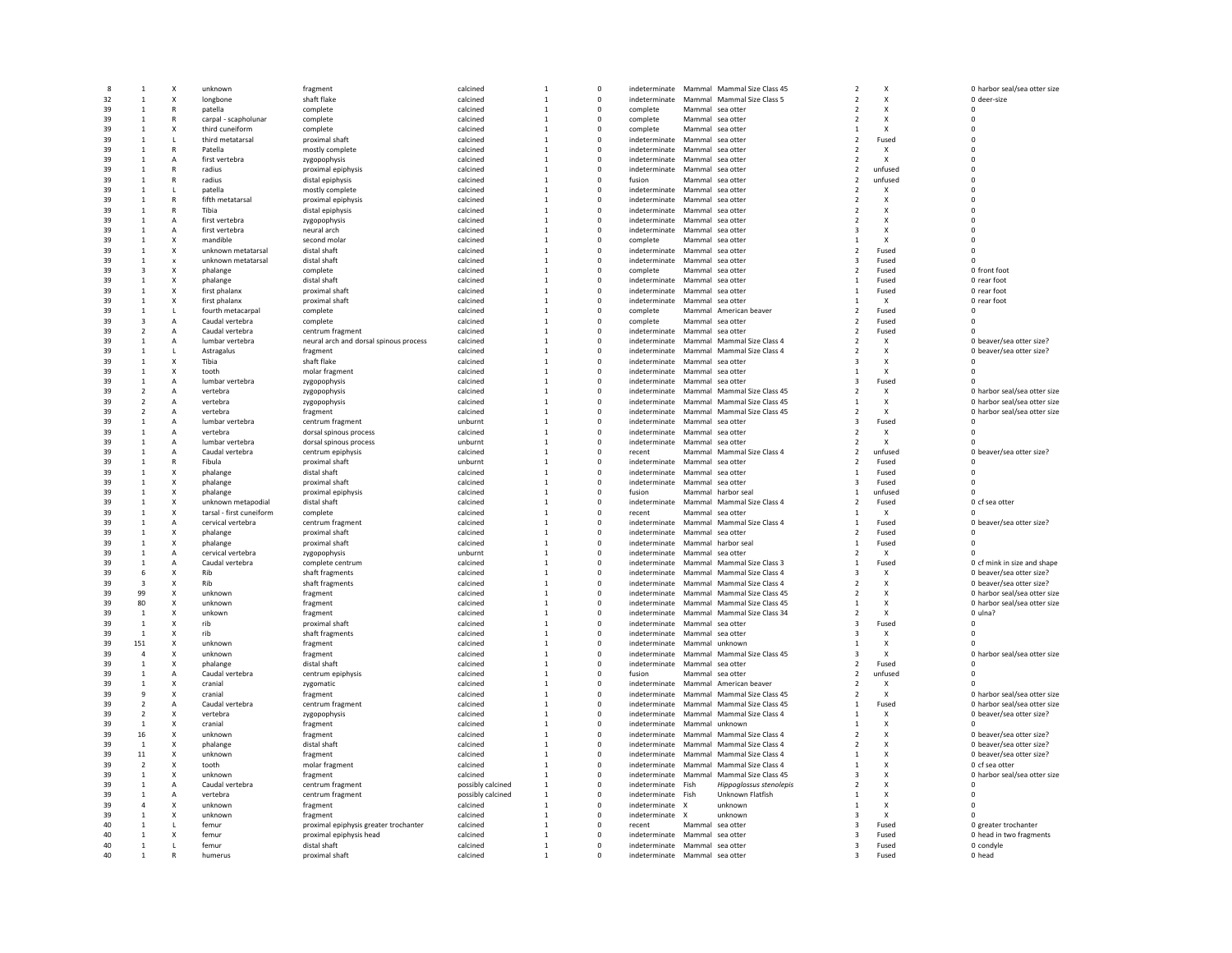| 40       |              | R            | radius                           | proximal shaft                    | calcined             | 0             | indeterminate                  | Mammal sea otter |                                                                                      | Fused        |
|----------|--------------|--------------|----------------------------------|-----------------------------------|----------------------|---------------|--------------------------------|------------------|--------------------------------------------------------------------------------------|--------------|
| 40       |              |              | Fibula                           | distal epiphysis                  | calcined             | 0             | fusion                         | Mammal sea otter |                                                                                      | unfused      |
| 40       | -1           | R            | Cuboid                           | complete                          | calcined             | 0             | complete                       | Mammal sea otter |                                                                                      | X            |
| 40       | $\mathbf{1}$ |              | ulna                             | semi-lunar notch                  | calcined             | 0             | indeterminate                  | Mammal           | sea otter                                                                            | X            |
|          |              |              |                                  |                                   |                      |               |                                |                  |                                                                                      |              |
| 40       |              |              | scapula                          | distal fragment                   | calcined             | 0             | recent                         | Mammal sea otter |                                                                                      | Fused        |
| 40       | -1           | R            | second metatarsal                | proximal shaft                    | calcined             | $\Omega$      | indeterminate                  | Mammal sea otter |                                                                                      | Fused        |
| 40       |              | $\mathsf{R}$ | internal cuneiform               | complete                          | calcined             | 0             | complete                       |                  | Mammal American beaver                                                               | X            |
| 40       |              | R            | fourth metatarsal                | proximal shaft                    | calcined             | 0             | indeterminate                  |                  | Mammal American beaver                                                               | Fused        |
| 40       |              | X            | Rib                              | proximal shaft                    | calcined             | $\Omega$      | indeterminate                  | Mammal sea otter |                                                                                      | Fused        |
| 40       |              | $\mathsf{R}$ | patella                          | mostly complete                   | calcined             | 0             | complete                       | Mammal sea otter |                                                                                      | X            |
| 40       |              | X            | first cuneiform                  | complete                          | calcined             | 0             | complete                       | Mammal sea otter |                                                                                      | X            |
| 40       |              | A            | vertebra                         | centrum fragment                  | calcined             | $\Omega$      | indeterminate                  |                  | Mammal Mammal Size Class 4                                                           | Fused        |
| 40       |              | A            | vertebra                         | centrum fragment                  | calcined             | $\Omega$      | indeterminate                  |                  | Mammal Mammal Size Class 4                                                           | Fused        |
| 40       |              | A            | vertebra                         | centrum fragment                  | calcined             |               | indeterminate                  | Mammal sea otter |                                                                                      | Fused        |
|          |              |              | lumbar vertebra                  |                                   |                      | $\Omega$      |                                |                  |                                                                                      | X            |
| 40       |              | A            |                                  | zygopophysis                      | calcined             |               | indeterminate                  | Mammal sea otter |                                                                                      |              |
| 40       |              | Χ            | phalange                         | complete                          | calcined             |               | complete                       | Mammal sea otter |                                                                                      | Fused        |
| 40       |              | X            | phalange                         | distal shaft                      | calcined             | $\Omega$      | indeterminate                  | Mammal sea otter |                                                                                      | Fused        |
| 40       |              | X            | third phalanx                    | complete                          | calcined             | 0             | complete                       |                  | Mammal Mammal Size Class 4                                                           | Fused        |
| 40       |              | Χ            | phalange                         | proximal shaft                    | calcined             |               | indeterminate                  | Mammal           | sea otter                                                                            | Fused        |
| 40       | $\mathbf{1}$ | X            | phalange                         | proximal shaft                    | calcined             | $\Omega$      | indeterminate                  | Mammal sea otter |                                                                                      | Fused        |
| 40       |              | A            | lumbar vertebra                  | dorsal spinous process            | calcined             | 0             | indeterminate                  | Mammal           | sea otter                                                                            | X            |
| 40       |              | A            | vertebra                         | centrum fragment                  | calcined             | 0             | indeterminate                  | Fish             | Unknown flatfish                                                                     | X            |
| 40       | 2            | X            | phalange                         | distal shaft                      | calcined             | $\Omega$      | indeterminate                  |                  | Mammal harbor seal                                                                   | Fused        |
| 40       |              | X            | phalange                         | distal shaft                      | calcined             | 0             | indeterminate                  |                  | Mammal Mammal Size Class 4                                                           | Fused        |
|          |              |              |                                  | proximal shaft                    | calcined             | 0             |                                |                  | Mammal Mammal Size Class 4                                                           |              |
| 40       |              | X            | phalange                         |                                   |                      |               | indeterminate                  |                  |                                                                                      | Fused        |
| 40       | -1           |              | fifth metacarpal                 | proximal shaft                    | calcined             | $\Omega$      | indeterminate                  | Mammal sea otter |                                                                                      | Fused        |
| 40       |              | X            | unknown metapodial               | distal epiphysis                  | calcined             | 0             | fusion                         |                  | Mammal Mammal Size Class 4                                                           | unfused      |
| 40       |              | X            | unknown metapodial               | distal shaft                      | calcined             | 0             | indeterminate                  |                  | Mammal Mammal Size Class 4                                                           | Fused        |
| 40       |              | A            | lumbar vertebra                  | centrum fragment                  | possibly calcined    | $\Omega$      | indeterminate                  | Mammal sea otter |                                                                                      | Fused        |
| 40       |              | A            | vertebra                         | fragment                          | possibly calcined    |               | indeterminate                  |                  | Mammal Mammal Size Class 4                                                           | X            |
| 40       |              |              | vertebra                         | centrum fragment                  | calcined             |               | indeterminate                  | Fish             | unknown fish                                                                         |              |
| 40       |              |              | scapula                          | distal fragment                   | calcined             |               | indeterminate Mammal sea otter |                  |                                                                                      | Fused        |
| 40       |              | $\mathsf{R}$ | Astragalus                       | complete                          | calcined             | 0             | complete                       |                  | Mammal Subfamily Mustelinae                                                          | X            |
| 40       |              | X            | fourth metacarpal                | proximal shaft                    | calcined             |               | indeterminate                  | Mammal sea otter |                                                                                      | Fused        |
|          |              | X            | third phalanx                    | complete                          | calcined             |               | complete                       |                  | Mammal American beaver                                                               | Fused        |
| 40       |              |              |                                  |                                   |                      |               |                                |                  |                                                                                      |              |
| 40       |              | R            | Astragalus                       | mostly complete                   | calcined             |               | indeterminate                  | Mammal sea otter |                                                                                      |              |
| 40       |              |              | Astragalus                       | mostly complete                   | calcined             |               | indeterminate                  | Mammal sea otter |                                                                                      |              |
|          |              |              |                                  |                                   |                      |               |                                |                  |                                                                                      |              |
| 40       |              | X            | phalange                         | proximal shaft                    | calcined             | $\Omega$      | indeterminate                  | Mammal sea otter |                                                                                      | Fused        |
| 40       |              | X            | third/external? cuneiform        | complete                          | calcined             |               | complete                       | Mammal Lutrinae  |                                                                                      | X            |
| 40       |              | A            | vertebra                         | centrum fragment                  | calcined             | 0             | indeterminate                  |                  | Mammal Mammal Size Class 4                                                           | Fused        |
| 40       |              | A            | vertebra                         | centrum fragment                  | calcined             | $\Omega$      | indeterminate                  |                  | Mammal Mammal Size Class 4                                                           | Fused        |
|          |              |              |                                  |                                   |                      | 0             | fusion                         | Mammal sea otter |                                                                                      |              |
| 40       |              | X            | third metacarpal                 | diaphysis plus proximal epiphysis | calcined             | $\Omega$      |                                |                  |                                                                                      | mixed fusion |
| 40       |              | X            | unknown metatarsal               | distal shaft                      | calcined             |               | indeterminate                  | Mammal sea otter |                                                                                      | Fused        |
| 40       |              | A            | vertebra                         | centrum epiphysis                 | calcined             | $\Omega$      | fusion                         |                  | Mammal Mammal Size Class 4                                                           | unfused      |
| 40       |              | A            | first vertebra                   | half neural arch                  | calcined             |               | indeterminate                  |                  | Mammal Mammal Size Class 4                                                           | unfused      |
| 40       |              | X            | Rib                              | shaft fragments                   | calcined             |               | indeterminate                  |                  | Mammal Mammal Size Class 4                                                           | X            |
| 40       |              | X            | rib                              | proximal shaft                    | calcined             |               | indeterminate                  |                  | Mammal Mammal Size Class 4                                                           | Fused        |
| 40       |              | X            | rib                              | distal diaphysis                  | calcined             |               | indeterminate                  |                  | Mammal Mammal Size Class 4                                                           | unfused      |
| 40       |              | A            | lumbar vertebra                  | zygopophysis                      | calcined             | $\Omega$      | indeterminate                  |                  | Mammal Mammal Size Class 4                                                           | X            |
| 40       |              | A            | vertebra                         | fragment                          | calcined             |               | indeterminate                  |                  | Mammal Mammal Size Class 4                                                           |              |
| 40       |              | X            | phalange                         | proximal diaphysis                | calcined             |               | indeterminate                  | Mammal sea otter |                                                                                      | unfused      |
|          |              | X            |                                  |                                   |                      |               |                                |                  | indeterminate Mammal American beaver                                                 |              |
| 40       |              |              | phalange                         | distal shaft                      | calcined             |               |                                |                  |                                                                                      | Fused        |
| 40       |              | X            | scapula                          | blade fragment                    | calcined             |               | indeterminate                  |                  | Mammal Mammal Size Class 4                                                           |              |
| 40       |              | R            | Astragalus                       | fragment                          | calcined             |               | indeterminate                  | Mammal sea otter |                                                                                      |              |
| 40       |              |              | unknown                          | fragment                          | calcined             | $\Omega$      | indeterminate                  | Fish             | unknown fish                                                                         |              |
| 40       |              |              | unknown                          | fragment                          | calcined             |               | indeterminate                  | Fish             | unknown fish                                                                         |              |
| 40       |              | R.           | Astragalus                       | fragment                          | calcined             |               | indeterminate                  | Mammal           | sea otter                                                                            |              |
| 40       |              | X            | tooth                            | enamel fragment                   | calcined             | $\Omega$      | indeterminate                  |                  | Mammal Mammal Size Class 4                                                           |              |
| 40       |              | $\mathsf{X}$ | tooth                            | enamel fragment                   | calcined             | 0             | indeterminate                  |                  | Mammal Mammal Size Class 4                                                           |              |
| 40       |              | A            | vertebra                         | fragment                          | calcined             |               | indeterminate                  |                  | Mammal Mammal Size Class 4                                                           |              |
| 40       |              | A            | vertebra                         | zygopophysis                      | calcined             | $\Omega$      | indeterminate                  |                  | Mammal Mammal Size Class 4                                                           |              |
| 40       |              |              |                                  |                                   | calcined             |               | indeterminate                  |                  |                                                                                      | unfused      |
|          |              | X            | unknown metapodial               | diaphysis                         |                      |               |                                |                  | Mammal Mammal Size Class 4                                                           |              |
| 40       |              |              | rib                              | shaft fragments                   | calcined             |               |                                |                  | indeterminate Mammal Mammal Size Class 4                                             |              |
| 40       |              |              | Astragalus                       | fragment                          | calcined             |               | indeterminate Mammal sea otter |                  |                                                                                      |              |
| 40       | 8            |              | unknown                          | fragment                          | calcined             | 0             |                                |                  | indeterminate Mammal Mammal Size Class 4                                             | X            |
| 40       | 73           | X            | unknown                          | fragment                          | calcined             |               |                                |                  | indeterminate Mammal Mammal Size Class 45                                            |              |
| 40       | 226          |              | unknown                          | fragment                          | calcined             |               |                                |                  | indeterminate Mammal Mammal Size Class 45                                            |              |
| 38       |              |              | first cuneiform                  | fragment                          | calcined             |               | indeterminate Mammal sea otter |                  |                                                                                      |              |
| 38       |              | х            | unknown metapodial               | distal shaft                      | calcined             |               | indeterminate Mammal sea otter |                  |                                                                                      | Fused        |
| 38       |              | X            | phalange                         | proximal shaft                    | calcined             |               | indeterminate Mammal sea otter |                  |                                                                                      | Fused        |
| 38       |              | Α            | lumbar vertebra                  | centrum fragment                  | calcined             |               |                                |                  | indeterminate Mammal American beaver                                                 | unfused      |
| 38       |              | X            | cranial                          |                                   | calcined             |               |                                |                  | indeterminate Mammal Mammal Size Class 4                                             | X            |
|          |              |              | humerus                          | occipital                         |                      |               |                                |                  | indeterminate Mammal American beaver                                                 |              |
| 38       |              |              |                                  | distal epiphysis                  | calcined             |               |                                |                  |                                                                                      | Fused        |
| 38       |              | A            | vertebra                         | zygopophysis                      | calcined             |               |                                |                  | indeterminate Mammal Mammal Size Class 4                                             |              |
| 38       |              | X            | rib                              | shaft                             | calcined             |               |                                |                  | indeterminate Mammal Mammal Size Class 4                                             |              |
| 38<br>38 | -1<br>-1     | X<br>X       | unknown metapodial<br>Astragalus | shaft fragments<br>fragment       | calcined<br>calcined | $\Omega$<br>0 |                                |                  | indeterminate Mammal Mammal Size Class 4<br>indeterminate Mammal Mammal Size class 4 | X            |

 glenoid fossa in two fragments beaver/sea otter size? beaver/sea otter size? beaver/sea otter size? cf Halibut beaver/sea otter size? beaver/sea otter size? beaver/sea otter size? beaver/sea otter size? beaver/sea otter size? glenoid fossa cf mink in size and shape river or sea otter beaver/sea otter size? beaver/sea otter size? small beaver/sea otter size? juvenile sea otter? beaver/sea otter size? beaver/sea otter size? beaver/sea otter size? beaver/sea otter size? beaver/sea otter size? beaver/sea otter size? beaver/sea otter size? beaver/sea otter size? beaver/sea otter size? beaver/sea otter size? beaver/sea otter size? beaver/sea otter size? harbor seal/sea otter size harbor seal/sea otter size beaver/sea otter size? beaver/sea otter size? beaver/sea otter size? beaver/sea otter size? beaver/sea otter size?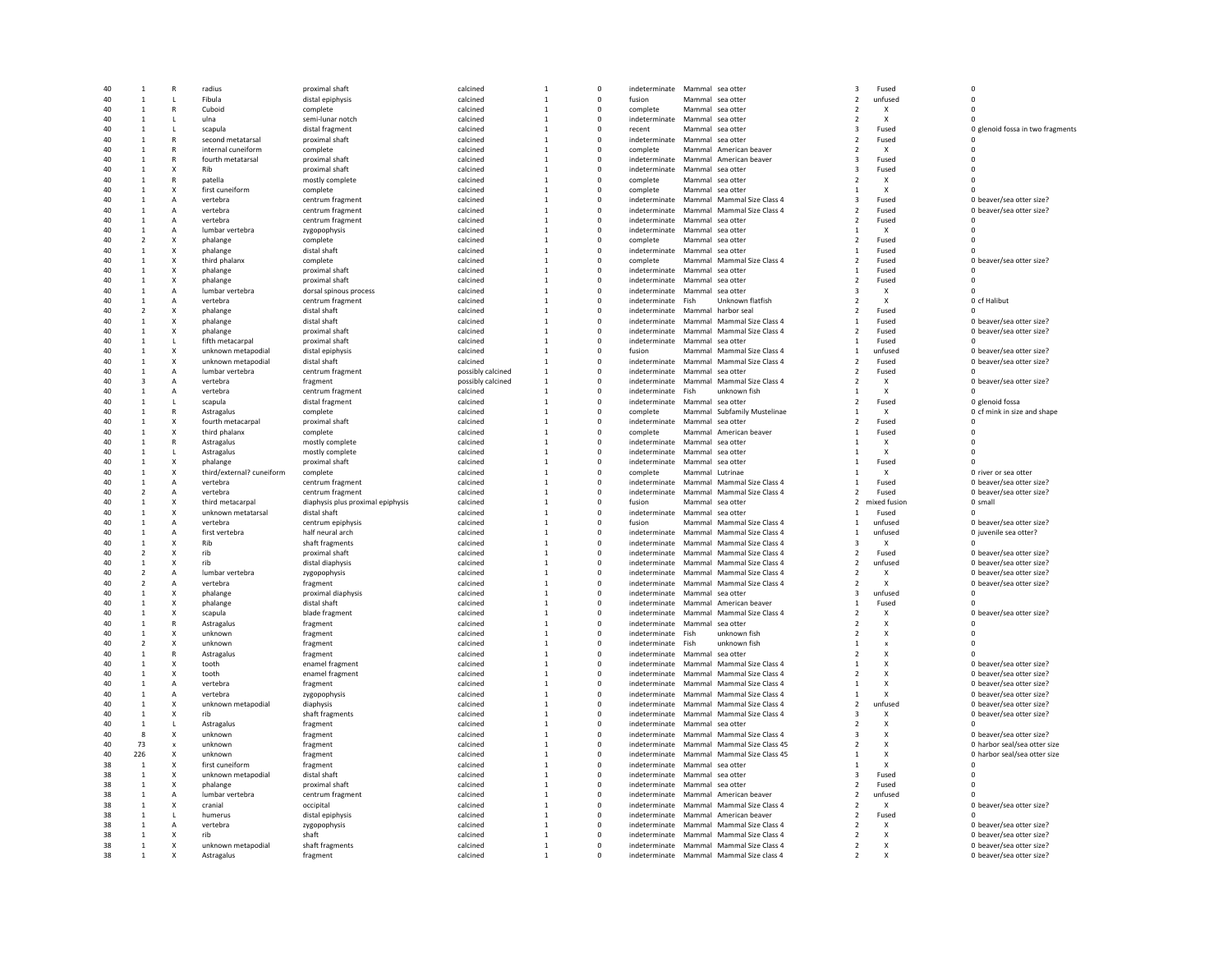| 38       |     | X                         | unknown                  | fragment                    | calcined             | 0           |                                          |             | indeterminate Mammal Mammal Size Class 45 | X                         | 0 harbor seal/sea otter size         |
|----------|-----|---------------------------|--------------------------|-----------------------------|----------------------|-------------|------------------------------------------|-------------|-------------------------------------------|---------------------------|--------------------------------------|
| 38       |     | х                         | phalange                 | shaft fragments             | calcined             | 0           | indeterminate                            |             | Mammal Mammal Size Class 4                | X                         | 0 beaver/sea otter size?             |
| 38       | 43  |                           | unknown                  | fragment                    | calcined             | 0           | indeterminate                            |             | Mammal Mammal Size Class 4                |                           | 0 beaver/sea otter size?             |
| 38       | 104 | х                         | unknown                  | fragment                    | calcined             | 0           | indeterminate                            |             | Mammal Mammal Size Class 4                |                           | 0 beaver/sea otter size?             |
| 56       |     |                           | precaudal vertebra       | complete centrum            | calcined             | 0           | indeterminate                            | Fish        | Salmonid                                  | $\boldsymbol{\mathsf{x}}$ |                                      |
| 56       |     |                           | vertebra                 | centrum fragment            | possibly calcined    | 0           | indeterminate Bird                       |             | unknown                                   |                           | 0 size of a goose                    |
| 56       |     | х                         | third phalanx            | proximal epiphysis          | calcined             | $\mathbf 0$ | indeterminate                            | Mammal      | Sitka blacktail deer                      |                           |                                      |
| 56       |     |                           | second cervical vertebra | centrum fragment            | calcined             | 0           | indeterminate                            | Bird        | Unknown bird                              | $\boldsymbol{\mathsf{X}}$ | 0 size of a Northern fulmar          |
| 56       |     |                           | quadrate                 | fragment                    | calcined             | 0           | indeterminate                            | Bird        | Unknown bird                              |                           | 0 size of an Osprey                  |
| 56       |     |                           | longbone                 | shaft flake                 | calcined             | $\mathbf 0$ | indeterminate                            | Bird        | Unknown bird                              |                           | 0 meduim-large bird                  |
| 56       | 11  | X                         | longbone                 | shaft flake                 | calcined             | 0           | indeterminate                            | Bird        | Unknown bird                              | $\boldsymbol{\mathsf{x}}$ | 0 meduim-large bird                  |
| 56       | 11  | X                         | longbone                 | shaft flake                 | calcined             | 0           | indeterminate                            | Bird        | Unknown bird                              |                           | 0 medium-large bird                  |
| 56       |     |                           | unknown                  | fragment                    | calcined             | $\mathbf 0$ | indeterminate                            | Mammal      | <b>Mammal Size Class 45</b>               |                           | 0 harbor seal/sea otter size         |
| 56       |     | х                         | unknown                  | fragment                    | calcined             | 0           | indeterminate                            | Mammal      | <b>Mammal Size Class 45</b>               | $\boldsymbol{\mathsf{x}}$ | 0 harbor seal/sea otter size         |
| 56       |     | $\boldsymbol{\mathsf{x}}$ | unknown                  | fragment                    | calcined             | 0           | indeterminate                            | Bird        | unknown bird                              |                           | 0 medium-large bird                  |
| 56       |     | х                         | unknown                  | fragment                    | calcined             | $\mathbf 0$ | indeterminate                            | Bird        | unknown bird                              | $\times$                  | 0 medium-large bird                  |
| 56       |     |                           | unknown                  | fragment                    | calcined             | 0           | indeterminate                            |             | Mammal Mammal Size Class 45               | $\boldsymbol{\mathsf{X}}$ | 0 harbor seal/sea otter size         |
| 56       | 21  | X                         | unknown                  | fragment                    | calcined             | 0           | indeterminate                            |             | Mammal Mammal Size Class 45               | $\boldsymbol{\mathsf{x}}$ | 0 harbor seal/sea otter size         |
| 56       | 85  | х                         | unknown                  | fragment                    | calcined             | $\mathbf 0$ | indeterminate                            |             | Unknown                                   |                           |                                      |
| 56       |     |                           | phalange                 | proximal shaft              | calcined             | 0           | recent                                   | <b>Bird</b> | unknown bird                              | Fused                     | 0 medium-large bird                  |
| 56       |     |                           | vertebra                 | neural arch                 | calcined             | 0           | indeterminate                            | Bird        | unknown bird                              | X                         | 0 medium-large bird                  |
| 56       |     |                           | Astragalus               | fragment                    | calcined             | 0           | recent                                   | Mammal      | <b>Mammal Size Class 3</b>                | $\boldsymbol{\mathsf{x}}$ | 0 mink-size                          |
| 56       |     |                           | tarsometatarsus          | distal shaft                | calcined             | 0           | recent                                   | <b>Bird</b> | Subfamily Accipitrinae                    |                           | 0 cf Bald eagle?                     |
| 56       |     |                           | unknown                  | fragment                    | possibly calcined    | 0           | indeterminate                            | X           | unknown                                   |                           |                                      |
| 63       |     |                           | carpal - magnum          | complete                    | calcined             | 0           | indeterminate                            | Mammal      | Sitka blacktail deer                      | X                         |                                      |
| 63       |     |                           | coracoid                 | fragment                    | calcined             | 0           | indeterminate                            | Bird        | Eagle                                     | $\boldsymbol{\mathsf{X}}$ | 0 Bald eagle or Golden eagle         |
| 63       |     | х                         | unknown metapodial       | distal epiphysis            | calcined             | 0           | indeterminate                            | Mammal      | Sitka blacktail deer                      | Fused                     |                                      |
| 63       |     |                           | Innominate               | acetabulum fragment         | calcined             | 0           | indeterminate                            | Bird        | unknown bird                              | Fused                     | 0 large bird - cf Eagle              |
| 63       |     |                           | longbone                 | shaft flake                 | calcined             | 0           | indeterminate                            | Mammal      | <b>Mammal Size Class 5</b>                |                           | 0 deer-size                          |
|          |     | х                         | longbone                 | shaft flake                 | calcined             | 0           | indeterminate                            | Bird        | unknown bird                              |                           | 0 large bird                         |
| 63<br>63 |     |                           | longbone                 | shaft flake                 | calcined             | $\Omega$    | indeterminate                            | Bird        | unknown bird                              |                           |                                      |
| 63.      |     |                           | unknown                  |                             | calcined             |             |                                          |             |                                           |                           | 0 large bird<br>$\Omega$             |
|          | 48  | X                         | unknown                  | fragment                    | calcined             | 0           | indeterminate                            |             | unknown                                   | X                         |                                      |
| 63       |     |                           | unknown                  | fragment                    | calcined             | 0           | indeterminate X<br>indeterminate Mammal  |             | unknown<br><b>Mammal Size Class 45</b>    | X                         | 0 harbor seal/sea otter size         |
| 63       |     |                           |                          | fragment                    |                      |             |                                          |             |                                           |                           |                                      |
| 63       |     |                           | unknown                  | fragment                    | calcined             | 0           | indeterminate X                          |             | unknown                                   | X                         | possible cutmarks                    |
| 59       |     |                           | second phalanx           | proximal shaft              | calcined             | 0           | indeterminate                            | Mammal      | Sitka blacktail deer                      | Fused                     |                                      |
| 59       |     |                           | unknown                  | fragment                    | calcined             | 0           | indeterminate                            | X           | unknown                                   | $\boldsymbol{\mathsf{x}}$ |                                      |
| 59       |     |                           | tarsometatarsus          | fragment                    | calcined             | 0           | indeterminate                            | Bird        | unknown bird                              |                           | 0 medium-large bird                  |
| 59       |     | х                         | tarsometatarsus          | distal epiphysis - condyles | calcined             | $\mathbf 0$ | indeterminate                            | Bird        | unknown bird                              | Fused                     | 0 medium-large bird                  |
| 59       |     |                           | tarsometatarsus          | shaft flake                 | calcined             | 0           | indeterminate                            | Bird        | unknown bird                              | $\boldsymbol{\mathsf{x}}$ | 0 medium-large bird                  |
| 59       |     |                           | longbone                 | shaft flake                 | calcined             | 0           | indeterminate                            | Bird        | unknown bird                              |                           | 0 medium-large bird                  |
| 59       |     |                           | longbone                 | shaft flake                 | calcined             | 0           | indeterminate                            | Bird        | unknown bird                              | $\boldsymbol{\mathsf{x}}$ | 0 meduim-large bird                  |
| 59       | 18  |                           | longbone                 | shaft flake                 | calcined             | 0           | indeterminate                            | Bird        | unknown bird                              |                           | 0 medium-large bird                  |
| 59       | 36  |                           | unknown                  | fragment                    | calcined             | 0           | indeterminate                            | X           | unknown                                   |                           |                                      |
| 59       |     | х                         | longbone                 | shaft flake                 | calcined             | 0           | indeterminate                            |             | Mammal Mammal Size Class 5                | $\boldsymbol{\mathsf{X}}$ | 0 deer-size                          |
| 59       |     |                           | unknown                  | fragment                    | calcined             | $\Omega$    | indeterminate                            |             | Mammal Mammal Size Class 45               |                           | 0 harbor seal/sea otter size         |
| 59       |     |                           | unknown                  | fragment                    | unburnt              | 0           | indeterminate                            |             | Mammal Mammal Size Class 45               | $\times$                  | 0 harbor seal/sea otter size         |
| 59       |     |                           | unknown                  | fragment                    | calcined             | 0           | indeterminate                            | Bird        | unknown bird                              | Fused                     | 0 large bird                         |
| 51       |     |                           | third phalanx            | proximal shaft              | blackened            | 0           | indeterminate                            | Bird        | Falconiform                               | Fused                     | 0 cf. hawk size and shape            |
| 51       |     |                           | third phalanx            | proximal shaft              | calcined             | 0           | indeterminate                            | Bird        | Falconiform                               | Fused                     | 0 cf. hawk size and shape            |
| 51       |     | R                         | fibula                   | proximal shaft              | calcined             | 0           | indeterminate                            | Bird        | unknown bird                              | Fused                     | 0 large bird                         |
| 51       |     |                           | proximal sesamoid        | complete                    | calcined             | 0           | complete                                 | Mammal      | Sitka blacktail deer                      |                           |                                      |
| 51       |     | х                         | accessory third phalanx  | complete                    | calcined             | 0           | complete                                 | Mammal      | Sitka blacktail deer                      | $\boldsymbol{\mathsf{X}}$ |                                      |
| 51       |     |                           | phalange                 | distal shaft                | calcined             | 0           | indeterminate                            | Bird        | Falconiform                               | Fused                     | 0 cf. hawk size and shape            |
| 51       |     | х                         | phalange                 | distal shaft                | calcined             | 0           | indeterminate                            | Bird        | Falconiform                               | Fused                     | 0 cf. hawk size and shape            |
| 51       |     | х                         | first phalanx            | distal diaphysis            | calcined             | 0           | recent                                   | Mammal      | Sitka blacktail deer                      | unfused                   |                                      |
| 51       |     |                           | phalange                 | proximal shaft              | calcined             | 0           | recent                                   | <b>Bird</b> | unknown bird                              | Fused                     | 0 large bird                         |
| 51       |     |                           | thoracic vertebra        | centrum fragment            | calcined             | 0           | indeterminate                            | Fish        | Salmonid                                  |                           |                                      |
| 51       | 15  |                           | longbone                 | shaft flake                 | calcined             | 0           | indeterminate                            | Bird        | unknown bird                              |                           | 0 large bird                         |
| 51       |     |                           | longbone                 | shaft flake                 | calcined             | $\Omega$    | indeterminate                            | Bird        | unknown bird                              | X                         | 0 medium-large bird                  |
| 51       | 31  | х                         |                          |                             |                      |             |                                          |             |                                           |                           |                                      |
|          |     |                           | vertebra                 | centrum fragment            | calcined             | 0           | indeterminate                            | Fish        | Salmonid                                  |                           |                                      |
| 51       |     |                           | vertebra                 | centrum fragment            | calcined             | 0           | indeterminate                            | Fish        | unknown fish                              |                           |                                      |
| 51       |     |                           | longbone                 | shaft flake                 | calcined             | $\Omega$    | indeterminate                            | Mammal      | <b>Mammal Size Class 45</b>               |                           | 0 harbor seal/sea otter size         |
| 51       |     |                           | unknown                  | fragment                    | calcined             |             | indeterminate Fish                       |             | unknown fish                              |                           | n.                                   |
| 51       |     |                           | unknown                  | fragment                    | calcined             | 0           |                                          |             | indeterminate Mammal Mammal Size Class 45 | $\boldsymbol{\mathsf{X}}$ | 0 harbor seal/sea otter size         |
| 51       |     |                           | ulna                     | proximal shaft              | calcined             | 0           | indeterminate Bird                       |             | Unknown bird                              | Fused                     | 0 cf. hawk size and shape            |
| 51       |     |                           | ulna                     | distal shaft                | calcined             | 0           | indeterminate Bird                       |             | unknown bird                              | Fused                     | 0 cf. hawk size and shape            |
| 51       |     |                           | unknown                  | fragment                    | calcined             | 0           | indeterminate Fish                       |             | unknown fish                              |                           |                                      |
| 51       |     |                           | coracoid                 | proximal shaft              | calcined             | $\Omega$    | indeterminate Bird                       |             | Unknown bird                              |                           | 0 medium-large bird                  |
| 51       |     |                           | third phalanx            | proximal shaft              | calcined             | 0           | indeterminate                            |             | Mammal Sitka blacktail deer               | Fused                     |                                      |
| 51       |     |                           | unknown                  |                             | calcined             | 0           | indeterminate                            |             | Mammal Mammal Size Class 45               | $\boldsymbol{\mathsf{x}}$ | 0 harbor seal/sea otter size         |
|          | 15  |                           | unknown                  | fragment                    |                      | 0           | indeterminate                            |             |                                           |                           |                                      |
| 51       | 79  |                           |                          | fragment                    | calcined             | 0           |                                          |             | Mammal Mammal Size Class 45<br>unknown    |                           | 0 harbor seal/sea otter size         |
| 51       |     |                           | unknown                  | fragment                    | calcined             | 0           | indeterminate X<br>indeterminate Fish    |             | unknown fish                              |                           |                                      |
| 51       |     |                           | unknown<br>unknown       | fragment                    | calcined             | 0           |                                          |             | unknown bird                              |                           |                                      |
| 51       |     | х                         |                          | fragment                    | calcined             | 0           | indeterminate Bird                       |             |                                           |                           | 0 large bird                         |
| 51<br>51 | 16  | х                         | unknown<br>premaxilla    | fragment<br>fragment        | calcined<br>calcined | 0           | indeterminate Bird<br>indeterminate Fish |             | Unknown bird<br>Lingcod                   | X                         | 0 large bird<br>0 Ophiodon elongatus |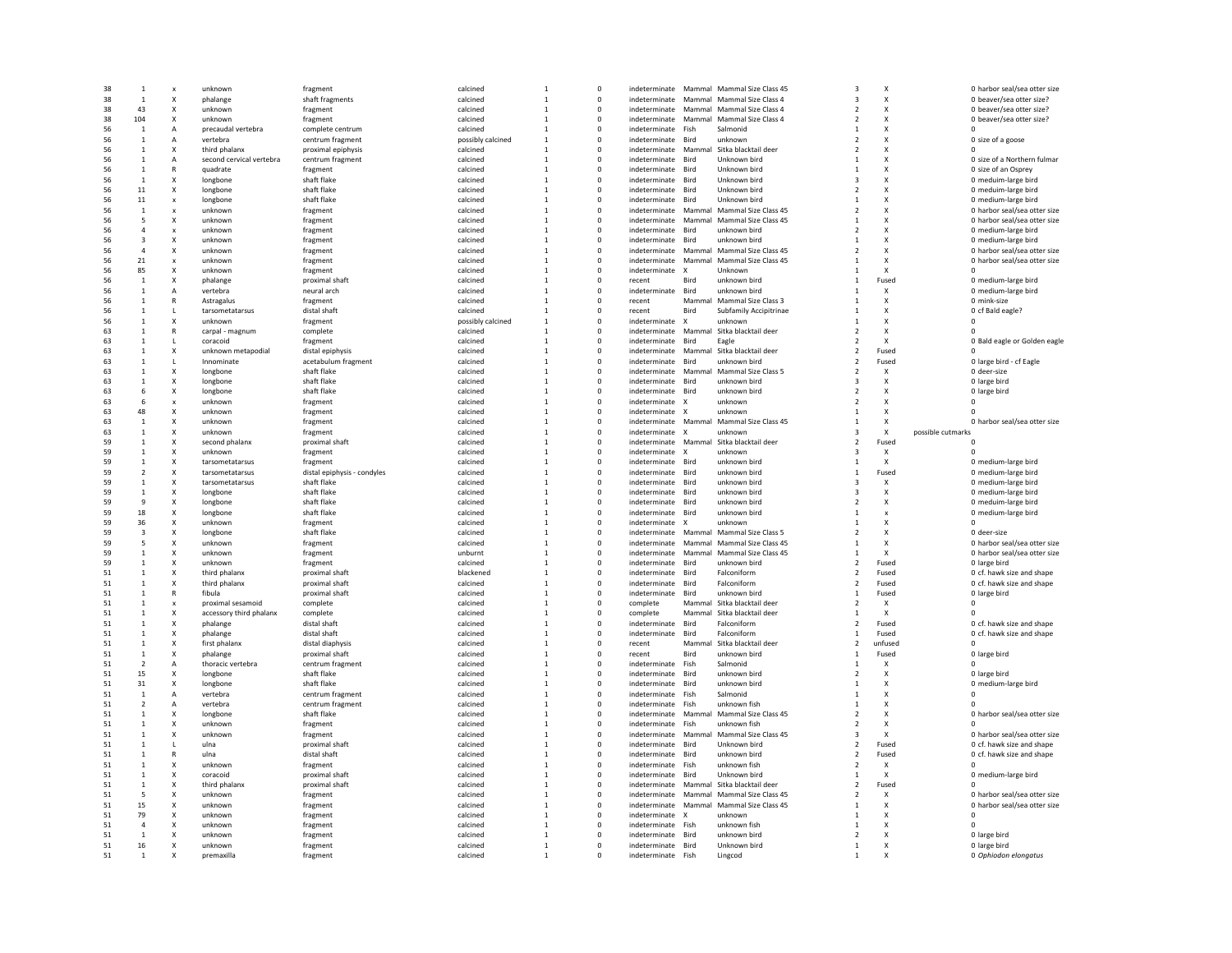| 50            |      | X                         | phalange      | shaft fragments   | calcined | 0        |                    |      | indeterminate Mammal Mammal Size Class 4  |               |         |
|---------------|------|---------------------------|---------------|-------------------|----------|----------|--------------------|------|-------------------------------------------|---------------|---------|
| 50            |      | X                         | unknown       | fragment          | calcined |          |                    |      | indeterminate Mammal Mammal Size Class 5  |               |         |
| 50            |      | X                         | longbone      | shaft flake       | calcined |          | indeterminate      | Bird | unknown bird                              |               |         |
| 50            | 10   | X                         | longbone      | shaft flake       | calcined | 0        | indeterminate      | Bird | unknown bird                              |               | X.      |
| 50            |      | X                         | unknown       | fragment          | calcined | $\Omega$ | indeterminate      | Bird | unknown bird                              |               |         |
| 50            |      | X                         | unknown       | fragment          | calcined |          | indeterminate      |      | Mammal Mammal Size Class 45               |               |         |
| 50            |      | $\boldsymbol{\mathsf{x}}$ | unknown       | fragment          | calcined |          | indeterminate X    |      | Unknown                                   |               | X.      |
| 50            |      | X                         | first phalanx | distal shaft      | calcined |          | indeterminate      |      | Mammal Sitka blacktail deer               | $\mathcal{P}$ | Fused   |
|               |      |                           | ulna          | distal epiphysis  | calcined |          | fusion             |      | Mammal Stellar sea lion                   |               | unfused |
|               | 8    | X                         | unknown       | fragment          | calcined | $\Omega$ | indeterminate      |      | Mammal Mammal Size Class 45               |               | X       |
| 46            |      | X                         | longbone      | shaft flake       | calcined | 0        | indeterminate      |      | Mammal Mammal Size Class 5                |               |         |
| 46            |      | X                         | longbone      | shaft flake       | calcined |          |                    |      | indeterminate Mammal Mammal Size Class 5  |               | X.      |
| 46            |      | X                         | unknown       | fragment          | calcined |          |                    |      | indeterminate Mammal Mammal Size Class 45 |               | X.      |
| 46            | 27   | X                         | unknown       | fragment          | calcined | $\Omega$ | indeterminate      |      | Mammal Mammal Size Class 45               |               |         |
| 60            |      | X                         | unknown       | fragment          | calcined |          | indeterminate Fish |      | unknown fish                              |               | X.      |
| 60            |      | X                         | unknown       | fragment          | calcined | $\Omega$ | indeterminate      |      | Mammal Mammal Size Class 45               |               |         |
| 60            |      | X                         | unknown       | fragment          | calcined | 0        | indeterminate      |      | Mammal Unknown mammal                     |               |         |
| 67            |      | X                         | phalange      | distal shaft      | calcined |          | indeterminate      |      | Mammal Mammal Size Class 4                |               | Fused   |
| 67            |      | X                         | third phalanx | complete          | calcined |          | complete           |      | Mammal Sitka blacktail deer               |               | Fused   |
| 67            |      | X                         | longbone      | shaft flake       | calcined | $\Omega$ |                    |      | indeterminate Mammal Mammal Size Class 5  |               | X       |
| 67            |      | X                         | longbone      | shaft flake       | calcined |          | indeterminate      |      | Mammal Mammal Size Class 5                |               | X.      |
| 67            |      | X                         | rib           | shaft fragments   | calcined | $\Omega$ | indeterminate      |      | Mammal Mammal Size Class 4                |               |         |
| 67            |      | A                         | cranial       | fragment          | calcined | $\Omega$ | indeterminate      |      | Mammal Mammal Size Class 4                |               |         |
| 67            | 3    | X                         | unknown       | fragment          | calcined |          | indeterminate      |      | Mammal Mammal Size Class 45               |               | X.      |
| 67            | 28   | X                         | unknown       | fragment          | calcined | 0        | indeterminate      |      | Mammal unknown mammal                     |               |         |
| 55            | 1    | R                         | coracoid      | proximal fragment | calcined | $\Omega$ | indeterminate      | Bird | unknown bird                              |               |         |
| 55            | -1   |                           | fibula        | proximal shaft    | calcined |          | indeterminate      | Bird | Unknown bird                              |               | Fused   |
| 55            | -1   | X                         | longbone      | shaft flake       | calcined | $\Omega$ | indeterminate      | Bird | Unknown bird                              |               |         |
| 55            |      | X                         | coracoid      | proximal fragment | calcined | $\Omega$ | indeterminate      | Bird | unknown bird                              |               |         |
| 55            |      | X                         | unknown       | fragment          | calcined |          | indeterminate X    |      | unknown                                   |               | X       |
| 55            |      | X                         | unknown       | fragment          | calcined | $\Omega$ | indeterminate X    |      | unknown                                   |               |         |
| <b>TOTAL:</b> | 1918 |                           |               |                   |          |          |                    |      |                                           |               |         |

 beaver/sea otter size? deer-size large bird large bird medium-large bird harbor seal/sea otter size harbor seal/sea otter size deer-size deer-size harbor seal/sea otter size harbor seal/sea otter size harbor seal/sea otter size beaver/sea otter size? in two recent fragments deer-size deer-size beaver/sea otter size? beaver/sea otter size? harbor seal/sea otter size large bird large bird large bird large bird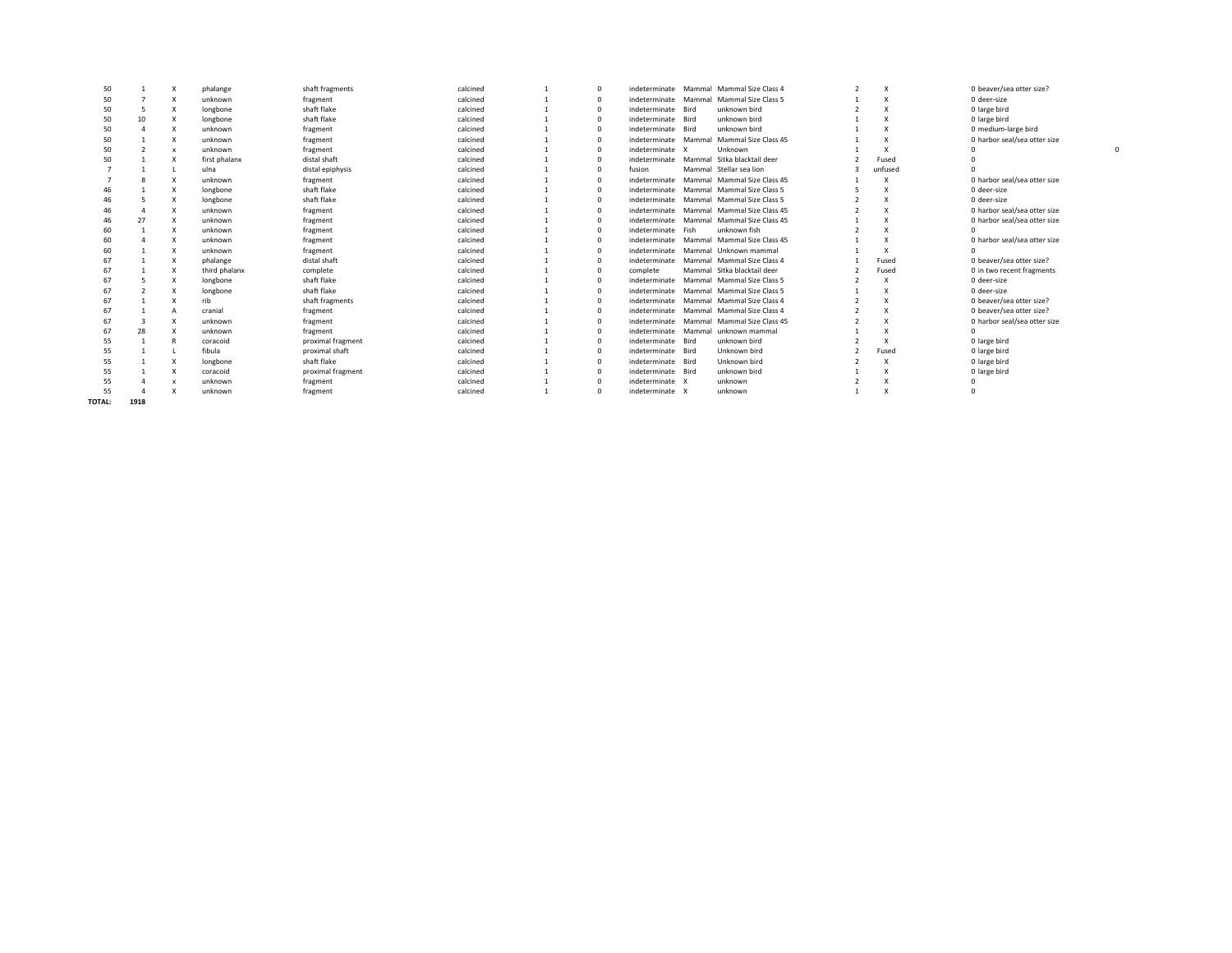## **NEVA Archaeological Project North Block**

### **SIT-963 Faunal Analysis Excludes bone from Cat #s UA2015-237-003 & UA2015-237-006 (from 10 cm BS), as well as Cat #s UA2016-063-031-33 (5 cm & 10 cm BS).**

| יוטיועו וויטני |                                  |              |            |                    |                              |          |                                        |    |                 |                |                            |                |              |                              |                                                                                |
|----------------|----------------------------------|--------------|------------|--------------------|------------------------------|----------|----------------------------------------|----|-----------------|----------------|----------------------------|----------------|--------------|------------------------------|--------------------------------------------------------------------------------|
| Square         | Catalog#                         | <b>NISP</b>  | Side       | Element            | <b>Portion</b>               |          | <b>Burning Weathering Root Etching</b> |    | <b>Breakage</b> | <b>Class</b>   | Taxon                      | Length (cm)    | Age          | <b>Modification Comments</b> |                                                                                |
| N117/E100      | UA2015-237-001                   |              |            | first phalanx      | diaphysis + distal epiphysis | calcined |                                        |    | fusion          | Mammal         | harbor seal                |                | mixed fusion | 0                            | rear flipper                                                                   |
| N117/E100      | UA2015-237-001                   |              |            | second phalanx     | diaphysis + distal epiphysis | calcined |                                        |    | fusion          | Mammal         | harbor seal                |                | mixed fusion |                              | rear flipper                                                                   |
| N117/E100      | UA2015-237-001                   |              |            | second metatarsal  | shaft                        | calcined |                                        |    | Indeterminate   | Mammal         | harbor seal                |                |              |                              |                                                                                |
| N117/E100      | UA2015-237-001                   |              |            | unknown metatarsal | shaft                        | calcined |                                        |    | Indeterminate   | Mammal         | harbor seal                |                |              |                              |                                                                                |
| N117/E100      | UA2015-237-001                   |              |            | Scaphoid carpal    | X                            | calcined |                                        |    | Indeterminate   | Mammal         | Sitka blacktail deer       |                |              |                              |                                                                                |
| N117/E100      | UA2015-237-001                   |              |            | metatarsal         | flake                        | calcined |                                        |    | Indeterminate   | Mammal         | Sitka blacktail deer       |                |              |                              |                                                                                |
| N117/E100      | UA2015-237-001                   |              |            | ılnal              | proximal epiphysis           | calcined |                                        |    | Indeterminate   | Mammal         | Sitka blacktail deer       |                |              | $\Omega$                     |                                                                                |
| N117/E100      | UA2015-237-001                   |              |            | humerus            | flake                        | calcined |                                        |    | green           | Mammal         | Sitka blacktail deer       |                |              | butchery                     | series of small cutmark sbelow nutrient foramen just above supracondylar fossa |
| N117/E100      | UA2015-237-001                   |              |            | longbone           | flake                        | calcined |                                        |    | green           | Mammal         | Size Class 5               |                |              | $\Omega$                     | land mammal                                                                    |
| N117/E100      | UA2015-237-001                   |              |            | radius             | flake                        | calcined |                                        |    | Indeterminate   | Mammal         | Size Class 5               |                |              |                              | land mammal                                                                    |
| N117/E100      | UA2015-237-001                   |              |            | longbone           | flake                        | calcined |                                        |    | Indeterminate   | Mammal         | Size Class 5               |                |              |                              | land mammal                                                                    |
| N117/E100      | UA2015-237-001                   | 9            |            | longbone           | flake                        | calcined |                                        |    | Indeterminate   | Mammal         | Size Class 5               |                |              |                              | land mammal                                                                    |
| N117/E100      | UA2015-237-001                   |              |            | longbone           | flake                        | calcined |                                        |    | Indeterminate   | Mammal         | Size Class 5               |                |              |                              | land mammal                                                                    |
| N117/E100      | UA2015-237-001                   |              |            | longbone           | flake                        | calcined |                                        |    | green           | Mammal         | Size Class 5               |                |              |                              | land mammal                                                                    |
| N117/E100      | UA2015-237-001                   |              |            | longbone           | flake                        | calcined |                                        |    | Indeterminate   | Mammal         | Size Class 5               |                |              |                              | land mammal                                                                    |
| N117/E100      | UA2015-237-001                   |              |            | ulna               | shaft                        | calcined |                                        |    | Indeterminate   | Mammal         | Size Class 5               |                |              | $\Omega$                     | land mammal                                                                    |
| N117/E100      | UA2015-237-001                   | 9            |            |                    |                              | calcined |                                        |    | Indeterminate   | Mammal         | Size Class 5               |                |              |                              | sea mammal or land mammal                                                      |
| N117/E100      | UA2015-237-001                   |              |            |                    |                              | calcined |                                        |    | Indeterminate   | Mammal         | Size Class 5               |                |              |                              | sea mammal or land mammal                                                      |
| N117/E100      | UA2015-237-001                   |              |            | X                  |                              | calcined |                                        |    | Indeterminate   | Mammal         | Size Class 5               |                |              |                              | sea mammal or land mammal                                                      |
| N117/E100      | UA2015-237-002                   | 6            |            |                    |                              | calcined |                                        |    | Indeterminate   | Mammal         | Size Class 5               |                |              |                              | sea mammal or land mammal                                                      |
| N117/E100      | UA2015-237-002                   |              |            | longbone           | flake                        | calcined |                                        |    | Indeterminate   | Mammal         | Size Class 5               |                |              |                              | land mammal                                                                    |
| N117/E100      | UA2015-237-002                   |              |            | phalanx            | distal                       | calcined |                                        |    | Indeterminate   | Mammal         | Size Class 5               |                |              | $\Omega$                     | deer?                                                                          |
| N117/E100      | UA2015-237-002                   |              |            |                    |                              | calcined |                                        |    | Indeterminate   | Mammal         | Size Class 5               |                |              |                              | sea mammal or land mammal                                                      |
| N115/E100      | UA2015-237-005                   |              |            | shell              | plate/valve                  | X        |                                        |    | Complete        | Polyplacophora | Chiton                     |                |              |                              |                                                                                |
| N115/E100      | UA2015-237-005                   |              |            | longbone           | shaft                        | calcined |                                        |    | Indeterminate   | Mammal         | Size Class 5               |                |              | $\Omega$                     | land mammal                                                                    |
| N117/E101      | UA2015-237-004                   |              |            | radius             | proximal epiphysis           | calcined |                                        |    | Indeterminate   | Mammal         | harbor seal                |                | unfused      |                              |                                                                                |
| N115/E100      | UA2015-237-007                   |              |            | shell              | plate/valve                  | X        |                                        |    | Indeterminate   | Polyplacophora | Chiton                     |                |              | $\Omega$                     |                                                                                |
| N115/E100      | UA2015-237-007                   | 3            |            | longbone           | flake                        | calcined |                                        |    | Indeterminate   | Mammal         | Size Class 5               |                |              |                              | land mammal                                                                    |
| N115/E100      | UA2015-237-007                   |              |            |                    |                              | calcined |                                        |    | Indeterminate   | Mammal         | Size Class 5               |                |              |                              | sea mammal or land mammal                                                      |
| N121/E99       | UA2016-063-091                   |              |            | unknown            | fragment                     | calcined |                                        |    | indeterminate   | Mammal         | unknown                    |                |              |                              |                                                                                |
| N121/E99       | UA2016-063-091                   |              |            | unknown            | fragment                     | calcined |                                        |    | indeterminate   | Mammal         | Mammal Size Class 45       |                |              |                              | 0 harbor seal/sea otter size                                                   |
| N121/E99       | UA2016-063-091                   |              |            | unknown            | fragment                     | calcined |                                        |    | indeterminate   | Mammal         | Mammal Size Class 45       | 1              | unfused      |                              | 0 harbor seal/sea otter size                                                   |
|                | Total:                           | 63           |            |                    |                              |          |                                        |    |                 |                |                            |                |              |                              |                                                                                |
|                | Bone from Sod Layer (0-10 cm BS) |              |            |                    |                              |          |                                        |    |                 |                |                            |                |              |                              |                                                                                |
| N115/E101      | UA2015-237-003                   |              | $1 \times$ | longbone           | flake                        | calcined |                                        | -0 | Indeterminate   | Mammal         | Size Class 5               |                | X            | 0                            | land mammal                                                                    |
| N115/E101      | UA2015-237-003                   |              |            | X                  |                              | calcined |                                        |    | Indeterminate   | Mammal         | Size Class 5               | $\overline{2}$ |              | 0                            | sea mammal or land mammal                                                      |
| N115/E101      | UA2015-237-003                   |              |            | X                  |                              | calcined |                                        |    | Indeterminate   | Mammal         | Size Class 5               |                |              | 0                            | sea mammal or land mammal                                                      |
| N115/E100      | UA2015-237-006                   |              |            | shell              | plate/valve                  | X        |                                        |    | Complete        | Polyplacophora | Chiton                     |                |              |                              |                                                                                |
| N115/E100      | UA2015-237-006                   |              |            | longbone           | flake                        | calcined |                                        |    | Indeterminate   | Mammal         | Size Class 5               |                |              |                              | in two fragments; land mammal                                                  |
| N115/E100      | UA2015-237-006                   |              |            | longbone           | flake                        | calcined |                                        |    | Indeterminate   | Mammal         | Size Class 5               |                |              | $\Omega$                     | land mammal                                                                    |
| N115/E100      | UA2015-237-006                   | $2^{\circ}$  |            | longbone           | flake                        | calcined |                                        |    | Indeterminate   | Mammal         | Size Class 5               | $\overline{2}$ |              | $\Omega$                     | land mammal                                                                    |
| N118/E101      | UA2016-063-033                   |              |            | caudal vertebra    | complete centrum             | calcined |                                        |    | indeterminate   | Fish           | Salmonid                   |                |              |                              |                                                                                |
| N118/E101      | UA2016-063-033                   |              |            | unknown            | fragment                     | calcined |                                        |    | indeterminate   | Mammal         | Mammal Size Class 45       |                |              |                              | 0 harbor seal/sea otter size                                                   |
| N118/E101      | UA2016-063-032                   | $\mathbf{1}$ |            | longbone           | flake                        | calcined |                                        |    | indeterminate   | Mammal         | <b>Mammal Size Class 5</b> | $\overline{2}$ |              |                              | 0 deer-size                                                                    |
|                | Total:                           | 11           |            |                    |                              |          |                                        |    |                 |                |                            |                |              |                              |                                                                                |
| N118/E101      | UA2016-063-031                   |              | 1 X        | unknown            | fragment                     | calcined | -1                                     |    | indeterminate   | Mammal         | Mammal Size Class 45       | $\overline{2}$ | $\mathsf{X}$ |                              | DON'T USE? Depth unknown<br>$\mathbf{0}$                                       |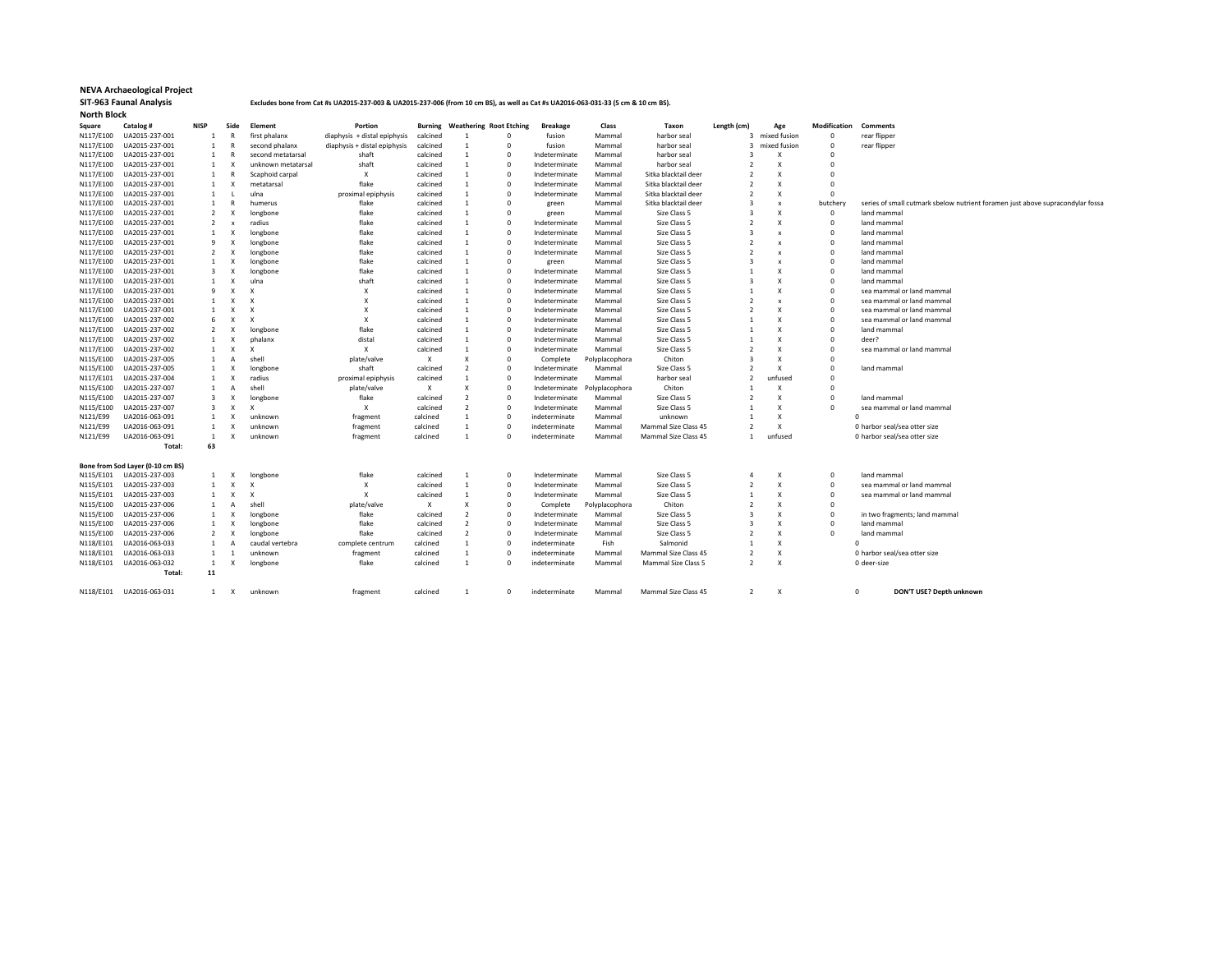# **NEVA Archaeological Project South Block**

**SIT-963 Faunal Analysis Excludes bone from Cat #UA2015-237-016 (10 cm BS)**

| JUWWII DIUW<br>Square  | Catalog #                        | <b>NISP</b>         | Side | Element               | Portion                | <b>Burning</b>           | <b>Weathering Root Etching</b> | Breakage                       | <b>Class</b>     | Taxon                                | Length (cm) | Age     | <b>Modification Comments</b> |                                                                              |
|------------------------|----------------------------------|---------------------|------|-----------------------|------------------------|--------------------------|--------------------------------|--------------------------------|------------------|--------------------------------------|-------------|---------|------------------------------|------------------------------------------------------------------------------|
| N109/E101              | UA2015-237-008                   |                     |      | cranial               | temporal               | calcined                 |                                | Indeterminate                  | Mammal           | Sitka blacktail deer                 |             |         |                              | external auditory meatus                                                     |
| N109/E101              | UA2015-237-008                   |                     |      | astragalus            | v                      | calcined                 |                                | Indeterminate                  | Mammal           | Sitka blacktail deer                 |             |         |                              |                                                                              |
| N109/E101              | UA2015-237-008                   |                     |      | longbone              | flake                  | calcined                 |                                | Indeterminate                  | Mammal           | Size Class 5                         |             |         |                              | land mammal                                                                  |
| N109/E101              | UA2015-237-008                   | -9                  |      | longbone              | flake                  | calcined                 |                                | Indeterminate                  | Mammal           | Size Class 5                         |             |         |                              | land mammal                                                                  |
| N109/E101              | UA2015-237-008                   | 4                   |      | longbone              | flake                  | calcined                 |                                | Indeterminate                  | Mammal           | Size Class 5                         |             |         |                              | land mammal                                                                  |
| N109/E101              | UA2015-237-008                   | $\overline{2}$      |      |                       |                        | calcined                 |                                | Indeterminate                  | Mammal           | Size Class 5                         |             |         |                              | land mammal                                                                  |
| N109/E101              | UA2015-237-008                   | 5                   |      |                       |                        | calcined                 |                                | Indeterminate                  | Mammal           | Size Class 5                         |             |         |                              | sea mammal or land mammal                                                    |
| N109/E101              | UA2015-237-008                   | 19                  |      |                       |                        | calcined                 |                                | Indeterminate                  | Mammal           | Size Class 5                         |             |         |                              | sea mammal or land mammal                                                    |
| N109/E101              | UA2015-237-008                   |                     |      |                       |                        | calcined                 |                                | Indeterminate                  | Mammal           | Size Class 5                         |             |         |                              | land mammal                                                                  |
| N109/E101              | UA2015-237-008                   | $\overline{2}$      | X    |                       |                        | calcined                 |                                | Indeterminate                  | Mammal           | Size Class 5                         |             |         |                              | land mammal                                                                  |
| N109/E101              | UA2015-237-008                   |                     | X.   | X                     |                        | calcined                 |                                | Indeterminate                  | Mammal           | Size Class 5                         |             |         |                              | land mammal                                                                  |
| N109/E101<br>N109/E101 | UA2015-237-008<br>UA2015-237-008 | 6<br>$\overline{4}$ |      |                       |                        | calcined<br>calcined     |                                | Indeterminate<br>Indeterminate | Mammal<br>Mammal | Size Class 5<br>Size Class 5         |             |         |                              | land mammal<br>land mammal                                                   |
| N109/E101              | UA2015-237-008                   | 11                  | X.   | X                     |                        | calcined                 |                                | Indeterminate                  | Mammal           | Size Class 5                         |             |         |                              | land mammal                                                                  |
| N109/E101              | UA2015-237-008                   | 20                  | X.   |                       |                        | calcined                 |                                | Indeterminate                  | Mammal           | Size Class 5                         |             |         |                              | land mammal                                                                  |
| N109/E101              | UA2015-237-008                   |                     | X.   |                       |                        | calcined                 |                                | Indeterminate                  | Mammal           | Size Class 5                         |             |         |                              | land mammal                                                                  |
| N109/E101              | UA2015-237-008                   | 6                   | X    |                       |                        | calcined                 |                                | Indeterminate                  | Mammal           | Size Class 5                         |             |         |                              | land mammal                                                                  |
| N109/E101              | UA2015-237-008                   |                     | X    | longbone              | flake                  | calcined                 |                                | Indeterminate                  | Mammal           | Size Class 5                         |             |         |                              | land mammal                                                                  |
| N109/E101              | UA2015-237-008                   | -9                  |      |                       |                        | calcined                 |                                | Indeterminate                  | Mammal           | Size Class 5                         |             |         |                              | sea mammal or land mammal                                                    |
| N109/E101              | UA2015-237-008                   |                     |      |                       |                        | calcined                 |                                | Indeterminate                  | Mammal           | Size Class 5                         |             |         |                              | sea mammal or land mammal                                                    |
| N109/E101              | UA2015-237-008                   | 14                  |      |                       |                        | calcined                 |                                | Indeterminate                  | Mammal           |                                      |             |         |                              |                                                                              |
| N109/E101              | UA2015-237-008                   |                     |      |                       |                        | calcined                 |                                | Indeterminate                  |                  |                                      |             |         |                              |                                                                              |
| N109/E101              | UA2015-237-008                   |                     |      |                       |                        | calcined                 |                                | Indeterminate                  | Fish             |                                      |             |         |                              |                                                                              |
| N110/E101              | UA2015-237-009                   |                     |      |                       |                        | calcined                 |                                | Indeterminate                  | Mammal           | Size Class 5                         |             |         |                              | sea mammal or land mammal                                                    |
| N109/E102              | UA2015-237-010                   |                     |      | metapodial            | distal shaft           | unburnt                  |                                | Indeterminate                  | Mammal           | Sitka blacktail deer                 |             | fused   |                              | in two fragments                                                             |
| N108/E101              | UA2015-237-011                   |                     |      | phalanx               | proximal epiphysis     | calcined                 |                                | fusion                         | Mammal           | harbor seal                          |             | unfused |                              |                                                                              |
| N108/E101              | UA2015-237-011                   |                     |      | phalanx               | proximal epiphysis     | stained/possible burning |                                | Indeterminate                  | Mammal           | harbor seal                          |             |         |                              | Third phalanx?                                                               |
| N108/E101              | UA2015-237-011                   |                     | X    |                       |                        | calcined                 |                                | Indeterminate                  | Mammal           | Size Class 5                         |             |         |                              | land mammal                                                                  |
| N108/E101              | UA2015-237-011                   |                     |      | longbone              | flake                  | calcined                 |                                | Indeterminate                  | Mammal           | Size Class 5                         |             |         |                              | land mammal                                                                  |
| N108/E101              | UA2015-237-011                   |                     | X    |                       |                        | calcined                 |                                | Indeterminate                  | Mammal           | Size Class 5                         |             |         |                              | sea mammal - seal?                                                           |
| N108/E101              | UA2015-237-011                   | -5                  |      |                       |                        | calcined                 |                                | Indeterminate                  | Mammal           | Size Class 5                         |             |         |                              | land mammal                                                                  |
| N108/E101              | UA2015-237-011                   |                     |      |                       |                        | calcined                 |                                | Indeterminate                  | Mammal           | Size Class 5                         |             |         |                              | land mammal                                                                  |
| N108/E101              | UA2015-237-011                   | 6                   | X.   |                       |                        | calcined                 |                                | Indeterminate                  | Mammal           | Size Class 5                         |             |         |                              | sea mammal or land mammal                                                    |
| N108/E101              | UA2015-237-011                   | $\overline{4}$      | X.   |                       |                        | unburnt                  |                                | Indeterminate                  | Mammal           | Size Class 5                         |             |         |                              | sea mammal or land mammal                                                    |
| N108/E101              | UA2015-237-011                   | 5                   | X    |                       |                        | unburnt                  |                                | Indeterminate                  | Mammal           | Size Class 5                         |             |         |                              | sea mammal or land mammal                                                    |
| N108/E101              | UA2015-237-011                   | 9                   | X    |                       |                        | calcined                 |                                | Indeterminate                  | Mammal           | Size Class 5                         |             |         |                              | sea mammal or land mammal                                                    |
| N108/E101              | UA2015-237-011                   |                     |      | unidentified vertebra | centrum epiphysis frag | calcined                 |                                | Indeterminate                  | Mammal           | Size Class 5                         |             | unfused |                              | sea mammal or land mammal                                                    |
| N108/E101              | UA2015-237-011                   |                     |      | rib                   | shaft                  | calcined                 |                                | Indeterminate                  | Mammal           | Size Class 5                         |             |         | - 0                          | sea mammal or land mammal                                                    |
| N108/E101              | UA2015-237-011                   |                     |      |                       |                        | calcined                 |                                | Indeterminate                  | Mammal           | Size Class 5                         |             |         | unknown                      | possible cutmarks                                                            |
| N108/E101              | UA2015-237-011                   |                     |      | tooth                 |                        | calcined                 |                                | Indeterminate                  | Mammal           | Size Class 5                         |             |         |                              |                                                                              |
| N108/E101              | UA2015-237-011                   |                     |      |                       |                        | calcined                 |                                | Indeterminate                  | Mammal           | Size Class 5                         |             |         |                              | sea mammal or land mammal                                                    |
| N110/E101              | UA2015-237-012                   |                     |      | radius                | distal epiphysis       | calcined                 |                                | Indeterminate                  | Mammal           | Sitka blacktail deer                 |             |         |                              |                                                                              |
| N110/E101<br>N110/E101 | UA2015-237-012<br>UA2015-237-012 |                     |      | atlas vertebra        |                        | calcined<br>calcined     |                                | Indeterminate<br>Indeterminate | Mammal<br>Mammal | Sitka blacktail deer<br>Size Class 5 |             | fused   |                              | sea mammal or land mammal                                                    |
| N109/E102              | UA2015-237-013                   |                     |      | caudal vertebra       | centrum                | calcined                 |                                | Indeterminate                  | Fish             | Oncorhychus sp.                      |             |         |                              | centrum measurements: height = 7.03 mm; width = 7.28 mm; thickness = 4.81 mm |
| N110/E101              | UA2015-237-014                   |                     |      | sesamoid              | complete               | calcined                 |                                | complete                       | Mamma            | Sitka blacktail deer                 |             |         |                              |                                                                              |
| N110/E101              | UA2015-237-014                   |                     |      | longbone              | flake                  | calcined                 |                                | Indeterminate                  | Mammal           | Size Class 5                         |             |         |                              | land mammal                                                                  |
| N110/E101              | UA2015-237-014                   |                     |      | longbone              | flake                  | calcined                 |                                | Indeterminate                  | Mammal           | Size Class 5                         |             |         |                              | land mammal                                                                  |
| N110/E101              | UA2015-237-014                   | 5                   |      | longbone              | flake                  | calcined                 |                                | Indeterminate                  | Mammal           | Size Class 5                         |             |         |                              | land mammal                                                                  |
| N110/E101              | UA2015-237-014                   | -9                  |      |                       |                        | calcined                 |                                | Indeterminate                  | Mammal           | Size Class 5                         |             |         |                              | sea mammal or land mammal                                                    |
| N110/E101              | UA2015-237-014                   | 10                  |      |                       |                        | calcined                 |                                | Indeterminate                  | Mammal           | Size Class 5                         |             |         |                              | sea mammal or land mammal                                                    |
| N110/E101              | UA2015-237-014                   |                     |      | tooth                 |                        | calcined                 |                                | Indeterminate                  | Mammal           | Size Class 5                         |             |         |                              | root                                                                         |
| N109/E101              | UA2015-237-015                   |                     |      | longbone              | flake                  | calcined                 |                                | Indeterminate                  | Mammal           | Size Class 5                         |             |         |                              | land mammal                                                                  |
| N109/E101              | UA2015-237-015                   |                     |      |                       |                        | calcined                 |                                | Indeterminate                  | Mammal           | Size Class 5                         |             |         |                              | land mammal                                                                  |
| N109/E101              | UA2015-237-015                   | 5                   | X    |                       |                        | calcined                 |                                | Indeterminate                  | Mammal           | Size Class 5                         |             |         |                              | land mammal                                                                  |
| N109/E101              | UA2015-237-015                   | 10                  | X    |                       |                        | calcined                 |                                | Indeterminate                  | Mammal           | Size Class 5                         |             |         |                              | land mammal                                                                  |
| N109/E101              | UA2015-237-015                   |                     |      | unidentified vertebra | centrum fragment       | calcined                 |                                | Indeterminate                  | Mammal           | Size Class 5                         |             | fused   |                              | sea mammal or land mammal                                                    |
| N108/E101              | UA2015-237-017                   | $\overline{2}$      |      | longbone              | flake                  | calcined                 |                                | Indeterminate                  | Mammal           | Size Class 5                         |             |         |                              | land mammal                                                                  |
| N108/E101              | UA2015-237-017                   | 4                   |      | longbone              | flake                  | calcined                 |                                | Indeterminate                  | Mammal           | Size Class 5                         |             |         |                              | land mammal                                                                  |
| N108/E101              | UA2015-237-017                   | 15 <sub>1</sub>     |      |                       |                        | calcined                 |                                | Indeterminate                  | Mammal           | Size Class 5                         |             |         |                              | sea mammal or land mammal                                                    |
| N110/E102              | UA2015-237-018                   |                     | X.   | metatarsal            | flake                  | calcined                 |                                | Indeterminate                  | Mammal           | Sitka blacktail deer                 |             |         | - 0                          |                                                                              |
| N110/E102              | UA2015-237-018                   |                     |      | longbone              | flake                  | calcined                 |                                | Indeterminate                  | Mammal           | Size Class 5                         |             |         |                              | land mammal                                                                  |
| N110/E102              | UA2015-237-018                   |                     |      | longbone              | flake                  | calcined                 |                                | Indeterminate                  | Mammal           | Size Class 5                         |             |         |                              | land mammal                                                                  |
| N110/E102              | UA2015-237-018                   | -9                  |      |                       |                        | calcined                 |                                | Indeterminate                  | Mammal           | Size Class 5                         |             |         |                              | land mammal                                                                  |
| N110/E102              | UA2015-237-018                   | 3                   |      |                       |                        | calcined                 |                                | Indeterminate                  | Mammal           | Size Class 5                         |             |         |                              | sea mammal or land mammal                                                    |
| N110/E102              | UA2015-237-018                   |                     |      |                       |                        | calcined                 |                                | Indeterminate                  | Mammal           | Size Class 5                         |             |         |                              | land mammal                                                                  |
| N108/E102              | UA2015-237-019                   |                     |      | sesamoid              | complete               | calcined                 |                                | Indeterminate                  | Mammal           | Sitka blacktail deer                 |             |         |                              |                                                                              |
| N108/E102              | UA2015-237-019                   | 13                  |      | longbone              | flake                  | calcined                 |                                | Indeterminate                  | Mammal           | Size Class 5                         |             |         |                              | land mammal                                                                  |
| N108/E102              | UA2015-237-019                   | -9                  |      | longbone              | flake                  | calcined                 |                                | Indeterminate                  | Mammal           | Size Class 5                         |             |         |                              | land mammal                                                                  |
| N108/E102              | UA2015-237-019                   | 4                   |      |                       |                        | calcined                 |                                | Indeterminate                  | Mammal           | Size Class 5                         |             |         |                              | sea mammal or land mammal                                                    |
| N108/E102              | UA2015-237-019                   | 10                  |      |                       |                        | calcined                 |                                | Indeterminate                  | Mammal           | Size Class 5                         |             |         |                              | land mammal                                                                  |
| N108/E102              | UA2015-237-019                   | 34                  |      |                       |                        | calcined                 |                                | Indeterminate                  | Mammal           | Size Class 5                         |             |         |                              | land mammal                                                                  |
| N108/E102              | UA2015-237-019                   |                     | X.   | $\mathsf{X}$          |                        | calcined                 |                                | Indeterminate                  | Mammal           | Size Class 5                         |             |         |                              | land mammal                                                                  |
| N109/E101              | UA2015-237-020                   |                     | 1 X  | longbone              | flake                  | calcined                 |                                | Indeterminate                  | Mammal           | Size Class 5                         |             |         |                              | land mammal                                                                  |
| N109/E101              | UA2015-237-020                   | 4                   |      | longbone              | flake                  | calcined                 |                                | Indeterminate                  | Mammal           | Size Class 5                         |             |         |                              | land mammal                                                                  |
| N109/E101              | UA2015-237-020                   |                     | X    |                       |                        | calcined                 |                                | Indeterminate                  | Mammal           | Size Class 5                         |             |         |                              | land mammal<br>sea mammal or land mammal                                     |
| N109/E101              | UA2015-237-020                   |                     |      |                       |                        | calcined                 |                                | Indeterminate                  | Mammal           | Size Class 5                         |             |         |                              |                                                                              |
| N109/E101<br>N109/E101 | UA2015-237-020<br>UA2015-237-020 | 2                   | x x  | x x                   |                        | calcined<br>calcined     |                                | Indeterminate<br>complete      | Mammal<br>Mammal | Size Class 5<br>Size Class 5         |             | fused   |                              | sea mammal or land mammal<br>dew claw?                                       |
| N108/E101              | UA2015-237-021                   |                     | X.   | rib                   | proximal shaft         | calcined                 |                                | Indeterminate                  | Mammal           | Sitka blacktail deer                 |             | fused   |                              |                                                                              |
| N108/E101              | UA2015-237-021                   | $\mathbf{2}$        | x x  |                       |                        | calcined                 |                                | Indeterminate                  | Mammal           | Size Class 5                         |             | X       | $\Omega$                     | land mammal                                                                  |
|                        |                                  |                     |      |                       |                        |                          |                                |                                |                  |                                      |             |         |                              |                                                                              |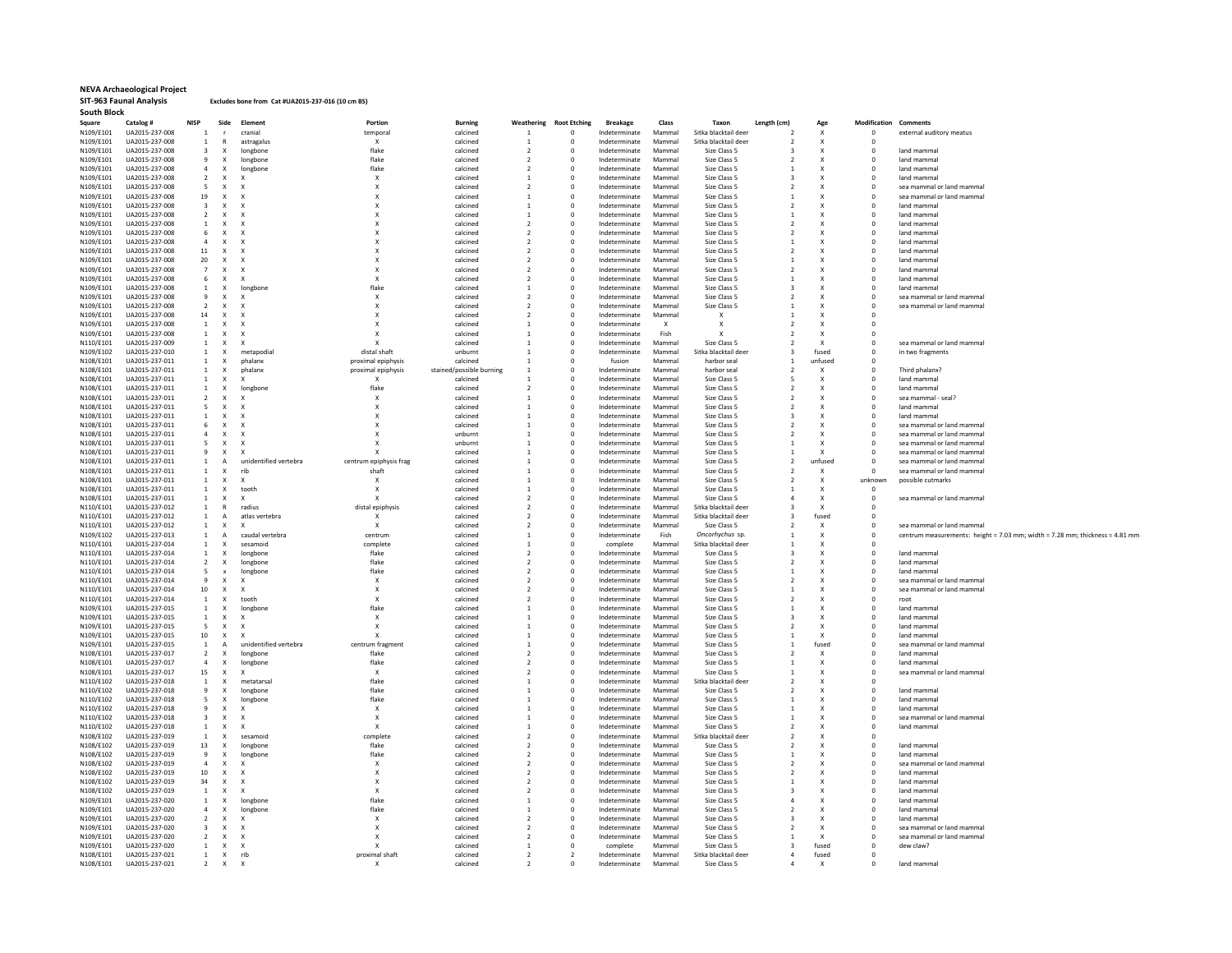| N108/E101 | UA2015-237-021 |                |                           |                         | X                             | calcined                 | 0        | Indeterminate | Mammal | Size Class 5         |              |          | sea mammal or land mammal                   |
|-----------|----------------|----------------|---------------------------|-------------------------|-------------------------------|--------------------------|----------|---------------|--------|----------------------|--------------|----------|---------------------------------------------|
|           | UA2015-237-021 |                |                           |                         |                               | calcined                 | $\Omega$ |               |        | Size Class 5         |              |          | sea mammal or land mammal                   |
| N108/E101 |                | 8              |                           |                         |                               |                          |          | Indeterminate | Mammal |                      |              |          |                                             |
| N108/E101 | UA2015-237-021 |                |                           | crania                  |                               | calcined                 |          | Indeterminate | Mammal | Size Class 5         |              |          | sea mammal or land mammal                   |
| N108/E101 | UA2015-237-021 |                | X                         |                         |                               | calcined                 |          | Indeterminate | X      |                      |              |          |                                             |
| N109/E101 | UA2015-237-022 |                |                           | longbone                | flake                         | calcined                 |          | Indeterminate | Mammal | Size Class 5         |              |          | land mammal                                 |
|           |                |                |                           |                         |                               |                          |          |               |        |                      |              |          |                                             |
| N109/E101 | UA2015-237-022 | 6              |                           |                         |                               | calcined                 |          | Indeterminate | Mammal | Size Class 5         |              |          | land mammal                                 |
| N109/E101 | UA2015-237-022 | $\overline{2}$ |                           |                         |                               | calcined                 |          | Indeterminate | Mammal | Size Class 5         |              |          | land mammal                                 |
| N109/E101 | UA2015-237-022 |                |                           | lumbar vertebra         | zygopophysis                  | calcined                 |          | Indeterminate | Mammal | Size class 5         |              |          | cf deer                                     |
|           | UA2015-237-023 |                |                           |                         | acetabulum and pubis fragment | calcined                 |          |               |        | harbor seal          |              |          |                                             |
| N108/E101 |                |                |                           | innominate              |                               |                          |          | Indeterminate | Mammal |                      |              |          |                                             |
| N108/E101 | UA2015-237-023 | 2              |                           | unidentified vertebra   | centrum fragment              | calcined                 |          | Indeterminate | Mammal | harbor seal          | unfused      |          |                                             |
| N108/E101 | UA2015-237-023 |                |                           | first phalanx           | proximal diaphysis            | calcined                 |          | Indeterminate | Mammal | harbor seal          | unfused      |          |                                             |
| N108/E101 | UA2015-237-023 |                |                           | cervical vertebra       | zygopophysis                  | calcined                 | $\Omega$ | Indeterminate | Mammal | harbor seal          |              |          |                                             |
|           |                |                |                           |                         |                               |                          |          |               |        |                      |              |          |                                             |
| N108/E101 | UA2015-237-023 |                |                           | first phalanx           | proximal epiphysis            | calcined                 |          | Indeterminate | Mammal | harbor seal          | unfused      |          |                                             |
| N108/E101 | UA2015-237-023 |                |                           | sesamoid                | complete                      | stained/possible burning |          | complete      | Mamma  | Sitka blacktail deer |              |          |                                             |
| N108/E101 | UA2015-237-023 | 19             |                           |                         |                               | calcined                 |          | Indeterminate | Mammal | Size Class 5         |              |          | sea mammal                                  |
|           |                |                |                           |                         |                               |                          |          |               |        |                      |              |          |                                             |
| N108/E101 | UA2015-237-023 | 35             |                           |                         |                               | calcined                 |          | Indeterminate | Mammal | Size Class 5         |              |          | sea mammal or land mammal                   |
| N108/E101 | UA2015-237-023 |                |                           |                         |                               | calcined                 |          | Indeterminate | Mammal | Size Class 5         |              |          | land mammal                                 |
| N108/E101 | UA2015-237-023 |                |                           |                         |                               | calcined                 |          | Indeterminate | Mammal | Size Class 5         |              |          | sea mammal or land mammal                   |
|           | UA2015-237-023 |                |                           |                         |                               | calcined                 |          |               |        |                      |              |          | sea mammal or land mammal                   |
| N108/E101 |                |                |                           |                         |                               |                          |          | Indeterminate | Mammal | Size Class 5         |              |          |                                             |
| N108/E101 | UA2015-237-023 | 16             |                           |                         |                               | calcined                 |          | Indeterminate | Mammal | Size Class 5         |              |          | sea mammal or land mammal                   |
| N108/E101 | UA2015-237-023 |                |                           | cranial                 |                               | calcined                 |          | Indeterminate | Mammal | Size Class 5         |              |          | sea mammal or land mammal                   |
| N108/E101 | UA2015-237-023 | 6              |                           |                         |                               | calcined                 |          | Indeterminate | Mammal | Size Class 5         |              |          | sea mammal or land mammal                   |
|           |                |                |                           |                         |                               |                          |          |               |        |                      |              |          |                                             |
| N108/E101 | UA2015-237-023 | 5              | X                         |                         |                               | calcined                 |          | Indeterminate | Mammal | Size Class 5         |              |          | sea mammal or land mammal                   |
| N108/E101 | UA2015-237-024 |                |                           | first phalanx           | proximal diaphysis            | calcined                 |          | Indeterminate | Mammal | harbor seal          | unfused      |          |                                             |
| N108/E101 | UA2015-237-024 | 2              |                           | unidentified vertebra   | centrum epiphysis frag        | calcined                 |          | Indeterminate | Mammal | Size Class 5         | unfused      |          | sea mammal or land mammal                   |
|           |                |                |                           |                         |                               |                          |          |               |        |                      |              |          |                                             |
| N108/E101 | UA2015-237-024 |                |                           | unidentified vertebra   | centrum epiphysis frag        | calcined                 |          | Indeterminate | Mammal | Size Class 5         | unfused      |          | sea mammal or land mammal                   |
| N108/E101 | UA2015-237-024 |                |                           | lumbar vertebra         | zygopophysis                  | calcined                 |          | Indeterminate | Mammal | Size Class 5         |              |          | sea mammal or land mammal                   |
| N108/E101 | UA2015-237-024 | $\overline{2}$ |                           | longbone                | flake                         | calcined                 |          | Indeterminate | Mammal | Size Class 5         |              |          | land mammal                                 |
|           |                |                |                           |                         |                               |                          |          |               |        |                      |              |          |                                             |
| N108/E101 | UA2015-237-024 | 10             |                           | longbone                | flake                         | calcined                 |          | Indeterminate | Mammal | Size Class 5         |              |          | land mammal                                 |
| N108/E101 | UA2015-237-024 |                |                           | longbone                | flake                         | calcined                 |          | Indeterminate | Mammal | Size Class 5         |              |          | land mamma                                  |
| N108/E101 | UA2015-237-024 | 17             | X                         |                         | Y                             | calcined                 |          | Indeterminate | Mammal | Size Class 5         |              |          | sea mammal or land mammal                   |
| N108/E101 | UA2015-237-024 | 78             |                           |                         |                               | calcined                 |          | Indeterminate | Mammal | Size Class 5         |              |          | sea mammal or land mammal                   |
|           |                |                |                           |                         |                               |                          |          |               |        |                      |              |          |                                             |
| N108/E101 | UA2015-237-024 |                |                           |                         |                               | calcined                 |          | Indeterminate | Mammal | Size Class 5         |              |          | sea mammal                                  |
| N108/E101 | UA2015-237-024 |                |                           |                         |                               | calcined                 |          | Indeterminate | Mammal | Size Class 5         |              |          | sea mammal                                  |
| N108/E101 | UA2015-237-024 |                |                           | cranial                 |                               | calcined                 | $\Omega$ | Indeterminate | Mammal | Size Class 5         |              |          | sea mammal or land mammal                   |
|           |                |                |                           |                         |                               |                          |          |               |        |                      |              |          |                                             |
| N108/E101 | UA2015-237-024 |                |                           |                         |                               | calcined                 |          | Indeterminate | Mammal | Size Class 5         |              |          | sea mammal or land mammal                   |
| N108/E101 | UA2015-237-024 |                |                           |                         |                               | calcined                 |          | Indeterminate | Mammal | Size Class 5         |              |          | sea mammal or land mammal                   |
| N109/E101 | UA2015-237-025 |                |                           | metatarsal              | flake                         | calcined                 |          | Indeterminate | Mamma  | Sitka blacktail deer |              |          |                                             |
|           |                |                |                           |                         |                               |                          |          |               |        |                      |              |          |                                             |
| N109/E101 | UA2015-237-025 |                |                           | metacarpal              | shaft                         | calcined                 |          | Indeterminate | Mammal | Sitka blacktail deer |              |          |                                             |
| N109/E101 | UA2015-237-025 |                |                           | radius                  | distal epiphysis              | calcined                 | 0        | recent        | Mamma  | Sitka blacktail deer |              |          | does NOT refit with right radius from Cat # |
| N109/E101 | UA2015-237-025 |                |                           | humerus                 | distal epiphysis              | calcined                 |          | recent        | Mamma  | Sitka blacktail deer |              |          | condyle fragment                            |
|           | UA2015-237-025 |                |                           |                         | flake                         |                          |          |               |        | Size Class 5         |              |          |                                             |
| N109/E101 |                |                |                           | longbone                |                               | calcined                 |          | Indeterminate | Mammal |                      |              |          | land mammal                                 |
| N109/E101 | UA2015-237-025 |                |                           | longbone                | flake                         | calcined                 | $\Omega$ | Indeterminate | Mammal | Size Class 5         |              |          | land mammal                                 |
| N109/E101 | UA2015-237-025 |                |                           | longbone                | flake                         | calcined                 |          | Indeterminate | Mammal | Size Class 5         |              |          | land mammal                                 |
| N109/E101 | UA2015-237-025 | 12             | $\mathsf{X}$              | longbone                | flake                         | calcined                 |          | Indeterminate | Mammal | Size Class 5         |              |          | land mammal                                 |
|           |                |                |                           |                         |                               |                          |          |               |        |                      |              |          |                                             |
| N109/E101 | UA2015-237-025 |                |                           | rıb                     | proximal Ishaft               | calcined                 |          | Indeterminate | Mammal | Size Class 5         | fused        |          | in two fragments; land mammal - e.g. deer   |
| N109/E101 | UA2015-237-025 |                |                           |                         |                               | calcined                 |          | Indeterminate | Mammal | Size Class 5         |              |          | land mammal                                 |
| N109/E101 | UA2015-237-025 |                |                           |                         |                               | calcined                 |          | Indeterminate | Mammal | Size Class 5         |              |          | land mammal                                 |
|           |                |                |                           |                         |                               |                          |          |               |        |                      |              |          |                                             |
| N109/E101 | UA2015-237-025 |                |                           |                         |                               | calcined                 |          | Indeterminate | Mammal | Size Class 5         |              |          | sea mammal or land mammal                   |
| N109/E101 | UA2015-237-025 |                |                           |                         |                               | calcined                 |          | Indeterminate | Mammal | Size Class 5         |              |          | sea mammal or land mammal                   |
| N109/E101 | UA2015-237-025 |                |                           |                         |                               | calcined                 |          | Indeterminate | Mammal | Size Class 5         |              | unknown  | possible chopmarks?                         |
|           |                |                |                           |                         |                               |                          |          |               |        |                      |              |          |                                             |
| N109/E101 | UA2015-237-026 |                |                           | longbone                | proximal epiphysis            | calcined                 |          | Indeterminate | Mammal | harbor seal          | unfused      |          | femur or humerus head fragment              |
| N109/E101 | UA2015-237-026 |                |                           | unidentified vertebra   | centrum fragment              | calcined                 | 0        | Indeterminate | Mammal | harbor seal          | unfused      |          | unfused fromcentrum epiphysis               |
| N109/E101 | UA2015-237-026 |                |                           | second phalanx          | diaphysis + distal epiphysis  | calcined                 |          | fusion        | Mammal | harbor seal          | mixed fusion |          | front flipper                               |
| N109/E101 | UA2015-237-026 |                |                           | lumbar vertebra         |                               | calcined                 |          | Indeterminate | Mammal | harbor seal          |              |          |                                             |
|           |                |                |                           |                         | zygopophysis                  |                          |          |               |        |                      |              |          |                                             |
| N109/E101 | UA2015-237-026 |                |                           | phalanx                 | proximal epiphysis            | calcined                 |          | Indeterminate | Mammal | harbor seal          | unfused      |          |                                             |
| N109/E101 | UA2015-237-026 |                |                           | thoracic vertebra       | centrum fragment              | calcined                 |          | Indeterminate | Fish   | Rockfish             |              |          |                                             |
| N109/E101 | UA2015-237-026 |                |                           | quadrate                | proximal                      | calcined                 |          | Indeterminate | Fish   | Rockfish             |              |          | 659.36<br>Orchard m                         |
|           |                |                |                           |                         |                               |                          |          |               |        |                      |              |          |                                             |
| N109/E101 | UA2015-237-026 |                |                           | second phalanx          | distal shaft                  | calcined                 |          | Indeterminate | Mammal | Sea lion             | fused        |          |                                             |
| N109/E101 | UA2015-237-026 |                |                           | unciform - carpal       | complete                      | calcined                 |          | complete      | Mamma  | Sitka blacktail deer |              |          |                                             |
| N109/E101 | UA2015-237-026 |                |                           | first phalanx           | proximal shaft                | calcined                 |          | Indeterminate | Mamma  | Sitka blacktail deer | fused        |          |                                             |
| N109/E101 | UA2015-237-026 |                |                           | second phalanx          | distal shaft                  | calcined                 | $\Omega$ | Indeterminate | Mammal | Sitka blacktail deer | fused        |          |                                             |
|           |                |                |                           |                         |                               |                          |          |               |        |                      |              |          |                                             |
| N109/E101 | UA2015-237-026 |                |                           | sesamoid                | complete                      | calcined                 |          | complete      | Mamma  | Sitka blacktail deer |              |          |                                             |
| N109/E101 | UA2015-237-026 |                |                           | accessory metapodial    | distal shaft                  | calcined                 |          | Indeterminate | Mamma  | Sitka blacktail deer | fused        |          |                                             |
| N109/E101 | UA2015-237-026 | $\mathbf{2}$   |                           | metatarsal              | flake                         | calcined                 |          | Indeterminate | Mamma  | Sitka blacktail deer |              |          |                                             |
|           |                |                |                           |                         |                               |                          |          |               |        |                      |              |          |                                             |
| N109/E101 | UA2015-237-026 |                |                           | third phalanx           | complete                      | calcined                 |          | complete      | Mammal | Sitka blacktail deer | fused        |          |                                             |
| N109/E101 | UA2015-237-026 |                |                           | lumbar vertebra         | zygopophysis                  | calcined                 |          | Indeterminate | Mammal | Sitka blacktail deer |              |          |                                             |
| N109/E101 | UA2015-237-026 |                |                           | first phalanx           | proximal shaft                | calcined                 |          | Indeterminate | Mammal | Sitka blacktail deer | fused        |          |                                             |
| N109/E101 | UA2015-237-026 |                |                           | astragalus              |                               | stained/possible burning |          | Indeterminate | Mamma  | Sitka blacktail deer |              |          | possible burning                            |
|           |                |                |                           |                         |                               |                          |          |               |        |                      |              |          |                                             |
| N109/E101 | UA2015-237-026 |                |                           | lumbar vertebra         | centrum epiphysis frag        | unburnt                  |          | Indeterminate | Mamma  | Sitka blacktail deer | unfused      |          |                                             |
| N109/E101 | UA2015-237-026 |                |                           | metacarpal              | proximal shaft                | calcined                 |          | Indeterminate | Mammal | Sitka blacktail deer | fused        | butchery | in two fragments; a single cutmark perpend  |
| N109/E101 | UA2015-237-026 |                |                           | accessory first phalanx | proximal shaft                | calcined                 |          | Indeterminate | Mammal | Sitka blacktail deer |              | butchery | 2 cutmarks - metal blade                    |
|           |                |                |                           |                         |                               |                          |          |               |        |                      |              |          |                                             |
| N109/E101 | UA2015-237-026 | 6              |                           | longbone                | flake                         | calcined                 |          | Indeterminate | Mammal | Size Class 5         |              |          | land mammal                                 |
| N109/E101 | UA2015-237-026 | 22             | X                         | longbone                | flake                         | calcined                 |          | Indeterminate | Mammal | Size Class 5         |              |          | land mammal                                 |
| N109/E101 | UA2015-237-026 | 15             |                           | longbone                | flake                         | calcined                 |          | Indeterminate | Mammal | Size Class 5         |              |          | land mammal                                 |
|           |                |                |                           |                         |                               |                          |          |               |        |                      |              |          |                                             |
| N109/E101 | UA2015-237-026 | 29             | $\boldsymbol{\mathsf{X}}$ |                         |                               | calcined                 |          | Indeterminate | Mammal | Size Class 5         |              |          | sea mammal or land mammal                   |
| N109/E101 | UA2015-237-026 | 83             | X                         |                         |                               | calcined                 |          | Indeterminate | Mammal | Size Class 5         |              |          | sea mammal or land mammal                   |
| N109/E101 | UA2015-237-026 |                |                           | longbone                | flake                         | calcined                 |          | Indeterminate | Mammal | Size Class 5         |              | butchery | land mammal; single cutmark - metal blade   |
|           |                |                |                           |                         |                               |                          |          |               |        |                      |              |          |                                             |
| N109/E101 | UA2015-237-026 |                |                           | unidentified vertebra   | centrum fragment              | calcined                 |          | Indeterminate | Mammal | Size Class 5         | fused        |          | sea mammal or land mammal                   |
| N109/E101 | UA2015-237-026 |                |                           |                         |                               | unburnt                  |          | Indeterminate | Mammal | Size Class 5         |              |          | sea mammal or land mammal                   |
| N109/E101 | UA2015-237-026 |                |                           |                         |                               | unburnt                  |          | Indeterminate | Mammal | Size Class 5         |              |          | sea mammal or land mammal                   |
|           |                |                |                           |                         |                               |                          |          |               |        |                      |              |          |                                             |
| N109/E101 | UA2015-237-026 |                | X                         |                         |                               | calcined                 |          | Indeterminate | Mammal | Size Class 5         |              |          | sea mammal or land mammal                   |
| N109/E101 | UA2015-237-026 |                |                           |                         |                               | unburnt                  |          | Indeterminate | Mammal | Size Class 5         |              |          | sea mammal or land mammal                   |
| N109/E101 | UA2015-237-026 |                |                           |                         |                               | calcined                 |          | Indeterminate | Mammal | Size Class 5         |              |          | sea mammal or land mammal                   |
|           | UA2015-237-026 |                |                           |                         |                               |                          |          |               |        |                      |              |          | sea mammal or land mammal                   |
| N109/E101 |                |                |                           |                         |                               | unburnt                  |          | Indeterminate | Mammal | Size Class 5         |              |          |                                             |
| N109/E101 | UA2015-237-026 | $2^{\circ}$    | $\mathsf{X}$              |                         |                               | unburnt                  |          | Indeterminate | Mammal | Size Class 5         |              |          | sea mammal or land mammal                   |

| N108/E101 | UA2015-237-021 |    |                         |                               | calcined                 |  | Indeterminate | Mammal | Size Class 5         |              |          | sea mammal or land mammal                                                  |
|-----------|----------------|----|-------------------------|-------------------------------|--------------------------|--|---------------|--------|----------------------|--------------|----------|----------------------------------------------------------------------------|
| N108/E101 | UA2015-237-021 | -8 | X                       |                               | calcined                 |  | Indeterminate | Mammal | Size Class 5         |              |          | sea mammal or land mammal                                                  |
| N108/E101 | UA2015-237-021 |    | cranial                 |                               | calcined                 |  | Indeterminate | Mammal | Size Class 5         |              |          | sea mammal or land mammal                                                  |
|           |                |    |                         |                               |                          |  |               |        |                      |              |          |                                                                            |
| N108/E101 | UA2015-237-021 |    |                         |                               | calcined                 |  | Indeterminate |        |                      |              |          |                                                                            |
| N109/E101 | UA2015-237-022 |    | longbone                | flake                         | calcined                 |  | Indeterminate | Mammal | Size Class 5         |              |          | land mammal                                                                |
| N109/E101 | UA2015-237-022 |    |                         |                               | calcined                 |  | Indeterminate | Mammal | Size Class 5         |              |          | land mammal                                                                |
|           |                |    |                         |                               |                          |  |               |        |                      |              |          |                                                                            |
| N109/E101 | UA2015-237-022 |    |                         |                               | calcined                 |  | Indeterminate | Mammal | Size Class 5         |              |          | land mammal                                                                |
| N109/E101 | UA2015-237-022 |    | lumbar vertebra         | zygopophysis                  | calcined                 |  | Indeterminate | Mammal | Size class 5         |              |          | cf deer                                                                    |
| N108/E101 | UA2015-237-023 |    | innominate              | acetabulum and pubis fragment | calcined                 |  | Indeterminate | Mammal | harbor seal          |              |          |                                                                            |
|           |                |    |                         |                               |                          |  |               |        |                      |              |          |                                                                            |
| N108/E101 | UA2015-237-023 |    | unidentified vertebra   | centrum fragment              | calcined                 |  | Indeterminate | Mammal | harbor seal          | unfused      |          |                                                                            |
| N108/E101 | UA2015-237-023 |    | first phalanx           | proximal diaphysis            | calcined                 |  | Indeterminate | Mammal | harbor seal          | unfused      |          |                                                                            |
| N108/E101 | UA2015-237-023 |    | cervical vertebra       | zygopophysis                  | calcined                 |  | Indeterminate | Mammal | harbor seal          |              |          |                                                                            |
|           |                |    |                         |                               |                          |  |               |        |                      |              |          |                                                                            |
| N108/E101 | UA2015-237-023 |    | first phalanx           | proximal epiphysis            | calcined                 |  | Indeterminate | Mammal | harbor seal          | unfused      |          |                                                                            |
| N108/E101 | UA2015-237-023 |    | sesamoid                | complete                      | stained/possible burning |  | complete      | Mammal | Sitka blacktail deer |              |          |                                                                            |
| N108/E101 | UA2015-237-023 | 19 |                         |                               | calcined                 |  | Indeterminate | Mammal | Size Class 5         |              |          | sea mammal                                                                 |
|           | UA2015-237-023 | 35 |                         |                               | calcined                 |  |               |        | Size Class 5         |              |          | sea mammal or land mammal                                                  |
| N108/E101 |                |    |                         |                               |                          |  | Indeterminate | Mammal |                      |              |          |                                                                            |
| N108/E101 | UA2015-237-023 |    | X                       |                               | calcined                 |  | Indeterminate | Mammal | Size Class 5         |              |          | land mammal                                                                |
| N108/E101 | UA2015-237-023 |    |                         |                               | calcined                 |  | Indeterminate | Mammal | Size Class 5         |              |          | sea mammal or land mammal                                                  |
| N108/E101 | UA2015-237-023 |    |                         |                               | calcined                 |  | Indeterminate | Mammal | Size Class 5         |              |          | sea mammal or land mammal                                                  |
|           |                |    |                         |                               |                          |  |               |        |                      |              |          |                                                                            |
| N108/E101 | UA2015-237-023 | 16 |                         |                               | calcined                 |  | Indeterminate | Mammal | Size Class 5         |              |          | sea mammal or land mammal                                                  |
| N108/E101 | UA2015-237-023 |    | cranial                 |                               | calcined                 |  | Indeterminate | Mammal | Size Class 5         |              |          | sea mammal or land mamma                                                   |
| N108/E101 | UA2015-237-023 |    |                         |                               | calcined                 |  | Indeterminate | Mammal | Size Class 5         |              |          | sea mammal or land mammal                                                  |
|           |                |    |                         |                               |                          |  |               |        |                      |              |          |                                                                            |
| N108/E101 | UA2015-237-023 |    |                         |                               | calcined                 |  | Indeterminate | Mammal | Size Class 5         |              |          | sea mammal or land mammal                                                  |
| N108/E101 | UA2015-237-024 |    | first phalanx           | proximal diaphysis            | calcined                 |  | Indeterminate | Mammal | harbor seal          | unfused      |          |                                                                            |
| N108/E101 | UA2015-237-024 |    | unidentified vertebra   | centrum epiphysis frag        | calcined                 |  | Indeterminate | Mammal | Size Class 5         | unfused      |          | sea mammal or land mammal                                                  |
|           |                |    |                         |                               |                          |  |               |        |                      |              |          |                                                                            |
| N108/E101 | UA2015-237-024 |    | unidentified vertebra   | centrum epiphysis frag        | calcined                 |  | Indeterminate | Mammal | Size Class 5         | unfused      |          | sea mammal or land mammal                                                  |
| N108/E101 | UA2015-237-024 |    | lumbar vertebra         | zygopophysis                  | calcined                 |  | Indeterminate | Mammal | Size Class 5         |              |          | sea mammal or land mammal                                                  |
| N108/E101 | UA2015-237-024 |    | longbone                | flake                         | calcined                 |  | Indeterminate | Mammal | Size Class 5         |              |          | land mammal                                                                |
|           |                |    |                         |                               |                          |  |               |        |                      |              |          |                                                                            |
| N108/E101 | UA2015-237-024 | 10 | longbone                | flake                         | calcined                 |  | Indeterminate | Mammal | Size Class 5         |              |          | land mammal                                                                |
| N108/E101 | UA2015-237-024 |    | longbone                | flake                         | calcined                 |  | Indeterminate | Mammal | Size Class 5         |              |          | land mammal                                                                |
| N108/E101 | UA2015-237-024 |    |                         |                               | calcined                 |  | Indeterminate | Mammal | Size Class 5         |              |          | sea mammal or land mammal                                                  |
|           | UA2015-237-024 |    |                         |                               | calcined                 |  |               |        | Size Class 5         |              |          | sea mammal or land mammal                                                  |
| V108/E101 |                |    |                         |                               |                          |  | Indeterminate | Mammal |                      |              |          |                                                                            |
| N108/E101 | UA2015-237-024 |    |                         |                               | calcined                 |  | Indeterminate | Mammal | Size Class 5         |              |          | sea mammal                                                                 |
| N108/E101 | UA2015-237-024 |    |                         |                               | calcined                 |  | Indeterminate | Mammal | Size Class 5         |              |          | sea mammal                                                                 |
| N108/E101 | UA2015-237-024 |    | cranial                 |                               | calcined                 |  | Indeterminate | Mammal | Size Class 5         |              |          | sea mammal or land mammal                                                  |
|           |                |    |                         |                               |                          |  |               |        |                      |              |          |                                                                            |
| N108/E101 | UA2015-237-024 |    |                         |                               | calcined                 |  | Indeterminate | Mammal | Size Class 5         |              |          | sea mammal or land mammal                                                  |
| N108/E101 | UA2015-237-024 |    |                         |                               | calcined                 |  | Indeterminate | Mammal | Size Class 5         |              |          | sea mammal or land mammal                                                  |
| N109/E101 | UA2015-237-025 |    | metatarsal              | flake                         | calcined                 |  | Indeterminate | Mammal | Sitka blacktail deer |              |          |                                                                            |
|           |                |    |                         |                               |                          |  |               |        |                      |              |          |                                                                            |
| N109/E101 | UA2015-237-025 |    | metacarpal              | shaft                         | calcined                 |  | Indeterminate | Mammal | Sitka blacktail deer |              |          |                                                                            |
| N109/E101 | UA2015-237-025 |    | radius                  | distal epiphysis              | calcined                 |  | recent        | Mammal | Sitka blacktail deer |              |          | does NOT refit with right radius from Cat #12; THUS 2 MNE = 2 MNI          |
| N109/E101 | UA2015-237-025 |    | humerus                 | distal epiphysis              | calcined                 |  | recent        | Mammal | Sitka blacktail deer |              |          | condyle fragment                                                           |
|           |                |    |                         |                               |                          |  |               |        |                      |              |          |                                                                            |
| N109/E101 | UA2015-237-025 |    | longbone                | flake                         | calcined                 |  | Indeterminate | Mammal | Size Class 5         |              |          | land mammal                                                                |
| N109/E101 | UA2015-237-025 |    | longbone                | flake                         | calcined                 |  | Indeterminate | Mammal | Size Class 5         |              |          | land mammal                                                                |
| N109/E101 | UA2015-237-025 |    | longbone                | flake                         | calcined                 |  | Indeterminate | Mammal | Size Class 5         |              |          | land mammal                                                                |
|           |                |    |                         | flake                         |                          |  |               |        | Size Class 5         |              |          |                                                                            |
| N109/E101 | UA2015-237-025 | 12 | longbone                |                               | calcined                 |  | Indeterminate | Mammal |                      |              |          | land mammal                                                                |
| N109/E101 | UA2015-237-025 |    | rib                     | proximal Ishaft               | calcined                 |  | Indeterminate | Mammal | Size Class 5         | fused        |          | in two fragments; land mammal - e.g. deer                                  |
| N109/E101 | UA2015-237-025 |    |                         |                               | calcined                 |  | Indeterminate | Mammal | Size Class 5         |              |          | land mammal                                                                |
| N109/E101 | UA2015-237-025 |    |                         |                               | calcined                 |  | Indeterminate | Mammal | Size Class 5         |              |          | land mammal                                                                |
|           |                |    |                         |                               |                          |  |               |        |                      |              |          |                                                                            |
| N109/E101 | UA2015-237-025 |    |                         |                               | calcined                 |  | Indeterminate | Mammal | Size Class 5         |              |          | sea mammal or land mammal                                                  |
| N109/E101 | UA2015-237-025 |    |                         |                               | calcined                 |  | Indeterminate | Mammal | Size Class 5         |              |          | sea mammal or land mammal                                                  |
| N109/E101 | UA2015-237-025 |    |                         |                               | calcined                 |  | Indeterminate | Mammal | Size Class 5         |              | unknown  | possible chopmarks?                                                        |
|           |                |    |                         |                               |                          |  |               |        |                      |              |          |                                                                            |
| N109/E101 | UA2015-237-026 |    | longbone                | proximal epiphysis            | calcined                 |  | Indeterminate | Mammal | harbor seal          | unfused      |          | femur or humerus head fragment                                             |
| N109/E101 | UA2015-237-026 |    | unidentified vertebra   | centrum fragment              | calcined                 |  | Indeterminate | Mammal | harbor seal          | unfused      |          | unfused fromcentrum epiphysis                                              |
| N109/E101 | UA2015-237-026 |    | second phalanx          | diaphysis + distal epiphysis  | calcined                 |  | fusion        | Mammal | harbor seal          | mixed fusion |          | front flipper                                                              |
|           |                |    |                         |                               |                          |  |               |        |                      |              |          |                                                                            |
| N109/E101 | UA2015-237-026 |    | lumbar vertebra         | zygopophysis                  | calcined                 |  | Indeterminate | Mammal | harbor seal          |              |          |                                                                            |
| N109/E101 | UA2015-237-026 |    | phalanx                 | proximal epiphysis            | calcined                 |  | Indeterminate | Mammal | harbor seal          | unfused      |          |                                                                            |
| N109/E101 | UA2015-237-026 |    | thoracic vertebra       | centrum fragment              | calcined                 |  | Indeterminate | Fish   | Rockfish             |              |          |                                                                            |
|           | UA2015-237-026 |    | quadrate                | proximal                      | calcined                 |  |               | Fish   | Rockfish             |              |          | 659.36<br>Orchard m                                                        |
| N109/E101 |                |    |                         |                               |                          |  | Indeterminate |        |                      |              |          |                                                                            |
| N109/E101 | UA2015-237-026 |    | second phalanx          | distal shaft                  | calcined                 |  | Indeterminate | Mammal | Sea lion             | fused        |          |                                                                            |
| N109/E101 | UA2015-237-026 |    | unciform - carpal       | complete                      | calcined                 |  | complete      | Mammal | Sitka blacktail deer |              |          |                                                                            |
| N109/E101 | UA2015-237-026 |    | first phalanx           | proximal shaft                | calcined                 |  | Indeterminate | Mammal | Sitka blacktail deer | fused        |          |                                                                            |
|           |                |    |                         |                               |                          |  |               |        |                      |              |          |                                                                            |
| N109/E101 | UA2015-237-026 |    | second phalanx          | distal shaft                  | calcined                 |  | Indeterminate | Mammal | Sitka blacktail deer | fused        |          |                                                                            |
| V109/E101 | UA2015-237-026 |    | sesamoid                | complete                      | calcined                 |  | complete      | Mammal | Sitka blacktail deer |              |          |                                                                            |
| N109/E101 | UA2015-237-026 |    | accessory metapodial    | distal shaft                  | calcined                 |  | Indeterminate | Mammal | Sitka blacktail deer | fused        |          |                                                                            |
|           |                |    |                         |                               |                          |  |               |        |                      |              |          |                                                                            |
| N109/E101 | UA2015-237-026 |    | metatarsal              | flake                         | calcined                 |  | Indeterminate | Mammal | Sitka blacktail deer |              |          |                                                                            |
| N109/E101 | UA2015-237-026 |    | third phalanx           | complete                      | calcined                 |  | complete      | Mammal | Sitka blacktail deer | fused        |          |                                                                            |
| N109/E101 | UA2015-237-026 |    | lumbar vertebra         | zygopophysis                  | calcined                 |  | Indeterminate | Mammal | Sitka blacktail deer |              |          |                                                                            |
| N109/E101 | UA2015-237-026 |    | first phalanx           | proximal shaft                | calcined                 |  |               |        | Sitka blacktail deer |              |          |                                                                            |
|           |                |    |                         |                               |                          |  | Indeterminate | Mammal |                      | fused        |          |                                                                            |
| N109/E101 | UA2015-237-026 |    | astragalus              |                               | stained/possible burning |  | Indeterminate | Mammal | Sitka blacktail deer |              |          | possible burning                                                           |
| N109/E101 | UA2015-237-026 |    | lumbar vertebra         | centrum epiphysis frag        | unburnt                  |  | Indeterminate | Mammal | Sitka blacktail deer | unfused      |          |                                                                            |
|           | UA2015-237-026 |    |                         | proximal shaft                |                          |  |               |        | Sitka blacktail deer |              |          |                                                                            |
| N109/E101 |                |    | metacarpal              |                               | calcined                 |  | Indeterminate | Mammal |                      | fused        | butchery | in two fragments; a single cutmark perpendicular to long axis; metal blade |
| N109/E101 | UA2015-237-026 |    | accessory first phalanx | proximal shaft                | calcined                 |  | Indeterminate | Mammal | Sitka blacktail deer |              | butchery | 2 cutmarks - metal blade                                                   |
| N109/E101 | UA2015-237-026 |    | longbone                | flake                         | calcined                 |  | Indeterminate | Mammal | Size Class 5         |              |          | land mammal                                                                |
|           | UA2015-237-026 | 22 | longbone                | flake                         | calcined                 |  | Indeterminate | Mammal | Size Class 5         |              |          | land mammal                                                                |
| N109/E101 |                |    |                         |                               |                          |  |               |        |                      |              |          |                                                                            |
| N109/E101 | UA2015-237-026 | 15 | longbone                | flake                         | calcined                 |  | Indeterminate | Mammal | Size Class 5         |              |          | land mammal                                                                |
| N109/E101 | UA2015-237-026 | 29 |                         |                               | calcined                 |  | Indeterminate | Mammal | Size Class 5         |              |          | sea mammal or land mamma                                                   |
| N109/E101 | UA2015-237-026 | 83 |                         |                               | calcined                 |  | Indeterminate | Mammal | Size Class 5         |              |          | sea mammal or land mammal                                                  |
|           |                |    |                         |                               |                          |  |               |        |                      |              |          |                                                                            |
| N109/E101 | UA2015-237-026 |    | longbone                | flake                         | calcined                 |  | Indeterminate | Mammal | Size Class 5         |              | butchery | land mammal; single cutmark - metal blade                                  |
| N109/E101 | UA2015-237-026 |    | unidentified vertebra   | centrum fragment              | calcined                 |  | Indeterminate | Mammal | Size Class 5         | fused        |          | sea mammal or land mammal                                                  |
| N109/E101 | UA2015-237-026 |    |                         |                               | unburnt                  |  | Indeterminate | Mammal | Size Class 5         |              |          | sea mammal or land mammal                                                  |
|           |                |    |                         |                               |                          |  |               |        |                      |              |          |                                                                            |
| N109/E101 | UA2015-237-026 |    |                         |                               | unburnt                  |  | Indeterminate | Mammal | Size Class 5         |              |          | sea mammal or land mamma                                                   |
| N109/E101 | UA2015-237-026 |    |                         |                               | calcined                 |  | Indeterminate | Mammal | Size Class 5         |              |          | sea mammal or land mamma                                                   |
| N109/E101 | UA2015-237-026 |    |                         |                               | unburnt                  |  | Indeterminate | Mammal | Size Class 5         |              |          | sea mammal or land mammal                                                  |
|           |                |    |                         |                               |                          |  |               |        |                      |              |          |                                                                            |
| N109/E101 | UA2015-237-026 |    | -х                      |                               | calcined                 |  | Indeterminate | Mammal | Size Class 5         |              |          | sea mammal or land mammal                                                  |
| N109/E101 | UA2015-237-026 |    | X                       |                               | unburnt                  |  | Indeterminate | Mammal | Size Class 5         |              |          | sea mammal or land mamma                                                   |
| N109/E101 | UA2015-237-026 |    | $\mathsf{X}$            |                               | unburnt                  |  | Indeterminate | Mammal | Size Class 5         |              |          | sea mammal or land mammal                                                  |
|           |                |    |                         |                               |                          |  |               |        |                      |              |          |                                                                            |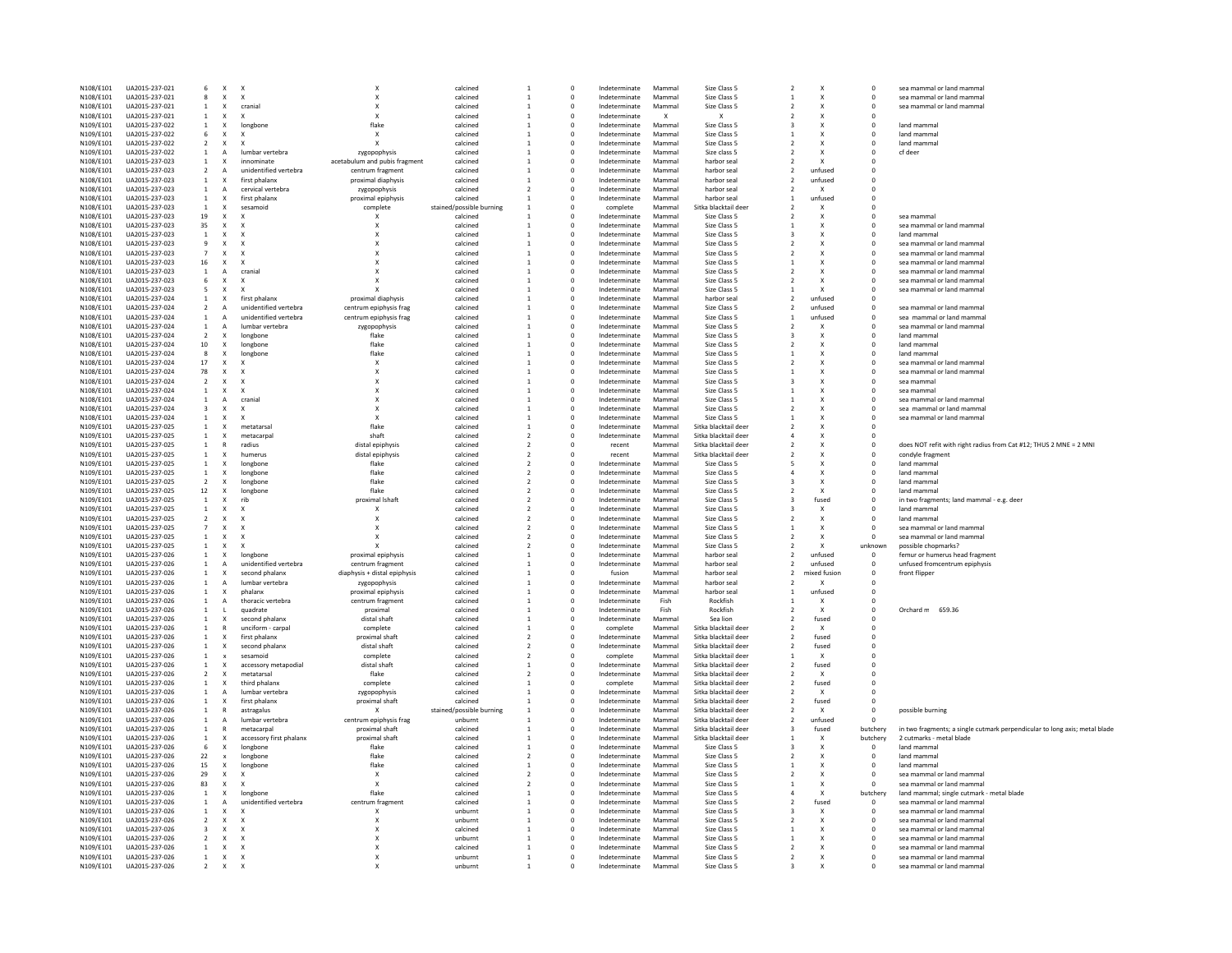| N109/E101 | UA2015-237-026                   | 53  |              |                       |                  | calcined |  | Indeterminate | Mammal | Size Class 5  |     |           |   | sea mammal or land mammal                                                         |
|-----------|----------------------------------|-----|--------------|-----------------------|------------------|----------|--|---------------|--------|---------------|-----|-----------|---|-----------------------------------------------------------------------------------|
| N109/E101 | UA2015-237-026                   |     |              | unidentified vertebra | centrum fragment | calcined |  | Indeterminate | Fish   | $\lambda$     |     |           |   |                                                                                   |
| N109/E101 | UA2015-237-026                   |     | $\mathsf{X}$ |                       |                  | calcined |  | Indeterminate | Fish   |               |     |           |   |                                                                                   |
| N109/E101 | UA2015-237-026                   |     | $\mathsf{X}$ |                       |                  | calcined |  | Indeterminate |        |               |     |           |   |                                                                                   |
| N109/E101 | UA2015-237-026                   |     |              | unidentified vertebra | centrum fragment | calcined |  | Indeterminate | Fish   |               |     |           |   |                                                                                   |
| N109/E101 | UA2015-237-026                   |     | $\mathsf{X}$ |                       |                  | calcined |  | Indeterminate |        |               |     |           |   |                                                                                   |
| N109/E101 | UA2015-237-027                   |     |              |                       |                  | unburnt  |  | Indeterminate | Mammal | Size Class 6+ | >10 | $\lambda$ |   | in 13 fragments                                                                   |
|           | <b>TOTAL:</b>                    | 906 |              |                       |                  |          |  |               |        |               |     |           |   |                                                                                   |
|           | Bone from Sod Layer (0-10 cm BS) |     |              |                       |                  |          |  |               |        |               |     |           |   |                                                                                   |
| N110/E101 | UA2015-237-016                   |     |              | thoracic vertebra     | centrum fragment | calcined |  | Indeterminate | Fish   | Rockfish      |     |           |   | centrum measurements: height = $13.02$ mm; width = $11.83$ mm; thickness ca. 8 mm |
| N110/E101 | UA2015-237-016                   |     | $\mathsf{X}$ | phalanx               | distal shaft     | calcined |  | Indeterminate | Mammal | Size Class 4  |     | fused     | 0 | cf dog                                                                            |
| N110/E101 | UA2015-237-016                   |     | $\mathsf{X}$ | longbone              | shaft            | calcined |  | Indeterminate | Mammal | Size Class 5  |     | $\lambda$ |   |                                                                                   |
|           | Total:                           |     |              |                       |                  |          |  |               |        |               |     |           |   |                                                                                   |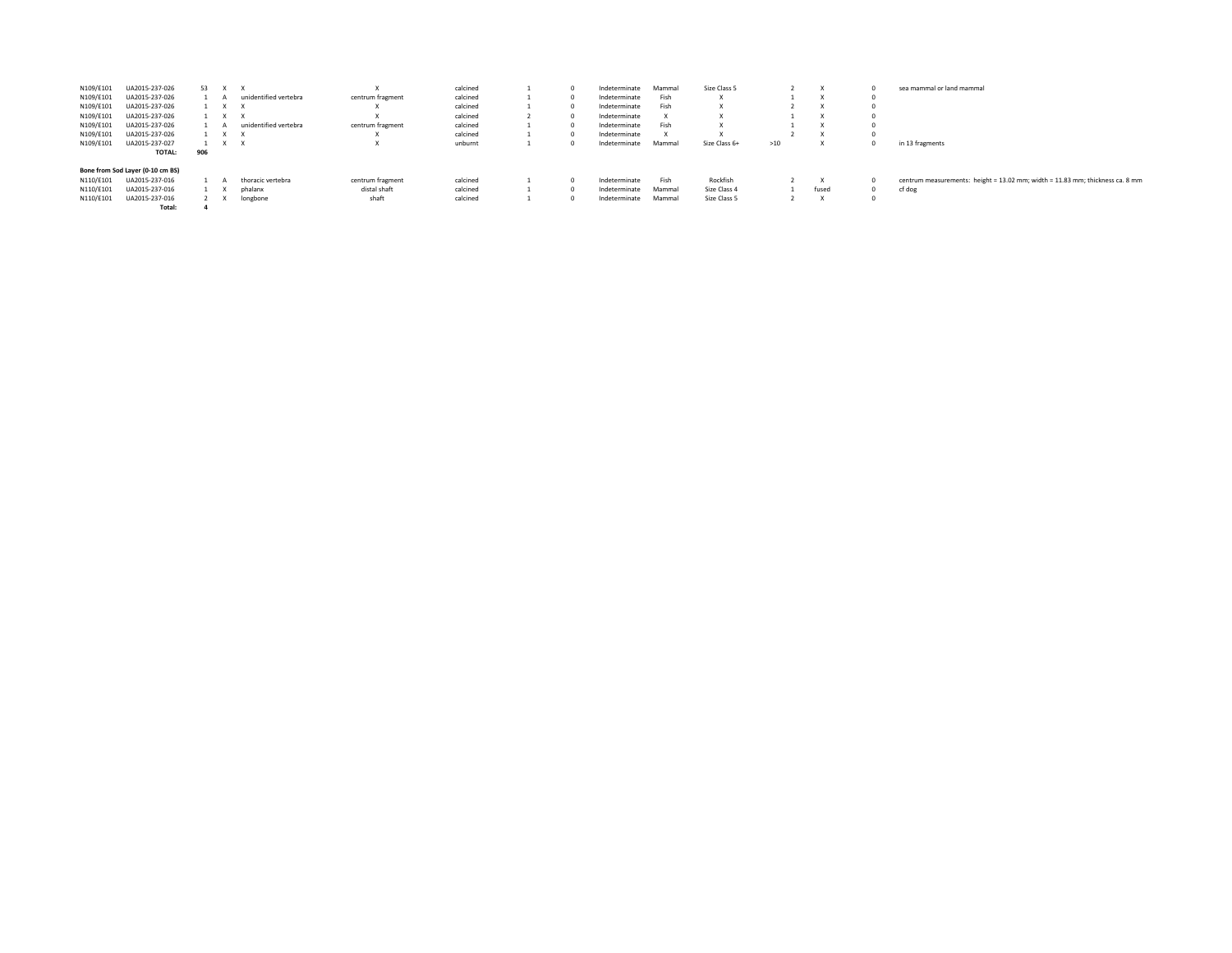### **NEVA Archaeological Project SIT-963 Faunal Analysis N134/E99 & N135/E99**

|          |       | <b>Survivor's Terrace Midden</b> |             |      | (Levels 2 and 3)        |                     |                |            |                     |                                |              |                               |             |                                    |                                        |
|----------|-------|----------------------------------|-------------|------|-------------------------|---------------------|----------------|------------|---------------------|--------------------------------|--------------|-------------------------------|-------------|------------------------------------|----------------------------------------|
| Square   | Level | Catalog #                        | <b>NISP</b> | Side | <b>Element</b>          | Portion             | <b>Burning</b> | Weathering | <b>Root Etching</b> | <b>Breakage</b>                | <b>Class</b> | Taxon                         | Length (cm) | Age                                | <b>Modification</b><br><b>Comments</b> |
| N134/E99 |       | UA2016-063-051                   |             |      | third phalanx           | proximal shaft      | blackened      |            |                     | indeterminate                  | <b>Bird</b>  | <b>Subfamily Accipitrinae</b> |             | Fused                              | 0 cf. hawk size and shape              |
| N134/E99 |       | UA2016-063-051                   |             |      | third phalanx           | proximal shaft      | calcined       |            | $\Omega$            | indeterminate                  | <b>Bird</b>  | <b>Subfamily Accipitrinae</b> |             | Fused                              | 0 cf. hawk size and shape              |
| N134/E99 |       | UA2016-063-051                   |             |      | fibula                  | proximal shaft      | calcined       |            | $\Omega$            | indeterminate                  | <b>Bird</b>  | unknown bird                  |             | Fused                              | 0 large bird                           |
| N134/E99 |       | UA2016-063-051                   |             |      | proximal sesamoid       | complete            | calcined       |            | $\Omega$            | complete                       |              | Mammal Sitka blacktail deer   |             | $\boldsymbol{\mathsf{X}}$          |                                        |
| N134/E99 |       | UA2016-063-051                   |             |      | accessory third phalanx | complete            | calcined       |            | $\Omega$            | complete                       | Mammal       | Sitka blacktail deer          |             | X                                  |                                        |
| N134/E99 |       | UA2016-063-051                   |             |      | phalange                | distal shaft        | calcined       |            | $\Omega$            | indeterminate                  | Bird         | <b>Subfamily Accipitrinae</b> |             | Fused                              | 0 cf. hawk size and shape              |
| N134/E99 |       | UA2016-063-051                   |             |      | phalange                | distal shaft        | calcined       |            | $\Omega$            | indeterminate                  | <b>Bird</b>  | Subfamily Accipitrinae        |             | Fused                              | 0 cf. hawk size and shape              |
| N134/E99 |       | UA2016-063-051                   |             |      | first phalanx           | distal diaphysis    | calcined       |            | $\Omega$            | recent                         | Mammal       | Sitka blacktail deer          |             | unfused                            |                                        |
| N134/E99 |       | UA2016-063-051                   |             |      | phalange                | proximal shaft      | calcined       |            | $\Omega$            | recent                         | <b>Bird</b>  | unknown bird                  |             | Fused                              | 0 large bird                           |
| N134/E99 |       | UA2016-063-051                   |             |      | thoracic vertebra       | centrum fragment    | calcined       |            | $\Omega$            | indeterminate                  | Fish         | Salmonid                      |             | X                                  |                                        |
| N134/E99 |       | UA2016-063-051                   | 15          |      | longbone                | shaft flake         | calcined       |            | $\Omega$            | indeterminate                  | <b>Bird</b>  | unknown bird                  |             | $\boldsymbol{\mathsf{X}}$          | 0 large bird                           |
| N134/E99 |       | UA2016-063-051                   | 31          |      | longbone                | shaft flake         | calcined       |            | $\Omega$            | indeterminate                  | <b>Bird</b>  | unknown bird                  |             | $\boldsymbol{\mathsf{X}}$          | 0 medium-large bird                    |
| N134/E99 |       | UA2016-063-051                   |             |      | vertebra                | centrum fragment    | calcined       |            | $\mathbf{0}$        | indeterminate                  | Fish         | Salmonid                      |             |                                    |                                        |
| N134/E99 |       | UA2016-063-051                   |             |      | vertebra                | centrum fragment    | calcined       |            | $\Omega$            | indeterminate                  | Fish         | unknown fish                  |             | $\times$                           |                                        |
| N134/E99 |       | UA2016-063-051                   |             |      | longbone                | shaft flake         | calcined       |            | $\mathbf{0}$        | indeterminate                  | Mammal       | <b>Mammal Size Class 45</b>   |             |                                    | 0 harbor seal/sea otter size           |
| N134/E99 |       | UA2016-063-051                   |             |      | unknown                 | fragment            | calcined       |            | $\Omega$            | indeterminate                  | Fish         | unknown fish                  |             | $\boldsymbol{\mathsf{X}}$          |                                        |
| N134/E99 |       | UA2016-063-051                   |             |      | unknown                 | fragment            | calcined       |            | $\Omega$            | indeterminate                  | Mammal       | <b>Mammal Size Class 45</b>   |             |                                    | 0 harbor seal/sea otter size           |
| N134/E99 |       | UA2016-063-051                   |             |      | ulna                    | proximal shaft      | calcined       |            | $\Omega$            | indeterminate                  | Bird         | Unknown bird                  |             | Fused                              | 0 cf. hawk size and shape              |
| N134/E99 |       | UA2016-063-051                   |             |      | ulna                    | distal shaft        | calcined       |            | $\Omega$            | indeterminate                  | <b>Bird</b>  | unknown bird                  |             | Fused                              | 0 cf. hawk size and shape              |
| N134/E99 |       | UA2016-063-051                   |             |      | unknown                 | fragment            | calcined       |            | $\mathbf{0}$        | indeterminate                  | Fish         | unknown fish                  |             | $\boldsymbol{\mathsf{X}}$          |                                        |
| N134/E99 |       | UA2016-063-051                   |             |      | coracoid                | proximal shaft      | calcined       |            | $\Omega$            | indeterminate                  | <b>Bird</b>  | Unknown bird                  |             | $\boldsymbol{\mathsf{x}}$          | 0 medium-large bird                    |
| N134/E99 |       | UA2016-063-051                   |             |      | third phalanx           | proximal shaft      | calcined       |            | $\mathbf{0}$        | indeterminate                  |              | Mammal Sitka blacktail deer   |             | Fused                              |                                        |
| N134/E99 |       | UA2016-063-051                   |             |      | unknown                 | fragment            | calcined       |            | $\Omega$            | indeterminate                  |              | Mammal Mammal Size Class 45   |             | X                                  | 0 harbor seal/sea otter size           |
| N134/E99 |       | UA2016-063-051                   | 15          |      | unknown                 | fragment            | calcined       |            | $\Omega$            | indeterminate                  |              | Mammal Mammal Size Class 45   |             | X                                  | 0 harbor seal/sea otter size           |
| N134/E99 |       | UA2016-063-051                   | 79          |      | unknown                 | fragment            | calcined       |            | $\mathbf 0$         | indeterminate                  |              | unknown                       |             | X                                  |                                        |
| N134/E99 |       | UA2016-063-051                   |             |      | unknown                 | fragment            | calcined       |            | $\Omega$            | indeterminate                  | Fish         | unknown fish                  |             |                                    |                                        |
| N134/E99 |       | UA2016-063-051                   |             |      | unknown                 | fragment            | calcined       |            | $\Omega$            | indeterminate                  | Bird         | unknown bird                  |             |                                    | 0 large bird                           |
| N134/E99 |       | UA2016-063-051                   | 16          |      | unknown                 | fragment            | calcined       |            |                     | indeterminate                  | <b>Bird</b>  | Unknown bird                  |             |                                    | 0 large bird                           |
| N134/E99 | 3     | UA2016-063-051                   |             |      | premaxilla              | fragment            | calcined       |            |                     | indeterminate                  | Fish         | Lingcod                       |             |                                    | 0 Ophiodon elongatus                   |
| N134/E99 |       | UA2016-063-050                   |             |      | phalange                | shaft fragment      | calcined       |            | $\Omega$            | indeterminate                  |              | Mammal Mammal Size Class 4    |             | X                                  | 0 beaver/sea otter size?               |
| N134/E99 |       | UA2016-063-050                   |             |      | unknown                 | fragment            | calcined       |            |                     | indeterminate                  |              | Mammal Mammal Size Class 5    |             | $\boldsymbol{\mathsf{X}}$          | 0 deer-size                            |
| N134/E99 |       | UA2016-063-050                   |             |      | longbone                | shaft flake         | calcined       |            |                     | indeterminate                  | <b>Bird</b>  | unknown bird                  |             |                                    | 0 large bird                           |
| N134/E99 |       | UA2016-063-050                   | 10          |      | longbone                | shaft flake         | calcined       |            | $\Omega$            | indeterminate                  | Bird         | unknown bird                  |             | $\boldsymbol{\mathsf{X}}$          | 0 large bird                           |
| N134/E99 |       | UA2016-063-050                   |             |      | unknown                 | fragment            | calcined       |            | $\Omega$            | indeterminate                  | Bird         | unknown bird                  |             |                                    | 0 medium-large bird                    |
| N134/E99 |       | UA2016-063-050                   |             |      | unknown                 | fragment            | calcined       |            | $\Omega$            | indeterminate                  |              | Mammal Mammal Size Class 45   |             |                                    | 0 harbor seal/sea otter size           |
| N134/E99 |       | UA2016-063-050                   |             |      | unknown                 | fragment            | calcined       |            | $\Omega$            | indeterminate                  |              | Unknown                       |             | $\boldsymbol{\mathsf{X}}$          |                                        |
| N134/E99 |       | UA2016-063-050                   |             |      | first phalanx           | distal shaft        | calcined       |            |                     |                                | Mammal       | Sitka blacktail deer          |             | Fused                              |                                        |
| N134/E99 |       | UA2016-063-055                   |             |      | coracoid                | proximal fragment   | calcined       |            | $\Omega$            | indeterminate<br>indeterminate | <b>Bird</b>  | unknown bird                  |             | $\boldsymbol{\mathsf{X}}$          | 0 large bird                           |
| N134/E99 |       | UA2016-063-055                   |             |      | fibula                  | proximal shaft      | calcined       |            |                     | indeterminate                  | Bird         | Unknown bird                  |             |                                    |                                        |
| N134/E99 |       | UA2016-063-055                   |             |      |                         | shaft flake         | calcined       |            | $\Omega$            | indeterminate                  | <b>Bird</b>  | Unknown bird                  |             | Fused<br>$\boldsymbol{\mathsf{X}}$ | 0 large bird<br>0 large bird           |
|          |       | UA2016-063-055                   |             |      | longbone                | proximal fragment   |                |            |                     |                                | Bird         | unknown bird                  |             |                                    |                                        |
| N134/E99 |       |                                  |             |      | coracoid                |                     | calcined       |            |                     | indeterminate                  |              |                               |             | X                                  | 0 large bird                           |
| N134/E99 |       | UA2016-063-055                   |             |      | unknown                 | fragment            | calcined       |            | $\Omega$            | indeterminate                  | x            | unknown                       |             | X                                  |                                        |
| N134/E99 |       | UA2016-063-055                   |             |      | unknown                 | fragment            | calcined       |            |                     | indeterminate                  |              | unknown                       |             |                                    |                                        |
| N135/E99 |       | UA2016-063-063                   |             |      | carpal - magnum         | complete            | calcined       |            |                     | indeterminate                  |              | Mammal Sitka blacktail deer   |             |                                    |                                        |
| N135/E99 |       | UA2016-063-063                   |             |      | coracoid                | fragment            | calcined       |            | $\Omega$            | indeterminate                  | <b>Bird</b>  | Eagle                         |             | $\boldsymbol{\mathsf{X}}$          | 0 Bald Eagle or Golden Eagle           |
| N135/E99 |       | UA2016-063-063                   |             |      | unknown metapodial      | distal epiphysis    | calcined       |            | $\Omega$            | indeterminate                  |              | Mammal Sitka blacktail deer   | 2           | Fused                              |                                        |
| N135/E99 |       | UA2016-063-063                   |             |      | Innominate              | acetabulum fragment | calcined       |            | $\Omega$            | indeterminate                  | <b>Bird</b>  | unknown bird                  |             | Fused                              | 0 large bird - cf Eagle                |
| N135/E99 |       | UA2016-063-063                   |             |      | longbone                | shaft flake         | calcined       |            | $\Omega$            | indeterminate                  |              | Mammal Mammal Size Class 5    |             | X                                  | 0 deer-size                            |
| N135/E99 |       | UA2016-063-063                   |             |      | longbone                | shaft flake         | calcined       |            |                     | indeterminate                  | Bird         | unknown bird                  |             | $\boldsymbol{\mathsf{X}}$          | 0 large bird                           |
| N135/E99 |       | UA2016-063-063                   |             |      | longbone                | shaft flake         | calcined       |            | $\Omega$            | indeterminate                  | Bird         | unknown bird                  |             |                                    | 0 large bird                           |
| N135/E99 |       | UA2016-063-063                   |             |      | unknown                 | fragment            | calcined       |            | 0                   | indeterminate                  | x            | unknown                       |             |                                    |                                        |
| N135/E99 |       | UA2016-063-063                   | 48          |      | unknown                 | fragment            | calcined       |            | $\Omega$            | indeterminate                  | x            | unknown                       |             | $\boldsymbol{\mathsf{X}}$          |                                        |
| N135/E99 |       | UA2016-063-063                   |             |      | unknown                 | fragment            | calcined       |            |                     | indeterminate                  |              | Mammal Mammal Size Class 45   |             |                                    | 0 harbor seal/sea otter size           |
| N135/E99 |       | UA2016-063-063                   |             |      | unknown                 | fragment            | calcined       |            | $\Omega$            | indeterminate                  |              | unknown                       |             |                                    | possible cutmarks                      |
|          |       | Total:                           | 300         |      |                         |                     |                |            |                     |                                |              |                               |             |                                    |                                        |

|          |       | <b>Survivor's Terrace Burial</b> |             |      | (Levels 4 & 5) |              |                |            |                     |                 |              |                            |             |       |                              |
|----------|-------|----------------------------------|-------------|------|----------------|--------------|----------------|------------|---------------------|-----------------|--------------|----------------------------|-------------|-------|------------------------------|
| Square   | Level | Catalog #                        | <b>NISP</b> | Side | Element        | Portion      | <b>Burning</b> | Weathering | <b>Root Etching</b> | <b>Breakage</b> | <b>Class</b> | Taxon                      | Length (cm) | Age   | <b>Modification Comments</b> |
| N135/E99 |       | UA2016-063-067                   |             |      | phalange       | distal shaft | calcined       |            |                     | indeterminate   |              | Mammal Mammal Size Class 4 |             | Fused | 0 beaver/sea otter size?     |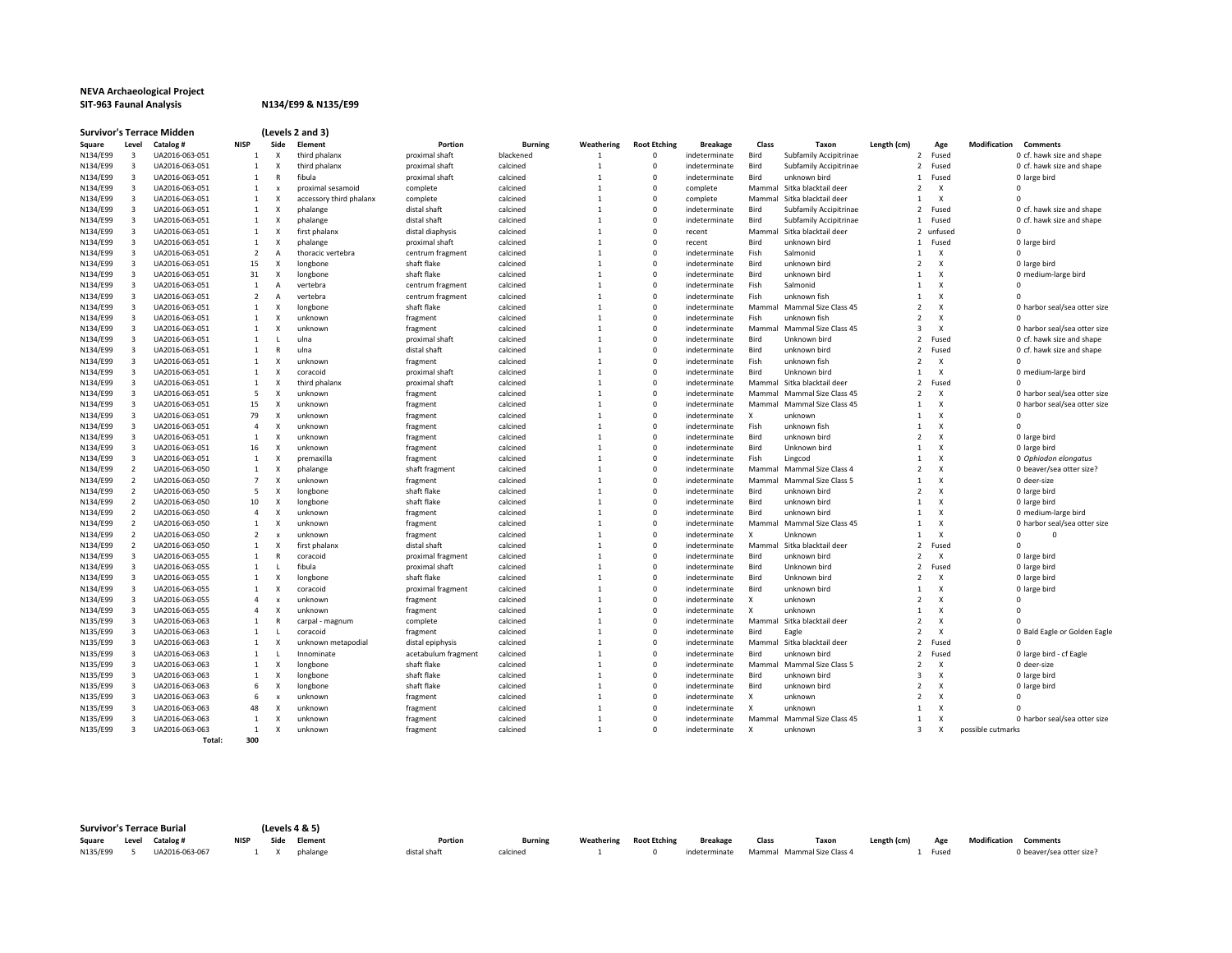| N135/E99              | 5              | UA2016-063-067 |                | X                         | third phalanx            | complete                    | calcined          | 1            | 0 |           |
|-----------------------|----------------|----------------|----------------|---------------------------|--------------------------|-----------------------------|-------------------|--------------|---|-----------|
| N135/E99              | 5              | UA2016-063-067 | 5              | X                         | longbone                 | shaft flake                 | calcined          |              |   |           |
| N135/E99              | 5              | UA2016-063-067 | 2              | X                         | longbone                 | shaft flake                 | calcined          | 1            |   |           |
| N135/E99              | 5              | UA2016-063-067 | $\mathbf{1}$   | X                         | rib                      | shaft fragments             | calcined          | 1            |   |           |
| N135/E99              | 5              | UA2016-063-067 | 1              | Α                         | cranial                  | fragment                    | calcined          | 1            |   |           |
| N135/E99              | 5              | UA2016-063-067 | 3              | X                         | unknown                  | fragment                    | calcined          | 1            |   |           |
| N135/E99              | 5              | UA2016-063-067 | 28             | X                         | unknown                  | fragment                    | calcined          |              |   |           |
| N134/E99              | 5              | UA2016-063-059 |                | X                         | second phalanx           | proximal shaft              | calcined          |              |   |           |
| N134/E99              | 5              | UA2016-063-059 |                | X                         | unknown                  | fragment                    | calcined          |              |   |           |
| N134/E99              | 5              | UA2016-063-059 |                | Χ                         | tarsometatarsus          | fragment                    | calcined          |              |   |           |
| N134/E99              | 5              | UA2016-063-059 | $\overline{2}$ | $\boldsymbol{\mathsf{X}}$ | tarsometatarsus          | distal epiphysis - condyles | calcined          | 1            |   |           |
| N134/E99              | 5              | UA2016-063-059 | 1              | X                         | tarsometatarsus          | shaft flake                 | calcined          | 1            |   |           |
| N134/E99              | 5              | UA2016-063-059 |                | X                         | longbone                 | shaft flake                 | calcined          |              |   |           |
| N134/E99              | 5              | UA2016-063-059 | 9              | X                         | longbone                 | shaft flake                 | calcined          |              |   |           |
| N134/E99              | 5              | UA2016-063-059 | 18             | X                         | longbone                 | shaft flake                 | calcined          |              |   |           |
| N134/E99              | 5              | UA2016-063-059 | 36             | Χ                         | unknown                  | fragment                    | calcined          | 1            |   |           |
| N134/E99              | 5              | UA2016-063-059 | 3              | X                         | longbone                 | shaft flake                 | calcined          |              |   |           |
| N134/E99              | 5              | UA2016-063-059 | 5              | X                         | unknown                  | fragment                    | calcined          | 1            |   |           |
| N134/E99              | 5              | UA2016-063-059 |                | X                         | unknown                  | fragment                    | unburnt           |              |   |           |
| N134/E99              | 5              | UA2016-063-059 |                | X                         | unknown                  | fragment                    | calcined          |              |   |           |
| N134/E99              | 4              | UA2016-063-056 |                | Α                         | precaudal vertebra       | complete centrum            | calcined          |              |   |           |
| N134/E99              | 4              | UA2016-063-056 |                | Α                         | vertebra                 | centrum fragment            | possibly calcined | 1            |   |           |
| N134/E99              | 4              | UA2016-063-056 |                | Χ                         | third phalanx            | proximal epiphysis          | calcined          | 1            |   |           |
| N134/E99              | 4              | UA2016-063-056 | 1              | Α                         | second cervical vertebra | centrum fragment            | calcined          | 1            |   |           |
| N134/E99              | 4              | UA2016-063-056 |                | R                         | quadrate                 | fragment                    | calcined          |              |   |           |
| N134/E99              | 4              | UA2016-063-056 |                | X                         | longbone                 | shaft flake                 | calcined          |              |   |           |
| N134/E99              | 4              | UA2016-063-056 | 11             | X                         | longbone                 | shaft flake                 | calcined          |              |   |           |
| N134/E99              | 4              | UA2016-063-056 | 11             | X                         | longbone                 | shaft flake                 | calcined          | 1            |   |           |
| N134/E99              | 4              | UA2016-063-056 | 1              | X                         | unknown                  | fragment                    | calcined          |              |   |           |
| N134/E99              | 4              | UA2016-063-056 | 5              | X                         | unknown                  | fragment                    | calcined          |              |   |           |
| N134/E99              | 4              | UA2016-063-056 | 4              | X                         | unknown                  | fragment                    | calcined          | 1            | 0 |           |
| N134/E99              | 4              | UA2016-063-056 | 3              | X                         | unknown                  | fragment                    | calcined          | $\mathbf{1}$ | 0 | ir        |
| N134/E99              | 4              | UA2016-063-056 | 4              | Χ                         | unknown                  | fragment                    | calcined          | 1            | 0 | İľ        |
| N134/E99              | 4              | UA2016-063-056 | 21             | $\boldsymbol{\mathsf{x}}$ | unknown                  | fragment                    | calcined          | $\mathbf{1}$ | 0 | ir        |
| N134/E99              | 4              | UA2016-063-056 | 85             | X                         | unknown                  | fragment                    | calcined          | 1            | 0 | ir        |
| N134/E99              | 4              | UA2016-063-056 |                | X                         | phalange                 | proximal shaft              | calcined          | $\mathbf{1}$ | 0 | r.        |
| N134/E99              | 4              | UA2016-063-056 | 1              | Α                         | vertebra                 | neural arch                 | calcined          | 1            | 0 | ir        |
| N134/E99              | 4              | UA2016-063-056 |                | R                         | Astragalus               | fragment                    | calcined          | 1            | 0 | r         |
| N134/E99              | 4              | UA2016-063-056 |                |                           | tarsometatarsus          | distal shaft                | calcined          | 1            | 0 | ir        |
| N134/E99              | 4              | UA2016-063-056 |                | X                         | unknown                  | fragment                    | possibly calcined | $\mathbf{1}$ | 0 | ir        |
|                       |                | Total:         | 278            |                           |                          |                             |                   |              |   |           |
| <b>DON"T INCLUDE?</b> |                |                |                |                           |                          |                             |                   |              |   |           |
| N135/E99              | $\overline{2}$ | UA2016-063-060 | 1              | X                         | unknown                  | fragment                    | calcined          | $\mathbf{1}$ | 0 | <u>ir</u> |
| N135/E99              | $\overline{2}$ | UA2016-063-060 | 4              | X                         | unknown                  | fragment                    | calcined          | 1            | 0 | İľ        |
| N135/E99              | $\overline{2}$ | UA2016-063-060 |                | X                         | unknown                  | fragment                    | calcined          | $\mathbf{1}$ | 0 | ir        |
|                       |                | Total:         | 6              |                           |                          |                             |                   |              |   |           |

| 0 | complete      | Mammal      | Sitka blacktail deer        | 2              | Fused              | 0 in two recent fragments    |
|---|---------------|-------------|-----------------------------|----------------|--------------------|------------------------------|
| 0 | indeterminate | Mammal      | <b>Mammal Size Class 5</b>  | 2              | X                  | 0 deer-size                  |
| 0 | indeterminate | Mammal      | <b>Mammal Size Class 5</b>  | 1              | X                  | 0 deer-size                  |
| 0 | indeterminate | Mammal      | <b>Mammal Size Class 4</b>  | 2              | X                  | 0 beaver/sea otter size?     |
| 0 | indeterminate | Mammal      | <b>Mammal Size Class 4</b>  | $\overline{2}$ | X                  | 0 beaver/sea otter size?     |
| 0 | indeterminate | Mammal      | <b>Mammal Size Class 45</b> | 2              | X                  | 0 harbor seal/sea otter size |
| 0 | indeterminate | Mammal      | unknown mammal              | 1              | X                  | 0                            |
| 0 | indeterminate | Mammal      | Sitka blacktail deer        | 2              | Fused              | 0                            |
| 0 | indeterminate | X           | unknown                     | 3              | X                  | 0                            |
| 0 | indeterminate | <b>Bird</b> | unknown bird                | 1              | X                  | 0 medium-large bird          |
| 0 | indeterminate | <b>Bird</b> | unknown bird                | 1              | Fused              | 0 medium-large bird          |
| 0 | indeterminate | <b>Bird</b> | unknown bird                | 3              | $\pmb{\mathsf{X}}$ | 0 medium-large bird          |
| 0 | indeterminate | <b>Bird</b> | unknown bird                | 3              | $\pmb{\times}$     | 0 medium-large bird          |
| 0 | indeterminate | <b>Bird</b> | unknown bird                | 2              | X                  | 0 meduim-large bird          |
| 0 | indeterminate | <b>Bird</b> | unknown bird                | 1              | X                  | 0 medium-large bird          |
| 0 | indeterminate | X           | unknown                     | 1              | X                  | 0                            |
| 0 | indeterminate | Mammal      | <b>Mammal Size Class 5</b>  | $\overline{2}$ | X                  | 0 deer-size                  |
| 0 | indeterminate | Mammal      | <b>Mammal Size Class 45</b> | 1              | X                  | 0 harbor seal/sea otter size |
| 0 | indeterminate | Mammal      | <b>Mammal Size Class 45</b> | 1              | X                  | 0 harbor seal/sea otter size |
| 0 | indeterminate | <b>Bird</b> | unknown bird                | 2              | Fused              | 0 large bird                 |
| 0 | indeterminate | Fish        | Salmonid                    | 1              | Χ                  | 0                            |
| 0 | indeterminate | <b>Bird</b> | unknown                     | $\overline{2}$ | $\pmb{\times}$     | 0 size of a goose            |
| 0 | indeterminate | Mammal      | Sitka blacktail deer        | 2              | X                  | 0                            |
| 0 | indeterminate | <b>Bird</b> | Unknown bird                | 1              | Χ                  | 0 size of a Northern fulmar  |
| 0 | indeterminate | <b>Bird</b> | Unknown bird                | 1              | $\pmb{\times}$     | 0 cf eagle                   |
| 0 | indeterminate | <b>Bird</b> | Unknown bird                | 3              | X                  | 0 medium-large bird          |
| 0 | indeterminate | <b>Bird</b> | Unknown bird                | $\overline{2}$ | $\pmb{\times}$     | 0 medium-large bird          |
| 0 | indeterminate | <b>Bird</b> | Unknown bird                | 1              | X                  | 0 medium-large bird          |
| 0 | indeterminate | Mammal      | <b>Mammal Size Class 45</b> | $\overline{2}$ | $\pmb{\times}$     | 0 harbor seal/sea otter size |
| 0 | indeterminate | Mammal      | <b>Mammal Size Class 45</b> | 1              | X                  | 0 harbor seal/sea otter size |
| 0 | indeterminate | <b>Bird</b> | unknown bird                | 2              | Χ                  | 0 medium-large bird          |
| 0 | indeterminate | <b>Bird</b> | unknown bird                | 1              | X                  | 0 medium-large bird          |
| 0 | indeterminate | Mammal      | <b>Mammal Size Class 45</b> | 2              | X                  | 0 harbor seal/sea otter size |
| 0 | indeterminate | Mammal      | <b>Mammal Size Class 45</b> | 1              | X                  | 0 harbor seal/sea otter size |
| 0 | indeterminate | X           | Unknown                     | 1              | X                  | 0                            |
| 0 | recent        | <b>Bird</b> | unknown bird                | 1              | Fused              | 0 medium-large bird          |
| 0 | indeterminate | <b>Bird</b> | unknown bird                | 1              | X                  | 0 medium-large bird          |
| 0 | recent        | Mammal      | <b>Mammal Size Class 3</b>  | 1              | X                  | 0 mink-size                  |
| 0 | indeterminate | <b>Bird</b> | Subfamily Accipitrinae      | 1              | X                  | 0 cf Bald Eagle              |
| 0 | indeterminate | X           | unknown                     | 1              | X                  | 0                            |
|   |               |             |                             |                |                    |                              |
| 0 | indeterminate | Fish        | unknown fish                | 2              | X                  | 0                            |
| 0 | indeterminate | Mammal      | <b>Mammal Size Class 45</b> | 1              | X                  | 0 harbor seal/sea otter size |
| 0 | indeterminate |             | Mammal Unknown mammal       | 1              | X                  | 0                            |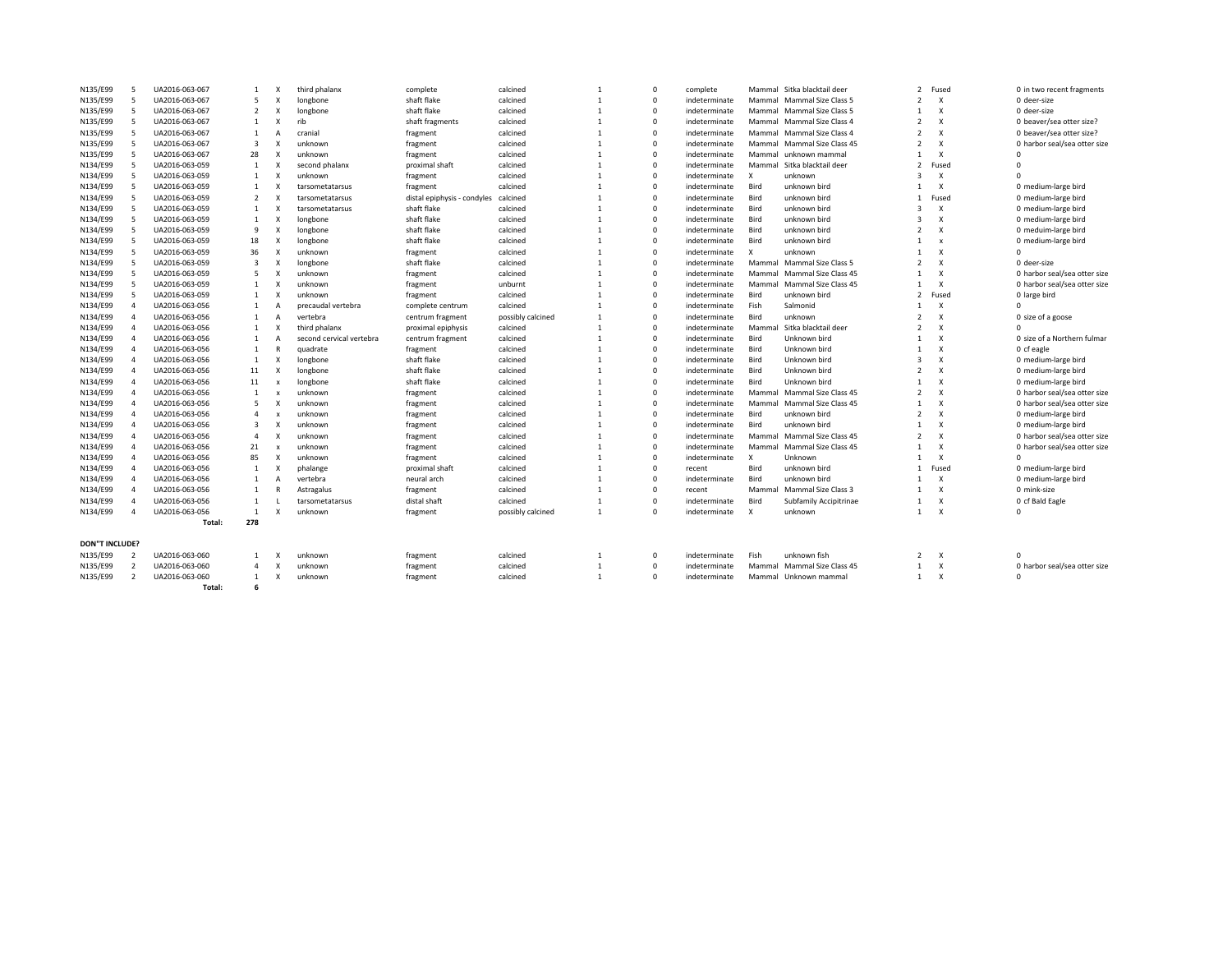### **NEVA Archaeological Project**

### **SIT-963 Faunal Analysis**

### **N102/E101**

| Square    | Catalog #      | <b>NISP</b> | <b>Side</b> | Element | Portion          |          | <b>Burning Neatheringoot Etchin</b> | <b>Breakage</b> | Class | Taxon                       | Length (cn | Age     | <b>Modification Comments</b> |
|-----------|----------------|-------------|-------------|---------|------------------|----------|-------------------------------------|-----------------|-------|-----------------------------|------------|---------|------------------------------|
| N102/E101 | UA2016-063-007 |             |             | ulna    | distal epiphysis | calcined |                                     | fusion          |       | Mammal Stellar sea lion     |            | unfused |                              |
| N102/E101 | UA2016-063-007 |             |             |         | unknown fragment | calcined |                                     | indeterminate   |       | Mammal Mammal Size Class 45 |            |         | 0 harbor seal/sea otter size |
| N102/E101 | UA2016-063-008 |             |             |         | unknown fragment | calcined |                                     | indeterminate   |       | Mammal Mammal Size Class 45 |            |         | 0 harbor seal/sea otter size |
| N102/E101 | UA2016-063-008 |             |             |         | unknown fragment | calcined |                                     | indeterminate   |       | Mammal Mammal Size Class 45 |            |         | 0 harbor seal/sea otter size |
|           | Total:         |             |             |         |                  |          |                                     |                 |       |                             |            |         |                              |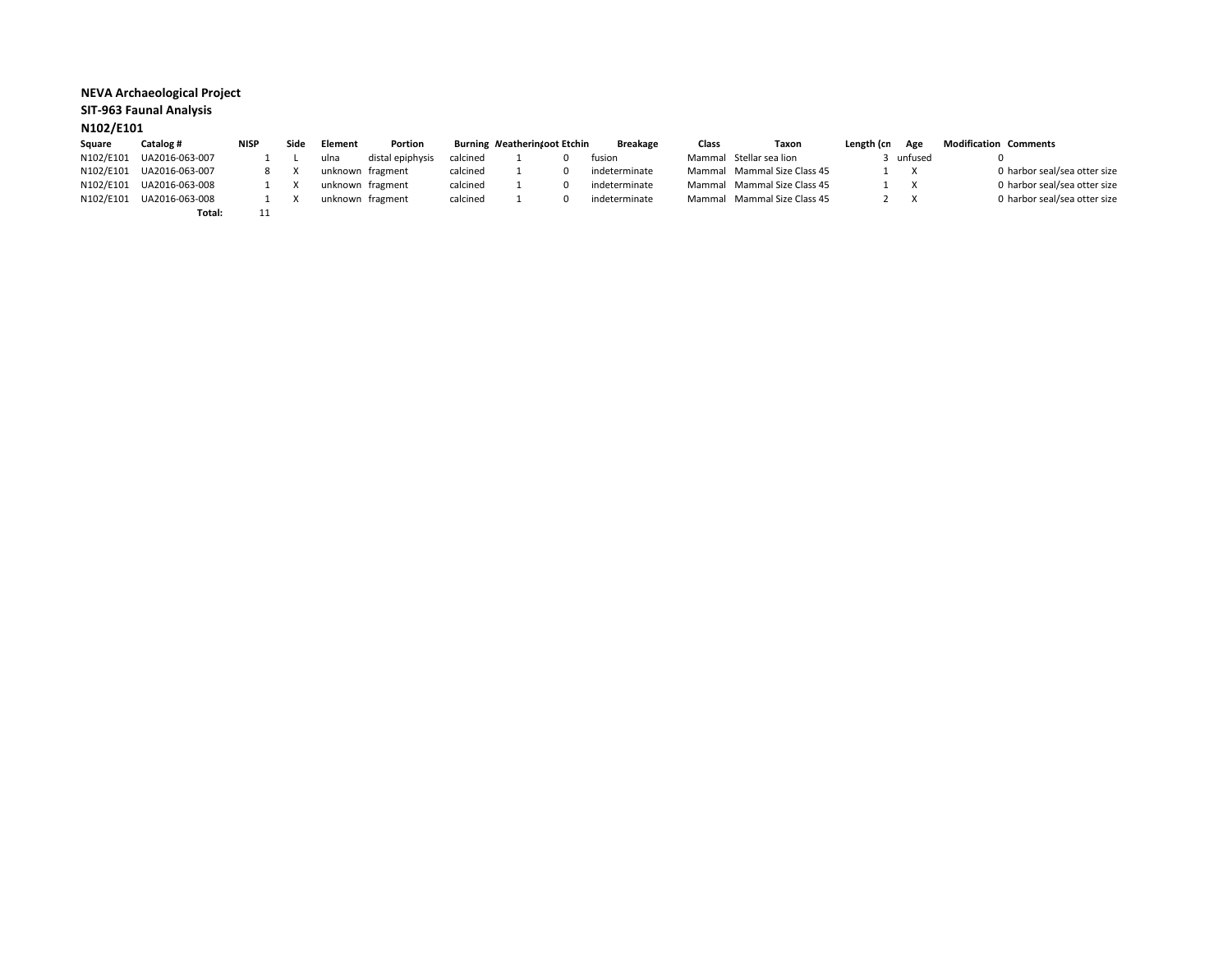### **NEVA Archaeological Project SIT-963 Faunal Analysis N105/E101.5**

| <b>Square</b>              | Catalog #                        | <b>NISP</b>   | Side | Element                          | <b>Portion</b>                         | <b>Burning</b>       | <b>Neatheringoot Etchin</b> | <b>Breakage</b>                | <b>Class</b> | Taxon                                                      | Length (cm) | Age                  | <b>Modification</b> | <b>Comments</b>                                      |
|----------------------------|----------------------------------|---------------|------|----------------------------------|----------------------------------------|----------------------|-----------------------------|--------------------------------|--------------|------------------------------------------------------------|-------------|----------------------|---------------------|------------------------------------------------------|
| N105/E101.5                | UA2016-063-038                   |               |      | humerus                          | distal epiphysis                       | calcined             |                             | indeterminate                  | Mammal       | American beaver                                            |             | Fused                |                     |                                                      |
| N105/E101.5                | UA2016-063-038                   |               |      | lumbar vertebra                  | centrum fragment                       | calcined             |                             | indeterminate                  |              | Mammal American beaver                                     |             | unfused              |                     |                                                      |
| N105/E101.5                | UA2016-063-038                   |               |      | Astragalus                       | fragment                               | calcined             |                             | indeterminate                  |              | Mammal Mammal Size class 4                                 |             |                      |                     | 0 beaver/sea otter size?                             |
| N105/E101.5                | UA2016-063-038                   |               |      | cranial                          | occipital                              | calcined             |                             | indeterminate                  |              | Mammal Mammal Size Class 4                                 |             |                      |                     | 0 beaver/sea otter size?                             |
| N105/E101.5                | UA2016-063-038                   |               |      | phalange                         | shaft fragment                         | calcined             |                             | indeterminate                  |              | Mammal Mammal Size Class 4                                 |             |                      |                     | 0 beaver/sea otter size?                             |
| N105/E101.5                | UA2016-063-038                   |               |      |                                  | shaft                                  | calcined             |                             | indeterminate                  |              | Mammal Mammal Size Class 4                                 |             |                      |                     | 0 beaver/sea otter size?                             |
| N105/E101.5                | UA2016-063-038                   | 43            |      | unknown                          | fragment                               | calcined             |                             | indeterminate                  |              | Mammal Mammal Size Class 4                                 |             |                      |                     | 0 beaver/sea otter size?                             |
| N105/E101.5<br>N105/E101.5 | UA2016-063-038<br>UA2016-063-038 | 104           |      | unknown                          | fragment<br>shaft fragment             | calcined<br>calcined |                             | indeterminate                  |              | Mammal Mammal Size Class 4<br>Mammal Mammal Size Class 4   |             |                      |                     | 0 beaver/sea otter size?<br>0 beaver/sea otter size? |
| N105/E101.5                | UA2016-063-038                   |               |      | unknown metapodial<br>vertebra   |                                        | calcined             |                             | indeterminate<br>indeterminate |              | Mammal Mammal Size Class 4                                 |             |                      |                     | 0 beaver/sea otter size?                             |
| N105/E101.5                | UA2016-063-038                   |               |      | unknown                          | zygopophysis<br>fragment               | calcined             |                             | indeterminate                  |              | Mammal Mammal Size Class 45                                |             |                      |                     | 0 harbor seal/sea otter size                         |
| N105/E101.5                | UA2016-063-038                   |               |      | first cuneiform                  | fragment                               | calcined             |                             | indeterminate                  |              | Mammal sea otter                                           |             |                      |                     |                                                      |
| N105/E101.5                | UA2016-063-038                   |               |      | phalange                         | proximal shaft                         | calcined             |                             | indeterminate                  |              | Mammal sea otter                                           |             | Fused                |                     |                                                      |
| N105/E101.5                | UA2016-063-038                   |               |      | unknown metapodial               | distal shaft                           | calcined             |                             | indeterminate                  |              | Mammal sea otter                                           |             | Fused                |                     |                                                      |
| N105/E101.5                | UA2016-063-039                   |               |      | cranial                          | zygomatic                              | calcined             |                             | indeterminate                  |              | Mammal American beaver                                     |             | $\mathcal{D}$<br>X   |                     |                                                      |
| N105/E101.5                | UA2016-063-039                   |               |      | fourth metacarpal                | complete                               | calcined             |                             | complete                       |              | Mammal American beaver                                     |             | 2 Fused              |                     |                                                      |
| N105/E101.5                | UA2016-063-039                   |               |      | phalange                         | proximal epiphysis                     | calcined             |                             | fusion                         |              | Mammal harbor seal                                         |             | unfused              |                     |                                                      |
| N105/E101.5                | UA2016-063-039                   |               |      | phalange                         | proximal shaft                         | calcined             |                             | indeterminate                  |              | Mammal harbor seal                                         |             | Fused                |                     |                                                      |
| N105/E101.5                | UA2016-063-039                   |               |      | Caudal vertebra                  | centrum fragment                       | possibly calcined    |                             | indeterminate                  | Fish         | Hippoglossus stenolepis                                    |             |                      |                     |                                                      |
| N105/E101.5                | UA2016-063-039                   |               |      | Caudal vertebra                  | complete centrum                       | calcined             |                             | indeterminate                  |              | Mammal Mammal Size Class 3                                 |             | Fused                |                     | 0 cf mink in size and shape                          |
| N105/E101.5                | UA2016-063-039                   |               |      | unkown                           | fragment                               | calcined             |                             | indeterminate                  | Mammal       | <b>Mammal Size Class 34</b>                                |             |                      |                     | 0 ulna?                                              |
| N105/E101.5                | UA2016-063-039                   |               |      | Astragalus                       | fragment                               | calcined             |                             | indeterminate                  |              | Mammal Mammal Size Class 4                                 |             |                      |                     | 0 beaver/sea otter size?                             |
| N105/E101.5                | UA2016-063-039                   |               |      | Caudal vertebra                  | centrum epiphysis                      | calcined             |                             | recent                         |              | Mammal Mammal Size Class 4                                 |             | unfused              |                     | 0 beaver/sea otter size?                             |
| N105/E101.5                | UA2016-063-039                   |               |      | cervical vertebra                | centrum fragment                       | calcined             |                             | indeterminate                  |              | Mammal Mammal Size Class 4                                 |             | Fused                |                     | 0 beaver/sea otter size?                             |
| N105/E101.5                | UA2016-063-039                   |               |      | lumbar vertebra                  | neural arch and dorsal spinous process | calcined             |                             | indeterminate                  |              | Mammal Mammal Size Class 4                                 |             |                      |                     | 0 beaver/sea otter size?                             |
| N105/E101.5                | UA2016-063-039                   |               |      | phalange                         | distal shaft                           | calcined             |                             | indeterminate                  |              | Mammal Mammal Size Class 4                                 |             |                      |                     | 0 beaver/sea otter size?                             |
| N105/E101.5                | UA2016-063-039                   |               |      | Rib                              | shaft fragments                        | calcined             |                             | indeterminate                  |              | Mammal Mammal Size Class 4                                 |             |                      |                     | 0 beaver/sea otter size?                             |
| N105/E101.5                | UA2016-063-039                   | 3             |      | Rib                              | shaft fragments                        | calcined             |                             | indeterminate                  |              | Mammal Mammal Size Class 4                                 |             |                      |                     | 0 beaver/sea otter size?                             |
| N105/E101.5                | UA2016-063-039                   | $\mathcal{L}$ |      | tooth                            | molar fragment                         | calcined             |                             | indeterminate                  |              | Mammal Mammal Size Class 4                                 |             |                      |                     | 0 cf sea otter                                       |
| N105/E101.5                | UA2016-063-039                   | 16            |      | unknown                          | fragment                               | calcined             |                             | indeterminate                  |              | Mammal Mammal Size Class 4                                 |             |                      |                     | 0 beaver/sea otter size?                             |
| N105/E101.5                | UA2016-063-039                   | 11            |      | unknown                          | fragment                               | calcined             |                             | indeterminate                  |              | Mammal Mammal Size Class 4                                 |             |                      |                     | 0 beaver/sea otter size?                             |
| N105/E101.5                | UA2016-063-039                   |               |      | unknown metapodial               | distal shaft                           | calcined             |                             | indeterminate                  |              | Mammal Mammal Size Class 4                                 |             | Fused                |                     | 0 cf sea otter                                       |
| N105/E101.5                | UA2016-063-039                   |               |      | vertebra                         | zygopophysis                           | calcined             |                             | indeterminate                  |              | Mammal Mammal Size Class 4                                 |             |                      |                     | 0 beaver/sea otter size?                             |
| N105/E101.5                | UA2016-063-039                   |               |      | Caudal vertebra                  | centrum fragment                       | calcined             |                             | indeterminate                  |              | Mammal Mammal Size Class 45                                |             | Fused                |                     | 0 harbor seal/sea otter size                         |
| N105/E101.5                | UA2016-063-039                   | q             |      | cranial                          | fragment                               | calcined             |                             | indeterminate                  |              | Mammal Mammal Size Class 45                                |             |                      |                     | 0 harbor seal/sea otter size                         |
| N105/E101.5                | UA2016-063-039                   | 99            |      | unknown                          | fragment                               | calcined             |                             | indeterminate                  |              | Mammal Mammal Size Class 45                                |             |                      |                     | 0 harbor seal/sea otter size                         |
| N105/E101.5                | UA2016-063-039                   | 80            |      | unknown                          | fragment                               | calcined             |                             | indeterminate                  |              | Mammal Mammal Size Class 45                                |             |                      |                     | 0 harbor seal/sea otter size                         |
| N105/E101.5                | UA2016-063-039                   |               |      | unknown                          | fragment                               | calcined             |                             | indeterminate                  |              | Mammal Mammal Size Class 45                                |             |                      |                     | 0 harbor seal/sea otter size                         |
| N105/E101.5                | UA2016-063-039                   |               |      | unknown                          | fragment                               | calcined             |                             | indeterminate                  |              | Mammal Mammal Size Class 45                                |             |                      |                     | 0 harbor seal/sea otter size                         |
| N105/E101.5                | UA2016-063-039                   |               |      | vertebra                         | zygopophysis                           | calcined             |                             | indeterminate                  |              | Mammal Mammal Size Class 45                                |             |                      |                     | 0 harbor seal/sea otter size                         |
| N105/E101.5                | UA2016-063-039<br>UA2016-063-039 | 2             |      | vertebra                         | zygopophysis                           | calcined<br>calcined |                             | indeterminate                  |              | Mammal Mammal Size Class 45<br>Mammal Mammal Size Class 45 |             |                      |                     | 0 harbor seal/sea otter size                         |
| N105/E101.5<br>N105/E101.5 | UA2016-063-039                   |               |      | vertebra<br>carpal - scapholunar | fragment<br>complete                   | calcined             |                             | indeterminate<br>complete      |              | Mammal sea otter                                           |             |                      |                     | 0 harbor seal/sea otter size                         |
| N105/E101.5                | UA2016-063-039                   |               |      | Caudal vertebra                  | complete                               | calcined             |                             | complete                       |              | Mammal sea otter                                           |             | Fused                |                     |                                                      |
| N105/E101.5                | UA2016-063-039                   |               |      | Caudal vertebra                  | centrum fragment                       | calcined             |                             | indeterminate                  |              | Mammal sea otter                                           |             | 2 Fused              |                     |                                                      |
| N105/E101.5                | UA2016-063-039                   |               |      | Caudal vertebra                  | centrum epiphysis                      | calcined             |                             | fusion                         |              | Mammal sea otter                                           |             | 2 unfused            |                     |                                                      |
| N105/E101.5                | UA2016-063-039                   |               |      | cervical vertebra                | zygopophysis                           | unburnt              |                             | indeterminate                  |              | Mammal sea otter                                           |             |                      |                     |                                                      |
| N105/E101.5                | UA2016-063-039                   |               |      | Fibula                           | proximal shaft                         | unburnt              |                             | indeterminate                  |              | Mammal sea otter                                           |             | 2 Fused              |                     |                                                      |
| N105/E101.5                | UA2016-063-039                   |               |      | fifth metatarsal                 | proximal epiphysis                     | calcined             |                             | indeterminate                  |              | Mammal sea otter                                           |             |                      |                     |                                                      |
| N105/E101.5                | UA2016-063-039                   |               |      | first phalanx                    | proximal shaft                         | calcined             |                             | indeterminate                  |              | Mammal sea otter                                           |             | Fused                |                     | 0 rear foot                                          |
| N105/E101.5                | UA2016-063-039                   |               |      | first phalanx                    | proximal shaft                         | calcined             |                             | indeterminate                  |              | Mammal sea otter                                           |             |                      |                     | 0 rear foot                                          |
| N105/E101.5                | UA2016-063-039                   |               |      | first vertebra                   | zygopophysis                           | calcined             |                             | indeterminate                  |              | Mammal sea otter                                           |             |                      |                     |                                                      |
| N105/E101.5                | UA2016-063-039                   |               |      | first vertebra                   | zygopophysis                           | calcined             |                             | indeterminate                  |              | Mammal sea otter                                           |             |                      |                     |                                                      |
| N105/E101.5                | UA2016-063-039                   |               |      | first vertebra                   | neural arch                            | calcined             |                             | indeterminate                  |              | Mammal sea otter                                           |             |                      |                     |                                                      |
| N105/E101.5                | UA2016-063-039                   |               |      | lumbar vertebra                  | zygopophysis                           | calcined             |                             | indeterminate                  |              | Mammal sea otter                                           |             | Fused                |                     |                                                      |
| N105/E101.5                | UA2016-063-039                   |               |      | lumbar vertebra                  | centrum fragment                       | unburnt              |                             | indeterminate                  |              | Mammal sea otter                                           |             | Fused                |                     |                                                      |
| N105/E101.5                | UA2016-063-039                   |               |      | lumbar vertebra                  | dorsal spinous process                 | unburnt              |                             | indeterminate                  |              | Mammal sea otter                                           |             |                      |                     |                                                      |
| N105/E101.5                | UA2016-063-039                   |               |      | mandible                         | second molar                           | calcined             |                             | complete                       |              | Mammal sea otter                                           |             |                      |                     |                                                      |
| N105/E101.5                | UA2016-063-039                   |               |      | patella                          | complete                               | calcined             |                             | complete                       |              | Mammal sea otter                                           |             |                      |                     |                                                      |
| N105/E101.5                | UA2016-063-039                   |               |      | Patella                          | mostly complete                        | calcined             |                             | indeterminate                  |              | Mammal sea otter                                           |             |                      |                     |                                                      |
| N105/E101.5                | UA2016-063-039                   |               |      | patella                          | mostly complete                        | calcined             |                             | indeterminate                  |              | Mammal sea otter                                           |             |                      |                     |                                                      |
| N105/E101.5                | UA2016-063-039                   |               |      | phalange                         | complete                               | calcined             |                             | complete                       |              | Mammal sea otter                                           |             | Fused                |                     | 0 front foot                                         |
|                            |                                  |               |      | phalange                         | distal shaft                           | calcined             |                             | indeterminate                  |              | Mammal sea otter                                           |             | 1 Fused              |                     | 0 rear foot                                          |
|                            |                                  |               |      | phalange                         | distal shaft                           | calcined             |                             | indeterminate                  |              | Mammal sea otter                                           |             | Fused                |                     |                                                      |
| N105/E101.5                | UA2016-063-039                   |               |      | phalange                         | proximal shaft                         | calcined             |                             | indeterminate                  |              | Mammal sea otter                                           |             | 3 Fused              |                     |                                                      |
| N105/E101.5                | UA2016-063-039<br>UA2016-063-039 |               |      | phalange                         | proximal shaft                         | calcined             |                             | indeterminate                  |              | Mammal sea otter<br>Mammal sea otter                       |             | 2 Fused              |                     |                                                      |
| N105/E101.5<br>N105/E101.5 | UA2016-063-039                   |               |      | phalange                         | distal shaft                           | calcined<br>calcined |                             | indeterminate                  |              | Mammal sea otter                                           |             | 2 Fused<br>2 unfused |                     |                                                      |
| N105/E101.5                | UA2016-063-039                   |               |      | radius<br>radius                 | proximal epiphysis<br>distal epiphysis | calcined             |                             | indeterminate<br>fusion        |              | Mammal sea otter                                           |             | 2 unfused            |                     |                                                      |
| N105/E101.5                | UA2016-063-039                   |               |      | rib                              | proximal shaft                         | calcined             |                             | indeterminate                  |              | Mammal sea otter                                           |             | 3 Fused              |                     |                                                      |
| N105/E101.5                | UA2016-063-039                   | $\mathbf{1}$  |      | rib                              | shaft fragments                        | calcined             |                             | indeterminate                  |              | Mammal sea otter                                           |             | $\mathsf{X}$<br>3    |                     | 0                                                    |
|                            |                                  |               |      |                                  |                                        |                      |                             |                                |              |                                                            |             |                      |                     |                                                      |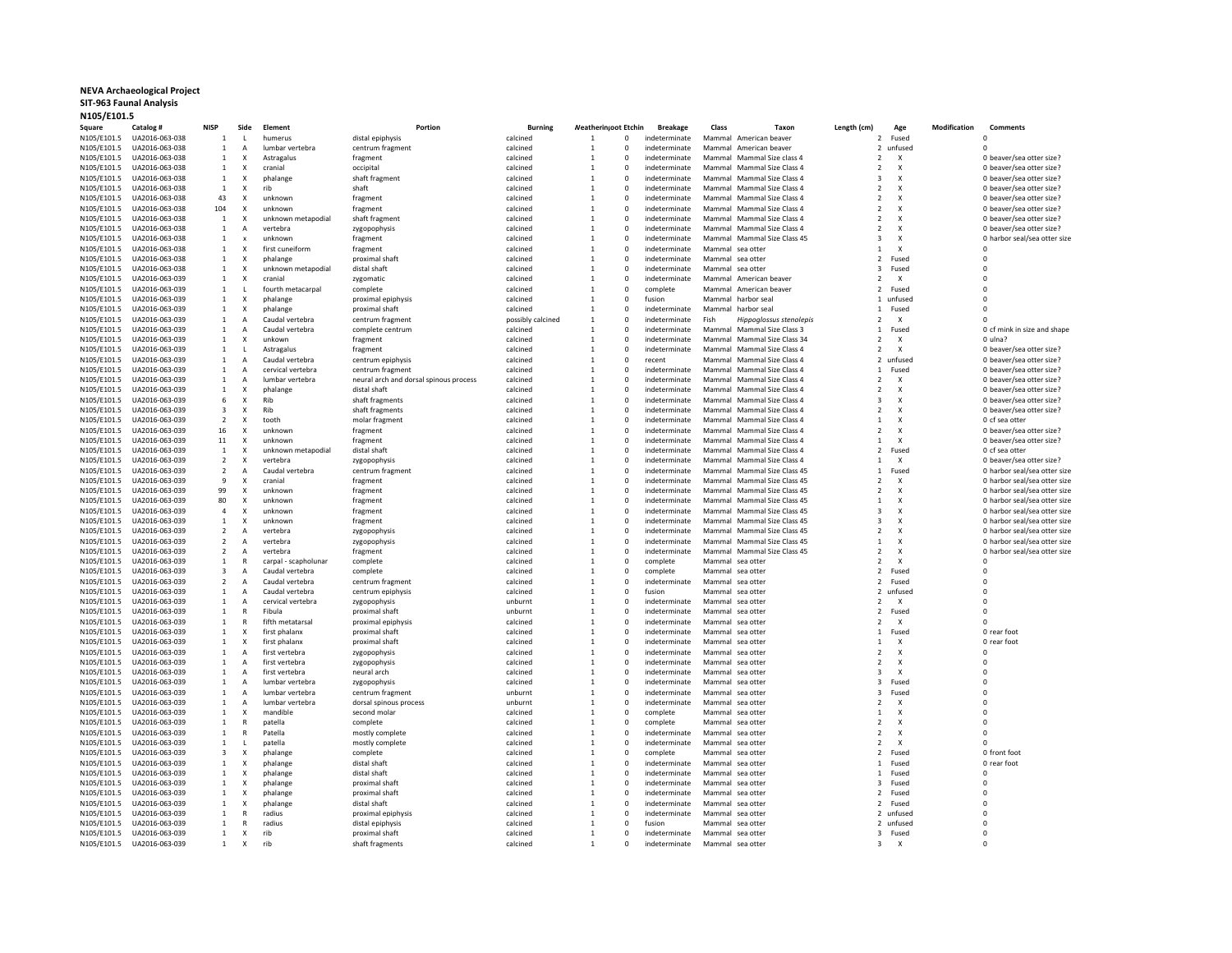| N105/E101.5 | UA2016-063-039 |                | tarsal - first cuneiform  | complete                              | calcined          |   | recent        | Mammal sea otter |                             |               | - х       |                                  |
|-------------|----------------|----------------|---------------------------|---------------------------------------|-------------------|---|---------------|------------------|-----------------------------|---------------|-----------|----------------------------------|
| N105/E101.5 | UA2016-063-039 |                | third cuneiform           | complete                              | calcined          |   | complete      | Mammal sea otter |                             |               |           |                                  |
| N105/E101.5 | UA2016-063-039 |                | third metatarsal          | proximal shaft                        | calcined          |   | indeterminate | Mammal sea otter |                             |               | Fused     |                                  |
| N105/E101.5 | UA2016-063-039 |                | Tibia                     | distal epiphysis                      | calcined          |   | indeterminate | Mammal sea otter |                             |               |           |                                  |
| N105/E101.5 | UA2016-063-039 |                | Tibia                     | shaft flake                           | calcined          |   | indeterminate | Mammal sea otter |                             |               |           |                                  |
| N105/E101.5 | UA2016-063-039 |                | tooth                     | molar fragment                        | calcined          |   | indeterminate | Mammal sea otter |                             |               |           |                                  |
| N105/E101.5 | UA2016-063-039 |                | unknown metatarsal        | distal shaft                          | calcined          |   | indeterminate | Mammal sea otter |                             |               | Fused     |                                  |
| N105/E101.5 | UA2016-063-039 |                | unknown metatarsal        | distal shaft                          | calcined          |   |               | Mammal sea otter |                             |               | Fused     |                                  |
|             | UA2016-063-039 |                |                           |                                       |                   |   | indeterminate |                  |                             |               |           |                                  |
| N105/E101.5 |                |                | vertebra                  | dorsal spinous process                | calcined          |   | indeterminate | Mammal sea otter |                             |               |           |                                  |
| N105/E101.5 | UA2016-063-039 |                | cranial                   | fragment                              | calcined          |   | indeterminate | Mammal unknown   |                             |               |           |                                  |
| N105/E101.5 | UA2016-063-039 | 151            | unknown                   | fragment                              | calcined          |   | indeterminate | Mammal unknown   |                             |               |           |                                  |
| N105/E101.5 | UA2016-063-039 | -4             | unknown                   | fragment                              | calcined          |   | indeterminate |                  | unknown                     |               |           |                                  |
| N105/E101.5 | UA2016-063-039 |                | unknown                   | fragment                              | calcined          |   | indeterminate |                  | unknown                     |               |           |                                  |
| N105/E101.5 | UA2016-063-039 |                | vertebra                  | centrum fragment                      | possibly calcined |   | indeterminate | Fish             | Unknown Flatfish            |               |           |                                  |
| N105/E101.5 | UA2016-063-040 |                | fourth metatarsal         | proximal shaft                        | calcined          |   | indeterminate | Mammal           | American beaver             |               | Fused     |                                  |
| N105/E101.5 | UA2016-063-040 |                | internal cuneiform        | complete                              | calcined          |   | complete      |                  | Mammal American beaver      |               |           |                                  |
| N105/E101.5 | UA2016-063-040 |                | phalange                  | distal shaft                          | calcined          |   | indeterminate |                  | Mammal American beaver      |               | Fused     |                                  |
| N105/E101.5 | UA2016-063-040 |                | third phalanx             | complete                              | calcined          |   | complete      |                  | Mammal American beaver      |               | Fused     |                                  |
| N105/E101.5 | UA2016-063-040 | $\overline{2}$ | phalange                  | distal shaft                          | calcined          |   | indeterminate |                  | Mammal harbor seal          |               | Fused     |                                  |
| N105/E101.5 | UA2016-063-040 |                | third/external? cuneiform | complete                              | calcined          |   | complete      | Mammal Lutrinae  |                             |               |           | 0 river or sea otter             |
| N105/E101.5 | UA2016-063-040 |                | first vertebra            | half neural arch                      | calcined          |   | indeterminate |                  | Mammal Mammal Size Class 4  |               | unfused   | 0 juvenile sea otter?            |
| N105/E101.5 | UA2016-063-040 |                | lumbar vertebra           | zygopophysis                          | calcined          |   | indeterminate |                  | Mammal Mammal Size Class 4  |               |           | 0 beaver/sea otter size?         |
| N105/E101.5 | UA2016-063-040 |                | phalange                  | distal shaft                          | calcined          |   | indeterminate |                  | Mammal Mammal Size Class 4  |               | Fused     | 0 beaver/sea otter size?         |
| N105/E101.5 | UA2016-063-040 |                | phalange                  | proximal shaft                        | calcined          |   | indeterminate |                  | Mammal Mammal Size Class 4  | $\mathcal{P}$ | Fused     | 0 beaver/sea otter size?         |
| N105/E101.5 | UA2016-063-040 |                | Rib                       | shaft fragments                       | calcined          |   | indeterminate |                  | Mammal Mammal Size Class 4  |               |           |                                  |
|             |                |                |                           |                                       |                   |   |               |                  |                             |               |           |                                  |
| N105/E101.5 | UA2016-063-040 |                |                           | proximal shaft                        | calcined          | 0 | indeterminate |                  | Mammal Mammal Size Class 4  |               | Fused     | 0 beaver/sea otter size?         |
| N105/E101.5 | UA2016-063-040 |                | rib.                      | distal diaphysis                      | calcined          |   | indeterminate |                  | Mammal Mammal Size Class 4  |               | 2 unfused | 0 beaver/sea otter size?         |
| N105/E101.5 | UA2016-063-040 |                | rib.                      | shaft fragments                       | calcined          |   | indeterminate |                  | Mammal Mammal Size Class 4  |               |           | 0 beaver/sea otter size?         |
| N105/E101.5 | UA2016-063-040 |                | scapula                   | blade fragment                        | calcined          | 0 | indeterminate |                  | Mammal Mammal Size Class 4  |               |           | 0 beaver/sea otter size?         |
| N105/E101.5 | UA2016-063-040 |                | third phalanx             | complete                              | calcined          |   | complete      |                  | Mammal Mammal Size Class 4  | 2             | Fused     | 0 beaver/sea otter size?         |
| N105/E101.5 | UA2016-063-040 |                | tooth                     | enamel fragment                       | calcined          |   | indeterminate |                  | Mammal Mammal Size Class 4  |               |           | 0 beaver/sea otter size?         |
|             |                |                | tooth                     | enamel fragment                       | calcined          |   | indeterminate |                  | Mammal Mammal Size Class 4  |               |           | 0 beaver/sea otter size?         |
| N105/E101.5 | UA2016-063-040 |                | unknown                   | fragment                              | calcined          |   | indeterminate |                  | Mammal Mammal Size Class 4  |               |           | 0 beaver/sea otter size?         |
| N105/E101.5 | UA2016-063-040 |                | unknown metapodial        | distal epiphysis                      | calcined          |   | fusion        |                  | Mammal Mammal Size Class 4  |               | unfused   | 0 beaver/sea otter size?         |
| N105/E101.5 | UA2016-063-040 |                | unknown metapodial        | distal shaft                          | calcined          |   | indeterminate |                  | Mammal Mammal Size Class 4  |               | Fused     | 0 beaver/sea otter size?         |
| N105/E101.5 | UA2016-063-040 |                | unknown metapodial        | diaphysis                             | calcined          |   | indeterminate |                  | Mammal Mammal Size Class 4  |               | 2 unfused | 0 beaver/sea otter size?         |
| N105/E101.5 | UA2016-063-040 |                | vertebra                  | centrum fragment                      | calcined          |   | indeterminate |                  | Mammal Mammal Size Class 4  |               | Fused     | 0 beaver/sea otter size?         |
| N105/E101.5 | UA2016-063-040 |                | vertebra                  | centrum fragment                      | calcined          |   | indeterminate |                  | Mammal Mammal Size Class 4  | 2             | Fused     | 0 beaver/sea otter size?         |
| N105/E101.5 | UA2016-063-040 |                | vertebra                  | fragment                              | possibly calcined |   | indeterminate |                  | Mammal Mammal Size Class 4  |               |           | 0 beaver/sea otter size?         |
| N105/E101.5 | UA2016-063-040 |                | vertebra                  | centrum fragment                      | calcined          |   | indeterminate |                  | Mammal Mammal Size Class 4  |               | Fused     | 0 beaver/sea otter size?         |
|             | UA2016-063-040 |                |                           |                                       |                   |   |               |                  | Mammal Mammal Size Class 4  | 2             |           |                                  |
| N105/E101.5 |                |                | vertebra                  | centrum fragment                      | calcined          |   | indeterminate |                  |                             |               | Fused     | 0 beaver/sea otter size?         |
| N105/E101.5 | UA2016-063-040 |                | vertebra                  | centrum epiphysis                     | calcined          |   | fusion        |                  | Mammal Mammal Size Class 4  |               | unfused   | 0 beaver/sea otter size?         |
| N105/E101.5 | UA2016-063-040 | -2             | vertebra                  | fragment                              | calcined          |   | indeterminate |                  | Mammal Mammal Size Class 4  |               |           | 0 beaver/sea otter size?         |
| N105/E101.5 | UA2016-063-040 |                | vertebra                  | fragment                              | calcined          |   | indeterminate |                  | Mammal Mammal Size Class 4  |               |           | 0 beaver/sea otter size?         |
| N105/E101.5 | UA2016-063-040 |                | vertebra                  | zygopophysis                          | calcined          |   | indeterminate |                  | Mammal Mammal Size Class 4  |               |           | 0 beaver/sea otter size?         |
| N105/E101.5 | UA2016-063-040 | 73             | unknown                   | fragment                              | calcined          |   | indeterminate |                  | Mammal Mammal Size Class 45 |               |           | 0 harbor seal/sea otter size     |
| N105/E101.5 | UA2016-063-040 | 226            | unknown                   | fragment                              | calcined          |   | indeterminate |                  | Mammal Mammal Size Class 45 |               |           | 0 harbor seal/sea otter size     |
| N105/E101.5 | UA2016-063-040 |                | Astragalus                | mostly complete                       | calcined          |   | indeterminate | Mammal sea otter |                             |               |           |                                  |
| N105/E101.5 | UA2016-063-040 |                | Astragalus                | mostly complete                       | calcined          |   | indeterminate | Mammal sea otter |                             |               |           |                                  |
| N105/E101.5 | UA2016-063-040 |                | Astragalus                | fragment                              | calcined          |   | indeterminate | Mammal sea otter |                             |               |           |                                  |
| N105/E101.5 | UA2016-063-040 |                | Astragalus                | fragment                              | calcined          |   | indeterminate | Mammal sea otter |                             |               |           |                                  |
| N105/E101.5 | UA2016-063-040 |                | Astragalus                | fragment                              | calcined          |   | indeterminate | Mammal sea otter |                             |               |           |                                  |
| N105/E101.5 | UA2016-063-040 |                | Cuboid                    | complete                              | calcined          |   | complete      | Mammal sea otter |                             |               |           |                                  |
| N105/E101.5 | UA2016-063-040 |                | femur                     | proximal epiphysis greater trochanter | calcined          |   | recent        | Mammal sea otter |                             |               | Fused     | 0 greater trochanter             |
| N105/E101.5 | UA2016-063-040 |                | femur                     | proximal epiphysis head               | calcined          |   | indeterminate | Mammal sea otter |                             |               | Fused     | 0 head in two fragments          |
| N105/E101.5 | UA2016-063-040 |                | femur                     | distal shaft                          | calcined          |   | indeterminate | Mammal sea otter |                             | 3             | Fused     | 0 condyle                        |
|             | UA2016-063-040 |                | Fibula                    |                                       |                   |   |               |                  |                             |               |           |                                  |
| N105/E101.5 |                |                |                           | distal epiphysis                      | calcined          |   | fusion        | Mammal sea otter |                             |               | 2 unfused |                                  |
| N105/E101.5 | UA2016-063-040 |                | fifth metacarpal          | proximal shaft                        | calcined          |   | indeterminate | Mammal sea otter |                             |               | 1 Fused   |                                  |
| N105/E101.5 | UA2016-063-040 |                | first cuneiform           | complete                              | calcined          |   | complete      | Mammal sea otter |                             |               |           |                                  |
| N105/E101.5 | UA2016-063-040 |                | fourth metacarpal         | proximal shaft                        | calcined          |   | indeterminate | Mammal sea otter |                             |               | Fused     |                                  |
| N105/E101.5 | UA2016-063-040 |                | humerus                   | proximal shaft                        | calcined          |   | indeterminate | Mammal sea otter |                             |               | Fused     | 0 head                           |
| N105/E101.5 | UA2016-063-040 |                | lumbar vertebra           | zygopophysis                          | calcined          |   | indeterminate | Mammal sea otter |                             |               |           |                                  |
| N105/E101.5 | UA2016-063-040 |                | lumbar vertebra           | dorsal spinous process                | calcined          |   | indeterminate | Mammal sea otter |                             |               |           |                                  |
|             |                |                | lumbar vertebra           | centrum fragment                      | possibly calcined |   | indeterminate | Mammal sea otter |                             | $\mathcal{P}$ | Fused     |                                  |
| N105/E101.5 | UA2016-063-040 |                | patella                   | mostly complete                       | calcined          |   | complete      | Mammal sea otter |                             |               | X         |                                  |
| N105/E101.5 | UA2016-063-040 |                | phalange                  | complete                              | calcined          |   | complete      | Mammal sea otter |                             |               | 2 Fused   |                                  |
| N105/E101.5 | UA2016-063-040 |                | phalange                  | distal shaft                          | calcined          |   | indeterminate | Mammal sea otter |                             |               | 1 Fused   |                                  |
| N105/E101.5 | UA2016-063-040 |                | phalange                  | proximal shaft                        | calcined          |   | indeterminate | Mammal sea otter |                             |               | 1 Fused   |                                  |
| N105/E101.5 | UA2016-063-040 |                | phalange                  | proximal shaft                        | calcined          |   | indeterminate | Mammal sea otter |                             |               | 2 Fused   |                                  |
| N105/E101.5 | UA2016-063-040 |                | phalange                  | proximal shaft                        | calcined          |   | indeterminate | Mammal sea otter |                             |               | 1 Fused   |                                  |
|             |                |                |                           |                                       |                   |   |               |                  |                             |               |           |                                  |
| N105/E101.5 | UA2016-063-040 |                | phalange                  | proximal diaphysis                    | calcined          |   | indeterminate | Mammal sea otter |                             |               | 3 unfused |                                  |
| N105/E101.5 | UA2016-063-040 |                | radius                    | proximal shaft                        | calcined          |   | indeterminate | Mammal sea otter |                             |               | 3 Fused   |                                  |
| N105/E101.5 | UA2016-063-040 |                | Rib                       | proximal shaft                        | calcined          |   | indeterminate | Mammal sea otter |                             |               | 3 Fused   |                                  |
| N105/E101.5 | UA2016-063-040 |                | scapula                   | distal fragment                       | calcined          |   | recent        | Mammal sea otter |                             |               | 3 Fused   | 0 glenoid fossa in two fragments |
| N105/E101.5 | UA2016-063-040 |                | scapula                   | distal fragment                       | calcined          |   | indeterminate | Mammal sea otter |                             |               | 2 Fused   | 0 glenoid fossa                  |
| N105/E101.5 | UA2016-063-040 |                | second metatarsal         | proximal shaft                        | calcined          |   | indeterminate | Mammal sea otter |                             |               | 2 Fused   |                                  |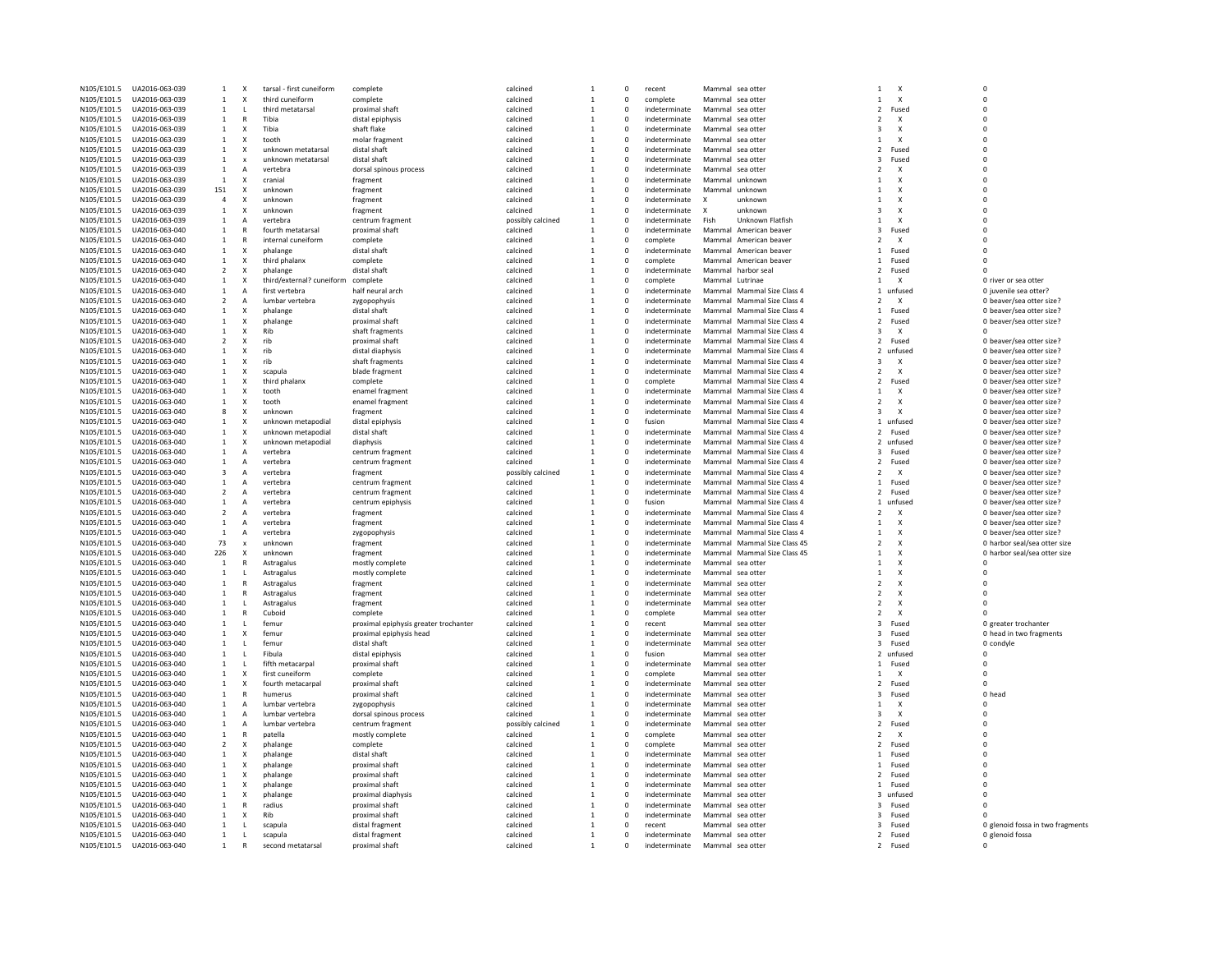| Χ      | third metacarpal                | diaphysis plus proximal epiphysis             | calcined              |
|--------|---------------------------------|-----------------------------------------------|-----------------------|
| L      | ulna                            | semi-lunar notch                              | calcined              |
| Χ      | unknown metatarsal              | distal shaft                                  | calcined              |
| А      | vertebra                        | centrum fragment                              | calcined              |
| R<br>Χ | Astragalus<br>unknown           | complete                                      | calcined<br>calcined  |
| X      | unknown                         | fragment<br>fragment                          | calcined              |
| Α      | vertebra                        | centrum fragment                              | calcined              |
| Α      | vertebra                        | centrum fragment                              | calcined              |
| L      | carpal - triquetal              | complete                                      | calcined              |
| R      | Fibula                          | shaft                                         | calcined              |
| L      | fifth metacarpal                | complete                                      | calcined              |
| L      | Patella                         | complete                                      | calcined              |
| Χ      | Rib                             | shaft                                         | calcined              |
| Χ      | cranal                          | temporal                                      | calcined              |
| Χ      | cranial                         | temporal                                      | calcined              |
| L      | fourth metacarpal               | proximal shaft                                | calcined              |
| R      | tarsal - navicular              | fragment                                      | calcined              |
| Α      | thoracic vertebra               | neural arch                                   | calcined              |
| Χ      | scapula                         | border                                        | calcined              |
| Χ      | unknown                         | fragment                                      | calcined              |
| Χ      | carpal/tarsal                   | fragment                                      | calcined              |
| Χ      | Cranial<br>cranial              | fragment                                      | calcined<br>calcined  |
| Χ<br>Χ |                                 | lateral alveolar fragment                     | calcined              |
| Χ      | phalange<br>Rib                 | proximal diaphysis<br>shaft                   | calcined              |
| Χ      | scapula                         | blade fragment                                | calcined              |
| Χ      | sesamoid                        | fragment                                      | calcined              |
| Χ      | unknown                         | fragment                                      | calcined              |
| Χ      | unknown                         | fragment                                      | calcined              |
| A      | vertebra                        | centrum fragment                              | calcined              |
| Α      | Caudal vertebra                 | centrum fragment                              | calcined              |
| А      | cervical vertebra               | centrum fragment                              | calcined              |
| Χ      | Femur                           | proximal epiphysis                            | calcined              |
| Χ      | incisor                         | fragment                                      | calcined              |
| Α      | lumbar vertebra                 | zygopophysis                                  | calcined              |
| Χ      | Rib                             | proximal shaft                                | calcined              |
| Χ      | Rib                             | shaft                                         | calcined              |
| Χ      | Rib                             | distal shaft                                  | calcined              |
| Χ      | Rib                             | proximal shaft                                | calcined              |
| Χ      | unknown                         | fragment                                      | calcined              |
| Χ<br>Χ | unknown<br>unknown              | fragment<br>fragment                          | calcined<br>blackened |
| Χ      | unknown metapodial              | distal epiphysis                              | calcined              |
| Α      | vertebra                        | neural arch                                   | calcined              |
| Α      | vertebra                        | centrum fragment                              | calcined              |
| Α      | vertebra                        | fragment                                      | calcined              |
| Α      | vertebra                        | centrum fragment                              | calcined              |
| Α      | vertebra                        | centrum epiphysis                             | calcined              |
| А      | vertebra                        | centrum fragment                              | calcined              |
| L      | Astragalus                      | fragment                                      | calcined              |
| R      | Astragalus                      | fragment                                      | calcined              |
| L      | calcaneus                       | proximal shaft                                | calcined              |
| R      | carpal - scapholunar            | complete                                      | calcined              |
| Α      | Caudal vertebra                 | complete                                      | calcined              |
| А      | Caudal vertebra                 | complete                                      | possibly calcined     |
| Α      | Caudal vertebra                 | centrum fragment                              | calcined              |
| R      | Fibula                          | distal shaft                                  | calcined              |
| Χ      | first metacarpal                | complete                                      | calcined              |
| R<br>R | fourth metatarsal<br>Innominate | proximal shaft<br>acetabulum & ilium fragment | calcined<br>calcined  |
| А      | lumbar vertebra                 | zygopophysis                                  | calcined              |
| Α      | lumbar vertebra                 | zygopophysis                                  | calcined              |
| Χ      | phalange                        | distal shaft                                  | calcined              |
| Χ      | phalange                        | proximal shaft                                | calcined              |
| R      | radius                          | proximal shaft                                | calcined              |
| Χ      | scapula                         | border                                        | calcined              |
| R      | third metatarsal                | proximal shaft                                | blackened             |
| L      | third metatarsal                | proximal shaft                                | blackened             |
| Α      | thoracic vertebra               | zygopophysis                                  | calcined              |
| R      | Tibia                           | distal shaft                                  | calcined              |
| Χ      | unknown metacarpal              | distal shaft                                  | calcined              |
| Χ      | unknown                         | fragment                                      | calcined              |
| Χ      | unknown                         | fragment                                      | calcined              |

| N105/E101.5                | UA2016-063-040                   | 1                                |
|----------------------------|----------------------------------|----------------------------------|
| N105/E101.5                | UA2016-063-040                   | 1                                |
| N105/E101.5                | UA2016-063-040                   | $\mathbf{1}$                     |
| N105/E101.5                | UA2016-063-040                   | $\mathbf 1$                      |
| N105/E101.5<br>N105/E101.5 | UA2016-063-040<br>UA2016-063-040 | 1<br>$\mathbf 1$                 |
| N105/E101.5                | UA2016-063-040                   | $\overline{2}$                   |
| N105/E101.5                | UA2016-063-040                   | $\mathbf{1}$                     |
| N105/E101.5                | UA2016-063-040                   | $\overline{1}$                   |
| N105/E101.5                | UA2016-063-041                   | $\overline{1}$                   |
| N105/E101.5                | UA2016-063-041                   | $\mathbf 1$                      |
| N105/E101.5                | UA2016-063-041                   | $\mathbf 1$                      |
| N105/E101.5                | UA2016-063-041                   | 1                                |
| N105/E101.5                | UA2016-063-041                   | $\mathbf{1}$                     |
| N105/E101.5                | UA2016-063-041                   | $\mathbf 1$                      |
| N105/E101.5                | UA2016-063-041                   | $\mathbf 1$                      |
| N105/E101.5                | UA2016-063-041                   | 1                                |
| N105/E101.5                | UA2016-063-041                   | 1                                |
| N105/E101.5                | UA2016-063-041                   | $\mathbf 1$                      |
| N105/E101.5                | UA2016-063-041<br>UA2016-063-041 | $\mathbf 1$                      |
| N105/E101.5<br>N105/E101.5 | UA2016-063-041                   | $\mathbf 1$<br>5                 |
| N105/E101.5                | UA2016-063-041                   | 4                                |
| N105/E101.5                | UA2016-063-041                   | $\overline{2}$                   |
| N105/E101.5                | UA2016-063-041                   | $\mathbf{1}$                     |
| N105/E101.5                | UA2016-063-041                   | $\overline{1}$                   |
| N105/E101.5                | UA2016-063-041                   | $\mathbf 1$                      |
| N105/E101.5                | UA2016-063-041                   | $\mathbf{1}$                     |
| N105/E101.5                | UA2016-063-041                   | 20                               |
| N105/E101.5                | UA2016-063-041                   | 6                                |
| N105/E101.5                | UA2016-063-041                   | $\mathbf{1}$                     |
| N105/E101.5                | UA2016-063-041                   | $\overline{1}$                   |
| N105/E101.5                | UA2016-063-041                   | 1                                |
| N105/E101.5                | UA2016-063-041                   | 1                                |
| N105/E101.5<br>N105/E101.5 | UA2016-063-041<br>UA2016-063-041 | $\overline{1}$<br>$\overline{1}$ |
| N105/E101.5                | UA2016-063-041                   | $\mathbf 1$                      |
| N105/E101.5                | UA2016-063-041                   | $\overline{\mathbf{c}}$          |
| N105/E101.5                | UA2016-063-041                   | $\mathbf{1}$                     |
| N105/E101.5                | UA2016-063-041                   | $\mathbf{1}$                     |
| N105/E101.5                | UA2016-063-041                   | 4                                |
| N105/E101.5                | UA2016-063-041                   | 58                               |
| N105/E101.5                | UA2016-063-041                   | 1                                |
| N105/E101.5                | UA2016-063-041                   | 1                                |
| N105/E101.5                | UA2016-063-041                   | $\mathbf{1}$                     |
| N105/E101.5                | UA2016-063-041                   | 3                                |
| N105/E101.5                | UA2016-063-041                   | $\overline{2}$<br>$\mathbf 1$    |
| N105/E101.5<br>N105/E101.5 | UA2016-063-041<br>UA2016-063-041 | $\overline{1}$                   |
| N105/E101.5                | UA2016-063-041                   | $\mathbf 1$                      |
| N105/E101.5                | UA2016-063-041                   | $\mathbf{1}$                     |
| N105/E101.5                | UA2016-063-041                   | $\overline{1}$                   |
| N105/E101.5                | UA2016-063-041                   | $\mathbf 1$                      |
| N105/E101.5                | UA2016-063-041                   | $\mathbf 1$                      |
| N105/E101.5                | UA2016-063-041                   | $\overline{2}$                   |
| N105/E101.5                | UA2016-063-041                   | $\mathbf{1}$                     |
| N105/E101.5                | UA2016-063-041                   | $\overline{2}$                   |
| N105/E101.5                | UA2016-063-041                   | $\overline{1}$                   |
| N105/E101.5                | UA2016-063-041                   | $\overline{1}$                   |
| N105/E101.5<br>N105/E101.5 | UA2016-063-041<br>UA2016-063-041 | 1<br>$\mathbf 1$                 |
| N105/E101.5                | UA2016-063-041                   | $\mathbf 1$                      |
| N105/E101.5                | UA2016-063-041                   | $\mathbf{1}$                     |
| N105/E101.5                | UA2016-063-041                   | $\mathbf 1$                      |
| N105/E101.5                | UA2016-063-041                   | 1                                |
| N105/E101.5                | UA2016-063-041                   | 1                                |
| N105/E101.5                | UA2016-063-041                   | 1                                |
| N105/E101.5                | UA2016-063-041                   | $\overline{1}$                   |
| N105/E101.5                | UA2016-063-041                   | $\overline{1}$                   |
| N105/E101.5                | UA2016-063-041                   | 1                                |
| N105/E101.5                | UA2016-063-041<br>UA2016-063-041 | $\overline{1}$<br>$\overline{2}$ |
| N105/E101.5<br>N105/E101.5 | UA2016-063-041                   | 116                              |
| N105/E101.5                | UA2016-063-041                   | 3                                |
|                            | <b>TOTAL:</b>                    | 1279                             |

| х | third metacarpal     |
|---|----------------------|
| L | ulna                 |
| X | unknown metatarsal   |
| A | vertebra             |
| R | Astragalus           |
| X | unknown              |
| X | unknown              |
| A | vertebra             |
| A | vertebra             |
| L | carpal - triquetal   |
| R | Fibula               |
| L | fifth metacarpal     |
| L | Patella              |
| Χ | Rib                  |
| X | cranal               |
| X | cranial              |
| L | fourth metacarpal    |
| R | tarsal - navicular   |
| A | thoracic vertebra    |
| X | scapula              |
| X | unknown              |
| X | carpal/tarsal        |
| X | Cranial              |
| X | cranial              |
| X | phalange             |
| Χ | Rib                  |
| X | scapula              |
| X | sesamoid             |
| X | unknown              |
| X | unknown              |
| A |                      |
|   | vertebra             |
| A | Caudal vertebra      |
| Α | cervical vertebra    |
| Χ | Femur                |
| X | incisor              |
| A | lumbar vertebra      |
| X | Rib                  |
| X | Rib                  |
| X | Rib                  |
| Χ | Rib                  |
| X | unknown              |
| X | unknown              |
| X | unknown              |
| X | unknown metapodia    |
| A | vertebra             |
| A | vertebra             |
| A | vertebra             |
| Α | vertebra             |
| A | vertebra             |
| A | vertebra             |
| L | Astragalus           |
| R | Astragalus           |
| L | calcaneus            |
| R | carpal - scapholunar |
| Α | Caudal vertebra      |
| Α | Caudal vertebra      |
| A | Caudal vertebra      |
| R | Fibula               |
| Χ | first metacarpal     |
| R | fourth metatarsal    |
| R | Innominate           |
| A | lumbar vertebra      |
| A | lumbar vertebra      |
| X | phalange             |
| х | phalange             |
| R | radius               |
| Χ | scapula              |
| R | third metatarsal     |
| L | third metatarsal     |
| A | thoracic vertebra    |
| R | Tibia                |
|   |                      |
| X | unknown metacarpa    |
| X | unknown              |
| X | unknown              |
|   |                      |

| Icined                    | 1                                |
|---------------------------|----------------------------------|
| Icined                    | 1                                |
| Icined<br>Icined          | 1<br>1                           |
| Icined                    | $\mathbf 1$                      |
| Icined                    | $\mathbf 1$                      |
| Icined                    | $\mathbf 1$                      |
| Icined                    | 1                                |
| Icined                    | $\mathbf 1$                      |
| Icined                    | $\mathbf 1$                      |
| Icined                    | 1<br>$\mathbf 1$                 |
| Icined<br>Icined          | $\mathbf 1$                      |
| Icined                    | 1                                |
| Icined                    | $\mathbf 1$                      |
| Icined                    | $\overline{1}$                   |
| Icined                    | 1                                |
| Icined                    | $\mathbf 1$                      |
| Icined                    | 1                                |
| Icined                    | 1                                |
| Icined<br>Icined          | 1<br>$\mathbf 1$                 |
| Icined                    | $\mathbf 1$                      |
| Icined                    | 1                                |
| Icined                    | 1                                |
| Icined                    | 1                                |
| Icined                    | 1                                |
| Icined                    | $\mathbf 1$                      |
| Icined                    | $\mathbf 1$                      |
| Icined<br>Icined          | $\mathbf 1$<br>1                 |
| Icined                    | $\overline{1}$                   |
| Icined                    | 1                                |
| Icined                    | 1                                |
| Icined                    | $\overline{1}$                   |
| Icined                    | $\overline{1}$                   |
| Icined                    | 1                                |
| Icined                    | $\mathbf 1$                      |
| Icined<br>Icined          | $\overline{1}$<br>1              |
| Icined                    | $\mathbf 1$                      |
| Icined                    | $\overline{1}$                   |
| ackened                   | $\mathbf 1$                      |
| Icined                    | $\mathbf 1$                      |
| Icined                    | $\mathbf 1$                      |
| Icined                    | $\mathbf 1$                      |
| Icined<br>Icined          | $\overline{1}$<br>$\overline{1}$ |
| Icined                    | $\mathbf 1$                      |
| Icined                    | $\mathbf 1$                      |
| Icined                    | $\mathbf 1$                      |
| Icined                    | $\mathbf 1$                      |
| Icined                    | $\overline{1}$                   |
| Icined                    | $\mathbf 1$                      |
| Icined                    | $\mathbf 1$                      |
| ssibly calcined<br>Icined | $\mathbf 1$<br>1                 |
| Icined                    | $\mathbf 1$                      |
| Icined                    | $\mathbf 1$                      |
| Icined                    | 1                                |
| Icined                    | 2                                |
| Icined                    | $\overline{1}$                   |
| Icined                    | 1                                |
| Icined                    | $\mathbf 1$                      |
| Icined<br>Icined          | 1                                |
| Icined                    | 1<br>1                           |
| ackened                   | 1                                |
| ackened                   | $\overline{1}$                   |
| Icined                    | 1                                |
| Icined                    | 1                                |
| Icined                    | $\overline{1}$                   |
| Icined                    | $\overline{1}$                   |
| Icined                    | 1                                |

| 0      | fusion                         | Mammal           | sea otter                                                  |
|--------|--------------------------------|------------------|------------------------------------------------------------|
| 0      | indeterminate                  | Mammal           | sea otter                                                  |
| 0      | indeterminate                  | Mammal           | sea otter                                                  |
| 0      | indeterminate                  | Mammal           | sea otter                                                  |
| 0<br>0 | complete<br>indeterminate      | Mammal<br>Fish   | <b>Subfamily Mustelinae</b><br>unknown fish                |
| 0      | indeterminate                  | Fish             | unknown fish                                               |
| 0      | indeterminate                  | <b>Fish</b>      | unknown fish                                               |
| 0      | indeterminate                  | <b>Fish</b>      | Unknown flatfish                                           |
| 0      | complete                       | Mammal           | American beaver                                            |
| 0      | indeterminate                  | Mammal           | American beaver                                            |
| 0      | complete                       | Mammal           | American beaver                                            |
| 0      | indeterminate                  | Mammal           | American beaver                                            |
| 0<br>0 | indeterminate<br>indeterminate | Mammal<br>Mammal | American beaver<br>harbor seal                             |
| 0      | indeterminate                  | Mammal           | harbor seal                                                |
| 0      | indeterminate                  | Mammal           | harbor seal                                                |
| 0      | indeterminate                  | Mammal           | harbor seal                                                |
| 0      | indeterminate                  | Mammal           | <b>Mammal Size Class 3</b>                                 |
| 0      | indeterminate                  | Mammal           | <b>Mammal Size Class 34</b>                                |
| 0      | indeterminate                  | Mammal           | <b>Mammal Size Class 34</b>                                |
| 0      | indeterminate                  | Mammal           | Mammal Size Class 4                                        |
| 0<br>0 | indeterminate                  | Mammal<br>Mammal | <b>Mammal Size Class 4</b><br><b>Mammal Size Class 4</b>   |
| 0      | indeterminate<br>indeterminate | Mammal           | Mammal Size Class 4                                        |
| 0      | indeterminate                  | Mammal           | <b>Mammal Size Class 4</b>                                 |
| 0      | indeterminate                  | Mammal           | <b>Mammal Size Class 4</b>                                 |
| 0      | indeterminate                  | Mammal           | Mammal Size Class 4                                        |
| 0      | indeterminate                  | Mammal           | <b>Mammal Size Class 4</b>                                 |
| 0      | indeterminate                  | Mammal           | <b>Mammal Size Class 4</b>                                 |
| 0      | indeterminate                  | Mammal           | <b>Mammal Size Class 4</b>                                 |
| 0      | indeterminate                  |                  | Mammal Mammal Size Class 45                                |
| 0      | indeterminate<br>fusion        | Mammal           | Mammal Mammal Size Class 45<br><b>Mammal Size Class 45</b> |
| 0<br>0 | indeterminate                  | Mammal           | <b>Mammal Size Class 45</b>                                |
| 0      | indeterminate                  | Mammal           | <b>Mammal Size Class 45</b>                                |
| 0      | indeterminate                  | Mammal           | Mammal Size Class 45                                       |
| 0      | indeterminate                  | Mammal           | <b>Mammal Size Class 45</b>                                |
| 0      | indeterminate                  | Mammal           | <b>Mammal Size Class 45</b>                                |
| 0      | indeterminate                  | Mammal           | <b>Mammal Size Class 45</b>                                |
| 0      | indeterminate                  | Mammal           | <b>Mammal Size Class 45</b>                                |
| 0      | indeterminate                  | Mammal           | Mammal Size Class 45                                       |
| 0<br>0 | indeterminate<br>fusion        | Mammal<br>Mammal | <b>Mammal Size Class 45</b><br><b>Mammal Size Class 45</b> |
| 0      | indeterminate                  | Mammal           | <b>Mammal Size Class 45</b>                                |
| 0      | indeterminate                  | Mammal           | <b>Mammal Size Class 45</b>                                |
| 0      | indeterminate                  | Mammal           | <b>Mammal Size Class 45</b>                                |
| 0      | indeterminate                  | Mammal           | <b>Mammal Size Class 45</b>                                |
| 0      | fusion                         | Mammal           | <b>Mammal Size Class 45</b>                                |
| 0      | indeterminate                  | Mammal           | <b>Mammal Size Class 45</b>                                |
| 0      | indeterminate                  | Mammal           | sea otter                                                  |
| 0<br>0 | indeterminate<br>indeterminate | Mammal<br>Mammal | sea otter<br>sea otter                                     |
| 0      | complete                       | Mammal           | sea otter                                                  |
| 0      | complete                       | Mammal           | sea otter                                                  |
| 0      | complete                       | Mammal           | sea otter                                                  |
| 0      | indeterminate                  | Mammal           | sea otter                                                  |
| 0      | indeterminate                  | Mammal           | sea otter                                                  |
| 0      | complete                       | Mammal           | sea otter                                                  |
| 0      | indeterminate<br>indeterminate | Mammal           | sea otter                                                  |
| 0<br>0 | indeterminate                  | Mammal<br>Mammal | sea otter<br>sea otter                                     |
| 0      | indeterminate                  | Mammal           | sea otter                                                  |
| 0      | indeterminate                  |                  | Mammal sea otter                                           |
| 0      | indeterminate                  | Mammal           | sea otter                                                  |
| 0      | indeterminate                  | Mammal           | sea otter                                                  |
| 0      | indeterminate                  | Mammal           | sea otter                                                  |
| 0      | indeterminate                  | Mammal           | sea otter                                                  |
| 0<br>0 | indeterminate<br>indeterminate | Mammal<br>Mammal | sea otter<br>sea otter                                     |
| 1      | indeterminate                  | Mammal           | sea otter                                                  |
| 0      | indeterminate                  | Mammal           | sea otter                                                  |
| 0      | indeterminate                  | Mammal           | unknown                                                    |
| 0      | indeterminate                  | x                | unknown                                                    |

| 2 nixed fusio                              | 0 small                                                      |
|--------------------------------------------|--------------------------------------------------------------|
| 2<br>X<br>$\mathbf{1}$                     | 0<br>0                                                       |
| Fused<br>2<br>Fused                        | 0                                                            |
| $\mathbf{1}$<br>χ                          | 0 cf mink in size and shape                                  |
| $\overline{2}$<br>X                        | 0                                                            |
| $\mathbf{1}$<br>x                          | 0                                                            |
| 1<br>x                                     | 0                                                            |
| 2<br>x                                     | 0 cf Halibut                                                 |
| $\mathbf{1}$<br>X                          | 0 ulnar carpal                                               |
| $\overline{2}$<br>Χ                        | 0                                                            |
| $\overline{2}$<br>Fused                    | 0                                                            |
| $\overline{2}$<br>X                        | 0                                                            |
| $\overline{2}$<br>χ<br>$\overline{2}$<br>X | 0<br>0 bulla fragment                                        |
| $\overline{2}$<br>X                        | 0 in two fragments; bulla                                    |
| $\mathbf{1}$<br>Fused                      | 0                                                            |
| $\overline{2}$<br>Χ<br>cutmarks            | three cutmarks (cf. metal knives)                            |
| $\mathbf{1}$<br>Fused                      | 0 hare size                                                  |
| 3<br>X                                     | 0                                                            |
| $\overline{2}$<br>Χ                        | 0                                                            |
| $\mathbf{1}$<br>x                          | 0 beaver/sea otter size?                                     |
| $\overline{2}$<br>χ                        | 0 beaver/sea otter size?                                     |
| $\overline{2}$<br>X                        | 0 beaver/sea otter size?                                     |
| unfused<br>$\mathbf{1}$                    | 0 beaver/sea otter size?                                     |
| 2<br>X                                     | 0 beaver/sea otter size?                                     |
| $\overline{2}$<br>Χ                        | 0 beaver/sea otter size?                                     |
| $\mathbf{1}$<br>χ<br>$\mathbf{1}$<br>X     | 0 beaver/sea otter size?                                     |
| $\overline{2}$<br>Χ                        | 0 beaver/sea otter size?<br>0 beaver/sea otter size?         |
| $\overline{2}$<br>unfused                  | 0 beaver/sea otter size?                                     |
| $\mathbf{1}$<br>Fused                      | 0 harbor seal/sea otter size                                 |
| $\overline{2}$<br>Fused                    | 0                                                            |
| $\overline{2}$<br>unfused                  | 0                                                            |
| $\overline{2}$<br>Χ                        | 0 harbor seal/sea otter size                                 |
| $\overline{2}$<br>X                        | 0 harbor seal/sea otter size                                 |
| 3<br>Fused                                 | 0 harbor seal/sea otter size                                 |
| 3<br>X                                     | 0 harbor seal/sea otter size                                 |
| $\overline{2}$<br>X                        | 0 harbor seal/sea otter size                                 |
| $\overline{2}$<br>X                        | 0 harbor seal/sea otter size                                 |
| 3<br>X                                     | 0 harbor seal/sea otter size                                 |
| $\overline{2}$<br>Χ<br>$\overline{2}$      | 0 harbor seal/sea otter size                                 |
| Χ<br>$\overline{1}$<br>unfused             | 0 harbor seal/sea otter size<br>0 harbor seal/sea otter size |
| 2<br>Χ                                     | 0 harbor seal/sea otter size                                 |
| $\overline{2}$<br>Fused                    | 0                                                            |
| $\overline{2}$<br>Χ                        | 0                                                            |
| $\overline{2}$<br>Fused                    | 0 harbor seal/sea otter size                                 |
| unfused<br>$\mathbf{1}$                    | 0 harbor seal/sea otter size                                 |
| $\overline{2}$<br>unfused                  | 0 harbor seal/sea otter size                                 |
| 2<br>Χ                                     | 0                                                            |
| $\overline{2}$<br>Χ                        | 0                                                            |
| $\overline{2}$<br>Fused                    | 0                                                            |
| $\overline{2}$<br>Χ                        | 0                                                            |
| $\overline{2}$<br>Fused                    | 0                                                            |
| Fused<br>2<br>Fused                        | 0 possibly calcined                                          |
| $\overline{2}$<br>Fused<br>2               | 0<br>0                                                       |
| $\overline{2}$<br>Fused                    | 0                                                            |
| Fused<br>$\overline{2}$                    | 0                                                            |
| 5<br>Fused                                 | 0 in three fragments                                         |
| 3<br>X                                     | 0                                                            |
| $\overline{2}$<br>Χ                        | 0                                                            |
| $\mathbf{1}$<br>Fused                      | 0                                                            |
| Fused<br>$\mathbf{1}$                      | 0                                                            |
| Fused<br>$\mathbf{1}$                      | 0                                                            |
| X<br>$\overline{2}$                        | 0                                                            |
| $\overline{2}$<br>Fused                    | 0                                                            |
| Fused<br>$\overline{2}$                    | 0                                                            |
| Fused<br>$\overline{2}$                    | 0                                                            |
| Fused<br>6                                 | 0 in three fragments                                         |
| Fused<br>2                                 | 0                                                            |
| $\mathbf{1}$<br>Χ                          | 0                                                            |
| $\overline{2}$<br>Χ                        | 0                                                            |

| 0 small<br>0                                                 |
|--------------------------------------------------------------|
| 0                                                            |
| 0                                                            |
| 0 cf mink in size and shape                                  |
| 0                                                            |
| 0                                                            |
| 0                                                            |
| 0 cf Halibut<br>0 ulnar carpal                               |
| 0                                                            |
| 0                                                            |
| $\overline{0}$                                               |
| 0                                                            |
| 0 bulla fragment                                             |
| 0 in two fragments; bulla                                    |
| 0                                                            |
| three cutmarks (cf. metal kniv<br>hare size<br>0             |
| 0                                                            |
| 0                                                            |
| 0 beaver/sea otter size?                                     |
| 0 beaver/sea otter size?                                     |
| 0 beaver/sea otter size?                                     |
| 0 beaver/sea otter size?                                     |
| 0 beaver/sea otter size?                                     |
| 0 beaver/sea otter size?<br>0 beaver/sea otter size?         |
| 0 beaver/sea otter size?                                     |
| 0 beaver/sea otter size?                                     |
| 0 beaver/sea otter size?                                     |
| 0 harbor seal/sea otter size                                 |
| 0                                                            |
| 0                                                            |
| 0 harbor seal/sea otter size                                 |
| 0 harbor seal/sea otter size<br>0 harbor seal/sea otter size |
| 0 harbor seal/sea otter size                                 |
| 0 harbor seal/sea otter size                                 |
| 0 harbor seal/sea otter size                                 |
| 0 harbor seal/sea otter size                                 |
| 0 harbor seal/sea otter size                                 |
| 0 harbor seal/sea otter size                                 |
| 0 harbor seal/sea otter size<br>0 harbor seal/sea otter size |
| 0                                                            |
| 0                                                            |
| 0 harbor seal/sea otter size                                 |
| harbor seal/sea otter size<br>0                              |
| 0<br>harbor seal/sea otter size                              |
| 0                                                            |
| 0<br>0                                                       |
| 0                                                            |
| 0                                                            |
| 0<br>possibly calcined                                       |
| 0                                                            |
| 0                                                            |
| 0                                                            |
| 0                                                            |
| 0<br>in three fragments<br>0                                 |
| 0                                                            |
| 0                                                            |
| 0                                                            |
| 0                                                            |
| 0                                                            |
| O                                                            |
| $\overline{0}$<br>0                                          |
| $\overline{0}$<br>in three fragments                         |
| 0                                                            |
| 0                                                            |
|                                                              |